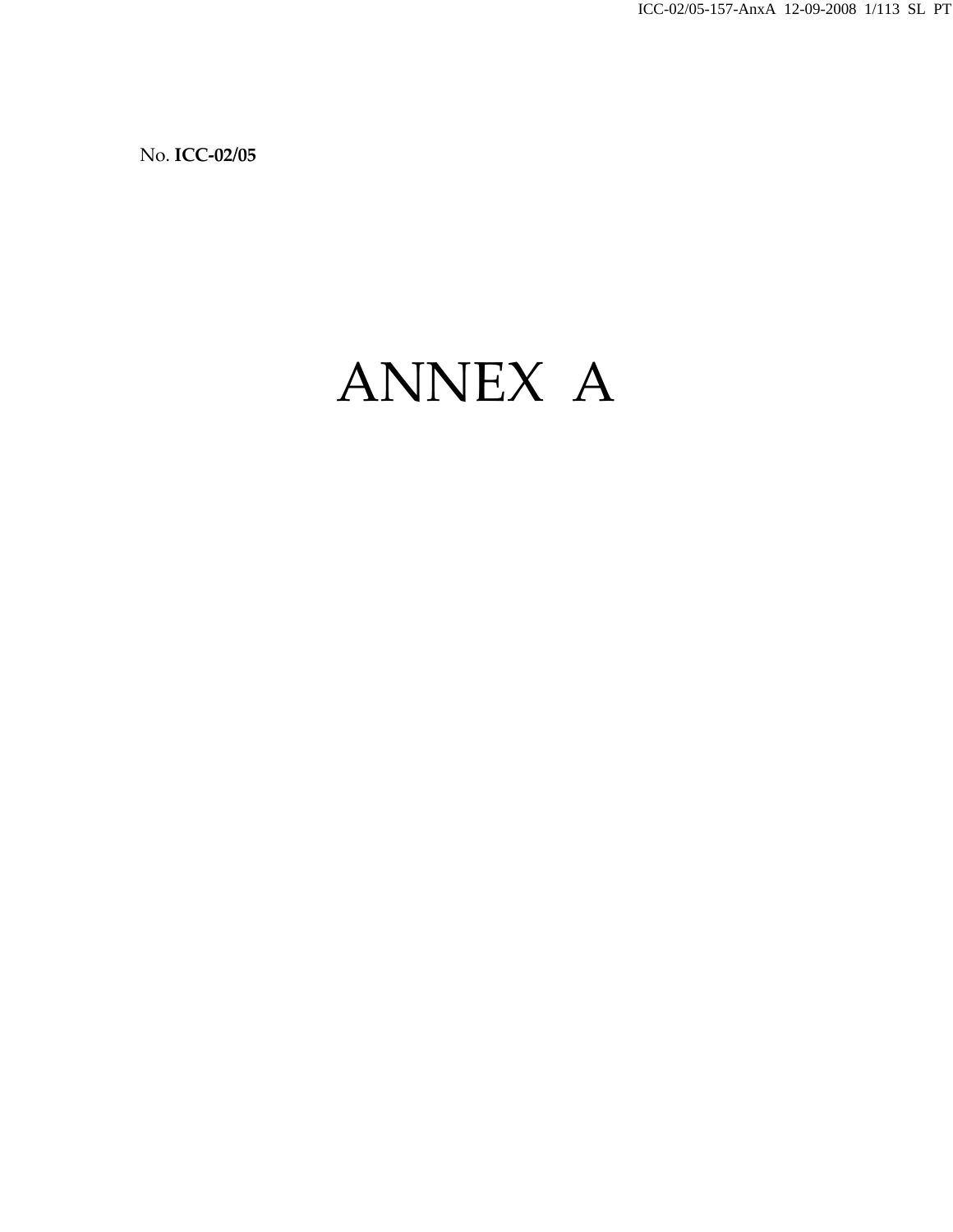## **Cour Pénale Internationale**



**International Criminal Court** 

# Original: **English** No**.: ICC‐02/05**

Date: **14 July 2008**

# **PRE‐TRIAL CHAMBER I**

**Before: Judge Akua Kuenyehia, Presiding Judge Judge Anita Ušacka, Judge Judge Sylvia Steiner, Judge**

# **SITUATION IN DARFUR, THE SUDAN**

**Public Document**

**Public Redacted Version of the Prosecutor's Application under Article 58**

**Source: Office of the Prosecutor**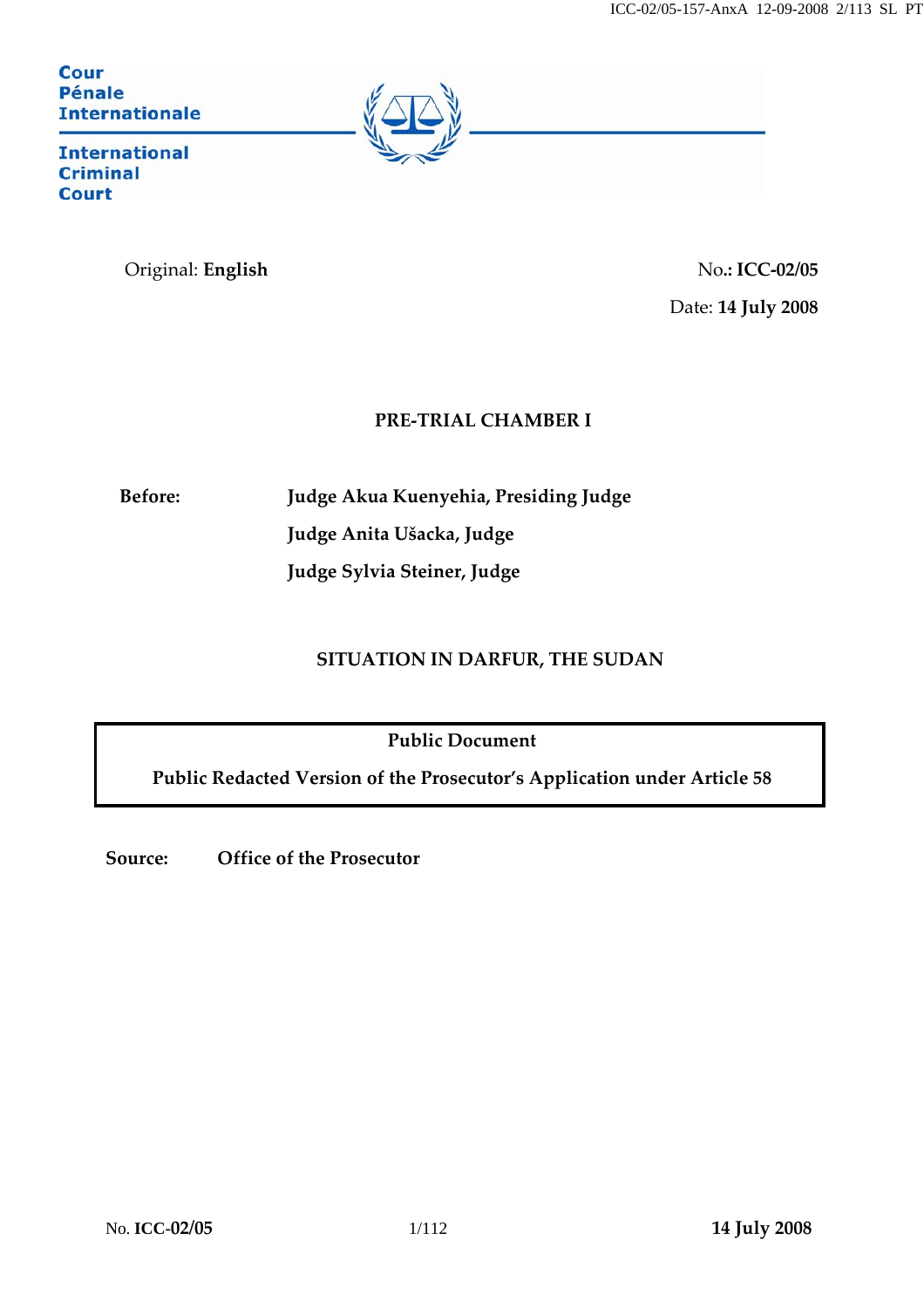**Document to be notified in accordance with regulation 31 of the** *Regulations of the Court* **to:**

| The Office of the Prosecutor            | <b>Counsel for the Defence</b>                             |
|-----------------------------------------|------------------------------------------------------------|
| <b>Legal Representatives of Victims</b> | <b>Legal Representatives of Applicants</b>                 |
| <b>Unrepresented Victims</b>            | Unrepresented Applicants for Participa-<br>tion/Reparation |
|                                         |                                                            |

**The Office of Public Counsel for Victims The Office of Public Counsel for the De‐ fence**

**States Representatives**

**Amicus Curiae**

# **REGISTRY**

**Registrar**

Ms Silvana Arbia

**Victims and Witnesses Unit Detention Section**

**Defence Support Section**

**Victims Participation and Reparations Other**

**Section**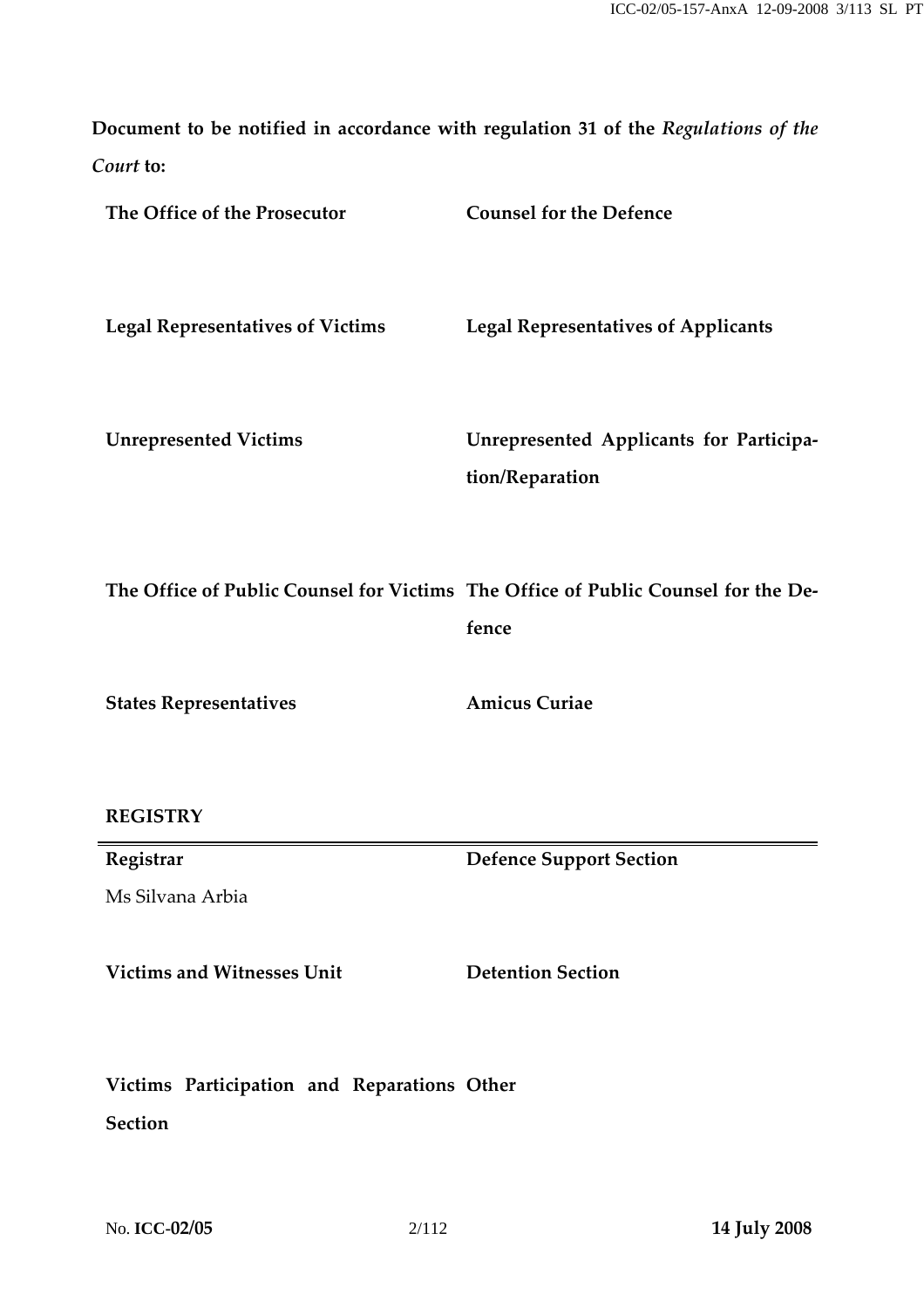# **Table of Contents**

| II. Identification of AL BASHIR as the person against whom the Warrant of Arrest is being       |
|-------------------------------------------------------------------------------------------------|
|                                                                                                 |
| III. Crimes within the jurisdiction of the Court which AL BASHIR has committed pursuant to      |
|                                                                                                 |
|                                                                                                 |
| V. Categories of evidence and iănformation relied upon, protection of victims and witnesses     |
| and                                                                                             |
|                                                                                                 |
| VI. Summary of evidence and other information which establish reasonable grounds to believe     |
| that AL BASHIR committed crimes within the jurisdiction of the Court (Art. 58(2)(d)) 26         |
|                                                                                                 |
|                                                                                                 |
|                                                                                                 |
|                                                                                                 |
|                                                                                                 |
| ii. Genocide by causing serious bodily or mental harm to members of each target group  37       |
| (a) Rape and other forms of sexual violence causing serious bodily and mental harm  37          |
| (b) Torture and inhumane and degrading treatment causing serious bodily and mental              |
|                                                                                                 |
|                                                                                                 |
| iii. Genocide by deliberate infliction on each target group of conditions of life calculated to |
|                                                                                                 |
|                                                                                                 |
| (b) Forcible displacement into inhospitable terrain of members of the target groups  52         |
|                                                                                                 |
| (d) Hindering of humanitarian aid to persons displaced - Subjecting members of each             |
|                                                                                                 |
| 1.4. The conduct took place in the context of manifest pattern of similar conduct directed      |
|                                                                                                 |
|                                                                                                 |
|                                                                                                 |
|                                                                                                 |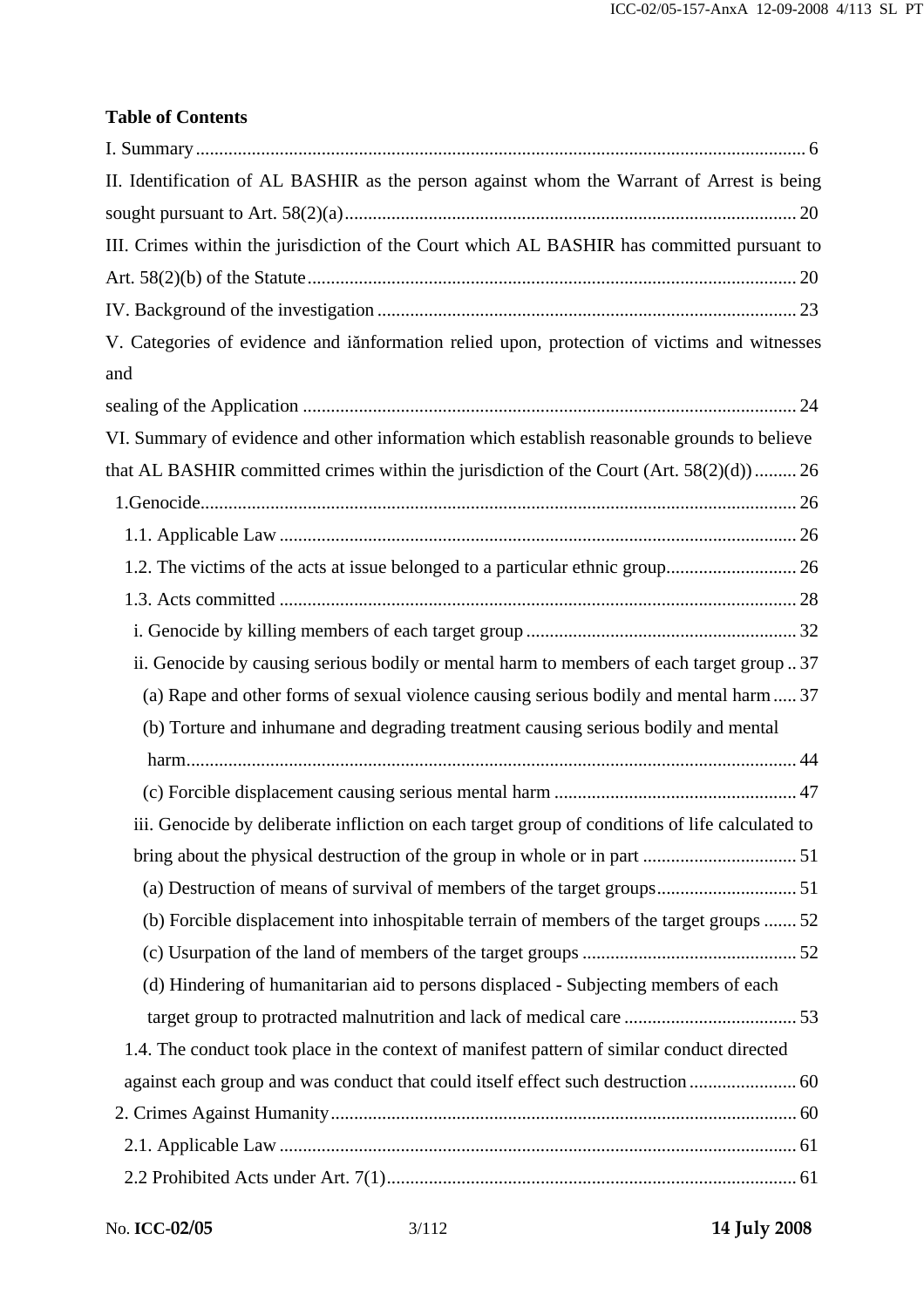| 2.3 Widespread and Systematic Attack Directed against a Civilian Population 69              |  |
|---------------------------------------------------------------------------------------------|--|
|                                                                                             |  |
|                                                                                             |  |
| 4. Evidence and other information establishing AL BASHIR's individual responsibility for    |  |
|                                                                                             |  |
|                                                                                             |  |
| b. AL BASHIR held supreme authority in the hierarchically organized structure of the GoS    |  |
|                                                                                             |  |
| c. AL BASHIR was aware of, and actively used, his supreme authority within the              |  |
|                                                                                             |  |
|                                                                                             |  |
| e. AL BASHIR appointed, dismissed, and reassigned key officials to reward supporters and    |  |
|                                                                                             |  |
|                                                                                             |  |
|                                                                                             |  |
|                                                                                             |  |
|                                                                                             |  |
| g. AL BASHIR ensured that the different components of the state apparatus and the Armed     |  |
| Forces cooperated together and with Militia/Janjaweed in implementing his plan  86          |  |
| h. AL BASHIR used state resources to attack, and deny humanitarian aid to members of the    |  |
|                                                                                             |  |
| i. AL BASHIR used his control of the state apparatus to cover up and allow for continuation |  |
|                                                                                             |  |
| j. AL BASHIR used the criminal justice system to provide impunity to the perpetrators of    |  |
|                                                                                             |  |
|                                                                                             |  |
|                                                                                             |  |
| b. Origins of AL BASHIR's intent to destroy, in part, each of the target groups as such  96 |  |
|                                                                                             |  |
| d. AL BASHIR's intent to destroy in part, each of the target group as such,  100            |  |
| i. Systematic targeting of victims on account of their membership of a particular group,    |  |
| scale of the atrocities committed and the actual destruction of the group  101              |  |
|                                                                                             |  |
| iii. Statements of those involved in the crimes exposing their intentions 104               |  |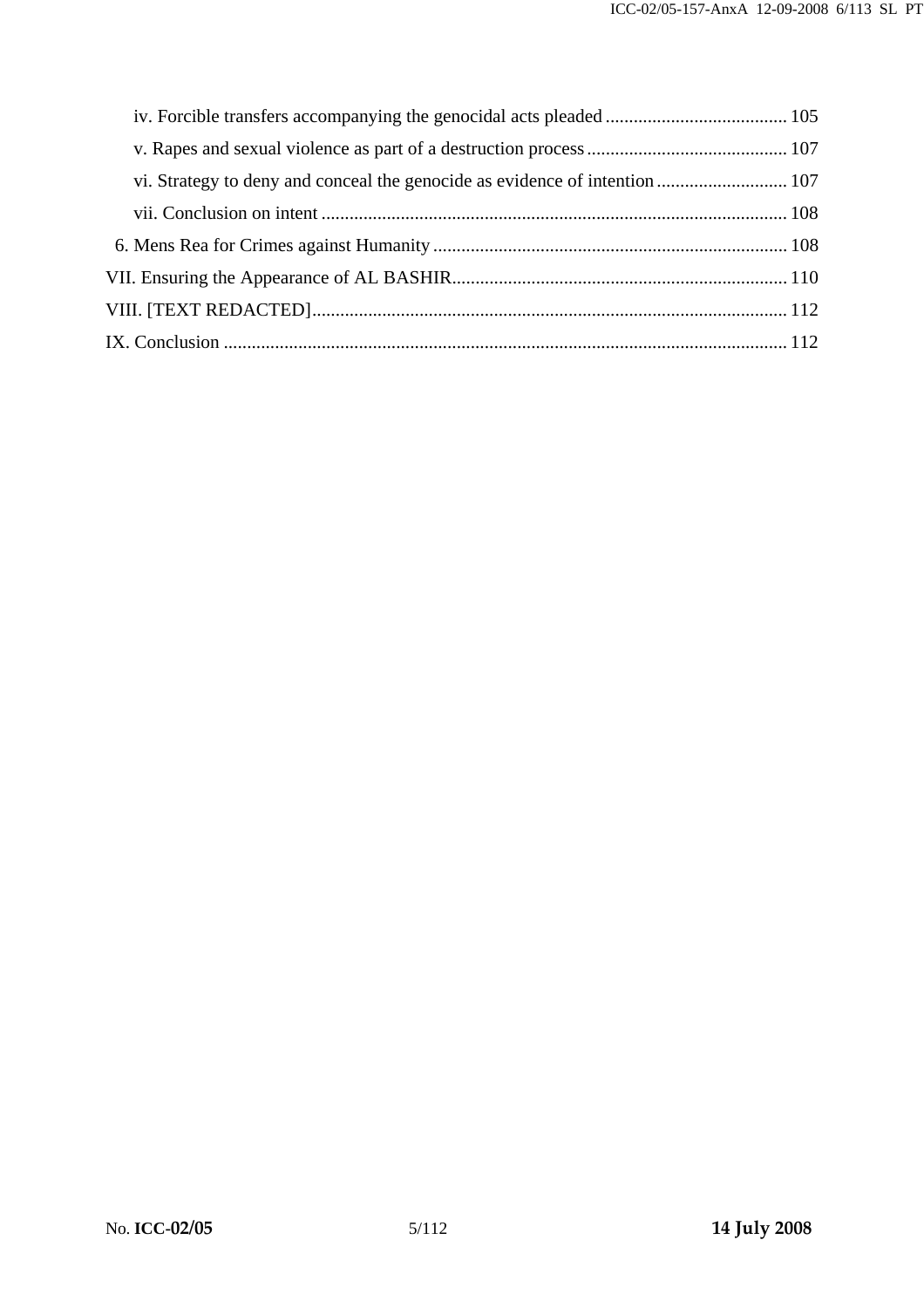#### **I. Summary**

1. Upon investigation of crimes allegedly committed in the territory of Darfur, Sudan, on or after 1 July 2002, the Office of the Prosecutor (hereafter the "Prosecution" or the "Office") has concluded that there are reasonable grounds to believe that **Omar Hassan Ahmad AL BASHIR** (hereafter referred to as "**AL BASHIR**") bears criminal responsibility under the Rome Statute for the crime of **genocide** under Art. 6(a) killing members of the Fur, Masalit and Zaghawa ethnic groups; (b) causing serious bodily or mental harm to members of those groups; and (c) deliberately inflicting on those groups conditions of life calculated to bring about their physical destruction in part; for **crimes against humanity** under Art. 7(1) of the Rome Statute committing as part of a widespread and systematic attack directed against the civilian population of Darfur with knowledge of the attack, the acts of (a) murder; (b) extermination; (d) forcible transfer of the population; (f) torture and (g) rapes, and for **war crimes** under Art. 8 (2)(e)(i) of the Statute, for intentionally directing attacks against the civilian population as such, and (v) pillaging a town or place.

#### *Jurisdiction*

2. The Darfur situation was referred to the Office of the Prosecutor by United Nations Security Council Resolution 1593 (2005) which affirmed that justice and accountability are critical to achieve lasting peace and security in Darfur.

#### *Admissibility*

3. The case proposed in this Application is the second case in the Situation and covers crimes committed in Darfur from March 2003 to the date of filing. In accordance with the principle of "complementarity", the Prosecution has assessed the existence of national proceedings in the Sudan in relation to those crimes. However, this case is not being investigated or prosecuted by the Government of the Sudan (hereafter "GoS"). There are no national proceedings in the Sudan against the perpetrator of crimes relevant to this Application. The Prosecution is aware of the incarceration of those who have refused to comply with **AL BASHIR**'s orders to commit genocide.

#### *The Context in which Crimes were Committed*

4. **AL BASHIR** came to power in 1989 by force, and over the years he has resorted to force to maintain his grip on power. In this bid to retain total political control over the country, **AL BASHIR** has suppressed any influential group or entity that emerged in Khartoum or in the periphery of the Sudan (Southern, Eastern or Western regions) that potentially or actually threatened his power.

No. **ICC-02/05** 6/112 **14 July 2008**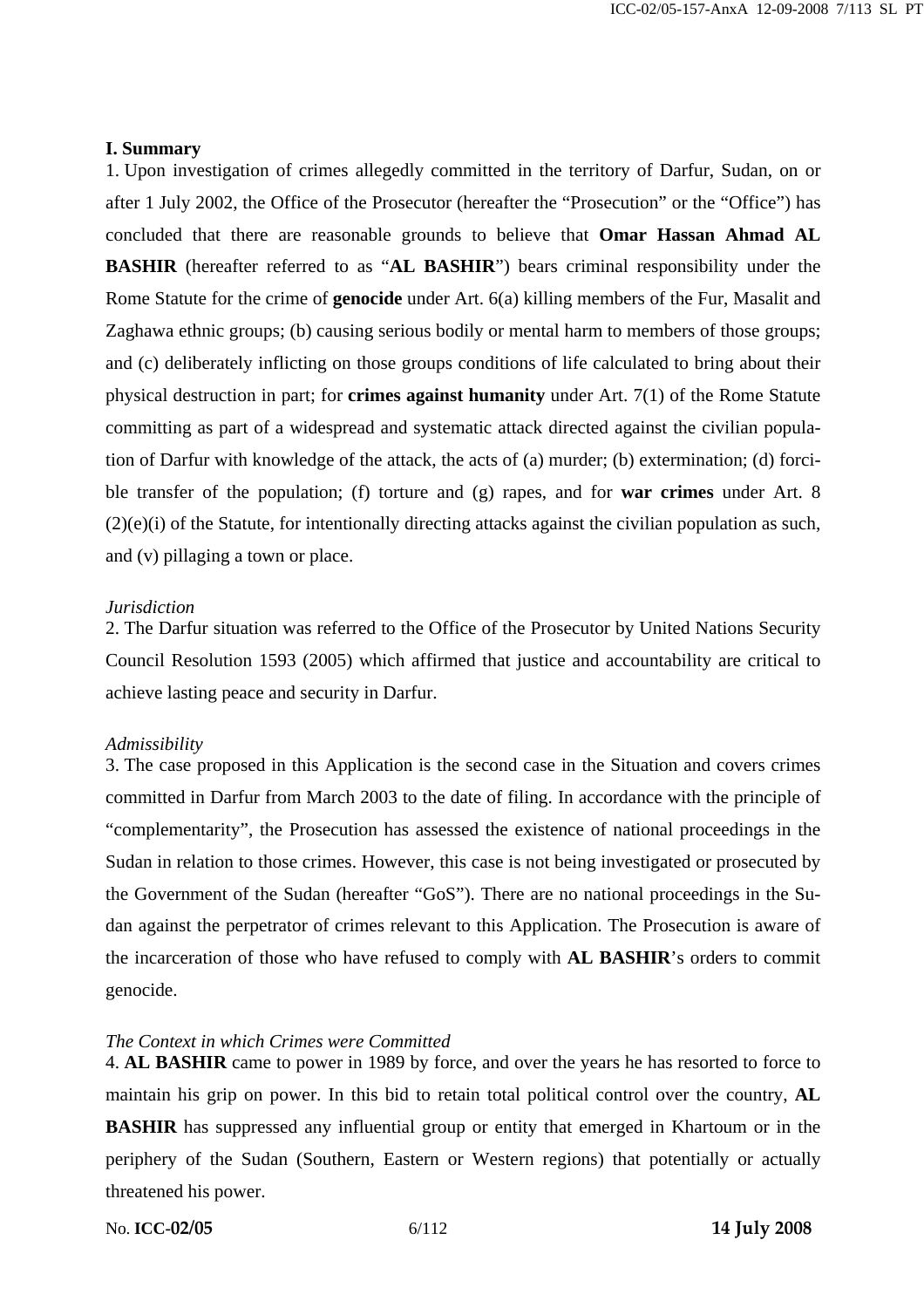5. In Darfur, over the years, **AL BASHIR** developed a policy of exploiting real or perceived grievances between the different tribes struggling to prosper in the difficult environment. He promoted the idea of a polarization between tribes aligned with him, whom he labelled "Arabs" and the three ethnic groups he perceived as the main threats, the Fur, Masalit and Zaghawa (hereafter "target groups"), who became derogatorily referred to as "Zurgas"<sup>1</sup> or "Africans". This exploitation is only one of many devices used by **AL BASHIR** to disguise his crimes. Both, victims and perpetrators are "Africans" and speak Arabic.

6. The Darfur population is ethnically diverse with approximately 120 tribes living in rural areas. The division of land between individual tribes in existence in 2003 dates back to the beginning of the 20th century when the last sultan of Darfur, Sultan Ali Dinar, decreed this division which was generally accepted by all tribes. Co-existence and intermarriage have blurred physical differences. However historically the target groups occupied specific territories, *Dar Fur*, *Dar Zaghawa* and *Dar Masalit*, and also spoke their own languages, different from one another and from Arabic. Members of the groups see themselves, and are seen by their attackers, as different ethnic groups.

7. **AL BASHIR**'s decision to destroy the target groups developed over time. He assessed that the Fur, Masalit and Zaghawa ethnic groups, as socially and politically dominant groups in the region, constituted a threat to his power. They challenged the economic and political marginalization of their region, and members of the three groups engaged in armed rebellions. **AL BASHIR**'s motives were largely political. His pretext was a 'counterinsurgency'. His intent was genocide. The goal was not simply to defeat a rebellion, but to destroy those ethnic groups whose members challenged his power.

8. As established by existing jurisprudence, "in genocide cases, the reason why the accused sought to destroy the victim group has no bearing on guilt. $\mathbf{r}^2$ 

## *The existence of an armed conflict*

9. There is an armed conflict in Darfur. From March 2003 to the date of filing this Application, the GoS has been engaged in a military campaign against rebel armed forces including the Sudan Liberation Movement/Army ("SLM/A") and the Justice and Equality Movement ("JEM"). Both rebel groups recruit mainly from the Fur, Masalit and Zaghawa tribes. There is a right for

<sup>&</sup>lt;sup>1</sup> "Zurga" is an Arabic word meaning "the blue ones". In much of Sudan, it is used as a derogatory term to refer to non-Arabs in Darfur, including the Fur, Masalit and Zaghawa. In certain contexts – for example, where it is used repeatedly by attackers while they are killing and committing other violent acts against members of the Fur, Masalit and Zaghawa groups – the term "Zurga" may refer more specifically to those communities.

<sup>&</sup>lt;sup>2</sup> Prosecutor v. Stakić, Judgment, Appeals Chamber, Case No. IT-97-24-A, 22 March 2006; see also Prosecutor v. Blaškić, Judgment, Appeals Chamber, Case No. IT-95-14-A, 29 July 2004, para. 694.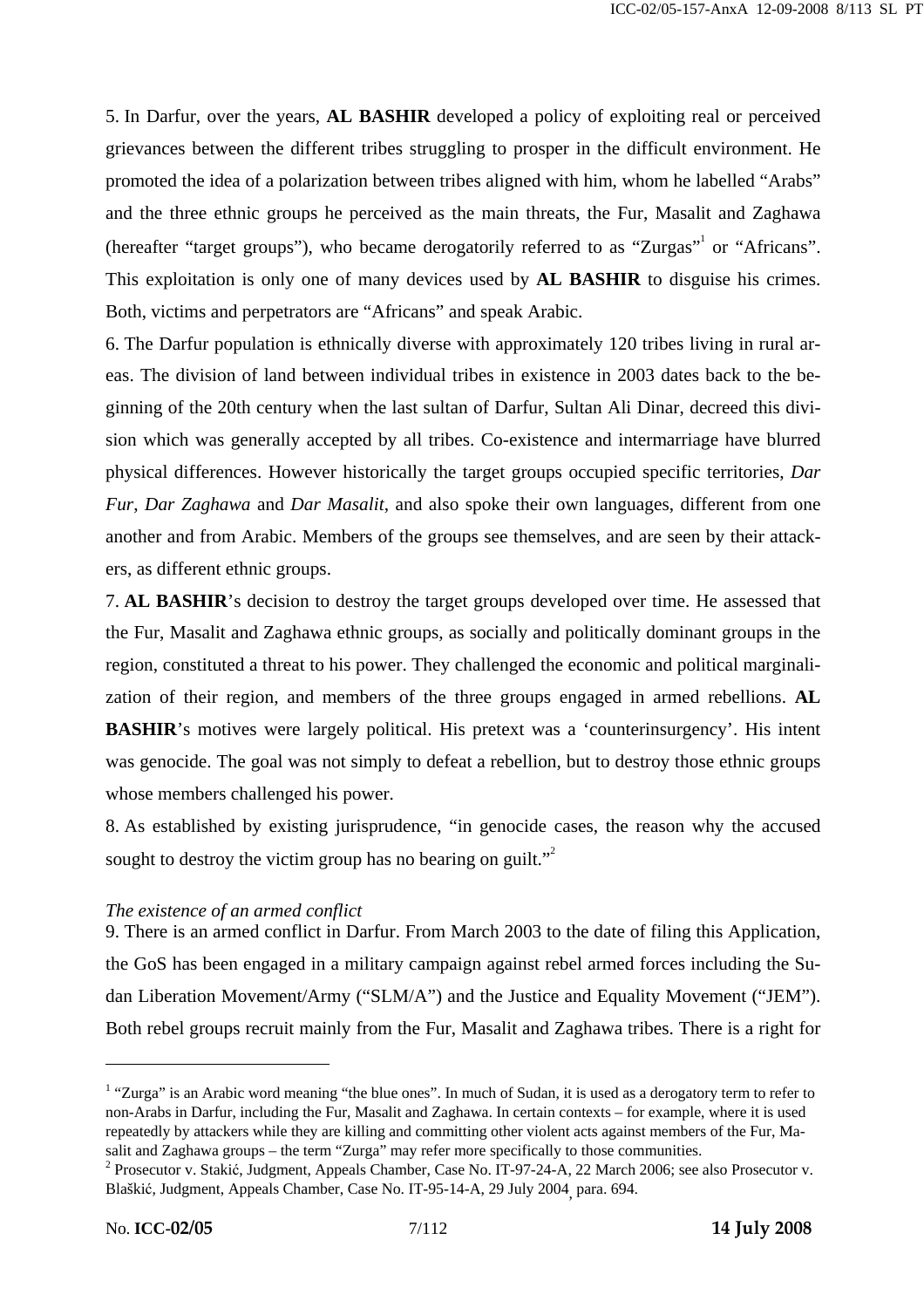a Government to use force to control its territory, but it cannot use genocide or crimes against humanity as means to do so. The crimes covered in the Application are not the collateral damages of a military campaign. Since 2003 **AL BASHIR**'s forces specifically and purposefully targeted civilians, in particular a substantial part of the target groups, who were not participants to any conflict.

# *The crimes*

10. The Prosecution submits that the evidence shows reasonable grounds to believe that **AL BASHIR** intended to destroy in substantial part the Fur, Masalit and Zaghawa ethnic groups as such. To this end, he used the entire state apparatus, the Armed Forces and the Militia/Janjaweed<sup>3</sup> (hereafter "AL BASHIR's forces"). Forces and agents controlled by AL **BASHIR** attacked civilians in towns and villages inhabited mainly by the target groups, committing killings, rapes, torture and destroying means of livelihood. **AL BASHIR** thus forced the displacement of a substantial part of the target groups and then continued to target them in the camps for internally displaced persons (hereafter "IDPs"), causing serious bodily and mental harm – through rapes, tortures and forced displacement in traumatising conditions – and deliberately inflicting on a substantial part of those groups conditions of life calculated to bring about their physical destruction, in particular by obstructing the delivery of humanitarian assistance.

11. **AL BASHIR**'s conduct simultaneously constitutes genocide against the Fur, Masalit and Zaghawa ethnic groups, as well as crimes against humanity and war crimes against the civilian population in the area, including members of the target groups.

# *The beginning of the genocidal campaign*

12. In March 2003, after both negotiations and military action failed to end the rebellion in Darfur, **AL BASHIR** decided to destroy in part the Fur, Masalit and Zaghawa groups, on account of their ethnicity. He publicly instructed the army to quell the rebellion in two weeks and not to "*bring back any prisoners or wounded*", triggering a brutal series of attacks against the towns and villages mainly inhabited by the Fur, Masalit and Zaghawa.

*The targeting of the Fur, Masalit and Zaghawa*

 $3$  The Militia/Janjaweed are described using various terms such as "Janjaweed", "Fursan", "Mujahideen" and "Bashmerga". Janjaweed literally means "a man (a devil) on horse". Historically in Darfur Janjaweed has referred to armed robbers or bandits mounted on horses or camels. In more recent times, however, the term has been used to refer to members of tribes mainly from Ma'aliya, Mahamid, Northern Reizegat, Jalul etc. who have volunteered to fight for and with the backing of the Sudanese Government. See Video Material, DAR-OTP-0136-0100.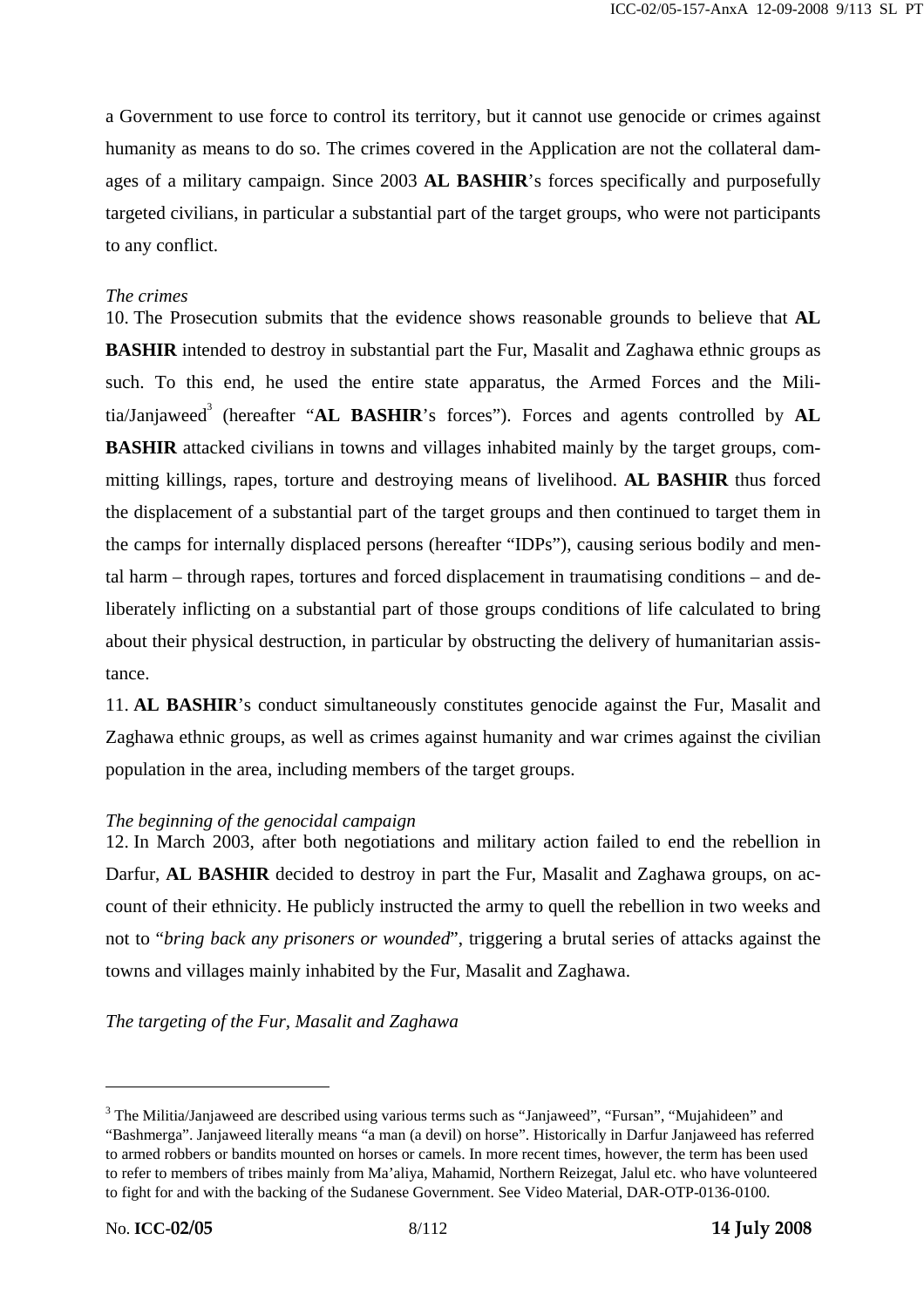13.The land historically occupied by the Fur, Masalit and Zaghawa defined the target. Most of the villages and towns inhabited mainly by members of the target groups were attacked and destroyed by **AL BASHIR**'s forces. The attackers went out of their way to spare from attack socalled "Arab" villages, even where they were located very near target groups villages. For example in Habila, Wadi Salih and Mukjar localities 97% of predominantly Fur villages were attacked and either destroyed or abandoned and 85% of predominantly Masalit villages were attacked and either destroyed or abandoned, while fewer than 1% of predominantly so-called "Arab" villages were attacked.

## *The pattern of attacks*

14.The attacks against villages have followed a common pattern for a period of more than five years from March 2003 up to the time of filing this Application. The Armed Forces, acting in concert with Militia/Janjaweed, surround a village and then enter that village or town and attack the civilian inhabitants. In many cases helicopters or aircraft dropped bombs on the town or village either before or during the attack. Ground forces kill men, women, children and the elderly; they subject women and girls to massive rapes. Farms are destroyed and grain stores are looted or set on fire. The attackers burn residential dwellings and community facilities including schools, mosques and hospitals. They destroy all the target groups' means of survival, poison sources of water including communal wells, destroy water pumps, steal livestock and strip the towns and villages of household and community assets.

15.As a result of the attacks, at least 2,700,000 people, including a very substantial part of the target groups attacked in their villages, have been forcibly expelled from their homes. As survivors fled the attacks, they were pursued into deserts, killed or left to die. Almost 2.5 million people, including a substantial part of the target groups, managed to reach the outskirts of bigger cities that would become camps for Internally Displaced Persons (hereafter "IDP camps") or refugee camps in Chad or Central African Republic.

## *The targeting of civilians*

16.The targets are not rebel forces, but civilians. **AL BASHIR**'s forces repeatedly attack the civilian populations in towns and villages where rebels are not present, and absent any valid military objective. Attacks do not cease until the town or village, as an entirety, has been victimised and its population forcibly displaced. Attacks on the displaced population in and around camps are clearly aimed at civilians, as exemplified in particular by the systematic raping of women. Thousands of women and girls belonging to the target groups were raped in all three States of Darfur by **AL BASHIR**'s forces since 2003. Girls as young as 5 have been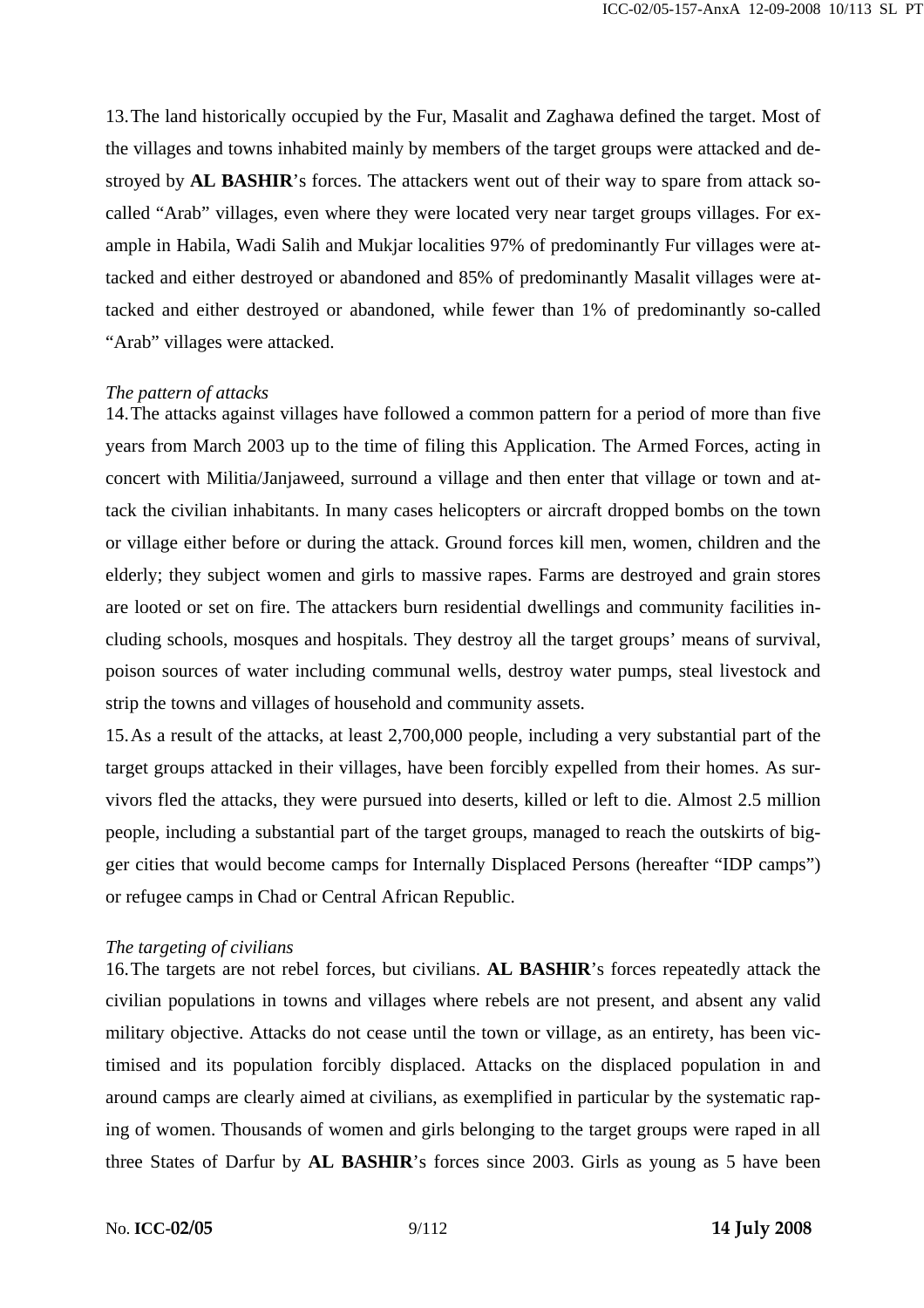raped. A third of the victims of rape are children. Rapes, gang rapes, are used as a weapon of destruction in the attacks on the towns and around the camps.

17.There were instances that **AL BASHIR**'s forces bypassed locations with a rebel presence, instead choosing to attack civilians in their homes. For instance, during attacks by the Armed Forces and Militia/Janjaweed in Wadi Salih and Mukjar localities in August 2003, the attackers knew that the rebels were located in the Sindu Hills. But instead of attacking the Sindu Hills, the Armed Forces and Militia/Janjaweed attacked civilians in the villages of Kodoom, Bindisi and Mukjar and their surrounding villages where there was no rebel presence. In July 2003, **AL BASHIR**'s forces knew that rebels were based in Disa village, where no civilians were present. However, instead of attacking Disa, the local Armed Forces commander, after receiving orders from Khartoum, directed the combined Armed Forces and Militia/Janjaweed to attack all "Zurga" villages in the area, inhabited predominantly by the Zaghawa. The villages were attacked, not because they posed a military threat, but rather to destroy in part the Zaghawa group. At the end of July 2003, the combined attacks completely destroyed between 25 and 30 villages in which, with the exception of Disa, there were no rebels present.

## *The fate of the displaced persons*

18. In 2003, the total population of Darfur was  $6,360,000$ .<sup>4</sup> The last census was carried out in 1955/56 and indicated that the target groups together formed approximately 40% of the population of Darfur (23 % Fur 1,462.800; 10 % Masalit 636,000; and 7% Zaghawa 445,200). Assuming a consistent growth of the different groups the population of the three groups in 2003 would have been approximately 2.5 million.

19.Almost the entire population of the target groups has been forcibly displaced. Data from refugee camps in Chad and IDP camps within Darfur confirm that most of those displaced belong to the target groups.

20.As of December 2007, the total number of Sudanese people from Darfur in refugee camps in Chad was approximately 235,000. Of those, there were approximately 110,000 Zaghawa and approximately 103,000 Masalit. Only approximately 7,750 members of the Fur had reached Chad, due to their geographical location in the south of Darfur.

21.According to evidence obtained by the Prosecution, the Fur represent 50% of the totality of some IDP camps in Darfur. In South Darfur, Kalma camp, near Nyala, which hosts around 92,000 IDPs, there are an estimated 46,000 - 50,000 Fur, 9,000 Zaghawa and 5,000 Masalit. In West Darfur, Nertiti camp (Jebel Marra) hosts mostly Fur (about 32,000), Hassa Hissa camp

<sup>&</sup>lt;sup>4</sup> The total population of Darfur for 2003 reported by the Sudanese Central Bureau of Statistics is 6,360,000. See Public Source, DAR-OTP-0149-0506.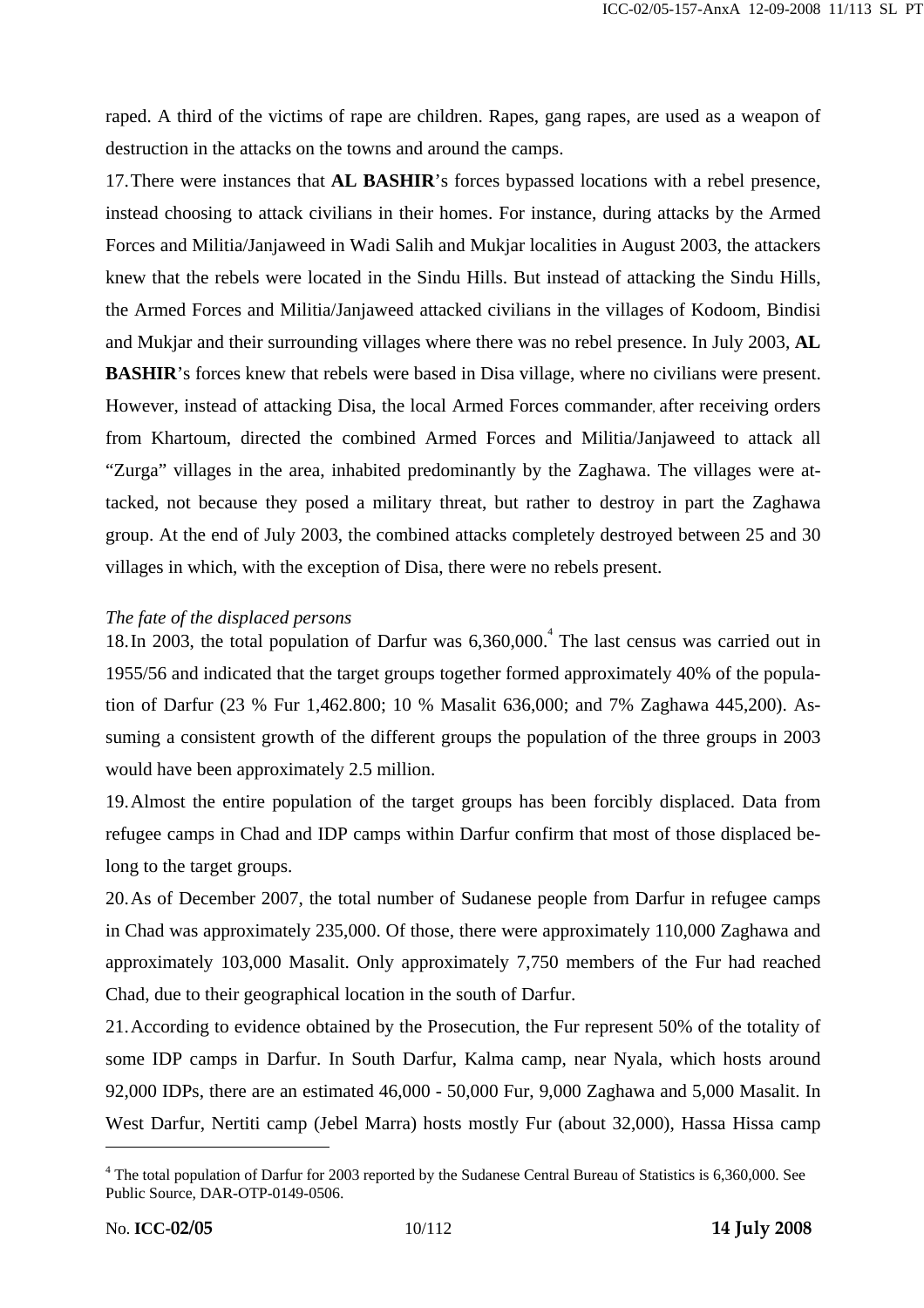near Zalingei hosts about 85% Fur (42,500), 10% Zaghawas (5,000), 5 % Masalit (2,500) and smaller tribes; Hamadiya camp near Zalingei hosts about 99 % Fur (about 30,000) and Deleig camp near Wadi Salih hosts 90 % Fur (about 16,000).

22.As indicated in January 2005 by the United Nations Commission of Inquiry (hereafter "UNCOI"), there would be no policy of genocide if "*the populations surviving attacks on villages … live together in areas selected by the Government…where they are assisted*". The evidence shows that the target groups, far from being assisted, are also attacked in the camps. Such attacks, as described below, against such an overwhelming majority of members of the target groups, are a clear indication of **AL BASHIR**'s genocidal intent.

## *Massive rapes causing serious bodily and mental harm*

23.**AL BASHIR**'s forces and agents subjected those approximately 2.5 million living in IDP camps, including a substantial part of the target groups, to serious bodily and mental harm through rape and other forms of sexual violence against thousands of women in the camps.<sup>5</sup> Rapes are under-reported. They are used as a weapon, a silent weapon, to destroy the target groups in and around the IDP camps.

24.Militia/Janjaweed, which **AL BASHIR** has recruited, armed, and purposefully failed to disarm, are stationed in the vicinity of the camps. Periodic reports and testimonies conclude that rape has been committed systematically and continuously for 5 years. Women and girls going to collect firewood, grass or water are repeatedly raped by Militia/Janjaweed, Armed Forces and other GoS security agents: "*when we see them, we run. Some of us succeed in getting away, and some are caught and taken to be raped -- gang-raped. Maybe around 20 men rape one woman […] These things are normal for us here in Darfur. These things happen all the time. I have seen rapes too. It does not matter who sees them raping the women -- they don't care. They rape women in front of their mothers and fathers".*<sup>6</sup>

25.Between March and October 2005, a health specialist treated at least 28 victims of rape and sexual trauma in IDP camps in Darfur. She told the Prosecution that most of the victims exhibited symptoms of post-traumatic stress disorder, including extreme shame, grief, hopelessness, anger and rage, flashbacks, nightmares, and inability to interpret their environment. The witness noted that many of the girls who had been raped when they went to get firewood outside IDP camps were repeatedly re-traumatised because they had no choice but to revisit the places

<sup>&</sup>lt;sup>5</sup> Akayesu Trial Judgment, para. 731 "sexual violence was an integral part of the process of destruction, specifically targeting Tutsi women and specifically contributing to their destruction and to the destruction of the Tutsi group as a whole".

<sup>6</sup> Public Source, DAR-OTP-0138-0006.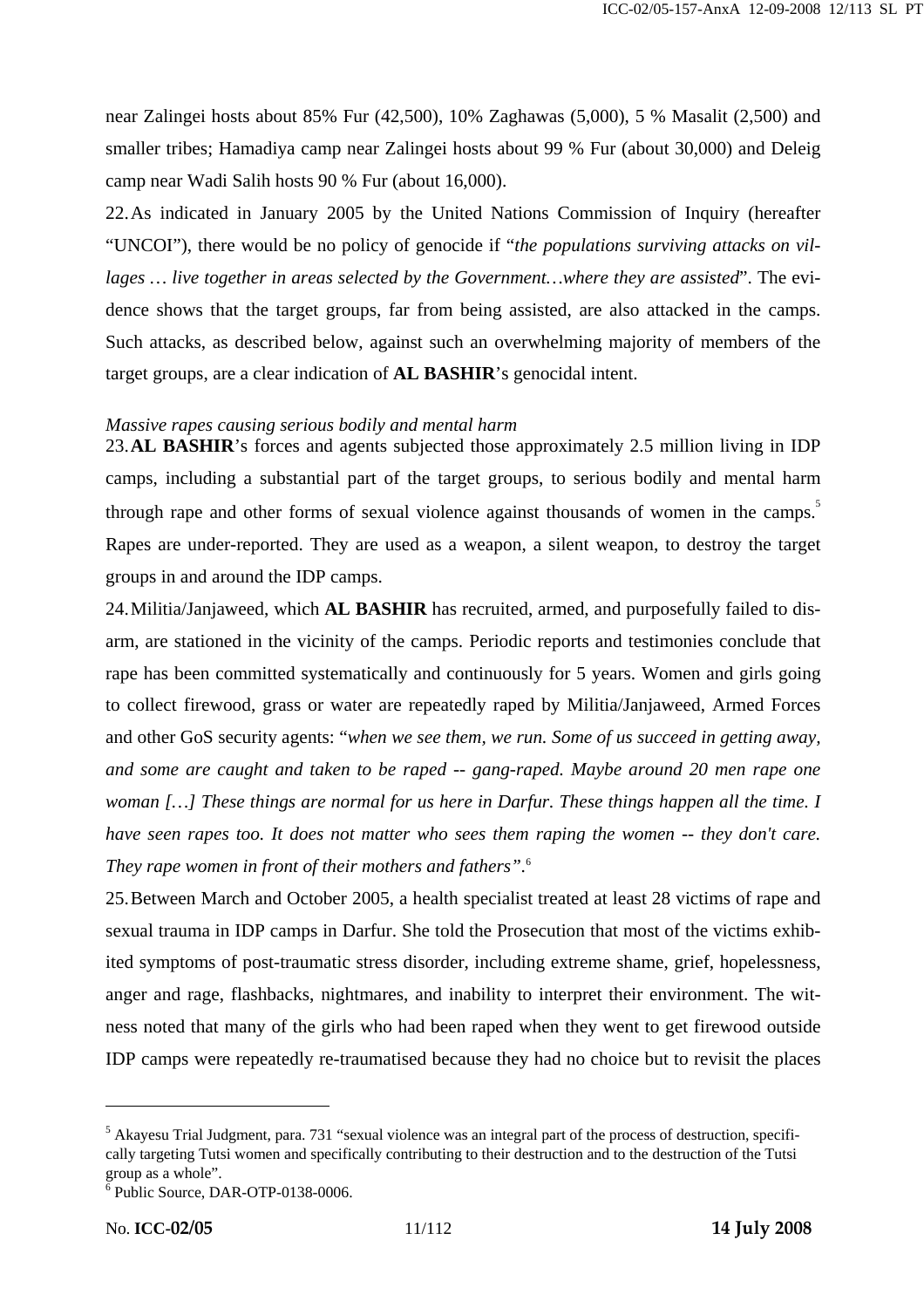where they had been raped. She recalled the situation of an 18-year-old girl in one of the camps. As explained by the girl's sister, their village had been attacked and bombed by an airplane. The girl was raped, beaten, and left to die. Members of the community eventually found her, but from that day she had not spoken. The girl was psychotic from her trauma and displayed no initiative. She was robotic and had to be told to dress and eat.

26.Babies born as a result of these assaults have been termed "Janjaweed babies" and are rarely accepted as members of the community. The high number of such unwanted babies has led to an explosion of infanticides and abandonment of babies in Darfur. As one victim explained: "*they kill our males and dilute our blood with rape. [They]…want to finish us as a people, end our history*".

27.The mental harm caused by rape has been compounded by the impunity afforded to the perpetrators. As depicted by one victim: *"those who rape you wear fatigues and those who protect you wear fatigues. We don't know any more who to run from and who to run to."*

28.Rape is an integral part of the pattern of destruction that **AL BASHIR** is inflicting upon the target groups in Darfur. As described by the ICTR in the *Akayesu* case, rape is used to "*kill the will, the spirit, and life itself*". Particularly in view of the social stigma associated with rape and other forms of sexual violence among the Fur, Masalit and Zaghawa, these acts caused significant and irreversible harm, to individual women, and also to their communities.

#### *Mental harm caused by forced displacement*

29. Massive forced displacements were conducted in such a manner as to traumatize the victims and prevent the reconstitution of the group. Such forced displacement constitutes serious mental harm for the target groups. Victims suffered the trauma of being forced to witness their own homes and possessions destroyed and/or looted; family members raped and/or killed. They were subjected to the mental harm caused by having to leave homelands with which they, their families, friends and entire communities have deep historical connections. The victims thereafter endured the anguish of learning that, in many cases, prior homelands had been occupied and resettled by members of other communities – and thus, that there was no prospect of ever returning. Organized insecurity in and around the camps by **AL BASHIR**'s forces and agents, including through spying and harassment by members of the Humanitarian Aid Commission (hereafter "HAC"), has exacerbated the fear of IDPs. Unable to rely on their own Government for protection, victims can only turn to their local leadership for support. However as soon as leaders, Sheiks, emerge and speak up, they become targets themselves. There are numerous examples of arrests and killings of camp leaders. The cumulative effect of the crimes described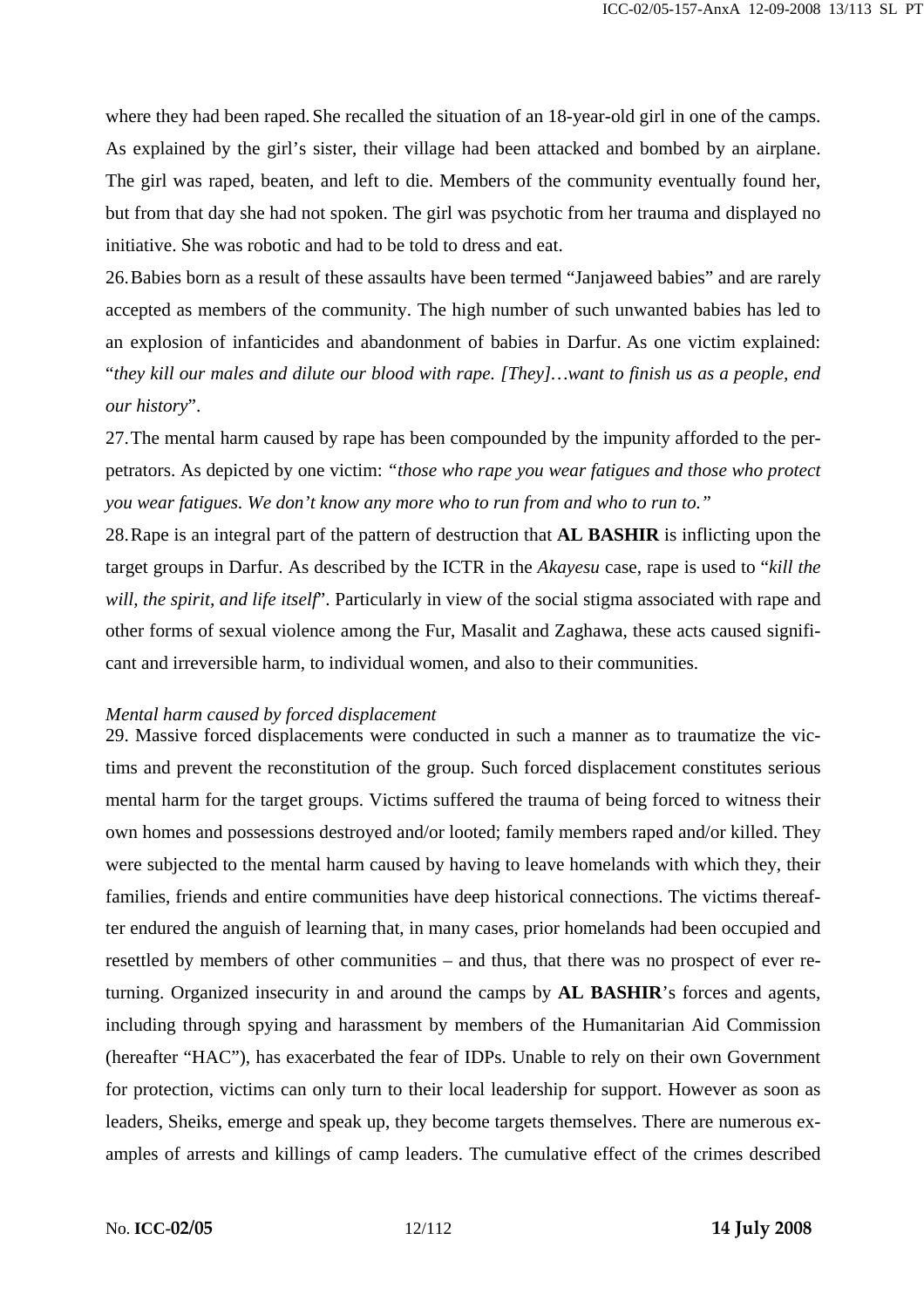above is that many of the surviving members of the target groups, in particular those in IDP camps, suffer serious mental harm.

# *Conditions of life calculated to bring about the physical destruction of the group in whole or in part*

30.The mass displacement operations in Darfur were conducted in conditions which, during the deliberations preceding adoption of the Genocide Convention, were found to constitute genocide: "*Mass displacements of populations from one region to another […] do not constitute genocide […] unless the operation were attended by such circumstances as to lead to the death of the whole or part of the displaced population. If for example, people were driven from their homes and forced to travel long distances in a country where they were exposed to starvation, thirst, hunger, cold and epidemics*".

31. The attacks on villages across Darfur from March 2003 to the present were designed to kill members of the targeted groups and force the survivors from their lands, but also to destroy the very means of survival of the groups as such as described in paragraphs 14-15 above. The goal was to ensure that those inhabitants not killed outright would not be able to survive without assistance. Ensuring adequate access to water has long been an essential component of livelihood strategies in Darfur. To facilitate access to water by both humans and animals, many villagers dug communal wells or maintained other communal water sources. Militia/Janjaweed and the Armed Forces repeatedly destroyed, polluted or poisoned these wells so as to deprive the villagers of water needed for survival.

32.The attackers did not only force the survivors out of their homes. They pursued them into inhospitable terrain, into the hills and the desert. A victim in the desert overheard one attacker say to another: "*Don't waste the bullet, they've got nothing to eat and they will die from hunger*".

33.Not only did they persecute them, **AL BASHIR**'s agents facilitated the usurpation of their lands, now occupied by new settlers. A victim was told: *This land is liberated and you have no land and no right to cultivate on liberated areas*". **AL BASHIR** created conditions to prevent returns as other tribes more supportive of the Government, often affiliated with Militia/Janjaweed, are resettled on land previously inhabited by the IDPs. The removal from the land and the subsequent usurpation of the land, occupied by new settlers, are destructive of the Fur, Masalit and Zaghawa groups as such.

<sup>7</sup> Secretary General, 1947 Draft Convention at p. 24. See also para. 517 of the Conclusions and Recommendations of the Historical Clarification Commission for Guatemala, headed by Prof Christian Tomuschat, that concluded acts of genocide had been committed in precisely these circumstances.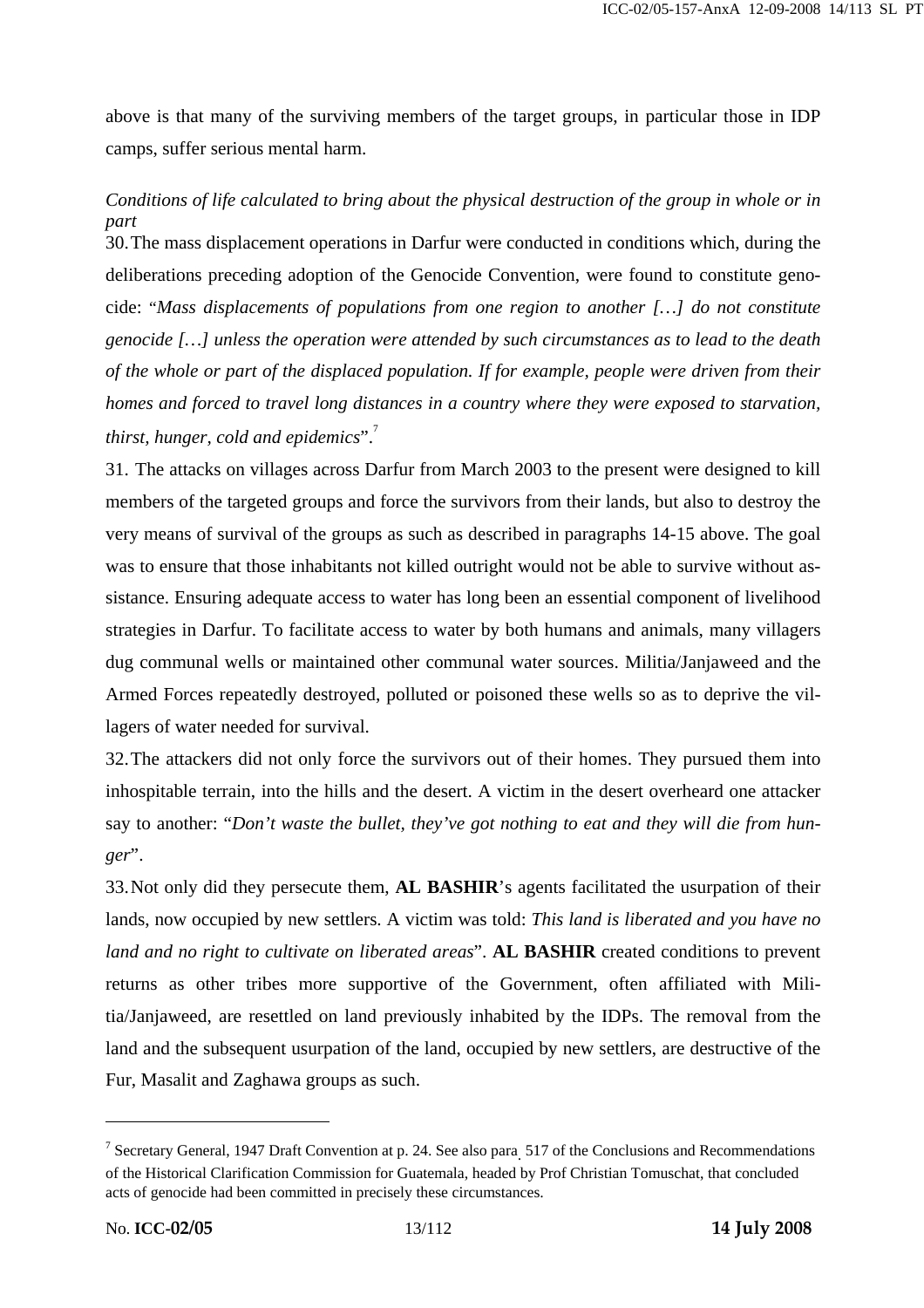34.Finally, the victims are attacked in the camps. **AL BASHIR** and his subordinates systematically refused to provide any meaningful Government aid, and hindered other efforts to bring humanitarian aid to the approximately 2.5 million civilians who found a haven in the camps, including a substantial part of the target groups. The Ministry of Humanitarian Affairs and the HAC within the Ministry, which work in close association with the intelligence and security apparatus of the GoS, have blocked the publication of nutrition surveys, delayed the delivery of aid, expelled relief staff denouncing such acts, denied visas and travel permits, and imposed unnecessary bureaucratic requirements on aid workers. This has had the effect of reducing nutrition and access to medical services for protracted periods of time. Thus after forcibly expelling members of the target groups from their homes, they subjected them to, at best, a subsistence diet and the reduction of essential medical services below minimum requirements.

35.**AL BASHIR** has intended to subject a substantial part of the target groups to conditions calculated to slowly bring about their physical destruction.

## *Killing members of the groups*

36.**AL BASHIR's** forces and agents killed outright at least 35,000 civilians, including a substantial number of members of the target groups, in physical attacks on towns and villages. Further, the conditions imposed during displacement and in the camps by **AL BASHIR**'s forces and agents have already resulted in the "slow death" of between 80,000 and 265,000 people, including a substantial part of the target groups.

## C*rimes against humanity*

37.Charges of crimes against humanity are also required to represent the full extent of criminal activity in Darfur since 2003. These charges reflect the acts of murder, rape, forcible displacement and extermination committed against members of the target groups and other, smaller ethnic groups, such as the Tunjur, Erenga, Birgid, Misseriya Jebel, Meidob, Dajo and Birgo.

## *War crimes*

38.As mentioned, there is an ongoing armed conflict in Darfur. **AL BASHIR** also committed the war crimes of attacking civilians and pillaging towns and villages in Darfur, including but not limited to Kodoom, Bindisi, Mukjar, Arawala, Shataya, Kailek, Buram, Muhajeriya, Siraf Jidad, Silea, Sirba, Abu Suruj and Jebel Moon.

## *The Personal Responsibility of AL BASHIR*

39.The Prosecution does not allege that **AL BASHIR** physically or directly carried out any of the crimes. He committed the crimes through members of the state apparatus, the army and the Militia/Janjaweed in accordance with Art. 25 (3) (a) of the Statute.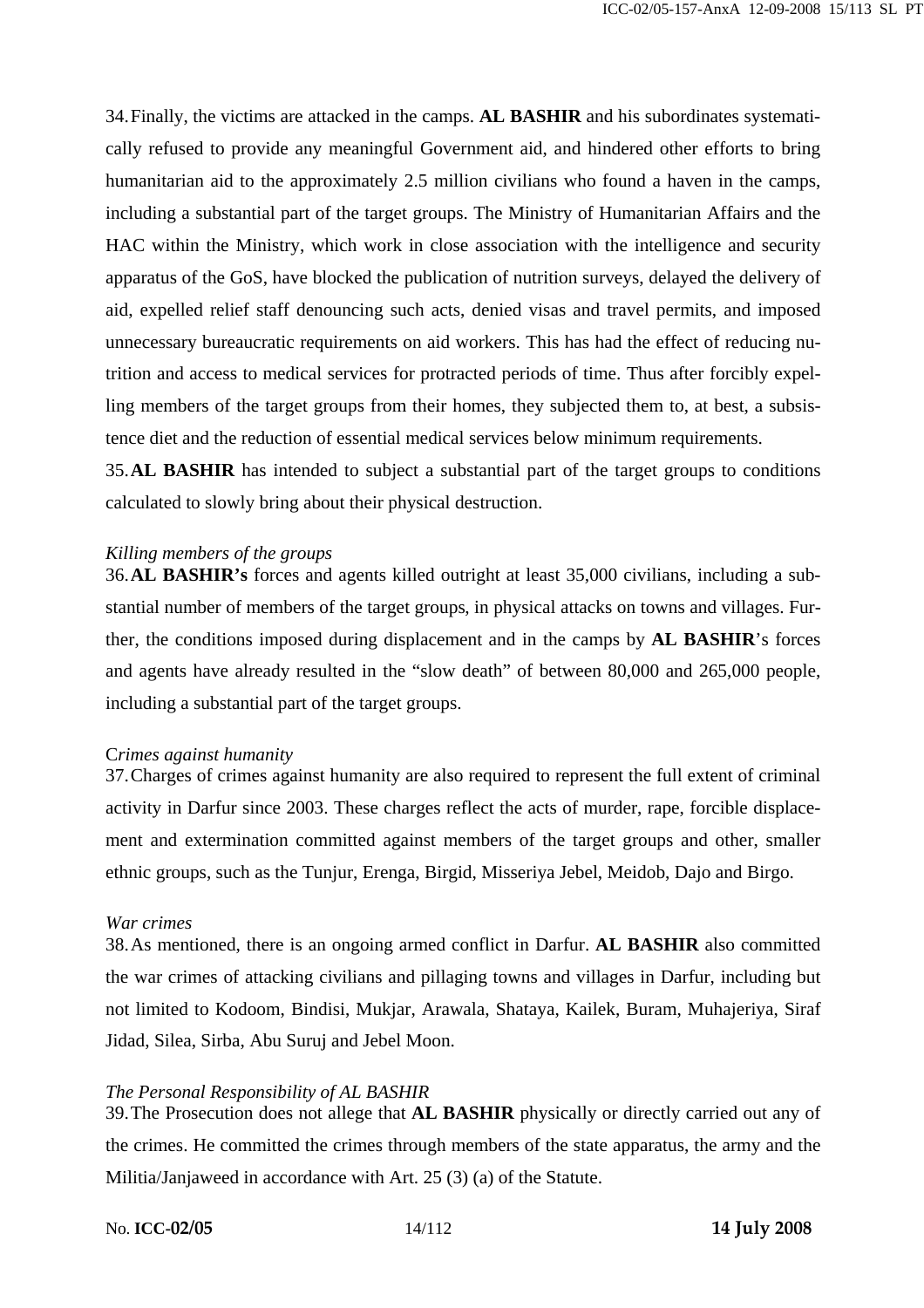40.At all times relevant to this Application, **AL BASHIR** was President of the Republic of the Sudan, exercising both *de jure* and *de facto* sovereign authority, Head of the National Congress Party and Commander in Chief of the Armed Forces. He appointed the Governors of all the 26 states of the Sudan and they reported directly to him. He sat at the apex of, and personally directed, the state's hierarchical structure and the integration of the Militia/Janjaweed within such structure. He had absolute control.

41.As Commander in Chief, **AL BASHIR** ordered the incorporation of most of the Militia/Janjaweed into the reserve forces, and exercised both formal and informal control over such forces. **AL BASHIR**'s control of the state apparatus as reflected in the formal hierarchy has been reinforced in practice by the elaborate network of reporting lines that he established. The evidence shows that **AL BASHIR** regularly received reports of the crimes committed in Darfur from ministers, military officers and Militia/Janjaweed leaders. **AL BASHIR**'s control of the state apparatus was not only formal; it was absolute. And **AL BASHIR** used his supreme authority within the hierarchical structure of the GoS in furtherance of the crimes charged.

42.**AL BASHIR** ensured that all components of the GoS, the Armed Forces and the Militia/Janjaweed worked together in carrying out his plan. He used the state resources *inter alia* as follows: (i) the Locality and State Security Committees - to assist in planning and to coordinate the implementation of the activities in Darfur; (ii) the intelligence apparatus including Military Intelligence and National Intelligence and Security Service (hereafter the "NISS") - to provide intelligence and other support to the Armed Forces and Militia/Janjaweed and to facilitate usurpation of the land previously inhabited by the targeted groups; (iii) the Ministry of Interior - to mobilize the Militia/Janjaweed into reserve forces and to ensure that the police would not intervene to protect the civilians; (iv) the Ministry of Defence, including the Armed Forces and Militia/Janjaweed - to carry out the attacks against the target groups; (v) the Ministry of Humanitarian Affairs - to hinder and obstruct the delivery of humanitarian aid to the IDPs, to ensure destitution and insecurity within and around the IDP camps and to physically and psychologically abuse the IDPs; (vi) the Ministry of Information and Communication and the Ministry of Foreign Affairs - to pursue a campaign of misinformation, denial and concealment of the crimes; censor or suppress media coverage exposing the roles of **AL BASHIR**, the state apparatus and his forces in the crimes; (vii) the Ministry of Finance - to fund the operations/activities of Militia/Janjaweed and to ensure that limited funds were dedicated to aiding the IDPs; (viii) the Ministry of Justice and the Judiciary - to conduct sham investigations and pretend that crimes were being investigated and prosecuted, to threaten the victims and to provide impunity to those who followed **AL BASHIR**'s orders.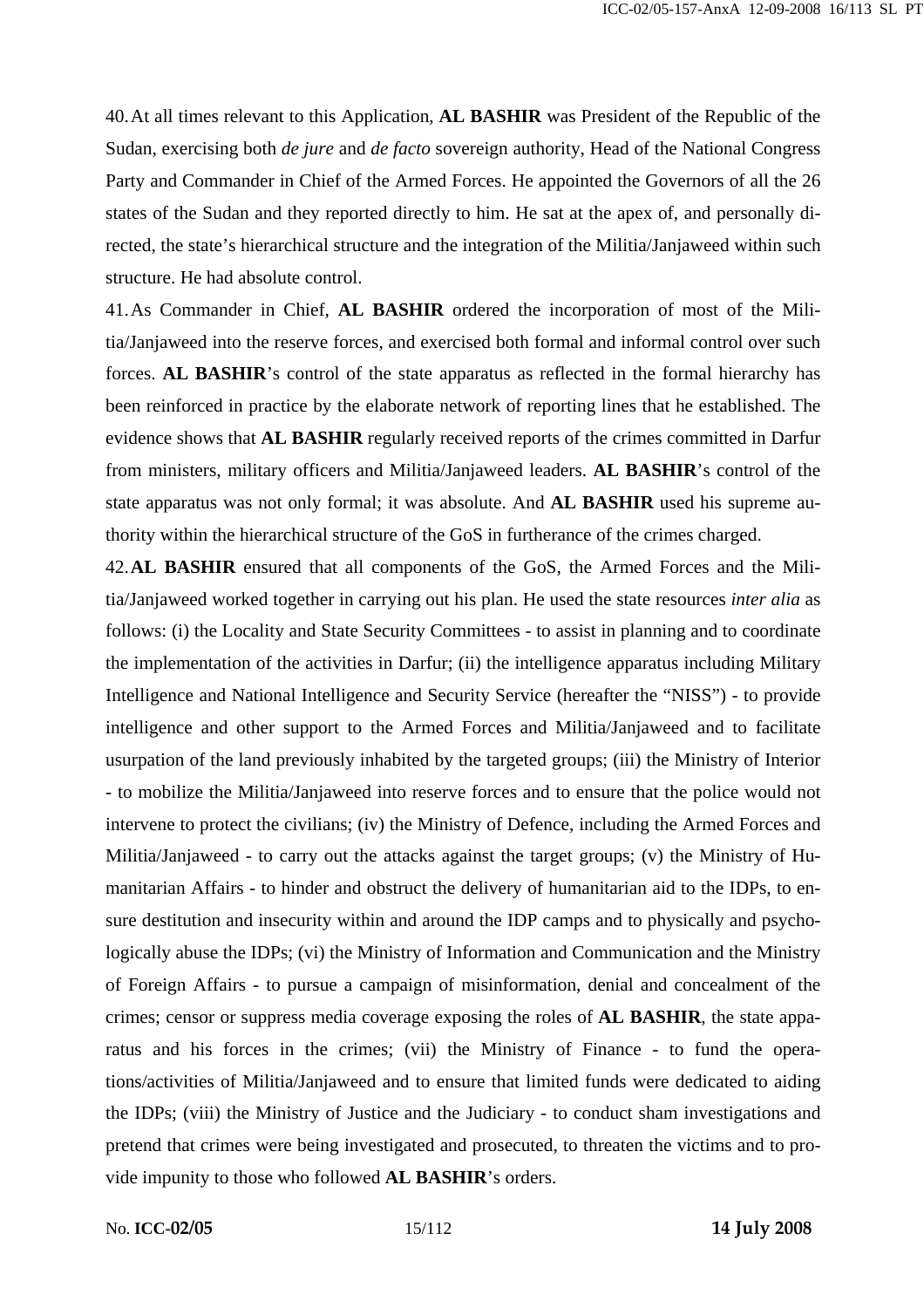43.**AL BASHIR** repeatedly used his control to eliminate internal dissent and ensure uniform enforcement of his plan by his subordinates. Individuals who refused to implement assigned tasks were dismissed, reassigned, and/or replaced.

44.**AL BASHIR** denied victims access to the criminal justice system, while using the system against those who did not comply with his genocidal orders; the only officers investigated were those who refused to cooperate in implementation of his plan. **AL BASHIR** provided impunity to those who followed his orders so as to ensure the control of the state apparatus. On 14 May 2008, **AL BASHIR** confirmed publicly to a gathering of Militia/Janjaweed: "*I will not hand over Ahmed Haroun or any Sudanese to ICC*."

## *AL BASHIR's mens rea*

45.The crime of genocide is a crime of intention. It does not require that the intended destruction succeed.<sup>8</sup> Recognising that express manifestations of intent to commit genocide are rare, international courts have repeatedly held that genocidal intent can be inferred from the factual circumstances of the crime.The systematic targeting of victims on account of their membership of a particular group; the deliberate failure to differentiate between civilians and persons of military status; the perpetration of acts which violate the very foundation of the groups such as mass rapes and mass expulsions from the land with no possibility to return or reconstitute as a group; the utterances of perpetrators; the sophisticated strategy of concealing crimes; and the existence of a plan constitute the facts of this case from which the existence of the intent required for genocide is the only reasonable inference.

## *A substantial part of each group*

46.**AL BASHIR** intended to destroy a substantial part of each group living in small towns and villages. Forces and agents under the control of **AL BASHIR** meticulously targeted for violence almost exclusively villages and towns inhabited mainly by members of the target groups. Then they abused those who fled into the camps. The Prosecution submits that in the instant case, the intent to destroy a substantial part of the group as such has to be inferred from the number of members of the target groups upon whom conditions of life calculated to bring about their physical destruction are imposed.

47.This reflects one of the fundamental principles of criminal law – that, because an actor is presumed to have intended to bring about the consequences of his actions, those consequences are relevant indicia of his intent. This principle carries particular weight where, as here, the ac-

<sup>&</sup>lt;sup>8</sup> See Prosecutor v. Brđanin, Judgment, Trial Chamber, Case No. IT-99-36, 1 September 2004, para. 697; Prosecutor v. Akayesu, Judgment, Trial Chamber, Case No. ICTR-96-4-T, 2 September 1998, para. 497; Stakić Trial Judgment, para. 522.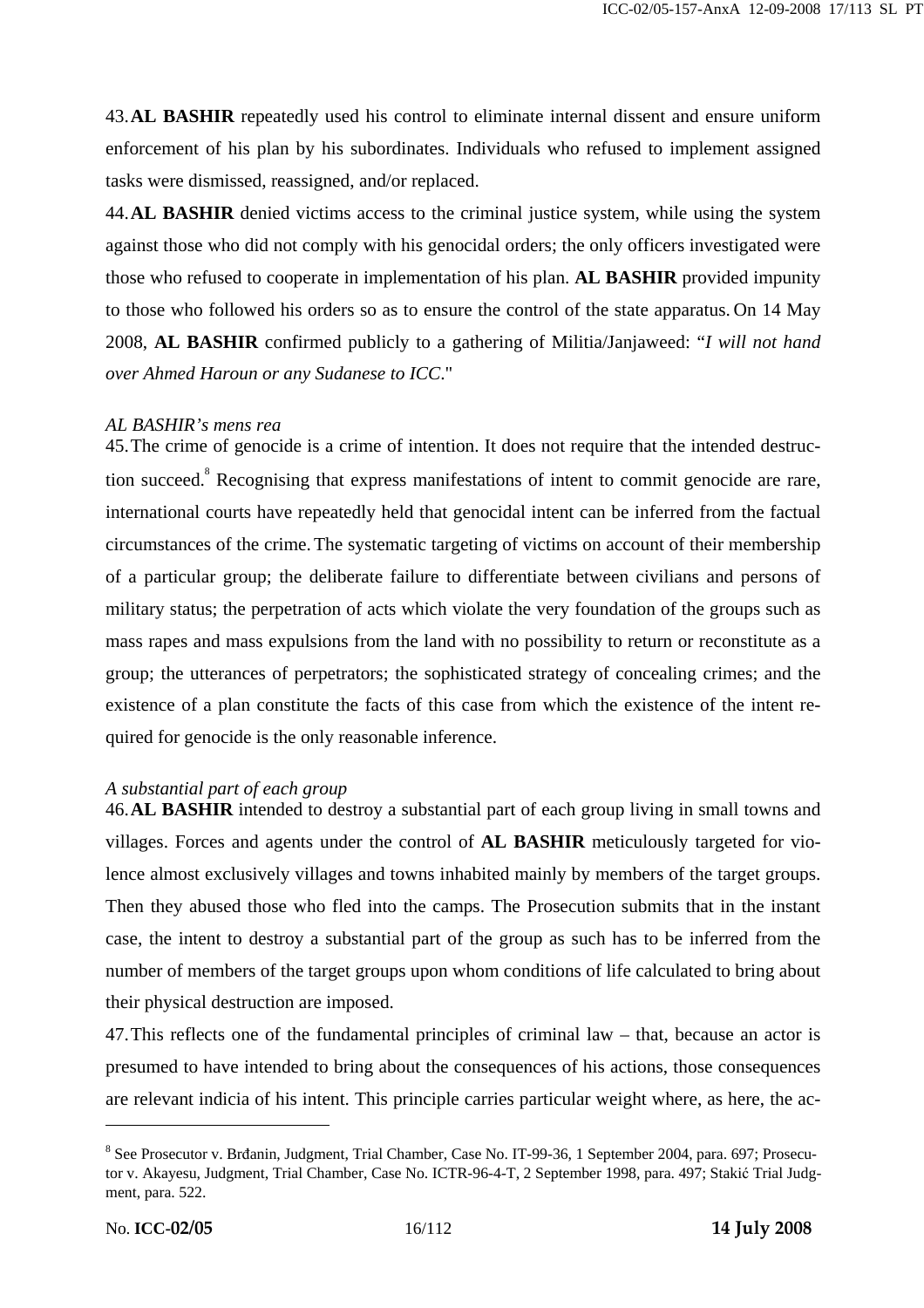cused exercised total control over the hierarchical structure that attacked the target groups in their villages and in the camps. In such a case, the only reasonable inference available on the evidence is that the acts of destruction were committed because **AL BASHIR** so intended. A military General who taught at the Military Staff College in Sudan, explained in an interview with the Prosecution that based on his knowledge of military and other structures in Sudan, the *"inevitable conclusion"* is that the crimes in Darfur "*must have stemmed from a deliberate policy accepted and approved by the highest levels of command."* Further, he noted that "*in situations where excesses were occurring consistently, senior commanders fulfilling their duties would be aware of such events. In such circumstances, were these commanders not to institute disciplinary measures nor take action, there would be an implication that they were part of a criminal policy.*" Significantly, **AL BASHIR** consistently punished those who did not comply with his orders while providing impunity to those who committed crimes under his genocidal plan. Ahmad Harun is an example. Ahmad Harun said that **AL BASHIR** had given him the power to kill whoever in Darfur and that they were "*ready to kill ¾ of Darfur in order to allow ¼ to live*". Harun coordinated the attacks against the villages during 2003-2005. The State Security Committees reported to him. Since September 2005, Harun has been responsible for the HAC that controls the camps. He is a key element of both aspects of the genocide, the attacks to the villages and the attacks in the camps.

48.In June 2007, **AL BASHIR** publicly announced that he would never hand over Harun to the ICC; to the contrary, Harun would continue working in Darfur to implement his orders.

# *Existence of a genocidal plan or policy*<sup>9</sup>

49.The crimes at issue reflected a conscious policy decided by **AL BASHIR** and their overall coordination and daily implementation at all levels demonstrate the existence of a plan. Indeed the head of the Army in the Darfur operation, General Ismat, described the military operations in Darfur in a way that is consistent with the pattern of attacks described in paragraph 14. He told the Prosecution during an interview in Khartoum that during operations, the Armed Forces and the reserve forces Popular Defence Force ("PDF"), Popular Police Force ("PPF" or "Shurta Shabia"), and Border Intelligence Unit/Brigade ("BIU/B"), which is essentially a Mili-

<sup>&</sup>lt;sup>9</sup> See Krstić Trial Judgment, paras 85-87, 572; see Krstić Appeal Judgment, paras 32 and 273. The Krstić Trial Chamber was persuaded of the existence of a plan by the number and nature of the forces involved, the standardised coded language used by the units in communicating information about the killings, the scale of the executions, the invariability of the killing methods applied. Although the Krstić Trial Judgment was overturned on appeal, the fact that there was a genocidal plan seems to be taken for granted by the Appeals Chamber suggesting that the Trial Chamber's analysis in respect to a genocidal plan is correct.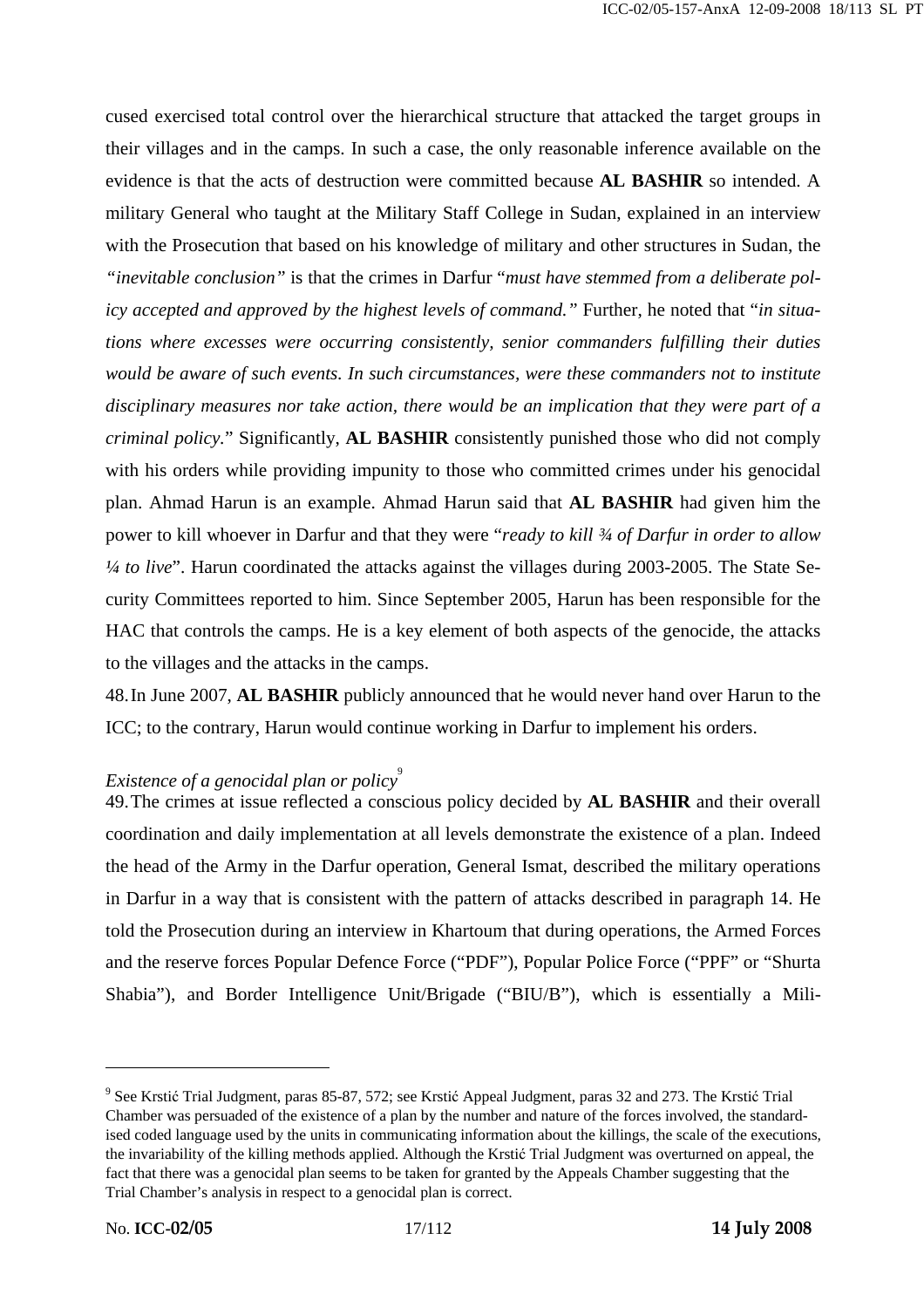tia/Janjaweed unit, typically attacked in formation spanning almost a kilometre. As the forces moved towards their target, "*numerous small villages would be overrun*."

50.In addition, GoS documents in the possession of the Prosecution, including the "Armed Forces Memorandum" and the minutes of the State Security Committee of West Darfur, define details of the mechanisms established by **AL BASHIR** to ensure the coordination required.

51.The "Armed Forces Memorandum" establishes that "*The chain of command, with the administration and organization of the forces, is specified in Arts. 11 and 12 [of the Armed Forces Act of 1986], in the form of a pyramid that grants supreme command to the President of the Republic in accordance with the principle of the armed forces being subject to political command*." The memorandum also explains that "*In accordance with political wishes, the recommendations and orders of the Security Committees, and their duties as specified under the Constitution and the law, the armed forces, and the forces working with them, implemented military plans to contain the security situation in Darfur.*"

52.The minutes of the State Security Committee of West Darfur, the organ that coordinated attacks, established that it also acted in accordance with a "*national security plan disseminated from Khartoum*". The significance of the minutes was highlighted by a witness interviewed by the UNCOI. He confirmed that Harun refused to provide all Security Committee Minutes, stating that "*we cannot give them because we don't want to be seen in la haye*" (the Hague).

#### *Statements exposing intent made by those involved in the crimes*

53.Statements by **AL BASHIR** and his subordinates, as well as by the direct perpetrators he used to implement the Darfur plan, provide further evidence of **AL BASHIR**'s intent to destroy, in part, the target groups. In March 2003 **AL BASHIR** directed the Armed Forces to quell the rebellion in two weeks and not to bring back any prisoners or wounded; he declared at different times that he "*didn't want any villages or prisoners, only scorched earth*", publicly gave orders to the military, police and intelligence to eliminate the opposition and leave no survivors<sup>10</sup>, and told the Sudanese public that he had given the Armed Forces a *carte blanche* (in Arabic "*atlakto yad al-jaysh*") in Darfur not to take "*asra*" (war prisoners) or inflict injuries.

54.The attackers expressed openly **AL BASHIR**'s intent. They told victimized members of the target groups during attacks against them that "*the Fur are slaves, we will kill them*"; "*You are Zaghawa tribes, you are slaves"; "You are Masalit. Why do you come here, why do you take our grass*? *You will not take anything today".* 

*Forcible transfers accompanying the genocidal acts pleaded* 

<sup>10</sup> [FOOTNOTE REDACTED]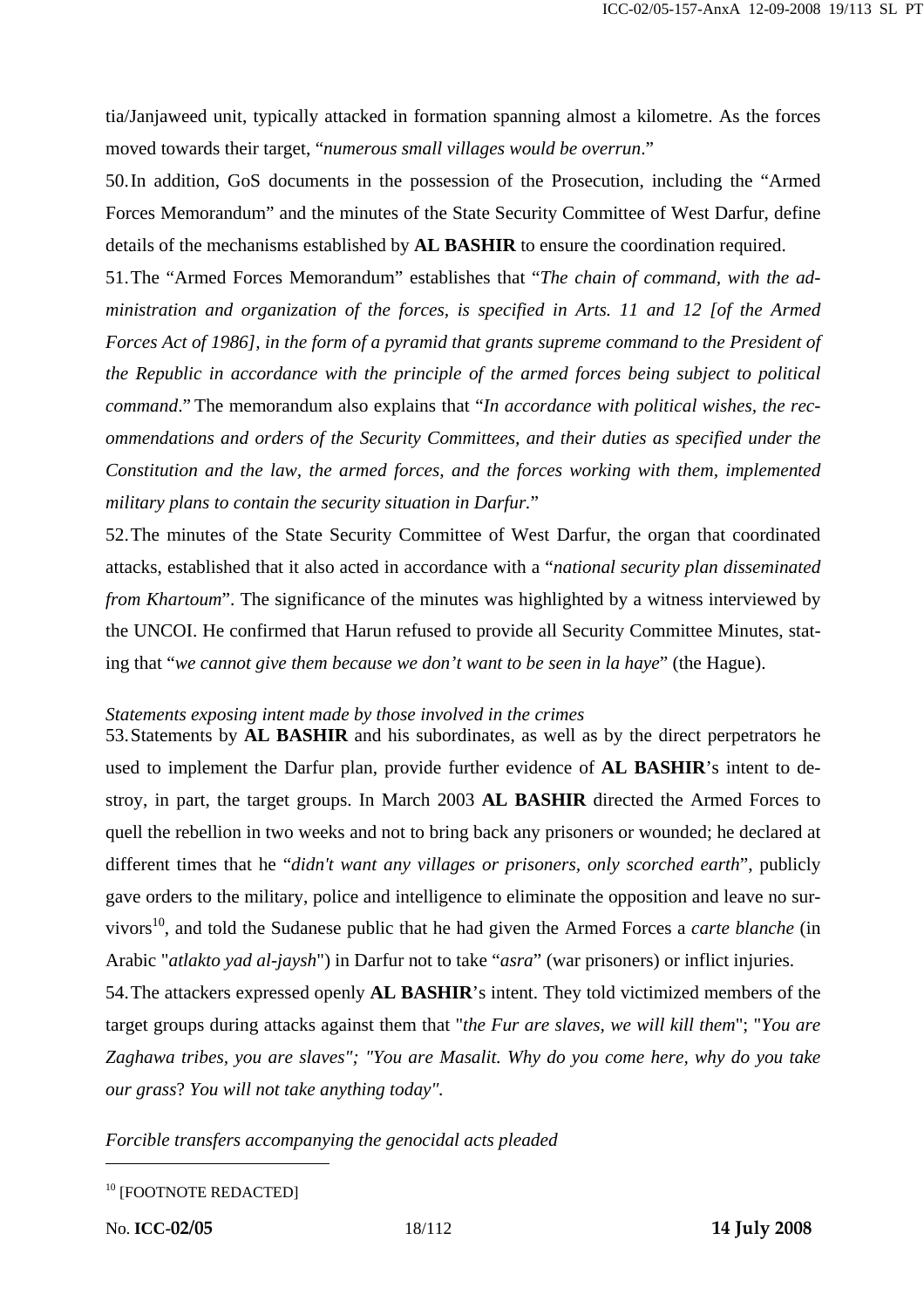55.Consistent jurisprudence has established that, in certain circumstances, forcible transfer may constitute evidence of genocidal intention. The forcible transfer of members of the target groups has been conducted in such a way that the groups can no longer reconstitute themselves. The appointment of Ahmed Harun, to coordinate the attacks in the villages, followed by his transfer to a role in which he could continue to target those he had been involved in displacing, shows a consistent intention to destroy a substantial part of the target groups through their forcible displacement in a manner accompanied by methods of destruction.

#### *Rapes and sexual violence as part of a destruction process*

56.In accordance with established jurisprudence, the magnitude of the rapes and sexual assaults carried out by forces and agents under the control of **AL BASHIR** during attacks on villages and around IDP settlements and camps, indicates an intent to destroy the target groups as such.

#### *Denial of the crimes as evidence of intent*

57.Instead of investigating and punishing the perpetrators of genocide, **AL BASHIR** concealed the crimes. **AL BASHIR** labelled as "fabrications" photographs of thousands of burned villages in Darfur. On 19 March 2007, speaking on the issue of rapes, he said that "*It is not in the Sudanese culture or people of Darfur to rape. It doesn't exist. We don't have it*". **AL BASHIR** also insisted that 99% of alleged cases of rape are fabricated in order to place blame on the Government.

58.Given the international attention on Darfur, genocide by imposing conditions calculated to bring about the physical destruction of the target groups, if combined with a studied misinformation campaign, was an efficient strategy to achieve complete destruction. By preventing the truth about the crimes from being revealed; concealing his crimes under the guise of a 'counterinsurgency strategy', 'inter tribal clashes', or the 'actions of lawless autonomous militia'; threatening Sudanese citizens into silence, and trying to blackmail the international community into silence, **AL BASHIR** made possible the commission of further crimes.

59.The Prosecution holds that such a sophisticated cover up strategy is evidence of intent by the person who controlled the entire communication apparatus of the state. Significantly, **AL BASHIR** wanted to conceal not just the crimes, but their genocidal character. The Sudanese National Commission of Inquiry (hereafter "NCOI"), created by **AL BASHIR,** goes so far as mentioning crimes against humanity, but it did not identify any member of the Government involved in the crimes and did not consider genocide. When the UNCOI issued its report concluding that Government forces and militias conducted indiscriminate attacks that could amount to crimes against humanity, Mustafa Ismail, then Sudanese External Affairs Minister,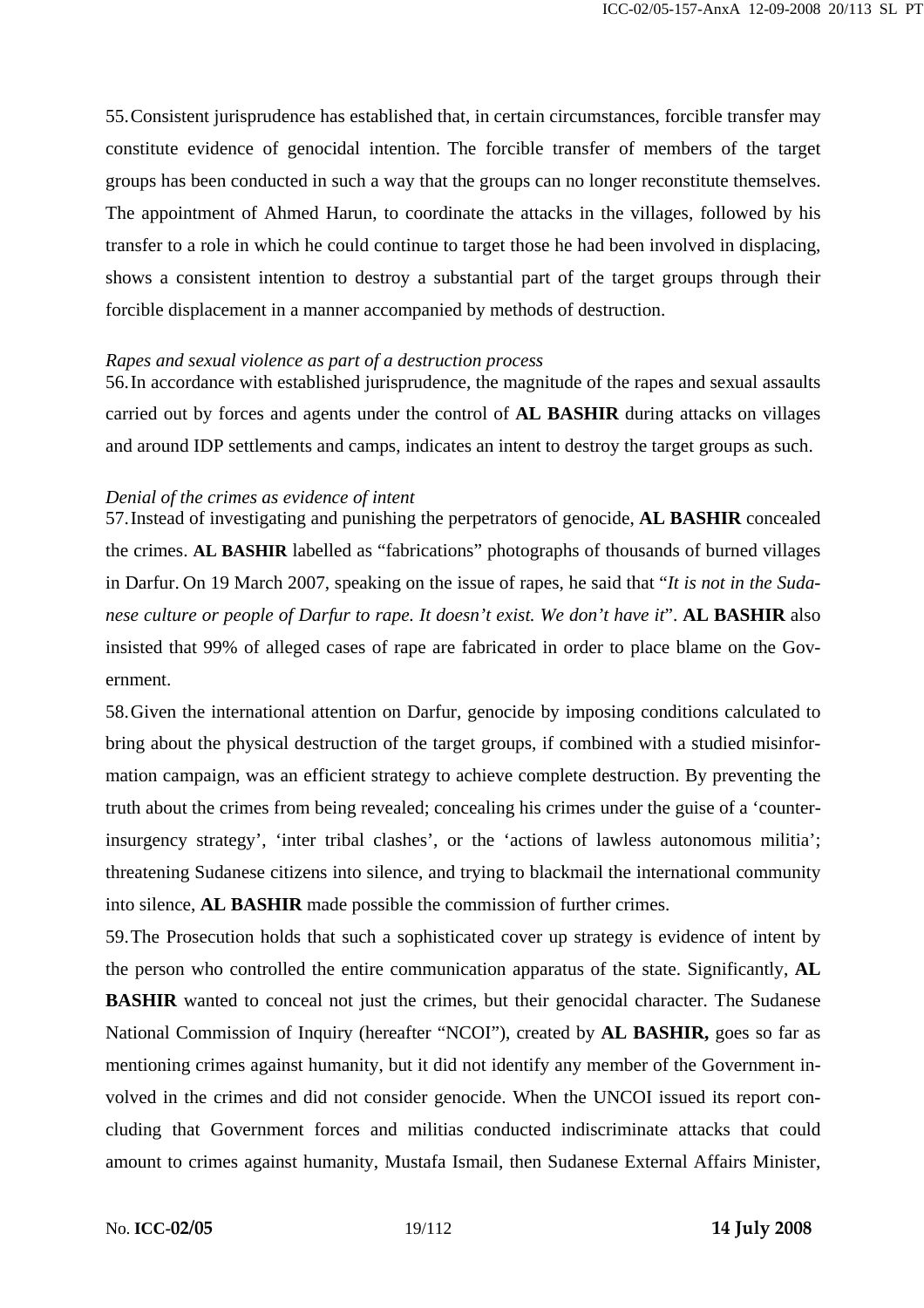emphasised that the report did not make a finding of genocide and similarly, Jamal Ibrahim, a top official in the External Affairs Ministry, stated "we feel relieved" that there was not finding of genocide.

60.On the basis of all these factors, the only reasonable inference available on the evidence is that **AL BASHIR** intended to destroy in part the Fur, Zaghawa and Masalit groups, as such.

# **II. Identification of AL BASHIR as the person against whom the Warrant of Arrest is being sought pursuant to Art. 58(2)(a)**

61.**Omar Hassan Ahmad AL BASHIR** was born on 1 January 1944 in Hoshe Bannaga, Shendi Governorate (approximately 100 miles north of Khartoum, in the Sudan). He belongs to the Jaáli tribe, a tribe in Northern Sudan. In 1963 he was admitted to the Sudanese military academy as a cadet. He rose steadily in the Sudanese Armed Forces and became Commander of the eighth independent infantry brigade in 1987. On 30 June 1989, **AL BASHIR** led a successful military *coup d'état* which deposed the regime of Saddiq Al Mahdi. **AL BASHIR** swiftly dismantled civilian rule, suspended the constitution, dissolved all political institutions and imposed the Revolution Command Council of National Salvation ("RCC-NS") as the new Government of the Sudan. Since that date, **AL BASHIR** has held supreme power in the Sudan. He served as Chairman of the RCC-NS and Head of State of the Sudan until 16 October 1993, when he was appointed President of the Republic by the RCC-NS. On 1 April 1996, he was elected President of the Republic. He was re-elected on 12 February 2001, and again on 9 July  $2005.<sup>11</sup>$ 

# **III. Crimes within the jurisdiction of the Court which AL BASHIR has committed pursuant to Art. 58(2)(b) of the Statute**

62.Pursuant to Art. 58(2) of the Rome Statute, the Office of the Prosecutor has concluded that there are reasonable grounds to believe that **AL BASHIR** bears criminal responsibility under Art. 25(3)(a) of the Rome Statute for the following crimes:

#### **Count 1 Genocide by killing of members of each target group**  Art. $6(a)$

From March 2003 to the date of filing of this Application **AL BASHIR** committed, through other persons, genocide against the Fur, Masalit and Zaghawa ethnic groups in Darfur, the Sudan, by using the state apparatus, the Armed Forces and Militia/Janjaweed to commit acts of killing members of these groups with intent to destroy the groups as such, in part, in violation of Arts. 6(a) and 25(3)(a) of the Rome Statute.

<sup>&</sup>lt;sup>11</sup> Public Source, DAR-OTP-0138-0311, Translation, DAR-OTP-0150-0081.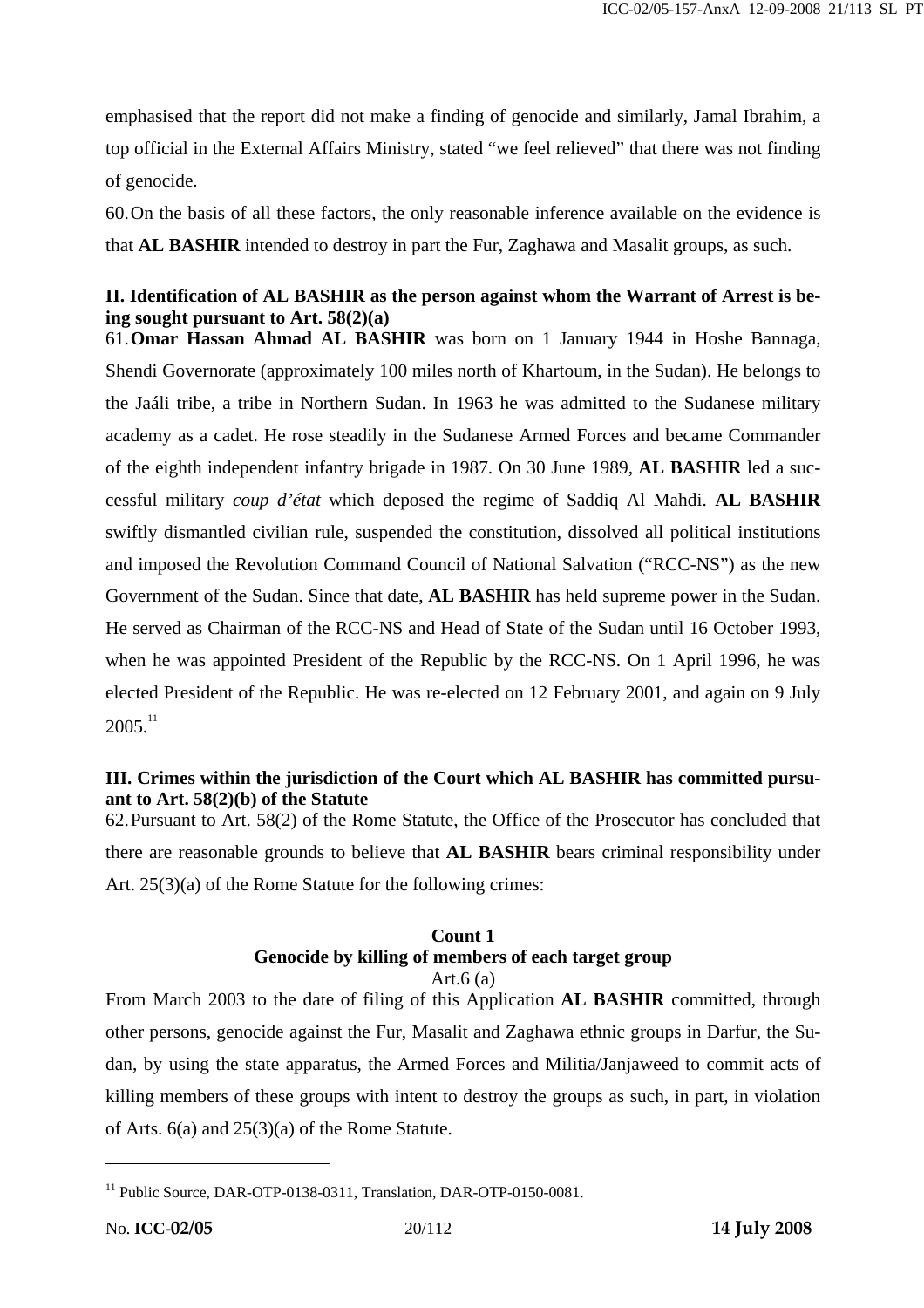## **Count 2**

# **Genocide by causing serious bodily or mental harm to members of each target group**  Art. $6$  (b)

From March 2003 to the date of filing of this Application, **AL BASHIR** committed, through other persons, genocide against the Fur, Masalit and Zaghawa ethnic groups in Darfur, the Sudan, by using the state apparatus, the Armed Forces and Militia/Janjaweed to cause serious bodily or mental harm to members of these groups through acts of rape, other forms of sexual violence, torture and forcible displacement of members of these groups, with intent to destroy the groups as such, in part, in violation of Arts.  $6(b)$  and  $25(3)(a)$  of the Rome Statute.

# **Count 3 Genocide by deliberately inflicting on each target group conditions of life calculated to bring about the group's physical destruction**

Art.  $6(c)$ 

From March 2003 to the date of filing of this Application, **AL BASHIR** committed, through other persons, genocide against the Fur, Masalit and Zaghawa ethnic groups in Darfur, the Sudan, by using the state apparatus, the Armed Forces and Militia/Janjaweed to deliberately inflict on these groups conditions of life calculated to bring about the physical destruction of the groups as such, in part, in violation of Arts. 6(c) and 25(3)(a) of the Rome Statute.

## **Count 4 Murder of civilians in Darfur constituting a Crime against Humanity**  Art. 7(1)(a)

From March 2003 to the date of filing of this Application **AL BASHIR** committed, through other persons, a crime against humanity, namely murder, by using the state apparatus, the Armed Forces and Militia/Janjaweed, to kill members of the civilian population including but not limited to civilians in Kodoom, Bindisi, Mukjar, Arawala, Shataya, Kailek, Buram, Muhajeriya, Siraf Jidad, Silea, Sirba, Jebel Moon, and Shugag Karo in Darfur, the Sudan, in violation of Arts.  $7(1)(a)$  and  $25(3)(a)$  of the Rome Statute.

#### **Count 5**

## **Extermination by inflicting conditions of life calculated to bring about the destruction of a part of the civilian population in Darfur constituting a Crime against Humanity**  Art. 7(1)(b)

From March 2003 to the date of filing of this Application **AL BASHIR** committed, through other persons, a crime against humanity, namely extermination, by using the state apparatus, the Armed Forces and Militia/Janjaweed, to carry out mass killing and inflicting conditions of life calculated to bring about the destruction of a part of the population, including but not lim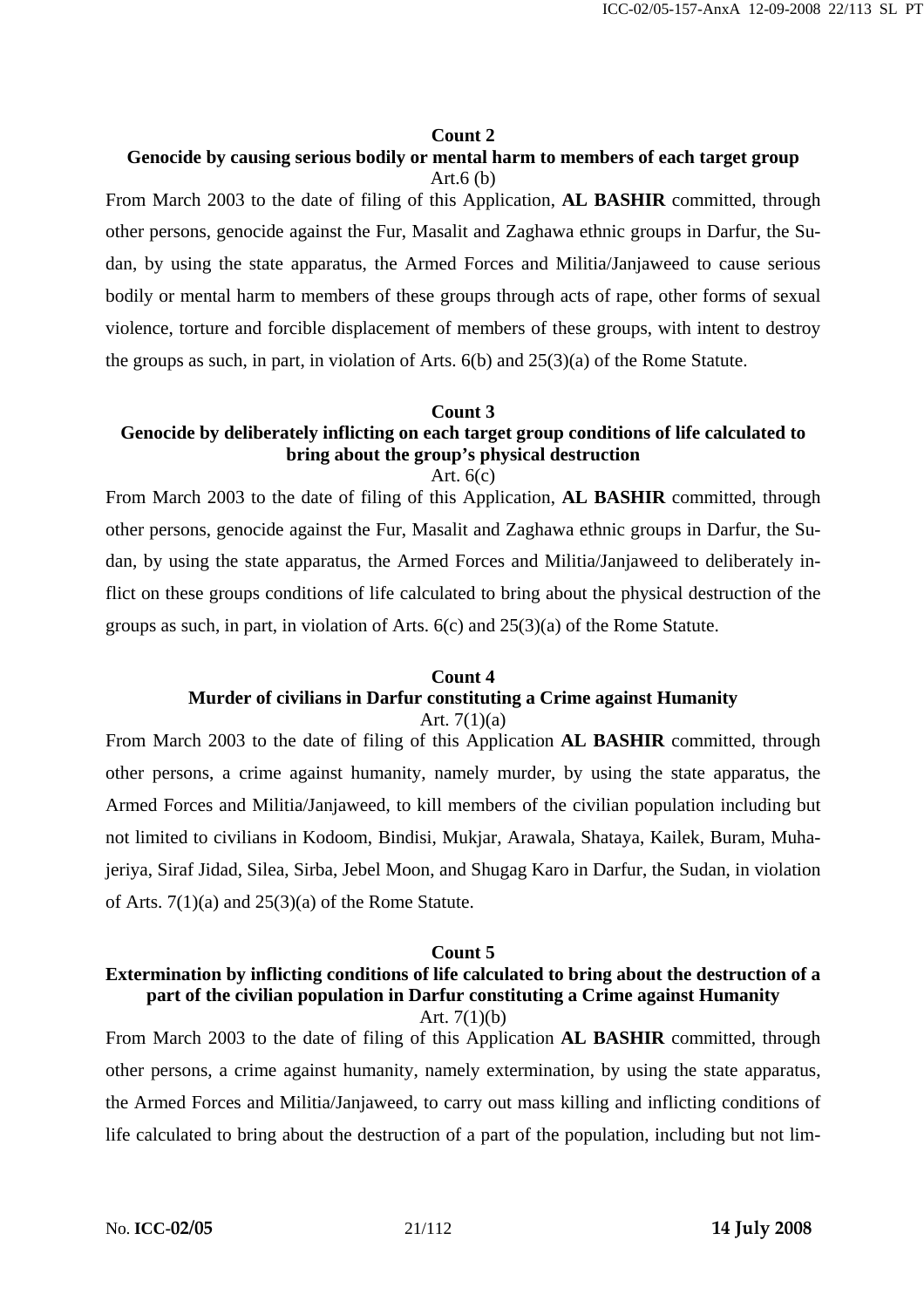ited to civilians in Mukjar and Kailek in Darfur, the Sudan, in violation of Arts. 7(1)(b) and 25(3)(a) of the Rome Statute.

# **Count 6 Forcible Transfer of population in Darfur constituting a Crime against Humanity**

Art. $7(1)(d)$ From March 2003 to the date of filing of this Application **AL BASHIR** committed, through other persons, a crime against humanity, namely forcible transfer of population, by using the state apparatus, the Armed Forces and Militia/Janjaweed, to forcibly transfer approximately 2.7 million members of the civilian population including but not limited to civilians from Kodoom, Bindisi, Mukjar, Arawala, Shataya, Kailek, Buram, Muhajeriya, Siraf Jidad, Silea, Sirba, Abu Suruj and Jebel Moon in Darfur, the Sudan, in violation of Arts. 7(1)(d) and 25(3)(a) of the Rome Statute.

## **Count 7 Torture of civilians in Darfur constituting a Crime against Humanity**  Art.  $7(1)(f)$

From March 2003 to the date of filing of this Application **AL BASHIR** committed, through other persons, a crime against humanity, namely torture, by using the state apparatus, the Armed Forces and Militia/Janjaweed, to torture members of the civilian population, including but not limited to civilians in Mukjar, Kailek, and Jebel Moon in Darfur, the Sudan, in violation of Arts. 7(1)(f) and 25(3)(a) of the Rome Statute.

# **Count 8 Rapes of civilians in Darfur constituting a Crime against Humanity**

Art.  $7(1)(g)$ 

From March 2003 to the date of filing of this Application **AL BASHIR** committed, through other persons, a crime against humanity, namely rape, by using the state apparatus, the Armed Forces and Militia/Janjaweed, to rape women and girls including but not limited to women and girls in Bindisi, Arawala, Shataya, Kailek, Silea and Sirba, and IDP camps in Darfur, the Sudan, in violation of Arts.  $7(1)(g)$  and  $25(3)(a)$  of the Rome Statute.

# **Count 9 Attacks against the civilian population in Darfur, constituting a War Crime**  Art.  $8(2)(e)(i)$

From March 2003 to the date of filing of this Application **AL BASHIR** committed, through other persons, a war crime, namely attacks against the civilian population taking no direct part in hostilities, by using the state apparatus, the Armed Forces and Militia/Janjaweed, to intentionally direct attacks against the civilian population in Darfur, the Sudan, including but not limited to civilians in Kodoom, Bindisi, Mukjar, Arawala, Shataya, Kailek, Buram, Muha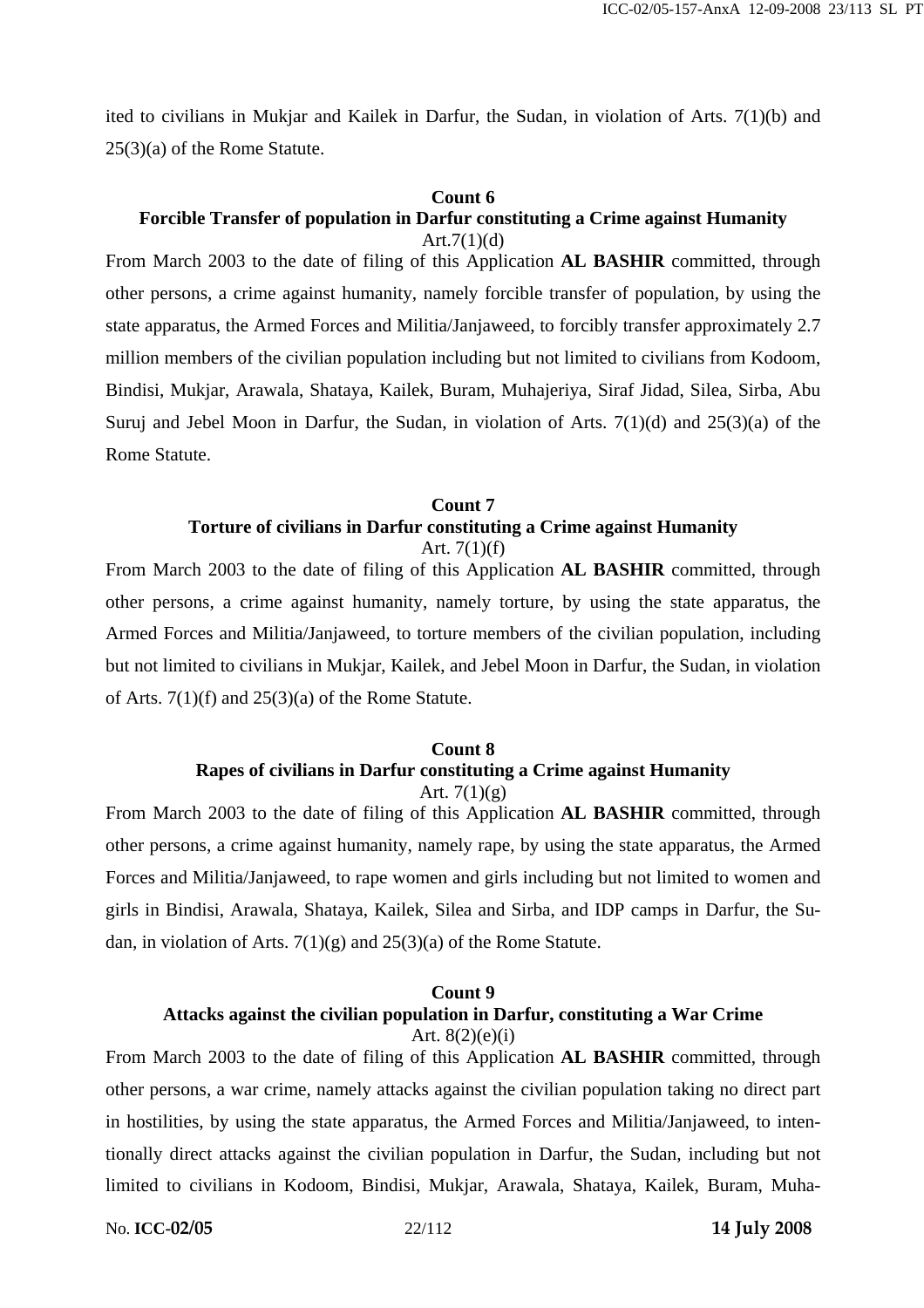jeriya, Siraf Jidad, Silea, Sirba, Abu Suruj, Jebel Moon, and Shugag Karo, in violation of Arts.  $8(2)(e)(i)$  and  $25(3)(a)$  of the Rome Statute.

# **Count 10 Pillaging of towns and villages in Darfur, constituting a War Crime**

Art.  $8(2)(e)(v)$ 

From March 2003 to the date of filing of this Application **AL BASHIR** committed, through other persons, a war crime, namely pillaging, by using the state apparatus, the Armed Forces and Militia/Janjaweed, to pillage towns and villages in Darfur, the Sudan including but not limited to Kodoom, Bindisi, Mukjar, Arawala, Shataya, Kailek, Buram, Muhajeriya, Siraf Jidad, Silea, Sirba, Abu Suruj and Jebel Moon, in violation of Arts.  $8(2)(e)(v)$  and  $25(3)(a)$  of the Rome Statute.

# **IV. Background of the investigation**

63.On 31 March 2005, the United Nations Security Council, acting under Chapter VII of the Charter of the United Nations (hereafter "UN"), adopted Resolution 1593 referring the situation in the Darfur region of the Sudan (hereafter the "Darfur Situation") to the Prosecutor of the International Criminal Court (hereafter the "Court" or "ICC"), thereby conferring jurisdiction upon the Court over crimes committed in the Darfur region since 1 July 2002.

64.The Prosecutor, by letter dated 1 June 2005, communicated to the President of the Court his decision to commence an investigation, in accordance with Art. 53(3)(1) of the Statute. On 6 June 2005, the commencement of the investigation was publicly announced.

65.On 27 February 2007 the Prosecutor, having concluded that there was a reasonable basis to believe that crimes within the jurisdiction of the Court had been committed and having determined that the case was admissible, filed the first case in the Darfur Situation against Ahmad Muhammad Harun (hereafter "Ahmad Harun" or "Harun") and Ali Muhammad Ali Abd-Al-Rahman (also known as and hereafter referred to as "Ali Kushayb" or "Kushayb")<sup>12</sup> for their responsibility for crimes against humanity and war crimes committed in 2003 and 2004. The Pre-Trial Chamber (hereafter "PTC I") issued warrants of arrest for both of these individuals on 27 April 2007.<sup>13</sup> These warrants are yet to be executed by the GoS. Both Ali Kushayb and Ahmad Harun remain at large in the Sudan. Ahmad Harun continues to serve as Minister of

<sup>&</sup>lt;sup>12</sup> See Situation in Darfur, the Sudan, ICC-02/05-55-US-Exp, Prosecutor's Application Under Art. 58(7), 27 February 2007.

<sup>&</sup>lt;sup>13</sup> See the case Prosecutor v Ahmad Muhammad Harun ("Ahmad Harun") and Ali Muhammad Ali Abd-al Rahman ("Ali Kushayb"), ICC-02/05-01/07-2-Corr, Warrant of Arrest for Ahmad Harun, 15 May 2007 and ICC-02/05- 01/07-3-Corr, Warrant of Arrest for Ali Kushayb, 15 May 2007.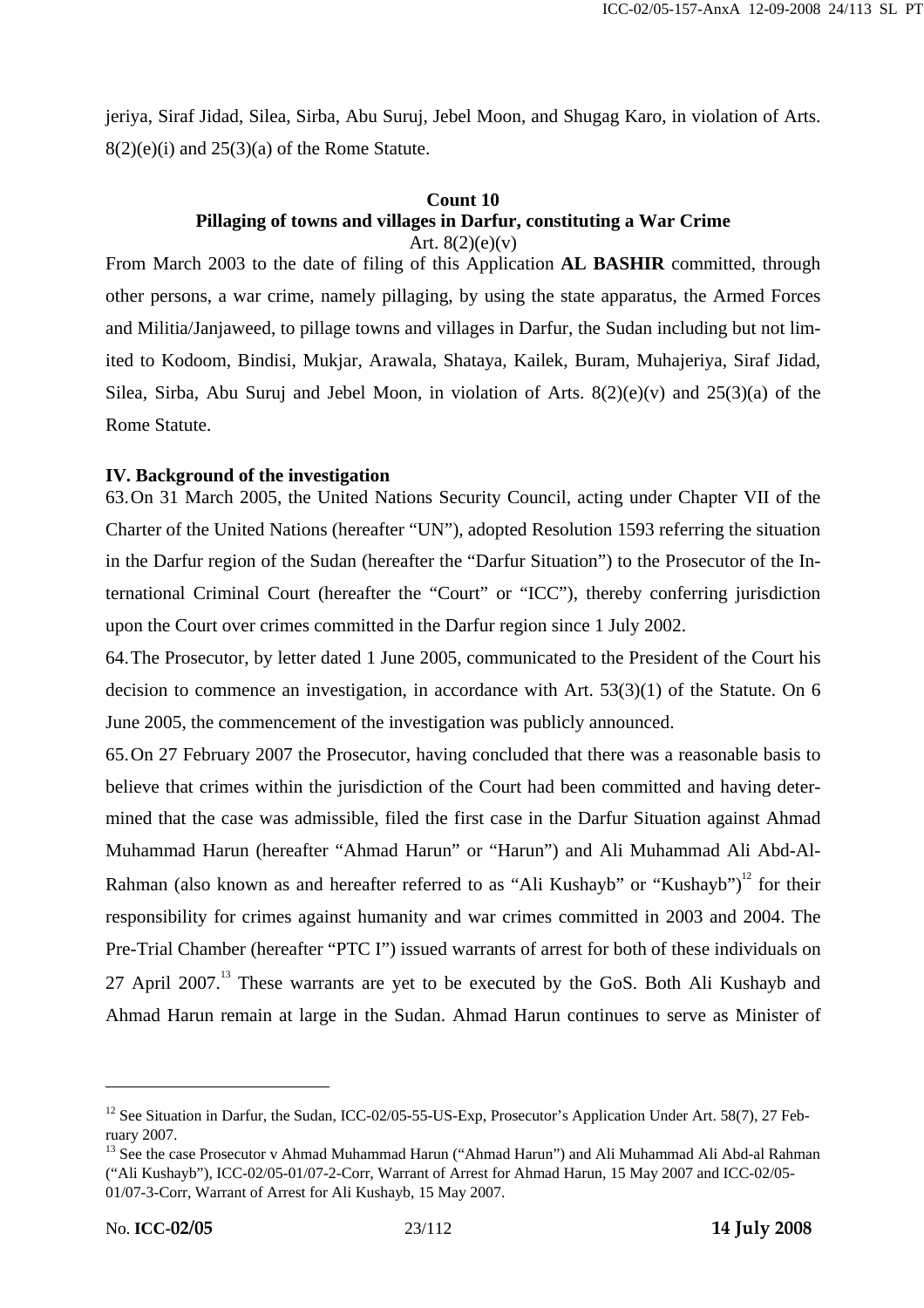State for Humanitarian Affairs in the Government of **AL BASHIR**.<sup>14</sup> The GoS has ceased all cooperation with the Prosecution. On January 31 2007, in a letter to the Prosecutor, the GoS refused to permit the Office to carry out interviews with possible suspects in Sudan. The GoS has also failed to respond to two requests by the Court, dated 16 June and 17 October 2007 respectively, seeking information on the execution of the above mentioned arrest warrants.<sup>15</sup>

66.The case proposed in this Application is the second case in the Situation and covers crimes committed in Darfur from March 2003 to the date of filing this Application. This case is not being investigated or prosecuted by the GoS.

# **V. Categories of evidence and information relied upon, protection of victims and witnesses and sealing of the Application**

# **a. Categories of evidence and information**

67.Consistent with the requirements of Art. 58(2)(d), the Prosecution furnishes in this Application a summary of evidence and other information sufficient to establish reasonable grounds to believe that **AL BASHIR** has committed crimes within the jurisdiction of the Court.

68. In support of this Application the Prosecution relies mainly on the following categories of evidence or other information:

(i) Statements taken by the Prosecution from victims of, and other witnesses to crimes in Darfur;

(ii) Recorded interviews of GoS officials by the Prosecution;

(iii) Statements taken by the Prosecution from other individuals who possess knowledge of the activities of GoS officials and Militia/Janjaweed in Darfur;

(iv) Documents and other information provided by the GoS upon request of the Prosecution;

(v) The Report of the Sudanese National Commission of Inquiry and other materials provided by the NCOI; $^{16}$ 

(vi) Public statements of officials of the GoS and communiqués published on the official websites of the GoS;

(vii) The Report of the United Nations Commission of Inquiry and other materials provided by the  $UNCOI:$ <sup>17</sup>

(viii) [TEXT REDACTED];

(ix) African Union ("AU") Resolutions and reports;

<sup>&</sup>lt;sup>14</sup> Public Source, DAR-OTP-0138-0302; Public Source, DAR-OTP-0138-0305; Public Source, DAR-OTP-0138-0307; Public Source, DAR-OTP-0115-0670 at 0671; [SOURCE REDACTED].

<sup>&</sup>lt;sup>15</sup> Situation in Darfur, the Sudan, ICC-02/05-55-US-Exp, in the case of the Prosecutor v. Ahmad Harun and Ali Kushayb, Notification to the Chamber of Non-cooperation by the Government of the Sudan, 27 May 2008. <sup>16</sup> Hereafter cited as "NCOI material".

<sup>&</sup>lt;sup>17</sup> Hereafter referred to as "UNCOI material".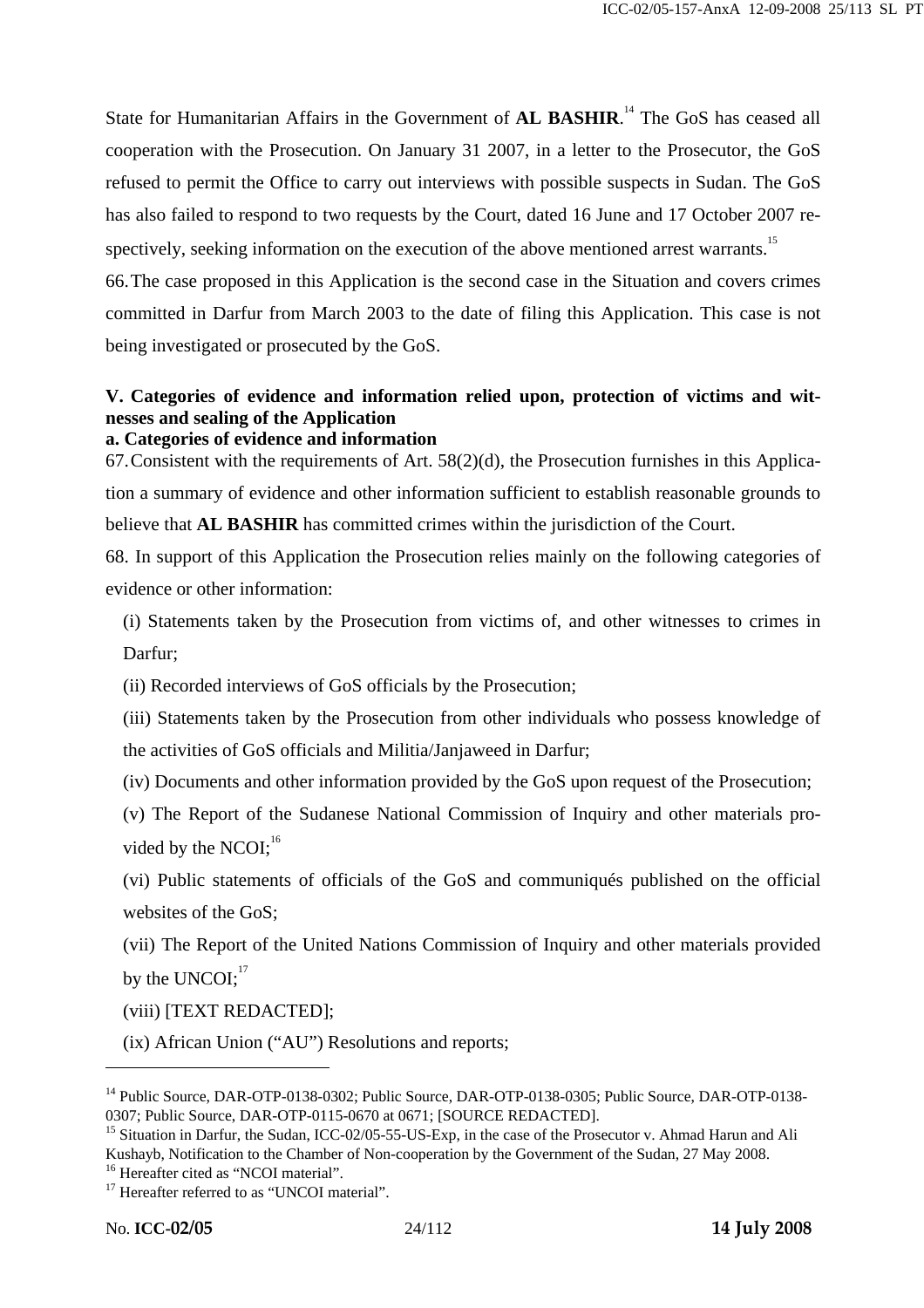# (x) [TEXT REDACTED]and;

 $(xi)$  Documents and other materials obtained from open sources.<sup>18</sup>

69.In accordance with its obligations under Art. 54(1) the Prosecution has investigated incriminating and exonerating circumstances equally.

70.Pursuant to Art. 53 of the Statute and Rule 104 of the Rules of Procedure and Evidence, the Prosecution has thoroughly evaluated this material including the conclusions of the UNCOI and the NCOI, and the materials underlying the findings of those commissions.

71.The Prosecution has, after requesting cooperation of the GoS, conducted five missions to Khartoum, the Sudan and has also conducted 105 missions to 18 different countries.

# **b. Protection of victims and witnesses, Sealing of Application and Filing of Public Redacted Version**

72.Pursuant to Art. 68(1), the Prosecution is obliged to take appropriate measures to protect the safety, physical and psychological well-being, dignity and privacy of victims and witnesses, particularly during the investigation and prosecution of crimes. In order to minimize potential risks to victims and witnesses, the Prosecution has not conducted any interviews in Darfur. Victims of alleged crimes committed in the Darfur region were interviewed in other countries because of the ongoing insecurity in Darfur.

73.Nonetheless, victim and witness protection considerations apply to this Application. In fulfilment of its statutory responsibilities, the Office has continuously monitored the security of victims and witnesses in consultation with the Victims and Witnesses Unit ("VWU") of the Court, and appropriate protective measures have been taken. Both the Prosecution and the VWU will continue to monitor and assess the risk to witnesses.

74. In view of the above, and taking into account the sensitive nature of the information cited herein, including the numerous references to protected witnesses, [TEXT REDACTED], the Prosecution is filing this Application under seal. For the same reasons, preparing a public redacted version will require a careful approach and additional time. In the interim, consistent with the practice of the Court so far, the Prosecution is also filing the summary of the case, which is the first part of the Application and explains the nature of the Application and other information that can be safely shared with the general public. The Prosecution will file a public redacted version of this Application forthwith.

75.In support of this Application, the Prosecution herein provides additional material contained in Annex 9.

<sup>&</sup>lt;sup>18</sup> Hereafter referred to as "Public source".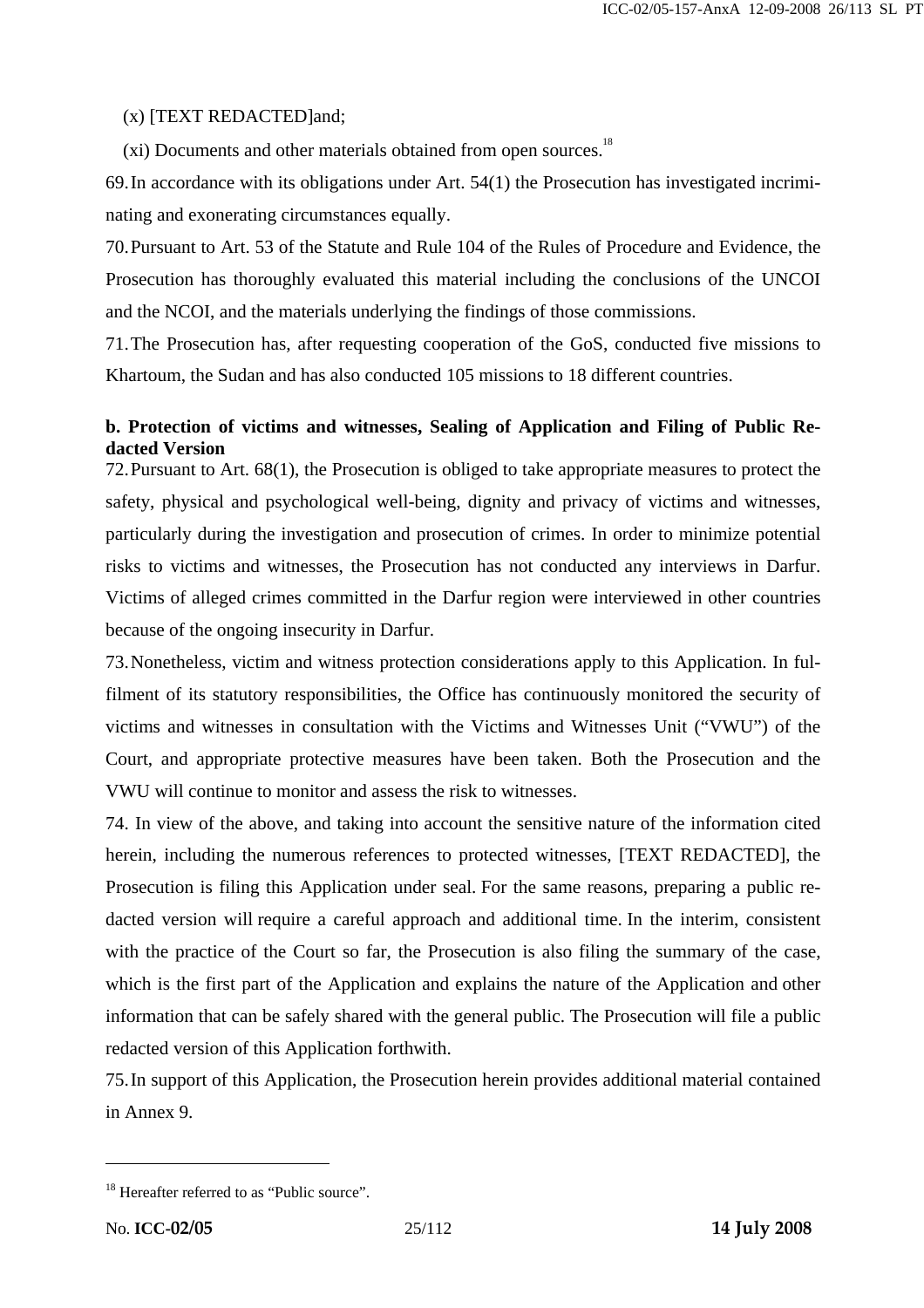# **VI. Summary of evidence and other information which establish reasonable grounds to believe that AL BASHIR committed crimes within the jurisdiction of the Court (Art. 58(2)(d))**

## **1.Genocide**

## **1.1. Applicable Law**

76.To establish that genocide has been committed under Art. 6 of the Statute, the Prosecution is required to prove: (i) that the victims of the acts at issue belonged to a particular national, ethnical, racial or religious group; (ii) that one or more of the five acts enumerated in Art. 6(a)-(e) were committed; (iii) that such acts were committed with the intent to destroy in whole or in part the target groups as such; and (iv) that the conduct took place in the context of a manifest pattern of similar conduct directed against each of the groups or was conduct that could itself effect the destruction of the group. The requirement of intent is addressed in section VI.5 infra. This section addresses the other three requirements.

# **1.2.** The victims of the acts at issue belonged to a particular ethnic<sup>19</sup> group

77.The Fur, Masalit and Zaghawa each constitute an ethnic group within the meaning of Art. 6. In the absence of a generally accepted definition of an ethnic group,<sup>20</sup> an assessment must be made on a case by case basis, taking into account both objective and subjective criteria,  $2^{1}$  in light of the particular political, social, historical and cultural context.<sup>22</sup>

78. The population of Darfur<sup>23</sup> is ethnically diverse with approximately 120 tribes living in rural areas. The traditional division of the land into homelands – called "dar" which essentially are areas to which individual tribes can be said to have a historical claim - is crucial in the local self-perception of the population. The division of land between individual tribes in existence in 2003 dates back to the beginning of the 20th century when the last sultan of Darfur, Sultan Ali Dinar, decreed this division which was generally accepted by all tribes. Each group established

 $19$  Even though the Statute of the ICTR in Section 2 thereof uses the word "ethnical", it has been interpreted in the cases of the Tribunal to mean ethnic group; see the ICTR case of Kayishema and Ruzindana (Trial Chamber) ICTR-95-5-T, 21 May 1999, para. 98. This section is in pari materia with Art. 6 of the Rome Statute and as such the word "ethnical" in the Rome Statute should be interpreted to mean "ethnic group".<br><sup>20</sup> In the ICTR case of Kayishema and Ruzindana (Trial Chamber)ICTR-95-5-T, 21 May 1999, para. 98, an ethnic

group was considered as one whose members share a common language and culture, but additionally a group which distinguishes itself as such (self-identification); or a group identified as such by others including perpetrators of crimes (identification by others).<br><sup>21</sup> Brđanin, IT-99-36-T (Trial Judgment) 1 Sept. 2004, para. 684.

<sup>&</sup>lt;sup>21</sup> Brđanin, IT-99-36-T (Trial Judgment) 1 Sept. 2004, para. 684.<br><sup>22</sup> Bagilishema, ICTR-95-1A (Trial Judgment) 7 June 2001<sub>,</sub> para. 65; Rutaganda ICTR-96-3 (Trial Judgment) 6 December 1999, para. 56.

<sup>&</sup>lt;sup>23</sup> Throughout this application, unless otherwise indicated, "Darfur" refers to the territory of Sudan encompassing the three states of North Darfur, West Darfur and South Darfur. "Darfur" should be distinguished from "Dar Fur" as the latter shares the same name as the entire territory.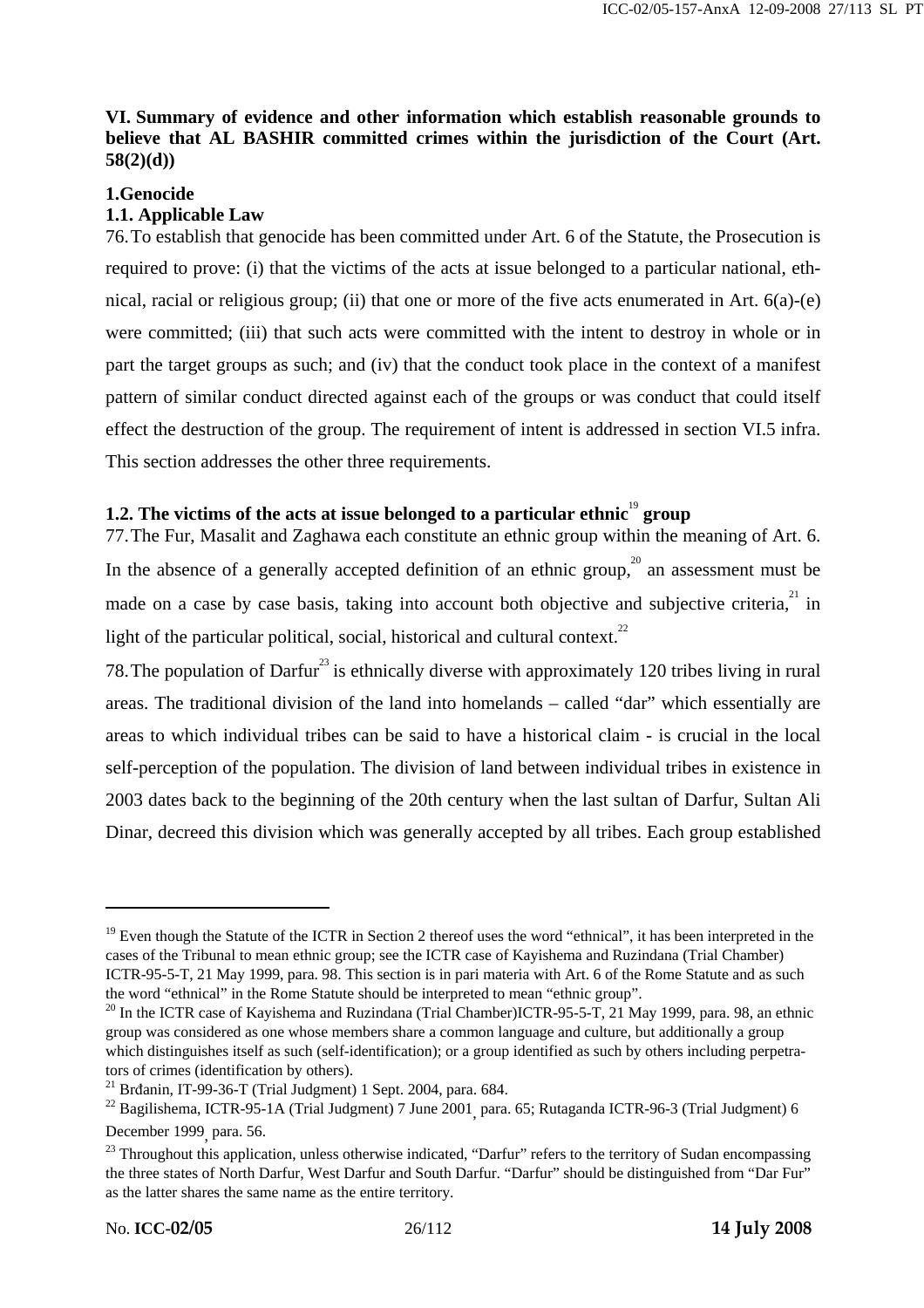a "native administration" of paramount importance for Darfurian society and recognized by the Government.

79.Members of the Fur, Masalit and Zaghawa ethnic groups generally share the same religion (Islam) with the majority of the population of the Sudan. Co-existence and intermarriage between the target groups and others have blurred differences, and their physical appearances are often indistinguishable. However, historically the target groups occupied a specific territory, have dominated the Darfur region and repeatedly challenged, including through armed rebellion, their political and economic marginalization by successive regimes in Khartoum.

80.The Fur are the largest ethnic group in the Darfur region of western Sudan. The heartland of the Fur is the mountainous region around Jebel Si and Jebel Marra, Wadi Salih and Zalingei and they also occupied the lower country west and southwest of that area. They are an active agricultural people who may also herd cattle. Some Fur families who have accumulated a substantial cattle herd have developed a more nomadic lifestyle.

81.The Masalit are spread out on the border between Chad and Sudan with the majority of them living in Sudan around Al Geneina. They are usually rural and mainly agriculturalists.

82.The Zaghawa are mainly located in North Darfur and North Eastern Chad and some settlements in South Darfur. Zaghawa culture is closer to the Arabs than to the Fur and the Masalit. They see themselves primarily as breeders, and traditionally favoured cattle herding; however, the recent desertification that has touched their region of origin has led many to favour camel herding.

83.Two objective markers of the distinct identities of the target groups are their language and the land they occupy. Each group speaks its own dialect in addition to Arabic. Each group has as indicated above long had its own tribal structure responsible for overseeing relations with other ethnic groups, and for administering tribal land through the *Hakura* (land grant) system.<sup>24</sup>

The three groups have traditional land rights ("Dar Fur", "Dar Masalit" and "Dar Zaghawa", respectively, homeland of the Fur, homeland of the Masalit, homeland of the Zaghawa), that reflect the distinctive character of the groups, and the intimate bond between those groups and their respective lands (see Annex 1).

84.Subjectively, the self-perception of members of each target group – manifested in statements to the Prosecution and others – is also rooted in this ethnically-based system of tribal administration and land distribution.

<sup>&</sup>lt;sup>24</sup> The Hakura system was abolished in 1970 by the Unregistered Land Act. This Act vests all unregistered land to the State. It was repealed and replaced by the Civil Transaction Act of 1984 as amended in 1990.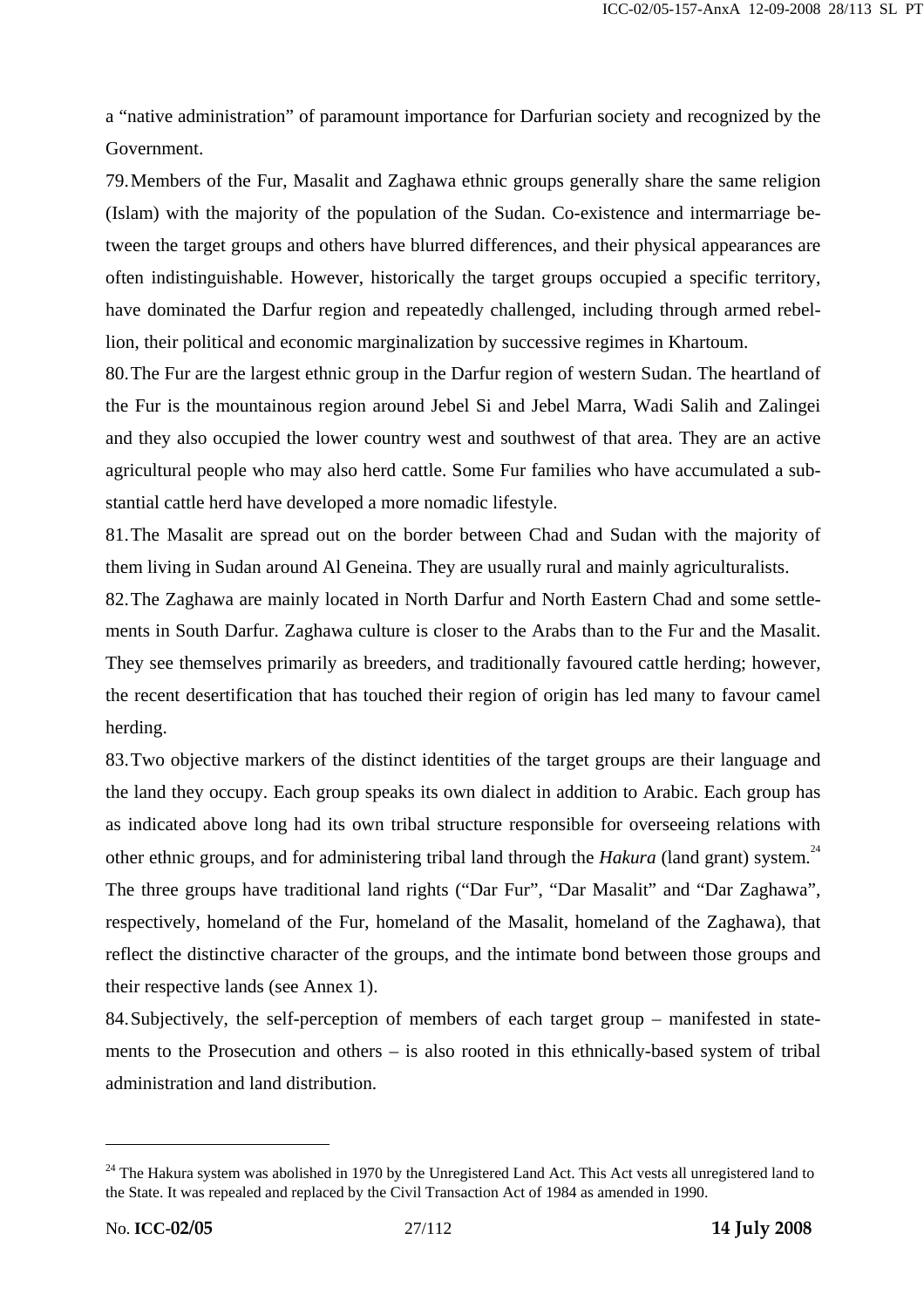85.The target groups' distinctive identity reflects as well the views of others, in particular their attackers. In recent years, successive conflicts with different regimes in Khartoum and with local surrogates<sup>25</sup> have heightened polarisation such that, increasingly, members of the target groups see themselves – and are seen by their attackers – as different ethnic groups.<sup>26</sup>

86.For many decades the Fur, Masalit and Zaghawa have been fighting to preserve their land and their identity. As far back as May/June 1989, Fur representatives at a Tribal Reconciliation Conference raised concerns that a "*dirty war that has been imposed upon us, begun as an economic war but soon it assumed a genocidal course aiming at driving us out of our ancestral land in order to achieve certain political goals. …The aim is a total holocaust and no less than the complete annihilation of the Fur people and all things Fur.… The message is quite clear: empty the land and do not allow any Fur survivors to come back and re-establish their vil*lages."<sup>27</sup>

87.A 1992 bulletin published by the National Islamic Front (hereafter the "NIF"), the predecessor of the National Congress Party (hereafter the "NCP"), advocated exclusion of the Fur and Zaghawa from GoS positions and their removal from Darfur. The bulletin also advocated the destabilization of Fur areas to force the removal of the Fur from Darfur.<sup>28</sup>

88.The explicit exclusion of Fur, Masalit and Zaghawa from the mobilization of Militia/Janjaweed further indicates the extent to which those groups were considered different, as does the frequent use of ethnically-based derogatory epithets during attacks on the target groups. 29

# **1.3. Acts committed**

89.The acts committed with intent to destroy the target groups set out in this Application fall under Arts. 6(a) (killing members of the groups); 6(b) (causing serious bodily or mental harm to members of the groups); and 6(c) (deliberately inflicting on the groups conditions of life calculated to bring about their physical destruction).

<sup>&</sup>lt;sup>25</sup> As manifested, for example, in the Arab-Fur war of 1987-1989 and the Arab-Masalit war of 1996-1999.<br><sup>26</sup> The terms "African" and "Arab" are socially constructed. They reflect, and further reinforce, the growing sense of difference separating members of the target groups from others. Given their inherent ambiguity in light of the facts on the ground, this document does not employ the terms "African" or "Arab" except in circumstances where they are specifically appropriate.

<sup>27</sup> Public Source, DAR-OTP-0024-0200 at 0204-0205.

<sup>&</sup>lt;sup>28</sup> [SOURCE REDACTED]; Public Source, DAR-OTP-0150-0105 at 0108 and 0118; [SOURCE REDACTED], English translation at DAR-OTP-0148-0101.

English translation at DAR-OTP-0148-0101.<br><sup>29</sup> [SOURCES REDACTED]; UNCOI Material, DAR-OTP-0018-0010<sub>,</sub> para<sub>.</sub> 245 and para<sub>.</sub> 511 footnote 189; Public Source, DAR-OTP-0138-0006.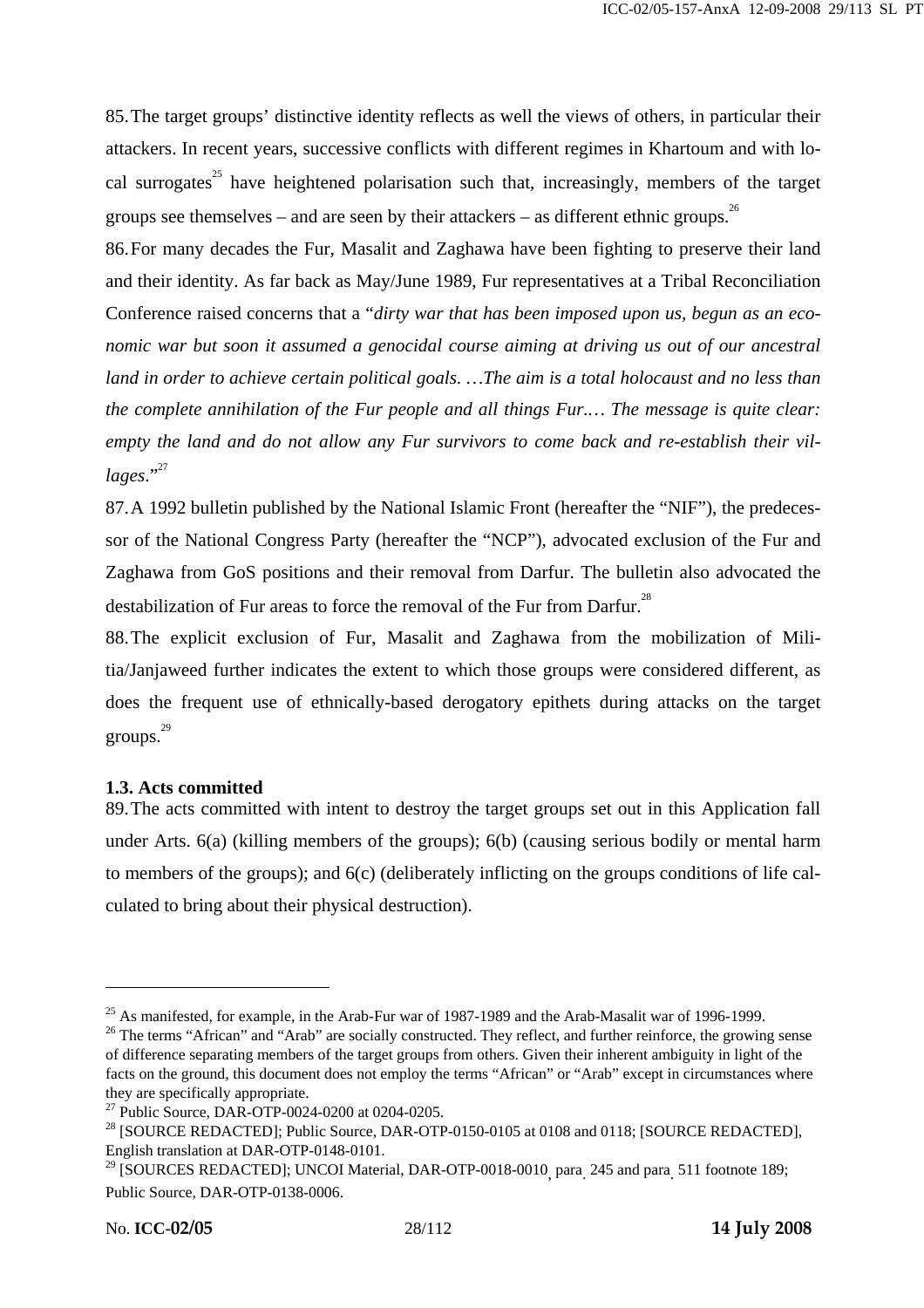90.For a period of more than five years – between March 2003 up to the time of filing this Application – forces and agents under the control of **AL BASHIR** have attacked members of the Fur, Masalit and Zaghawa ethnic groups in their villages and subsequently in the camps where they were forced to flee. At all times relevant to this Application, forces and agents under the control of **AL BASHIR** targeted civilians who were not participants to any conflict.

# *Targeting of the three ethnic groups*

91.**AL BASHIR**'s forces singled out for attack those villages and small towns inhabited mainly by members of the target groups. The attackers went out of their way to spare from attack villages inhabited predominantly by so called "Arab" tribes aligned with **AL BASHIR**, even where they were located very near villages and towns inhabited predominantly by members of the target groups.

92. [TEXT REDACTED]<sup>30</sup> [TEXT REDACTED]<sup>31</sup> In some locations, the distance between a destroyed Fur village and an untouched village was less than 500 meters away.<sup>32</sup>

93.This practice of ethnically selective targeting is borne out by a field survey of three localities of West Darfur (Habila, Wadi Salih and Mukiar) [TEXT REDACTED].<sup>33</sup> Of a total of 519 surveyed villages, 205 were predominantly inhabited by Fur, 109 were predominantly inhabited by Masalit, and 93 were predominantly inhabited by tribes considered as Arabs (Salamat, Reizagat, Beni Halba and others).<sup>34</sup> The population of 112 villages was "mixed" (i.e. none of the abovementioned groups had more than  $50\%$  of the population).<sup>35</sup> According to the report, (i) 248 villages were attacked and destroyed; (ii) 81 villages were attacked but not destroyed, and they were abandoned by residents following the attack; and (iii) 190 villages were untouched and remained inhabited as of April 2006. Of the 248 villages that were attacked and destroyed, 165 were inhabited predominantly by the Fur, 62 by the Masalit, 20 were mixed, and only 1 small village (60 people) was inhabited by a tribe reported as "Arab" (Targam tribe).

94.The results reveal a stark disparity in the treatment accorded villages of different ethnic composition, as follows: $36$ 

<sup>30</sup> UNCOI Material, DAR-OTP-0038-0167 at 0167.

<sup>31</sup> Public Source, DAR-OTP-0030-0066 at 0069.

<sup>32</sup> Public Source, DAR-OTP-0030-0066 at 0068.

 $^{33}$  Public Source, DAR-OTP-0145-0237. [TEXT REDACTED].

 $34$  For the purpose of this application "predominantly inhabited" by a group means that 50% or more of the population belonged to the group in question.

<sup>&</sup>lt;sup>35</sup> For the purpose of this application "mixed" means villages inhabited by several groups in which Masalit, Fur or Arabs have not more than 50% of the population.

<sup>&</sup>lt;sup>36</sup> The categories used in the application are not exactly the same in the survey.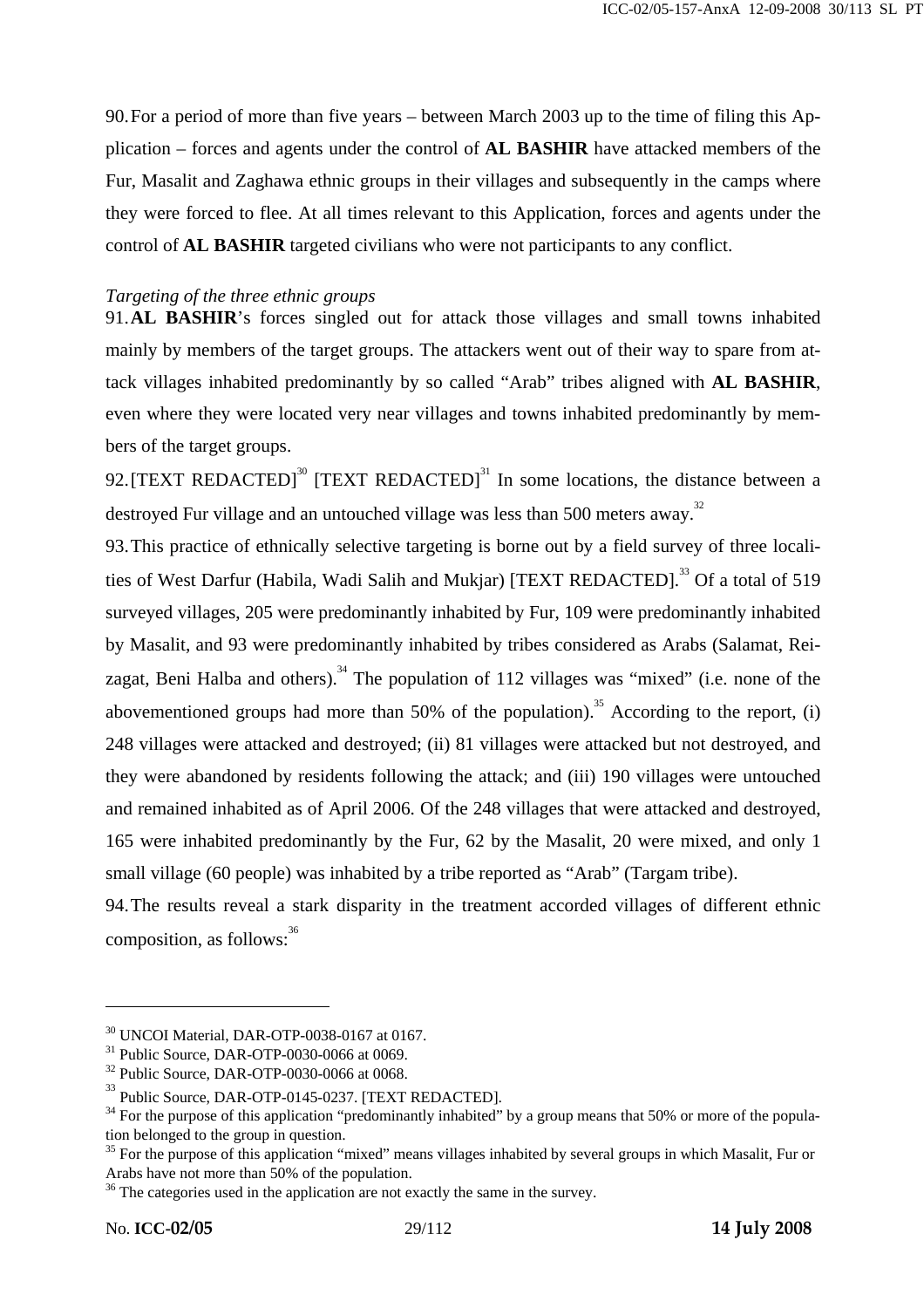a. *Predominantly Fur villages* – 81% (165 villages) were destroyed and abandoned, and 16% (33 villages) were abandoned but not destroyed.

b. *Predominantly Masalit villages* – 57% (62 villages) were destroyed and 28% (31 villages) were abandoned but not destroyed.

c. *Predominantly Arab villages* - Fewer than 1% percent (1 village) were destroyed. Not a single village inhabited predominantly by Arabs was abandoned.

d. *Mixed villages* – 18% (20 villages) were destroyed, and 15% (17 villages) were abandoned. In at least one mixed village the destruction focused particularly on the Fur part of the village: Gaya was divided in three parts (Fur, Tama and Borgo) and only the Fur part was destroyed.

In sum, while 97% of predominantly Fur villages were attacked and either destroyed or abandoned; and 85% of predominantly Masalit villages were attacked and either destroyed or abandoned, fewer than 1% of predominantly Arab villages were attacked.

95.By contrast, fewer than 4% of the predominantly Fur villages, and just under 15% of the 109 predominantly Masalit villages remained inhabited at the conclusion of the study, while fully 99 % (92) of the villages predominantly inhabited by Arabs at the start of the violence were never attacked and remained inhabited when the study was completed.<sup>37</sup>

96.The Prosecution has charted on a map of Darfur, towns, villages and the tribal composition of the inhabitants, and of all the known attacks that have taken place in Darfur from 2003 to 2008 (see Annex 2).

97.The results show that the overwhelming majority of villages attacked were inhabited mainly by the target groups. This indicates that towns and villages inhabited mainly by the target groups were selected for attack.

98.[TEXT REDACTED] data on the tribal distribution of Sudanese refugees in Chad show that the Zaghawa and Masalit constitute the vast majority of the refugee population across the border from their homeland.<sup>38</sup> As most of the refugees fled due to attacks on their villages, the ethnic composition of the refugees provides an indication as to the ethnic groups around the borders that were targeted. As such, it is reasonable to conclude that these ethnic groups were targeted.<sup>39</sup>

 $37$  The remaining 75 were mixed villages.

<sup>&</sup>lt;sup>38</sup> Public Source, DAR-OTP-0148-0098.

<sup>&</sup>lt;sup>39</sup> The traditional home of the Fur is further inland from the border with Chad, and most of them were displaced internally. As such Fur numbers among refugees is not as high compared to Zaghawa and Masalit.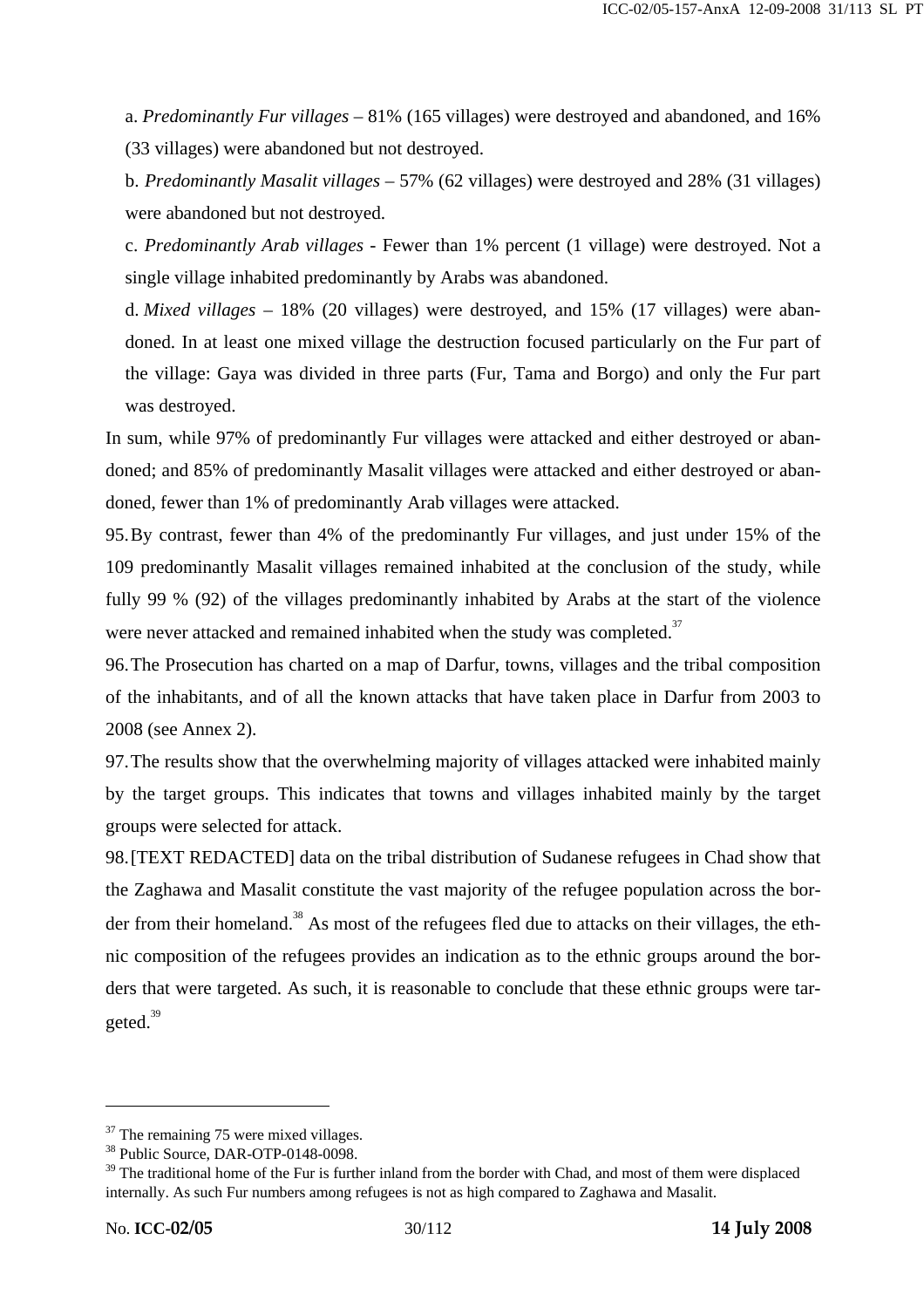99. These findings are consistent with the accounts of victims interviewed by the Prosecution.<sup>40</sup> The Prosecution has also compiled open source information, victim accounts, video footage, photographs and satellite imagery about the attacks and destruction of villages; all such material has been incorporated on a map of Darfur (see Annex 3). This map illustrates the broader pattern of criminal activity throughout Darfur, whereby villages and small towns whose residents were predominantly from the target groups were singled out and attacked *in toto*.

## *Targeting Civilians*

100. Forces controlled by **AL BASHIR** consistently targeted not rebel forces, but civilians from the target groups. Attacks were typically launched against civilian targets, and did not cease until the town or village, as an entirety, had been victimised and its population forcibly displaced.

101. Witnesses interviewed by the Prosecution have confirmed the findings of the UNCOI, [TEXT REDACTED], that forces controlled by **AL BASHIR** repeatedly attacked the civilian populations of towns and villages when rebels were not present, and absent any valid military objective.41 Sometimes, the attackers knew where rebels were located but instead chose to attack places with no known rebel presence. For instance, during attacks by the Armed Forces and Militia/Janjaweed in Wadi Salih and Mukjar localities in August 2003, the attackers knew that the rebels were located in the Sindu Hills.<sup> $42$ </sup> But instead of attacking the Sindu Hills, they attacked the villages of Kodoom, Bindisi and Mukjar and their surrounding villages where there was no rebel presence.

102. Witnesses have also described instances in which rebels were known to be located outside of towns or villages, but attackers from the Armed Forces and Militia/Janjaweed bypassed those locations to attack the towns or villages instead.<sup>43</sup> During Armed Forces operations in North Darfur in July 2003, which the GoS called "Disa 1" and "Disa 2", the GoS knew that rebels were based in Disa village, where no civilians were present. However, instead of attacking Disa, the local Armed Forces commander, after receiving orders from Khartoum, directed the combined Armed Forces and Militia/Janjaweed to attack all "Zurga" villages from Fata Borno to Disa – an area inhabited predominantly by the Zaghawa (see Annex 1). The villages were attacked, not because they posed a military threat, but rather to destroy in part the Zaghawa

<sup>40</sup> [FOOTNOTE REDACTED]

<sup>&</sup>lt;sup>41</sup> [FOOTNOTE REDACTED]

<sup>42 [</sup>FOOTNOTE REDACTED]

<sup>43 [</sup>FOOTNOTE REDACTED]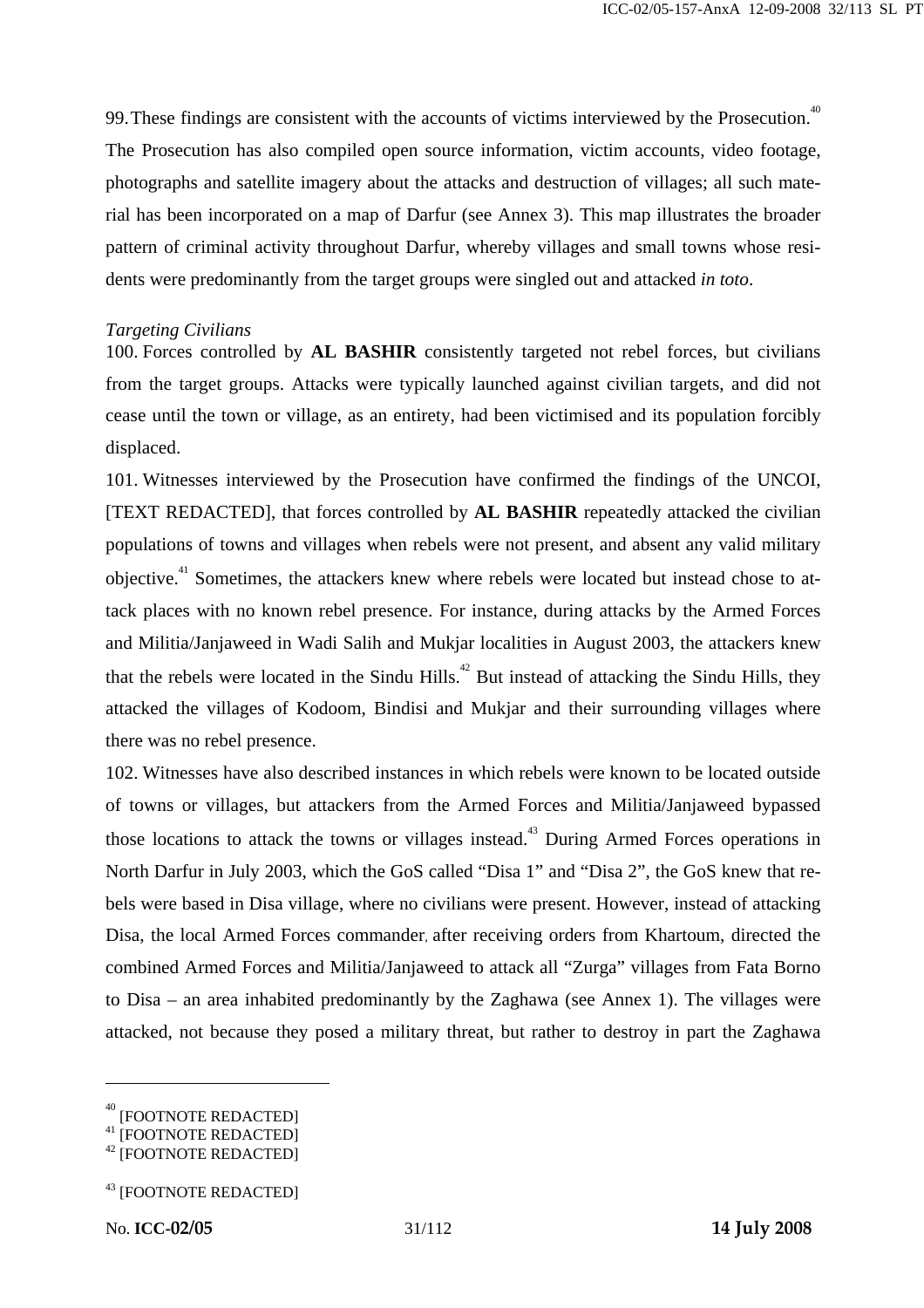group. By the time this operation ended at the end of July 2003, the combined attacks completely destroyed between 25 and 30 villages in which, with the exception of Disa, there were no rebels present.

103. Finally, attacks on IDP camps are clearly aimed at civilians, as exemplified in particular by the systematic rape of women and girls.

# **i. Genocide by killing members of each target group**

104. For the purposes of the *actus reus* of genocide by killing, the Prosecution must prove that members of each target group were killed with the intention of destroying the group as such.<sup>44</sup>

105. Between March 2003 and the date of filing this Application, members of the Armed Forces, often acting together with the Militia/Janjaweed, killed tens of thousands of civilians in attacks on towns, villages, IDP camps and settlements in Darfur.

106. Joint attacks by members of the Armed Forces and Militia/Janjaweed followed a common pattern. In about half of the attacks described by eyewitnesses, the members of the Armed Forces and the Militia/Janjaweed arrived in the town or village together.<sup>45</sup> Typically, the Armed Forces would arrive in trucks and land cruisers mounted with *Dshkas* and the Militia/Janjaweed would arrive on camels and horseback. On many occasions, military helicopters or aircraft would drop bombs on the town or village as a precursor to, or during, a ground attack. The joint forces would surround the village, enter and attack civilian inhabitants, killing many, torturing and raping others, and forcing all survivors to flee. Published reports suggest that at least 2,000 villages were attacked and destroyed during the period between March 2003 and November 2004 alone.<sup>46</sup> Published reports, and evidence gathered by the Prosecution, suggest that at least 3000 villages have been attacked throughout Darfur between 2003 and November 2005.<sup>47</sup> Statements obtained by the Prosecution from eyewitnesses corroborate many of these attacks.<sup>48</sup> 107. Some of the most murderous attacks against the Fur villages which fall within the above mentioned pattern are the following: (1) Shoba in North Darfur (on or about 25 July 2003) (be-

<sup>44</sup> Elements of Crimes, UN Doc. PCNICC/2000/1/Add.2, Elements of Genocide by killing, para. 1, DAR-OTP-0143-0085; see Prosecutor v. Kajelijeli, Judgment, Trial Chamber, Case No. ICTR-98-44A-T, 1 December 2003 (Kajelijeli Trial Judgment), para. 813; Prosecutor v. Semanza, Judgment, Trial Chamber, Case No. ICTR-97-20-T, 15 May 2003 (Semanza Trial Judgment), para. 319.

<sup>&</sup>lt;sup>46</sup> UNCOI Material, DAR-OTP-0018-0010 at 0066, paras 226, 236; Public Source, DAR-OTP-0119-0635 at 0643; Public Source, DAR-OTP-0147-0897; Public Source, DAR-OTP-0147-0917; Public Source, DAR-OTP-0147- 0923.

<sup>47</sup> Public Source, DAR-OTP-0147-0900; Public Source, DAR-OTP-0150-0082 at 0083; Public Source, DAR-OTP-0147-0923.

<sup>48 [</sup>FOOTNOTE REDACTED]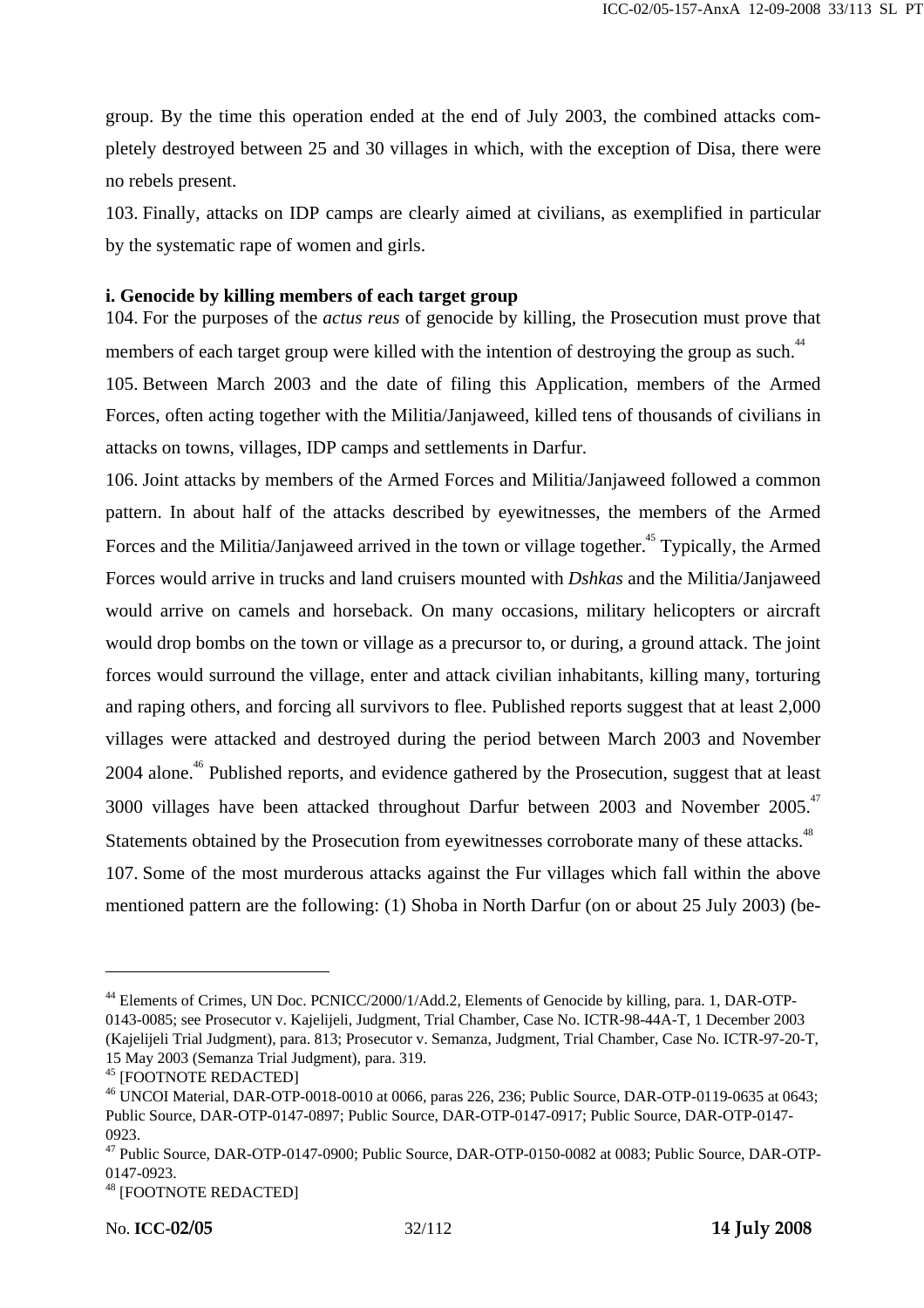tween  $42^{49}$  and  $51^{50}$  civilians were killed)<sup>51</sup> (2) Tanako in West Darfur (in or around August and in or around December 2003) (between 510 and 525 civilians were killed),<sup>52</sup> (3) Sourra in West Darfur (January-February 2004) (between 250 and  $334^{53}$  civilians were killed),  $^{54}$  (4) Garsila and Deleig in West Darfur (March 2004) (a total of 168 civilian males were executed in Deleig); $55$ (5) Kyla in South Darfur (August 2003 and February 2004) (at least 70 civilians were killed),  $5<sup>56</sup>$ (6) Shattaya in South Darfur (9 February 2004) (approximately 85 civilians were killed),  $57$  (7) Kailek in South Darfur (March-April 2004) (between  $1350^{58}$  and  $1700^{59}$  civilians were killed),<sup>60</sup> (8) Adwa in South Darfur (November-December 2004) (between  $200$  and  $400<sup>61</sup>$  civilians were killed),  $^{62}$  (9) Kidingir in West Darfur (in 2003) (at least 80 civilians were killed)<sup>63</sup>.

108. Some of the most murderous attacks against the Masalit villages which fall within this pattern are the following: (1) Terbeba (on or about 15 February 2004)<sup>64</sup> (2) Habila (on 27 August 2003) (24-30 civilians were killed)<sup>65</sup> in West Darfur: (3) Buram (between November 2005 and September 2006) (approximately 500 civilians mainly from the Masalit and Zaghawa tribes were killed) in South Darfur.<sup>66</sup>

109. Some of the most murderous attacks against the Zaghawa villages which fall within this pattern are the following: (1) Furawiya (May 2003-January 2004), $^{67}$  (2) Tawila (27 February 2004) (more than 100 civilians were killed)<sup>68</sup> and (3) Kornoi (July 2003 – March 2004) (at least

<sup>49</sup> UNCOI Material, DAR-OTP-0011-0077 at 0078-0079.

<sup>50</sup> Public Source, DAR-OTP-0002-0207 at 0243, Public Source, DAR-OTP-0090-0377.

<sup>51 [</sup>SOURCE REDACTED], UNCOI Material, DAR-OTP-0011-0077 at 0078-0079.

<sup>&</sup>lt;sup>52</sup> [SOURCES REDACTED]; UNCOI Material DAR-OTP-0010-0229 at 0255.

 $^{53}$  UNCOI Material, DAR-OTP-0018-0010 at 0077 para. 272; UNCOI Material, DAR-OTP-0055-0224 at 0229.<br> $^{54}$ [FOOTNOTE REDACTED]

<sup>&</sup>lt;sup>55</sup> [SOURCES REDACTED]; Public Source, DAR-OTP-0090-0173 at 0186<sub>.</sub><br><sup>56</sup> [FOOTNOTE REDACTED]

<sup>57</sup> UNCOI Material, DAR-OTP-0010-0003 at 0036; UNCOI Material, DAR-OTP-0018-0010 at 0078 para. 273.

<sup>&</sup>lt;sup>58</sup> [SOURCE REDACTED] (1350 people killed)<sub>.</sub><br><sup>59</sup> [FOOTNOTE REDACTED]

 $^{60}$  UNCOI Material, DAR-OTP-0018-0010 at 0078 para. 274.<br> $^{61}$  [FOOTNOTE REDACTED]

 $62$  Public Source, DAR-OTP-0107-1151 at 1189-1191; UNCOI Material, DAR-OTP-0018-0010 at 0070-0071

para. 253.<br><sup>63</sup> Video Material, DAR-OTP-0028-0199 at 0201.

<sup>64</sup> Public Source, DAR-OTP-0003-0099 at 0121-0122.

<sup>65</sup> Public Source, DAR-OTP-0147-0989 at 0091; Public Source, DAR-OTP-0020-0067 at 0100; [SOURCE RE-DACTED].

<sup>&</sup>lt;sup>66</sup> Public Source, DAR-OTP-0138-0024, at 0026 and 0028; Public Source, DAR-OTP-0108-0562, para. 32. Public Source, DAR-OTP-0147-0931 at 0936; Public Source DAR-OTP-0147-1230 at 1271 para. 169; Public Source DAR-OTP-0147-1125 at 1194-1195 paras 240<sub>-</sub>244(a).

<sup>67</sup> Public Source, DAR-OTP-0121-0025 at 0028; Public Source DAR-OTP-0007-0070 at 0069-0070.

<sup>68 [</sup>SOURCE REDACTED]; Public Source, DAR-OTP-0121-0084; Public Source DAR-OTP-0121-0078; Public Source, DAR-OTP-0121-0086.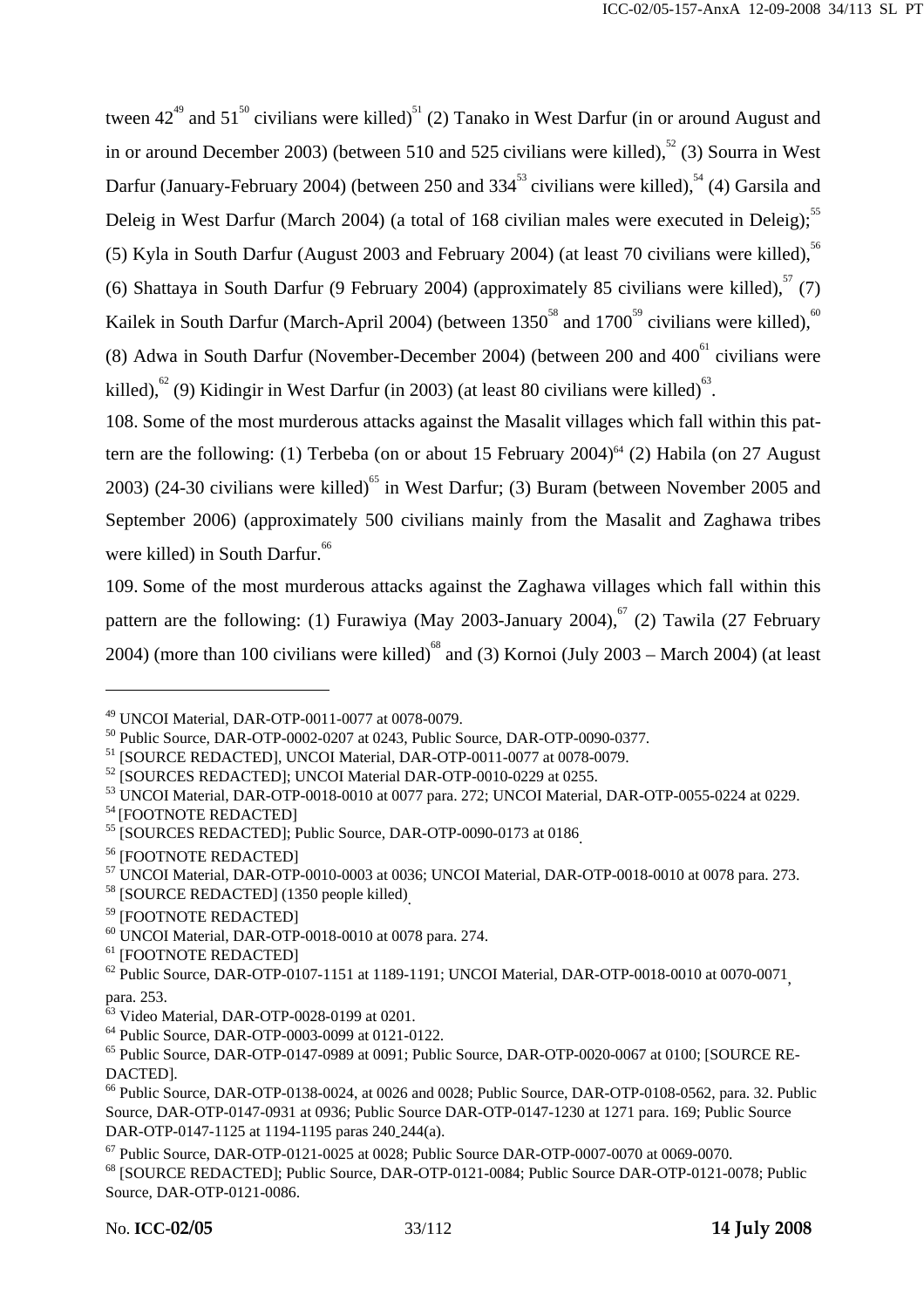225 civilians were killed)<sup>69</sup> in North Darfur; (4) Labado (16-17 December 2004) (approximately 100 civilians were killed)<sup>70</sup> and (5) Buram (between November 2005 and September 2006) (approximately 500 civilians mainly from the Masalit and Zaghawa tribes were killed) in South Darfur<sup>71</sup> (see Annex 4).

110. For each target group, many of the casualties are women and children.<sup>72</sup>

111. There exists no definitive account of the total number of civilians killed in Darfur since 2003.<sup>73</sup> [TEXT REDACTED]<sup>74</sup>, [TEXT REDACTED].<sup>75</sup> According to this report, the number of people dead as a consequence of the conflict during the period September 2003 – January  $2005^{76}$  is 118,142, of whom approximately 35,000 were killed and 83,000 died as a consequence of injury, starvation, lack of water, or conditions in the camps. In April 2008, the United Nations estimated the total number of deaths since  $2003$  at  $300,000$ .<sup>77</sup> The vast majority of these deaths were caused by forces and agents under the control of **AL BASHIR**. 78

The following are examples of victim-witness accounts of killings of members of the target groups:

# **Killings of members of the Fur Group**

*Witness SDK-629*<sup>79</sup>

112. Witness SDK-629 is a Fur, approximately 30 years old and [TEXT REDACTED]. South Darfur (see Annex 1), which was inhabited mainly by the Fur. At [TEXT RE-DACTED].Witness SDK-629 was [TEXT REDACTED] when he was told that Kyla was attacked between 27 and 29 August 2003. Witness SDK-629 left Nyala [TEXT REDACTED] . They told him that the Militia/Janjaweed and Armed Forces had encircled the village as villagers fled to the mosque or the local school. An Antonov airplane dropped bombs on the village destroying the school. A helicopter also hovered over the village and there was a man at the

<sup>69 [</sup>FOOTNOTE REDACTED]

<sup>70</sup> Public Source, DAR-OTP-0121-0014; Public Source, DAR-OTP-0121-0036 at 0037; Public Source, DAR-OTP-0121-0039.

<sup>&</sup>lt;sup>71</sup> Public Source, DAR-OTP-0138-0024, at 0026 and 0028; Public Source, DAR-OTP-0108-0562, para. 32. Public Source, DAR-OTP-0147-0931 at 0936; Public Source DAR-OTP-0147-1230 at 1271 para. 169; Public Source DAR-OTP-0147-1125 at 1194-1195 paras 240<sub>-</sub>244(a).

<sup>72 [</sup>FOOTNOTE REDACTED]

<sup>73</sup> Public Source, DAR-OTP-0080-0539; Public Source, DAR-OTP-0148-0257; Public Source, DAR-OTP-138- 0323; Public Source, DAR-OTP-0138-0327.

<sup>74 [</sup>FOOTNOTE REDACTED]

<sup>75</sup> Public Source, DAR-OTP-0080-0542 at 0547, 0576-0577.

<sup>76</sup> Public Source, DAR-OTP-0080-0542 at 0575-0576.

<sup>77</sup> Public Source, DAR-OTP-0147-1068.

<sup>78</sup> See Public Source, DAR-OTP-0003-0099; Public Source, DAR-OTP-0002-0163, at 0163, 0177; Public Source, DAR-OTP-0003-0185; Public Source, DAR-OTP-0115-0673.

<sup>79 [</sup>FOOTNOTE REDACTED]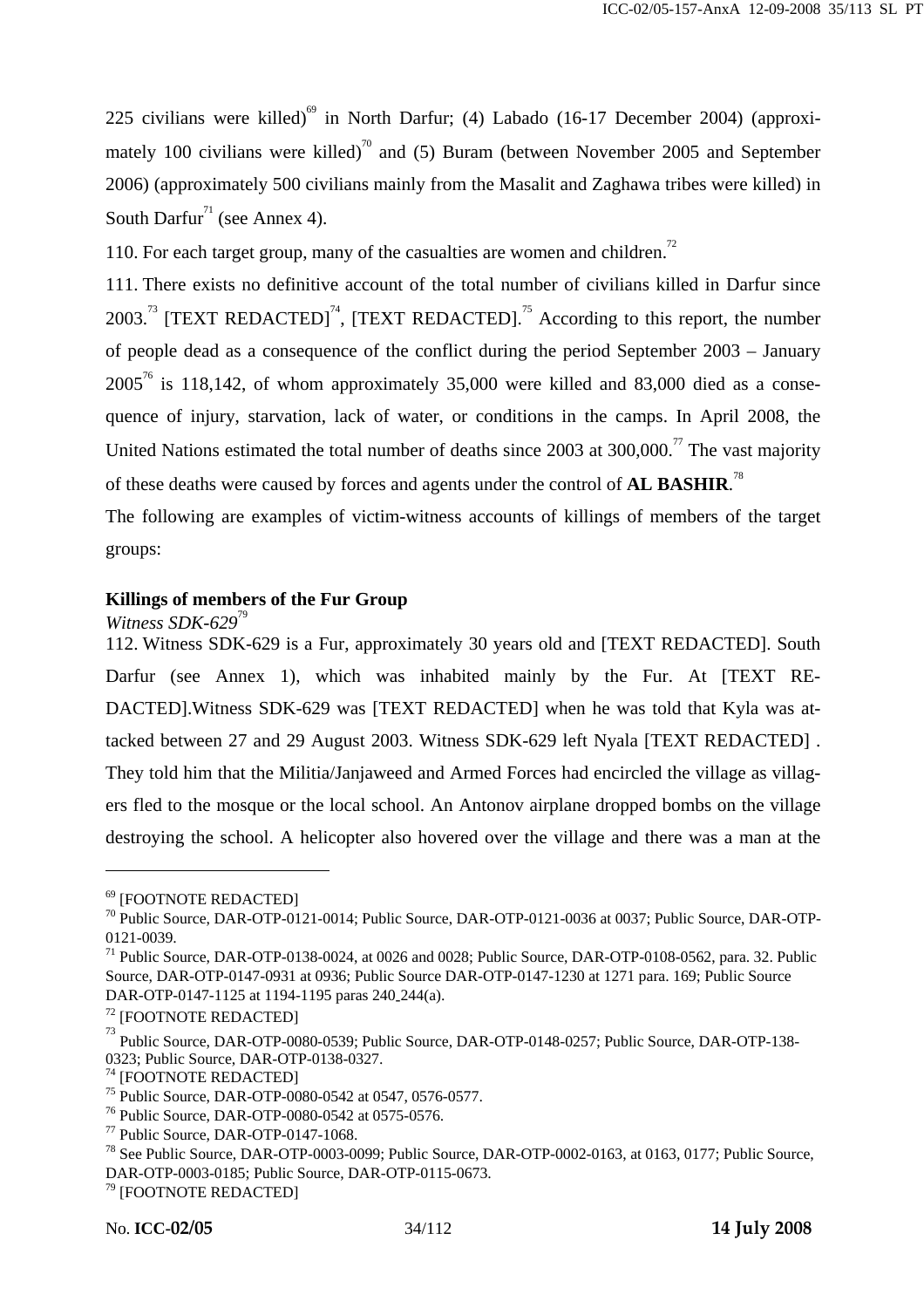door shooting at the villagers as they fled. After the aerial assault, the ground forces entered the village and went door to door. They killed any people they found in their houses then looted the houses and burned some of them. All the while, the attackers were singing "Hail the name of Allah, our orders came from Ali Usman Taha". Survivors fled either to the mountains or gathered in [TEXT REDACTED] where the attackers subjected them to further attacks including torture, killings and rape.

113. After staying in [TEXT REDACTED] for a few days, Witness SDK-629 and some local men left [TEXT REDACTED] and went to Kyla. When they arrived, they saw numerous dead bodies as they walked through the village, including that of his uncle and of two local women named [NAMES REDACTED]. [NAME REDACTED] baby had also been killed and was lying on his back with his penis cut off and stuffed in his mouth. [TEXT REDACTED] The group discovered and buried a total of 67 bodies [TEXT REDACTED]. When Kyla village was attacked for the second time, in February 2004, Witness SDK-629 was in the village and saw an Antonov airplane fly over the village and drop bombs. One bomb hit a group of people loading children on to donkeys preparing to escape. Another bomb destroyed the house of a man named Abo Husayn killing him, his wife and his new born baby. Yet another bomb exploded near a woman named [NAME REDACTED] who was fleeing on a donkey with her two children aged 3 and 5. [NAME REDACTED] was wounded and Witness SDK-629 saw that her intestines were hanging out of her lower body. She was struggling to stay alive and calling out to her children who had fallen off the donkey. Witness SDK-629 explained that he was unable to stop and help because he had a child with him. As he fled, he saw that the whole village was burning. He stated that a total of 86 people were missing following the second attack and he presumed that they were killed. Witness SDK-629 eventually [TEXT REDACTED].and later left the Sudan. $80$ 

# **Killings of members of the Zaghawa Group**

#### *Witness ALO-300*<sup>81</sup>

114. Witness ALQ-300 is a Zaghawa from [TEXT REDACTED]. North Darfur (see Annex 1). Witness ALQ-300 related [TEXT REDACTED].was attacked by members of the Armed Forces and Militia/Janjaweed on or [TEXT REDACTED].. He awoke at about 4 a.m. to the noise of people shouting and airplanes bombing the area. He fled his compound and managed to hide in a hole. As he fled, he saw one of the attackers on a horse set fire to his neighbour's house. As he did so, the attacker was shouting "atala'o y a abid" which Witness ALQ-300 un-

<sup>80 [</sup>FOOTNOTE REDACTED]

<sup>81 [</sup>FOOTNOTE REDACTED]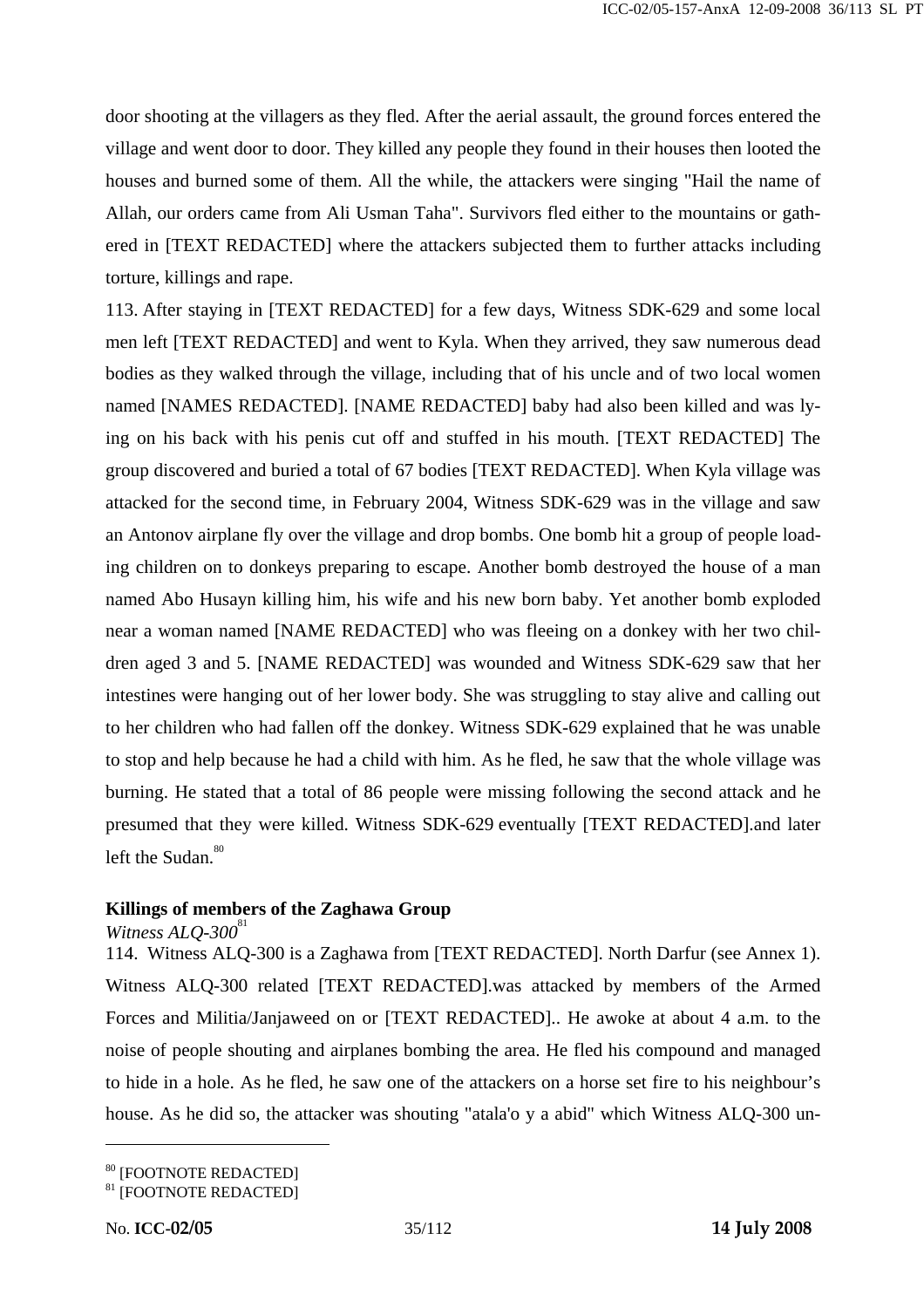derstood to mean "slaves come out". From where he was hiding, Witness ALQ-300 heard gunshots, bombing and villagers calling out in panic for their children. The shooting and bombing subsided about 2 hours later and Witness ALQ-300 came out of his hiding place. His mother and sisters were crying and told him that his father was dead. He found the body of his father who had been burned to death in his hut. He also found the dead body of his brother [NAME REDACTED] who was shot in the side. The villagers buried a total of 12 bodies, [TEXT RE-DACTED]. Witness ALQ-300 and the rest of his family [TEXT REDACTED].to stay with relatives  $[TEXT$  REDACTED $]$ <sup>82</sup> after the attack.

115. In or around October 2004, at about 4 a.m., members of the Armed Forces and Militia/Janjaweed also attacked Tawila. Witness ALQ-300 was in [TEXT REDACTED].from the town and was awoken by the sound of aircraft. He saw an Antonov airplane and a helicopter displaying a Sudanese flag flying towards Tawila. He hid under a tree but saw the Antonov continuously dropping bombs on the area for about three hours. When the bombing stopped, Witness ALQ-300 went into Tawila and found his mother dead. She was killed from a gunshot wound to her lower abdomen. He also saw dead bodies scattered all over the town, many of them with burns or gunshot wounds. According to Witness ALQ-300, more than 150 civilians were killed during the attack itself; many more died from their injuries afterwards. He stated that his grand uncle was wounded on his left ankle during bombing and many other members of his family and friends were killed during the attack. He lost most of his possessions, including livestock and [TEXT REDACTED] houses during the attack and still has nightmares. He eventually fled the Sudan after the attack.<sup>83</sup>

## **Killings of members of the Masalit Group**

*Witness RTE-380*<sup>84</sup>

116. Witness RTE-380 is a Masalit, [TEXT REDACTED] West Darfur (see Annex 1). On 17 November 2003 [TEXT REDACTED]. Arara was indeed attacked on [TEXT REDACTED] by approximately 800 members of the Armed Forces and Militia/Janjaweed. Witness RTE-380 related [TEXT REDACTED].

117. The attack started in a village called Agara, south of Arara, where a man and a girl were killed. Witness RTE-380 also saw the villages of Dumbarta and Arbata attacked. In Dumbarta, 5 people were killed including a man named [NAME REDACTED], who was killed in his home. Witness RTE-380 also saw the attackers shoot to death 3 people named [NAMES RE-

 $82$  A town in North Darfur inhabited mainly by the Zaghawa, Fur and Berti tribes (see Annex 1).

<sup>83 [</sup>FOOTNOTE REDACTED]

<sup>84 [</sup>FOOTNOTE REDACTED]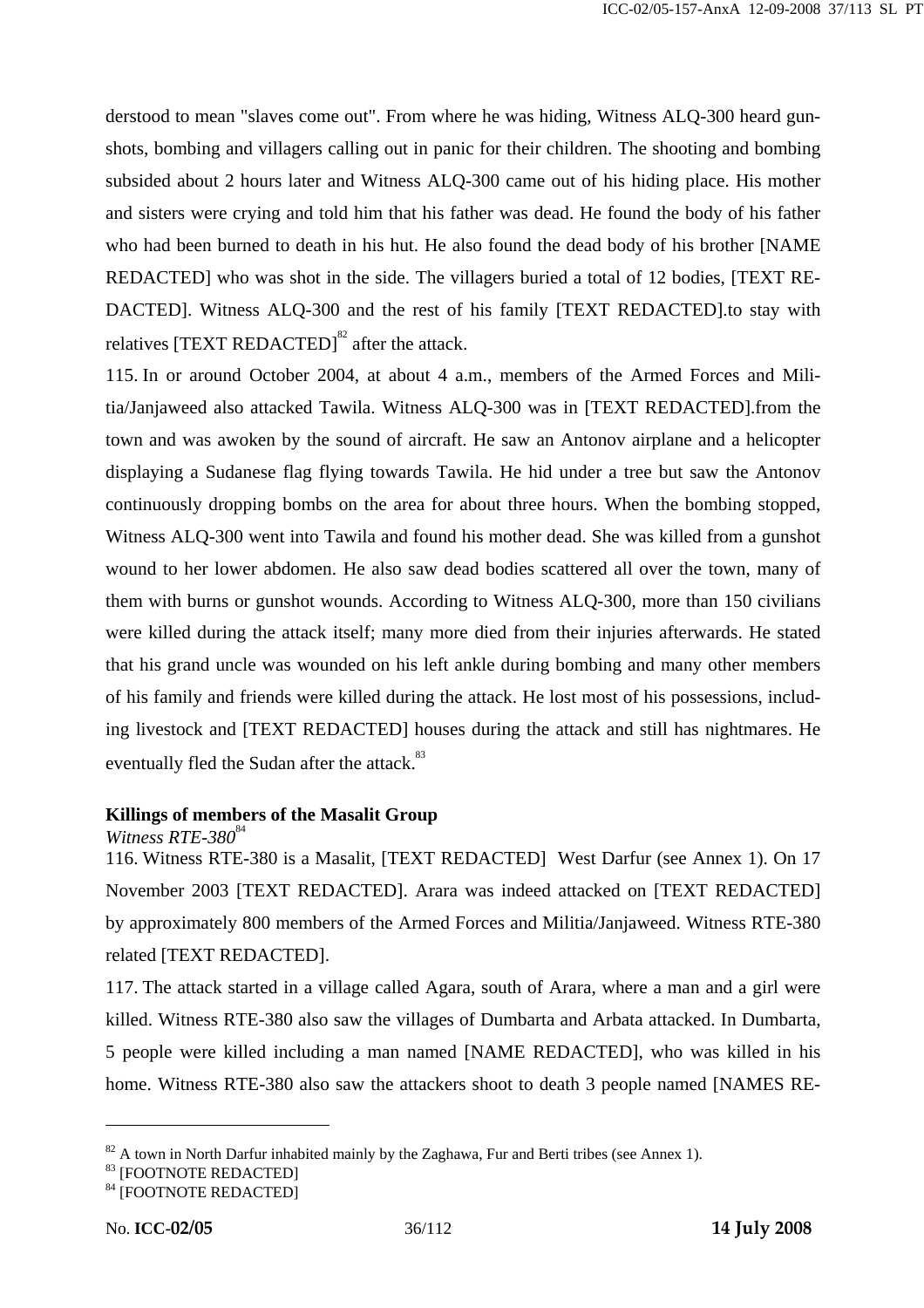DACTED]. In Arbata, Witness RTE-380 saw another 5 people shot to death, [TEXT RE-DACTED].

118. He also saw 2 dead women who were shot in their hiding place behind some plants. Witness RTE-380 related that although members of the Armed Forces were in the town (Arara) during the attack they did nothing to protect the villagers. He also saw at least 8 people who were injured during the attacks. One of the injured - [TEXT REDACTED] was shot in the head. Witness RTE-380 and her husband managed to take her to [TEXT REDACTED], she did not fully recover. Witness RTE-380 related that a total of 19 people were killed in Arara, Arbata, Dumbarta and Agara alone. Although at least 18 other villages were attacked and burned down, he was unable to say how many were killed in those villages. The attackers also looted Arara and the other villages. Witness RTE-380 and other villagers eventually fled [TEXT RE-DACTED].<sup>85</sup>

#### **ii. Genocide by causing serious bodily or mental harm to members of each target group**

119. For the purposes of the *actus reus* of genocide by causing serious bodily and/or mental harm to members of each target group, the Prosecution must prove that serious bodily or mental harm was inflicted on members of the target groups with the intention of destroying the groups as such.<sup>86</sup> Acts which have been held to engender bodily or mental harm include forcible transfer or displacement, deportation, rape, torture and inhuman and degrading treatment. Serious bodily or mental harm "must involve harm that goes beyond temporary unhappiness, embarrassment or humiliation. It must be harm that results in a grave and long-term disadvantage to a person's ability to lead a normal and constructive life."<sup>87</sup> By any measure, the nature and magnitude of bodily and mental harm suffered by the target groups in Darfur during the time period relevant to the Application satisfies this standard.

120. Throughout the time period relevant to this Application, members of the target groups in Darfur were subjected to severe bodily and mental harm through a consistent pattern of (a) rape and other forms of sexual violence, (b) torture and inhuman and degrading treatment, and (c) forcible displacement.

#### **(a) Rape and other forms of sexual violence causing serious bodily and mental harm**

<sup>85 [</sup>FOOTNOTE REDACTED]

<sup>&</sup>lt;sup>86</sup> Elements of Crimes, UN Doc. PCNICC/2000/1/Add.2, Elements of Genocide by causing serious bodily or mental harm, para. 1. See Semanza Trial Judgment, 15 May 2003, para. 323; see also Musema Trial Judgment, 27 January 2000, para. 165; Rutaganda Trial Judgment, 6 December 1999, para. 60; Akayesu Trial Judgment, September 2, 1998, para. 521.

<sup>&</sup>lt;sup>87</sup> Krstić Trial Judgment, para<sub>.</sub> 513.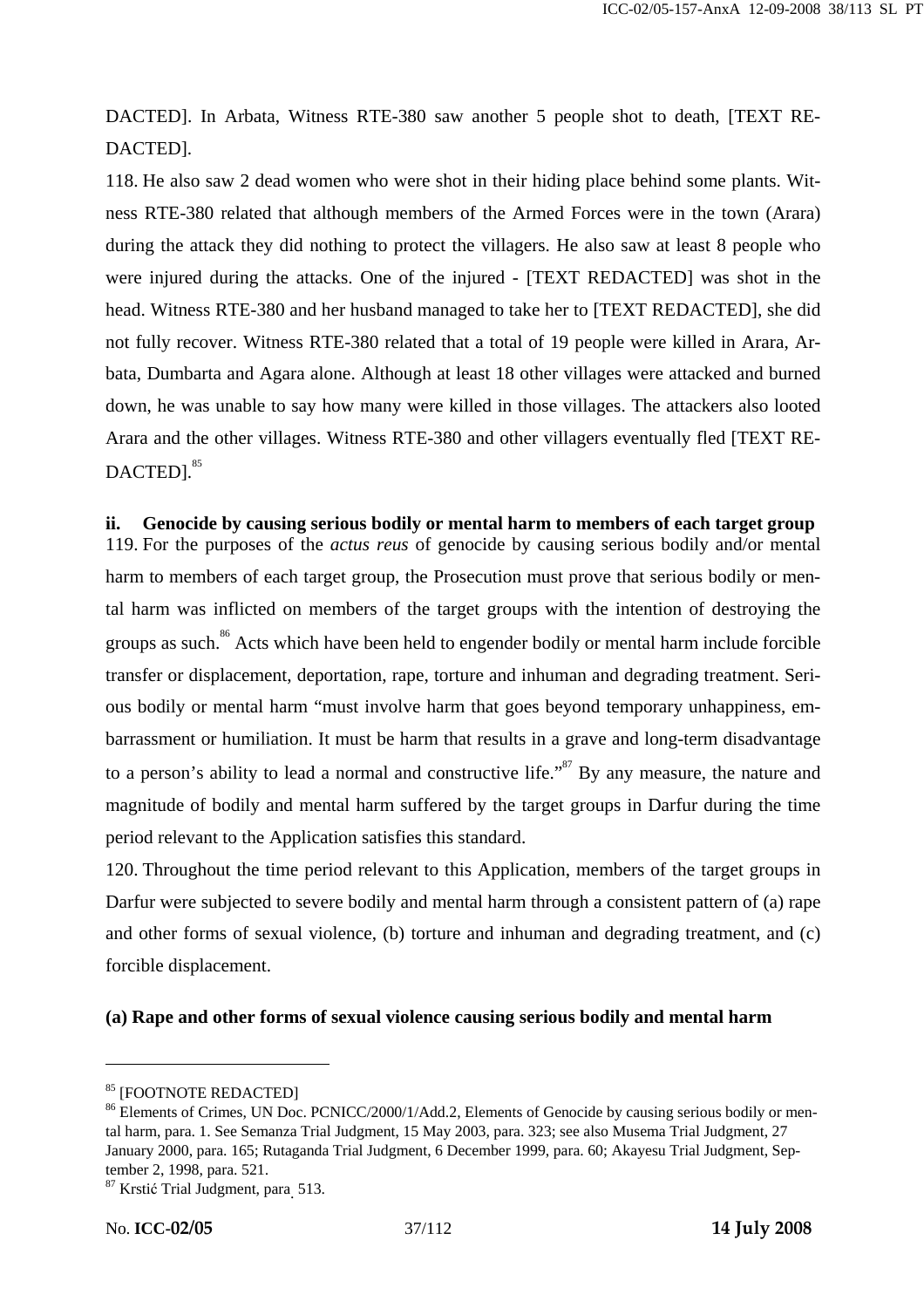121. Witnesses interviewed by the Prosecution,  $88$  the UNCOI,  $89$  [TEXT REDACTED]<sup>90</sup> [TEXT REDACTED] $^{91}$  have reported that, since March 2003, thousands of women and girls belonging to the target groups were raped in all three States of Darfur by members of the Armed Forces and Militia/Janjaweed.<sup>92</sup> Girls as young as five and women as old as 70 have been raped.<sup>93</sup> Gang rape – the rape of one or more victims by more than one perpetrator – has been a distinctive feature of sexual violence in Darfur.  $[TEXT$  REDACTED<sup> $94$ </sup>  $[TEXT$  REDACTED<sup> $95$ </sup> [TEXT REDACTED], $^{96}$  UNCOI<sup>97</sup> and witnesses interviewed by the Prosecution corroborate that gang-rape has been pronounced.<sup>98</sup>

122. Rape has been used as a weapon during attacks on villages and has been "*a critical element in the sweeping, scorched-earth campaign launched by the Janjaweed and the GoS against the non-Arab Darfurians*."<sup>99</sup> Rape has also been a characteristic of the abuses in and around the camps for the internally displaced persons.<sup>100</sup> Most of these rapes have been attributed by victims to members of the Armed Forces, Militia/Janjaweed or other GoS agents.

# 123. [TEXT REDACTED]<sup>101</sup>

124. In July 2005 [TEXT REDACTED] reported that [TEXT REDACTED] in Darfur were documenting "*new cases of rape on a weekly basis, perpetrated by armed men alleged to be members of the Government armed forces, law enforcement agencies and Janjaweed*".<sup>102</sup> In April 2006, [TEXT REDACTED]<sup>103</sup> [TEXT REDACTED]<sup>104</sup> [TEXT REDACTED]<sup>105</sup>

<sup>88 [</sup>FOOTNOTE REDACTED]

<sup>89</sup> UNCOI Material, DAR-OTP-0018-0010 at 0090-0097 paras 332-353.

<sup>90</sup> Public Source, DAR-OTP-0090-0030.

<sup>&</sup>lt;sup>91</sup> Public Source, DAR-OTP-0005-0108 at 0114; Public Source, DAR-OTP-0121-0084; Public Source, DAR-OTP-0121-0086; Public Source, DAR-OTP-0002-0128; Public Source, DAR-OTP-0138-0021; Public Source, DAR-OTP-0138-0222.

<sup>&</sup>lt;sup>92</sup> Public Source, DAR-OTP-0005-0108, at 0114, 0128; Public Source, DAR-OTP-0138-0224 at 0224.

<sup>93</sup> Public Source, DAR-OTP-0090-0030, at 0040-0042; Public Source, DAR-OTP-0119-0352 at 0352-0353; Public Source, DAR-OTP-0005-0108, at 0127.

<sup>&</sup>lt;sup>94</sup> Public Source, DAR-OTP-0141-0299, at 0301.

<sup>95</sup> Public Source, DAR-OTP-0120-0004 at 0006-0009.

<sup>96</sup> Public Source, DAR-OTP 0136-0263 at 0276.

 $97$  UNCOI Material, DAR-OTP-0018-0010 at 0090 paras 333-334, at 0091, para. 338, at 0093, para. 343.

<sup>98</sup> Public Source, DAR-OTP-0120-0004 at 0007; Public Source, DAR-OTP-0090-0030 at 0039; UNCOI Material, DAR-OTP-0018-0010 at 0090 para. 333; [SOURCES REDACTED]. See also Public Source, DAR-OTP-0090-

<sup>0030.</sup> 

<sup>99</sup> Public Source, DAR-OTP-0005-0108 at 0139.

<sup>&</sup>lt;sup>100</sup> Public Source, DAR-OTP-0025-0088 at 0098, para. 38.<br>
<sup>101</sup> Public Source, DAR-OTP-0146-0123 at 0125.<br>
<sup>102</sup> Public Source, DAR-OTP-0090-0030 at 0037.<br>
<sup>103</sup> Public Source, DAR-OTP-0136-0306 at 0321.<br>
<sup>104</sup> Public So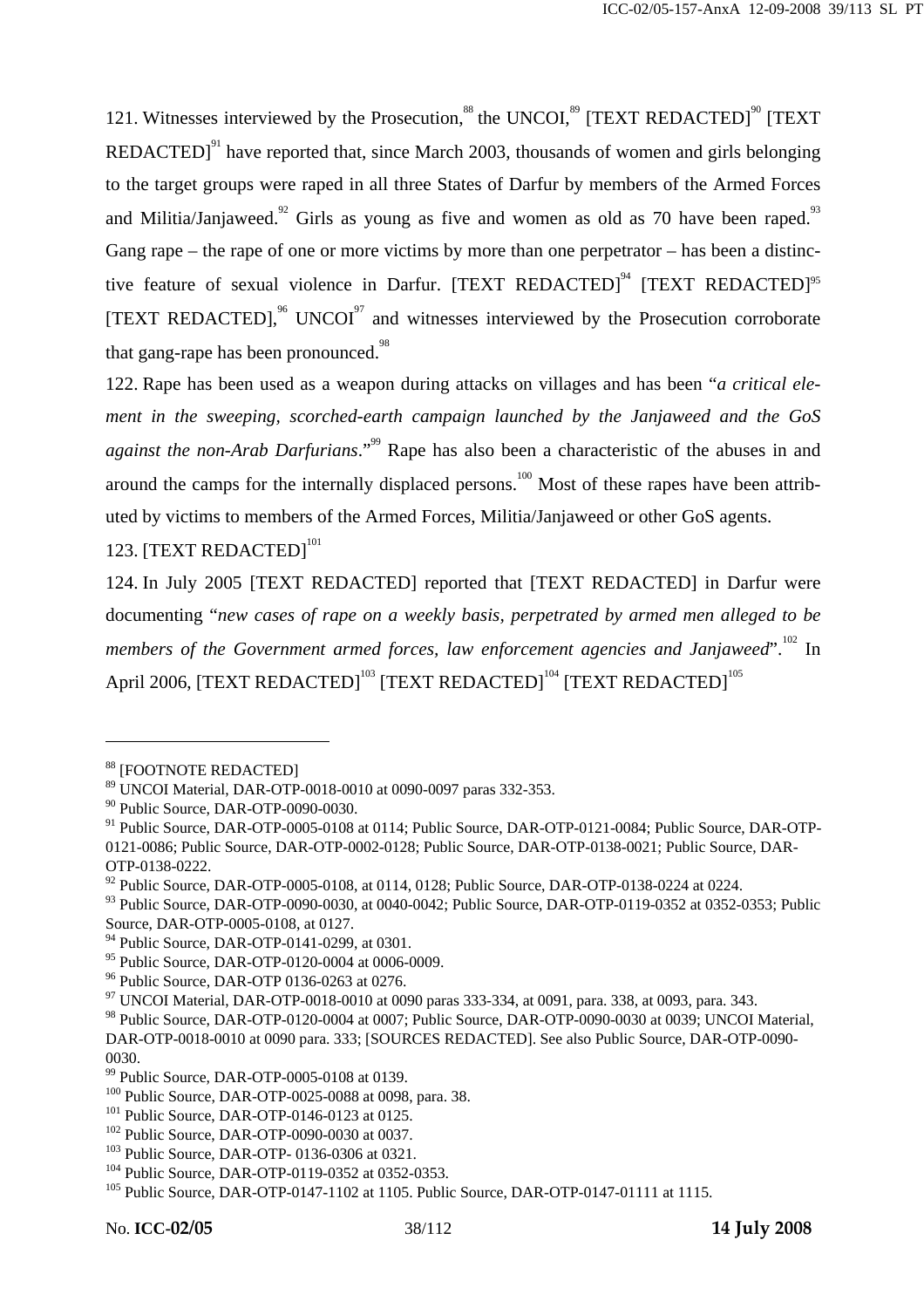125. These attacks on women and girls still continue, 5 years into the conflict. [TEXT RE-DACTED1<sup>106</sup> [TEXT REDACTED]<sup>107</sup>

126. Under-reporting of rape is widespread and makes it difficult to assess a number of victims. [TEXT REDACTED]<sup>108</sup>

127. [TEXT REDACTED] "<sup>109</sup> In December 2005 [TEXT REDACTED]<sup>110</sup> The numerous reports and testimonies of victims of sexual violence make clear that, notwithstanding this underreporting, rape has been committed systematically and continuously throughout the time covered by this Application.

128. As many studies have documented, rapes have been intentionally used to physically injure and terrorise women, accentuate their sense of displacement, and humiliate them.<sup>111</sup> Rape and other forms of sexual violence cause physical and psychological damage to the victims.<sup>112</sup> While it is not possible to determine the effect of rape in Darfur on inhibiting the reproduction of the groups as such, there is substantial evidence that systematic rape<sup>113</sup> produced serious bodily and mental harm to members of the target groups.

129. The physical damage caused by rape – including increased incidence of fistula<sup>114</sup> – has been exacerbated by the prevalence of female genital mutilation ("FGM") among women in Darfur, including among the target groups. According to one witness interviewed by the Prosecution, for "*virgins who had FGM and were sexually assaulted, the impact was particularly painful and debilitating*."<sup>115</sup>

130. In view of the social stigma associated with rape and other forms of sexual violence among the Fur, Masalit and Zaghawa,  $116$  these acts caused significant and irreversible psychological harm to individual women and to their communities.<sup>117</sup> An observer [TEXT RE-DACTED] noted, "[*I]n this society if you rape one woman, you have raped the entire tribe*."<sup>118</sup>

<sup>&</sup>lt;sup>106</sup> Public Source, DAR-OTP-0146-0111 at 0115.<br><sup>107</sup> Public Source, DAR-OTP-0147-1068.<br><sup>108</sup> Public Source, DAR-OTP-0148-0259 at 0270, paras 47-48.

<sup>&</sup>lt;sup>109</sup> Public Source, DAR-OTP-0120-0004 at 0005.<br><sup>110</sup> Public Source, DAR-OTP-0146-0038 at 0055.<br><sup>111</sup> UNCOI Material, DAR-OTP-0018-0010 at 0097; Public Source, DAR-OTP-0107-1455 at 1461.<br><sup>112</sup> [SOURCE REDACTED]; Public So

<sup>&</sup>lt;sup>116</sup> Public Source, DAR-OTP-0002-0128 at 0142-0144.<br><sup>117</sup> Acts of rape and sexual violence may form an integral part of the process of destruction of the group, Akayesu Trial Judgment, paras 731-732; Musema Trial Judgment, para. 933; see also Blagojević & Jokić Trial Judgment, para. 662.

<sup>118</sup> Public Source, DAR-OTP-0140-0220 at 0226.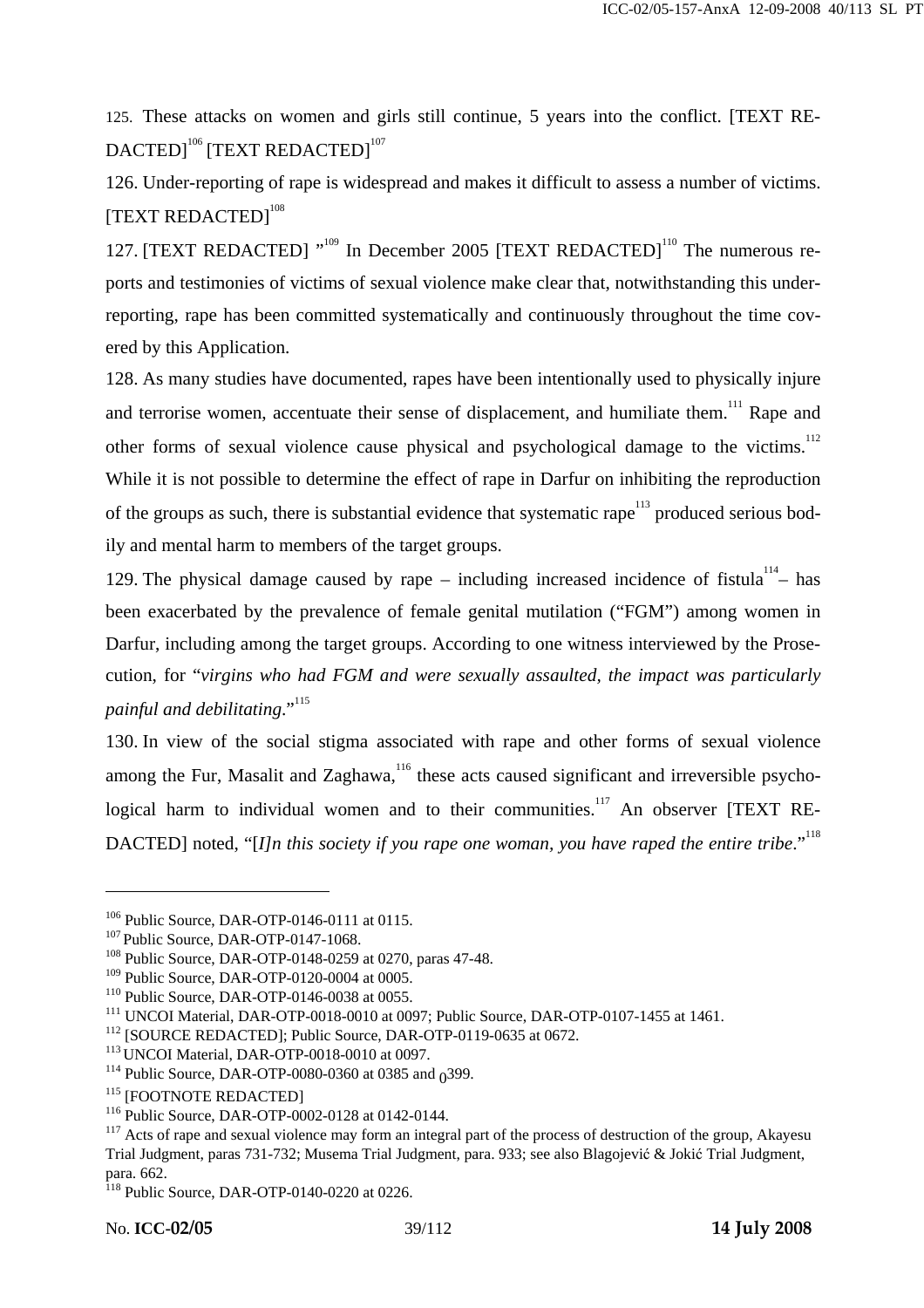A Zaghawa witness interviewed by the Prosecution stated: "[*I]n my community sexual violence is emotionally shattering.… The impact of rape and sexual violence on the victims is such that those who are not married would have difficulty finding a husband, and the people look at [a rape victim] as though she has a terminal disability*."<sup>119</sup> Babies born as a result of these assaults have been termed "Janjaweed babies" and are rarely accepted as members of the community.<sup>120</sup> The high number of such unwanted babies has led to an explosion of infanticides and abandonment of babies in Darfur. $121$ 

131. Like many observers, [TEXT REDACTED] considers that the threat of rape in Darfur has been one of the "*most traumatic*" aspects of the conflict for victims: "*A recent report from*  [TEXT REDACTED] *said that in almost one in three reported rapes, the victims were children, and a recent* [TEXT REDACTED] *study suggests that the number might be even higher. The immediate impact of these rapes is life-threatening and horrific for the victims. Longerterm concerns centre on healing the physical and mental wounds, and raising children born as a result of rape whom communities are reluctant to accept as their own*."<sup>122</sup>

132. Between [TEXT REDACTED].victims of rape and sexual trauma [TEXT REDACTED] in Darfur. She told the Prosecution that most of the victims exhibited symptoms of posttraumatic stress disorder, including extreme shame, grief, hopelessness, anger and rage, flashbacks, nightmares, and inability to interpret their environment. The witness noted that many girls raped when they went to get firewood outside IDP camps were repeatedly retraumatised because they had no choice but to revisit the places where they had been raped. According to the witness, the absence of any psychiatric or psychological treatment in the camp for these victims could prolong or worsen the mental harm suffered by the victim.<sup>123</sup>

133. The witness recalled the situation of an 18-year-old girl in one of the camps. As explained by the girl's sister, their village had been attacked and bombed by an airplane. The girl was raped, beaten, and left to die. [TEXT REDACTED]..<sup>124</sup>

134. Testimony provided [TEXT REDACTED] by the mother of another girl who had been raped in Darfur further demonstrates the serious mental harm caused: [TEXT REDACTED]<sup>125</sup>

<sup>&</sup>lt;sup>119</sup> [FOOTNOTE REDACTED]<br><sup>120</sup> [SOURCE<sub>S</sub> REDACTED<sub>1</sub>; Public Source, DAR-OTP-0146-0038 at 0057.

<sup>&</sup>lt;sup>121</sup> [SOURCE REDACTED; Public Source, DAR-OTP-0146-0138; [SOURCE REDACTED].<br>
<sup>122</sup> Public Source, DAR-OTP-0146-0038 at 0057.<br>
<sup>123</sup> [FOOTNOTE REDACTED]<br>
<sup>124</sup> [FOOTNOTE REDACTED]<br>
<sup>125</sup> Public Source, DAR-OTP-0107-1455 a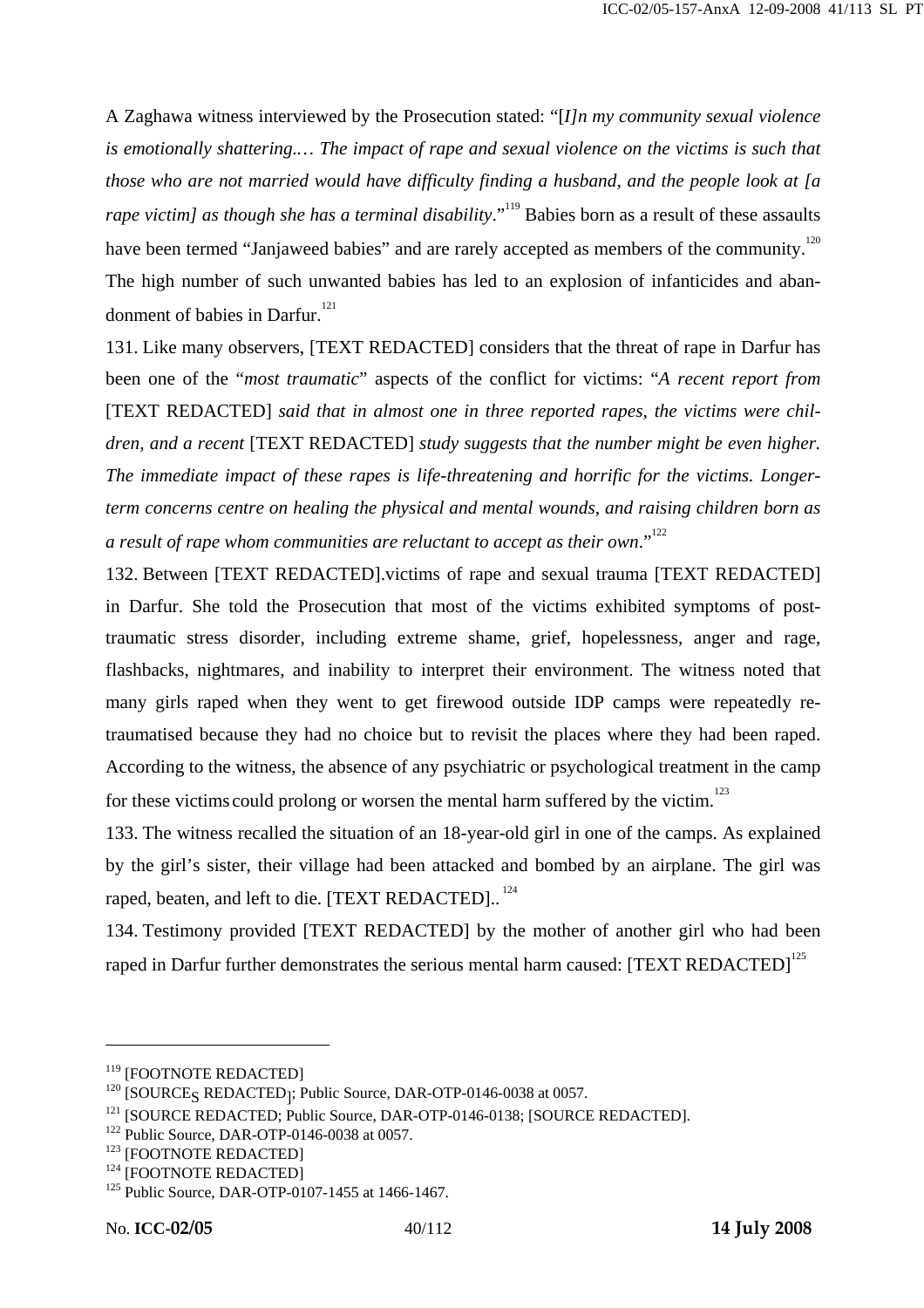135. The vulnerability of women in the camps has been reported [TEXT REDACTED] in the following terms: [TEXT REDACTED]<sup>126</sup>

136. The mental harm caused by rape has been compounded by the impunity afforded the perpetrators. In many instances, rape has been committed by officials of the very agencies charged with protection of civilians. Police routinely refuse to entertain, let alone address complaints by rape victims and GoS officials leading up to **AL BASHIR** himself have repeatedly denied that rape even occurs.<sup>127</sup>

137. The [TEXT REDACTED] in a statement [TEXT REDACTED] [TEXT REDACTED] about the story of her rape together with six other women: "*On* [TEXT REDACTED] *while the two were taken away and raped several times, those who escaped reported their abduction to the police who had been deployed to their camp for their protection. The police refused to come to their rescue. When the two victims were found by their friends and relatives they were naked and could not walk. They were carried back to the camp where, again, the incident was reported to the police. This time, the police accused the victims of making up the story. The victims were then taken to the local hospital which confirmed the rape and prescribed the necessary treatment…Subsequently, the police said they filed the case but they have taken no further action on it, even though the victims stated that they would be able to identify their assailants.* [TEXT REDACTED] *the local chief of police: he informed them that no instances of rape had been reported to him.*"<sup>128</sup> A witness interviewed by the Prosecution was told by a [TEXT RE-DACTED] that when she reported her own rape and that of seven other women by Militia/Janjaweed, the Police told her to forget the incident had happened.<sup>129</sup> Another victim described [TEXT REDACTED] the plight of the women in camps as follows: *"those who rape you wear fatigues and those who protect you wear fatigues. We don't know any more who to run from and who to run to.*"<sup>130</sup>

The following are examples of victim-witness accounts of rapes of members of the target groups:

**Rape of members of the Fur Group**  *Witness TFM-320*<sup>131</sup>

<sup>&</sup>lt;sup>126</sup> Public Source, DAR-OTP-0119-0352 at 0352.<br><sup>127</sup> Video Material, DAR-OTP-0136-0018.<br><sup>128</sup> Public Source, DAR-OTP-0006-0076 at 0101-0102.

 $129 \text{ [FOOTNOTE RED}\newline 130 \text{ [FOOTNOTE RED} \newline 131 \text{ [FOOTNOTE RED} \newline 131 \text{ [FOOTNOTE RED} \newline \newline \text{REDACTED} \text{]}$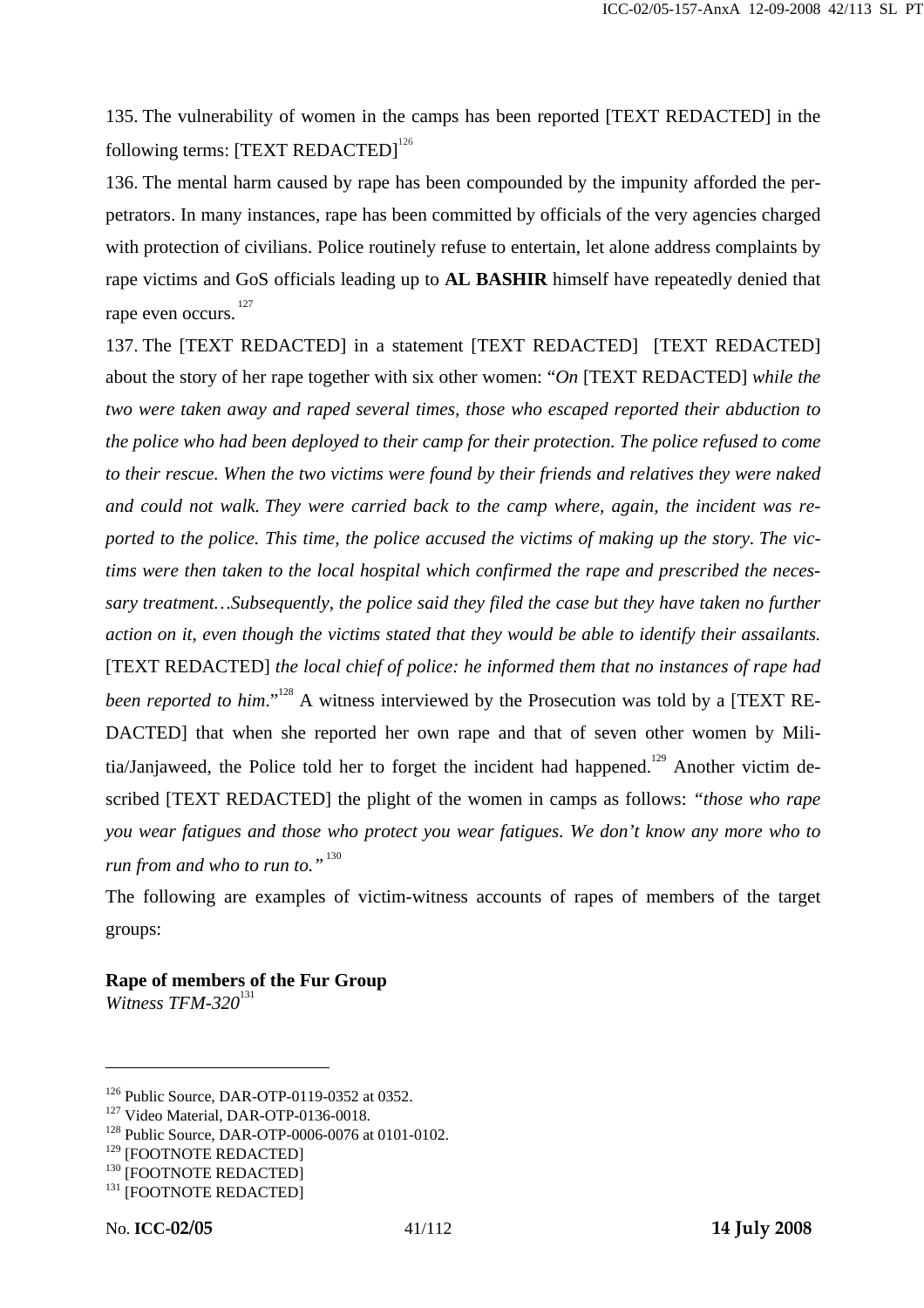138. Witness TFM-320 is a Fur, [TEXT REDACTED].West Darfur (see Annex 1). Arawala was attacked by members of the Armed Forces and Militia/Janjaweed in early December 2003. During the attack, the members of the Armed Forces and Militia/Janjaweed killed 26 civilians and completely destroyed the town. Witness TFM-320 related that some of the attacking forces captured her and other women and girls. The attackers separated the young women and girls from the group and took Witness TFM-320 group to the local military garrison. Witness TFM-320 had her 18 month-old baby with her. She stated that when they got to the military garrison, the soldiers stripped them naked. Ali Kushayb, the Militia/Janjaweed leader in the area, was then called by the soldiers, and he came to inspect the women then left. That night, men in military uniform tied the women to trees with their legs apart and continually raped them. The captors told the women: "*little dogs, this land is not for you*". Witness TFM-320 related that she was raped by between ten and twenty-five of the members of the attacking forces on the first night. When she tried to struggle the attackers beat her with a whip. Her baby was crying through the night, and by the morning he had lost his voice. In the morning, the women were untied and, still naked, taken to another location about an hour's walk away. Witness TFM-320 saw dead bodies on their way there, including the bodies of [NAMES REDACTED] and an old woman who was burned in her hut.

139. On the third day her baby continued to cry. One of the attackers called the baby "Jana Azaba", which she understood to mean "the child of a whore". He then grabbed the baby, cut his throat and smashed his head on the floor. The baby died. The other young women held with Witness TFM-320 were also beaten by the attackers and denied food. They were continually raped by soldiers on the nights that followed and kept naked for at least six days. Witness TFM-320 eventually managed to escape and made her way to Garsila. She identified seven other victims of the detention and rape [TEXT REDACTED]. She stated that three of the women detained with her – [NAMES REDACTED] – died while they were in captivity.<sup>132</sup>

## **Rape of members of the Zaghawa Group**

*Witness FAS-880*<sup>133</sup>

140. [TEXT REDACTED], a Zaghawa [TEXT REDACTED].South Darfur (see Annex 1). [TEXT REDACTED] On 12 December 2003, she was [TEXT REDACTED] in Tawila<sup>134</sup> (a town that is inhabited predominantly by the Zaghawa). [TEXT REDACTED] On or about 27 February 2004, members of the Armed Forces and Militia Janjaweed attacked Tawila. In the

<sup>&</sup>lt;sup>132</sup> [FOOTNOTE REDACTED]<br><sup>133</sup> [FOOTNOTE REDACTED]<br><sup>134</sup> A town in North Darfur inhabited mainly by the Zaghawa, Fur and Berti tribes (see Annex 1).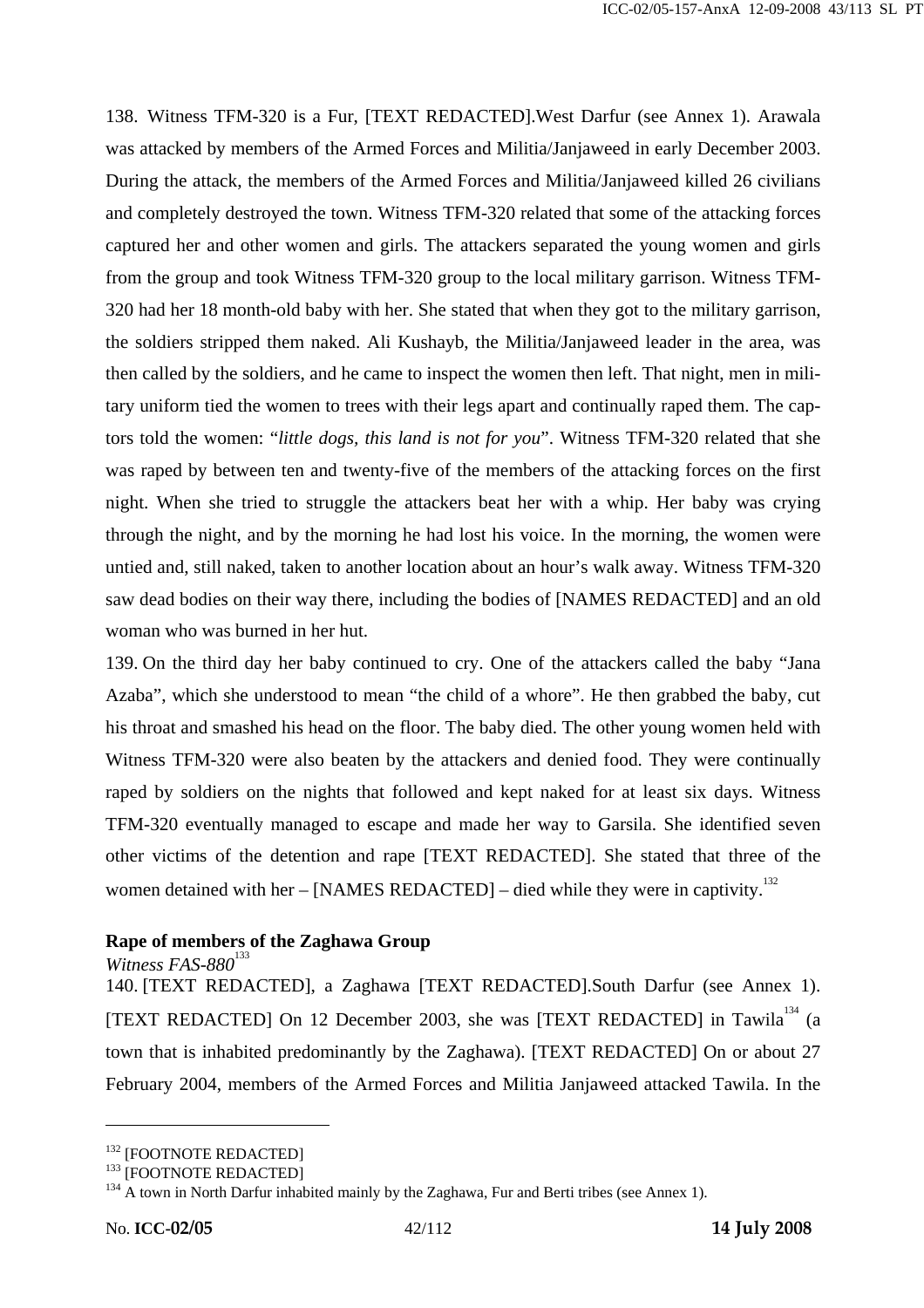course of the attack, the Militia/Janjaweed went to the girl's boarding school and raped a number of the schoolgirls.

141. [TEXT REDACTED] in Tawila when the attack took place [TEXT REDACTED]. She observed that they were all between 8 and 13 years old – some of them so young that they did not understand what had happened to them. Several of them said they had been raped by more than one man. According to Witness FAS-880, some of the girls were bleeding and others had suffered vaginal tears and knife cuts to their limbs. Although Witness FAS-880 was unable to say how many girls were raped at the school, she stated that a later survey estimated that about 40 girls were raped. Other reports suggested that as many as 110 girls and teachers were raped<sup>135</sup> and that as many as 37 girls were abducted.<sup>136</sup> The Prosecution is also in possession of a Forensic Report and photographs obtained from the UNCOI in respect of this attack. The photographs depict one of the classrooms where the rapes allegedly occurred and appear to show female underwear strewn all over the classroom.<sup>137</sup>

142. On 1 April 2004, [TEXT REDACTED]. They slapped and kicked her, tied her ankles and big toes together and gagged her. They left her tied to a pole and around midnight 3 men took turns raping her. She was raped continually for two consecutive nights and then released [TEXT REDACTED]. She walked for about 4 hours and managed to make her way to her friend's house. In addition to her experiences in Nyala and Tawila, Witness FAS-880 father was killed by the Militia/Janjaweed during an attack [TEXT REDACTED]. As a result Witness FAS-880 abandoned her family [TEXT REDACTED] and fled the Sudan.<sup>138</sup>

## **Rape of members of the Masalit Group**

*Witness JOT-993*<sup>139</sup>

143. Witness JQT-993. [TEXT REDACTED] Two women, one of whom was Masalit, the other Tama, were raped [TEXT REDACTED] when they were searching for wood. Two other women, a Tama and a Masalit, also told Witness JQT-993 that they had been raped in the gardens between [TEXT REDACTED.According to Witness JQT-993, all six victims were beaten and stripped before they were raped. [TEXT REDACTED] According to Witness JQT-993 he

<sup>&</sup>lt;sup>135</sup> UNCOI Material, DAR-OTP-0102-0814 at 0832.<br><sup>136</sup> UNCOI Material, DAR-OTP-0015-0165 at 0189; Public Source, DAR-OTP-0003-0185; Public Source, DAR-OTP0125-0268.

<sup>&</sup>lt;sup>137</sup> Photographs, DAR-OTP-0013-0271.<br><sup>138</sup> [FOOTNOTE REDACTED]

<sup>&</sup>lt;sup>139</sup> [FOOTNOTE REDACTED]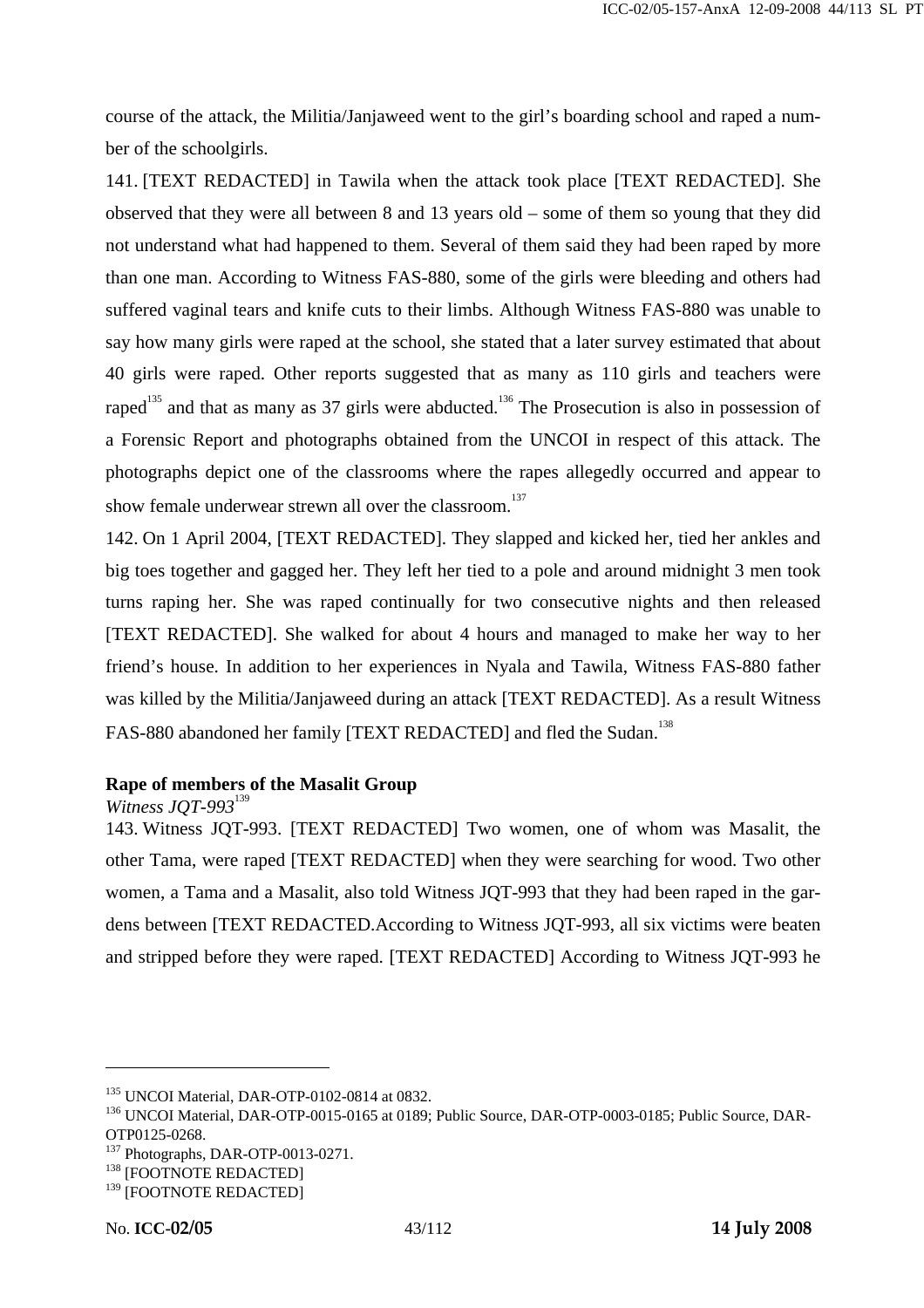heard of many reports of women and girls being raped in [TEXT REDACTED] when they went to pluck mangos. $140$ 

144. The [TEXT REDACTED] reports also provide examples of rape and sexual assault against Masalit women and girls. In February 2006, [TEXT REDACTED] observed an increase in cases of sexual violence by Armed Forces personnel in the Masalit dominated area of [TEXT REDACTED] in West Darfur (see Annex 1). The [TEXT REDACTED] also reported that on 3 September 2006 four Masalit IDP women in [TEXT REDACTED] South Darfur were surrounded by 60 uniformed armed men, who beat the women and raped two of them.<sup>141</sup> Between January and March 2007, Masalit women and girls between the ages of 15 and 60 were victims of at least eight different reported incidents of sexual and gender-based violence in a single IDP camp in West Darfur. $142$ 

145. A [TEXT REDACTED] report documenting sexual violence from 2007 to 2008 described an incident in West Darfur where [TEXT REDACTED] an "*Arab man armed with an AK-47 assault rifle, whip, and a stick, attacked a Masalit woman and her seven-year-old daughter on a hillside. The girl escaped but he caught the mother and beat her severely. She said during the beating he shouted, 'We stopped all the Masalit from coming to this area. How come you dared to venture out this way?*'" A Masalit woman from Habila, West Darfur informed [TEXT RE-DACTED]: "*Sometimes we go to collect grass, to sell in the market to buy things we need for our children. They [the Janjaweed] send two people, and the rest of them set up an ambush. They stop their car in a khor or a hill. Some of them act as guards. The two people then approach us and, when we see them, we run. Some of us succeed in getting away, and some are caught and taken to be raped -- gang-raped. Maybe around 20 men rape one woman... Last time a number of women got caught and I do not know what was done to them -- we ran.[…] These things are normal for us here in Darfur. These things happen all the time. I have seen rapes too. It does not matter who sees them raping the women -- they don't care. They rape women in front of their mothers and fathers*".<sup>143</sup>

## **(b) Torture and inhumane and degrading treatment causing serious bodily and mental harm**

146. Acts of torture and inhuman and degrading treatment have been committed with regularity against members of the target groups during the attacks on villages. In its Final Report to the

<sup>&</sup>lt;sup>140</sup> [FOOTNOTE REDACTED]<br><sup>141</sup> Public Source, DAR-OTP-0147-1102 at1105-1106 para. 22.<br><sup>142</sup> Public Source, DAR-OTP-0147-1111 at 1115, para. 21.<br><sup>143</sup> Public Source, DAR-OTP-0138-0006.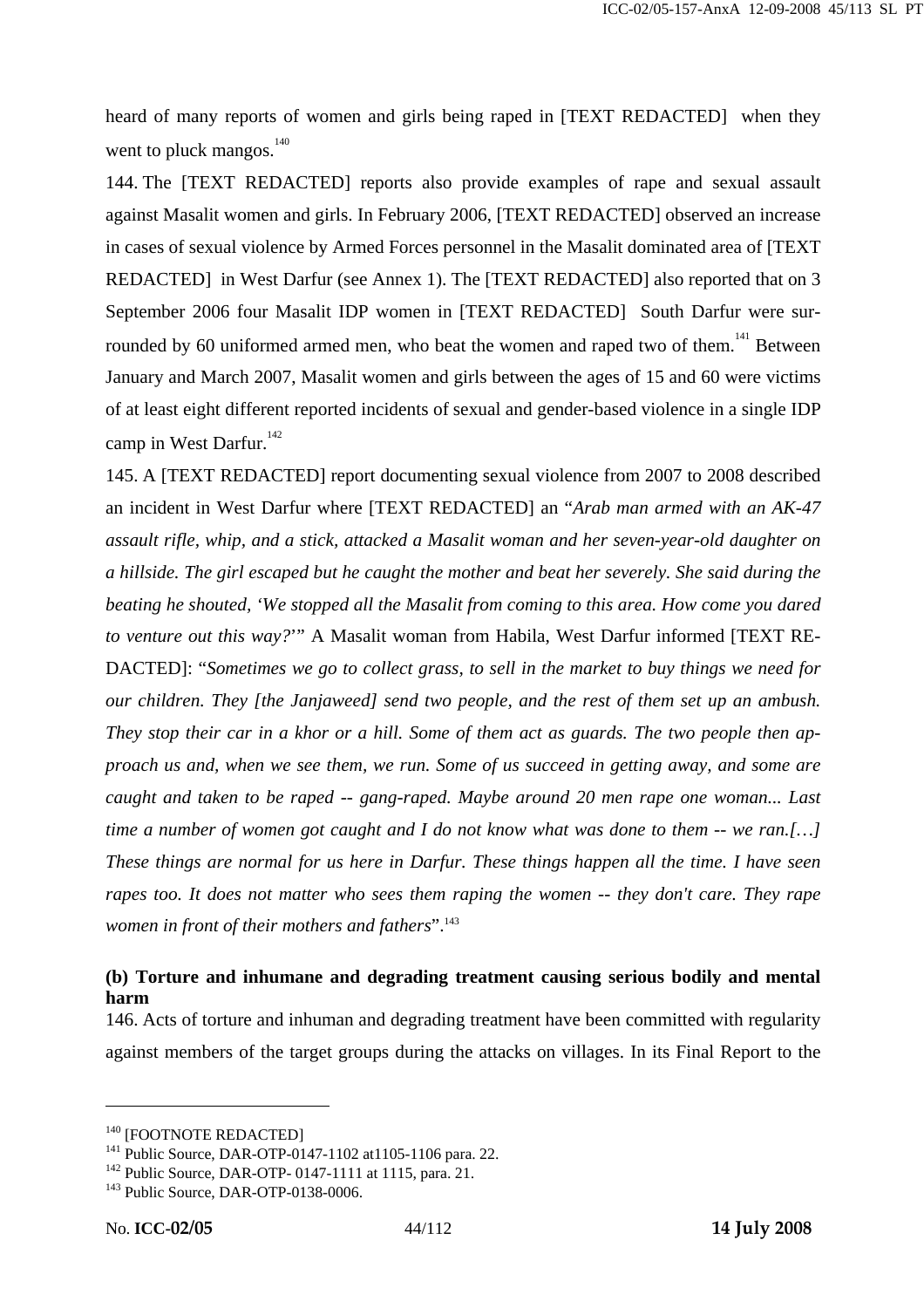Security Council, the UNCOI found that "*torture has been carried out on such a large scale and in such widespread and systematic manner not only during attacks on the civilian population, where it was inextricably linked with these attacks, but also in detention centres under the*  authority of the NISS and the Military Intelligence."<sup>144</sup>

147. A [DATE REDACTED] report of the [TEXT REDACTED] is also illustrative of the general pattern: [TEXT REDACTED]"*In Darfur, [TEXT REDACTED] documented nearly 100 cases of people arrested or in detention during the second half of 2005. The cases revealed a regular occurrence of a number of human rights violations. In South Darfur, [TEXT RE-DACTED] spoke with eighteen people who reported being tortured, subjected to humiliating or degrading treatment, or otherwise physically mistreated by National Security…. Reported abuses included beatings with electric wire, wooden sticks, and hose pipes, punching, kicking and whipping with plastic whips, being forced to lift 25 kilogram stones, being hanged upside down from a metal bar with one's hands and legs tied whilst being beaten with electric wire, having sand forced into one's eyes, death threats at gun point, being left in the sun for eight hours without water, burns with cigarettes, and forced consumption of large volumes of water. [TEXT REDACTED] also spoke to seven people who reported being subjected to physical abuse in the hands of Military Intelligence in South Darfur, such as hanging a detainee with an electric cable or plastic whip, beating him with sticks on his bare back, and subjecting detainees to ethnic slurs such as, 'Hey Zaghawa, we have the right to kill you and loot your cattle'*." In Zalingei<sup>145</sup> (West Darfur) as well[TEXT REDACTED] documented cases of ill-treatment at the hands of National Security and Military Intelligence personnel",<sup>146</sup> The following are examples of torture of members of the target groups:

**Torture of members of the Fur Group**

*Witness AKB-999*<sup>147</sup>

148. Witness AKB-999 is [TEXT REDACTED]. Witness AKB-999 related that [TEXT RE-DACTED] in [TEXT REDACTED] Darfur. [TEXT REDACTED] Between [TEXT RE-DACTED].he visited at least 6 IDP camps [TEXT REDACTED].

149. He stated that one of the IDP camps [TEXT REDACTED], a [TEXT REDACTED] camp in [TEXT REDACTED] Darfur. There, he [TEXT REDACTED]. [NAME REDACTED] told him that on one occasion Militia/Janjaweed from the BIU/B abducted him and at least 20 other

<sup>&</sup>lt;sup>144</sup> UNCOI Material, DAR-OTP-0018-0010 at 0102.<br><sup>145</sup> Inhabited mainly by Fur (see Annex 1).<br><sup>146</sup> Public Source, DAR-OTP-0136-0263 at 0283.<br><sup>147</sup> [FOOTNOTE REDACTED]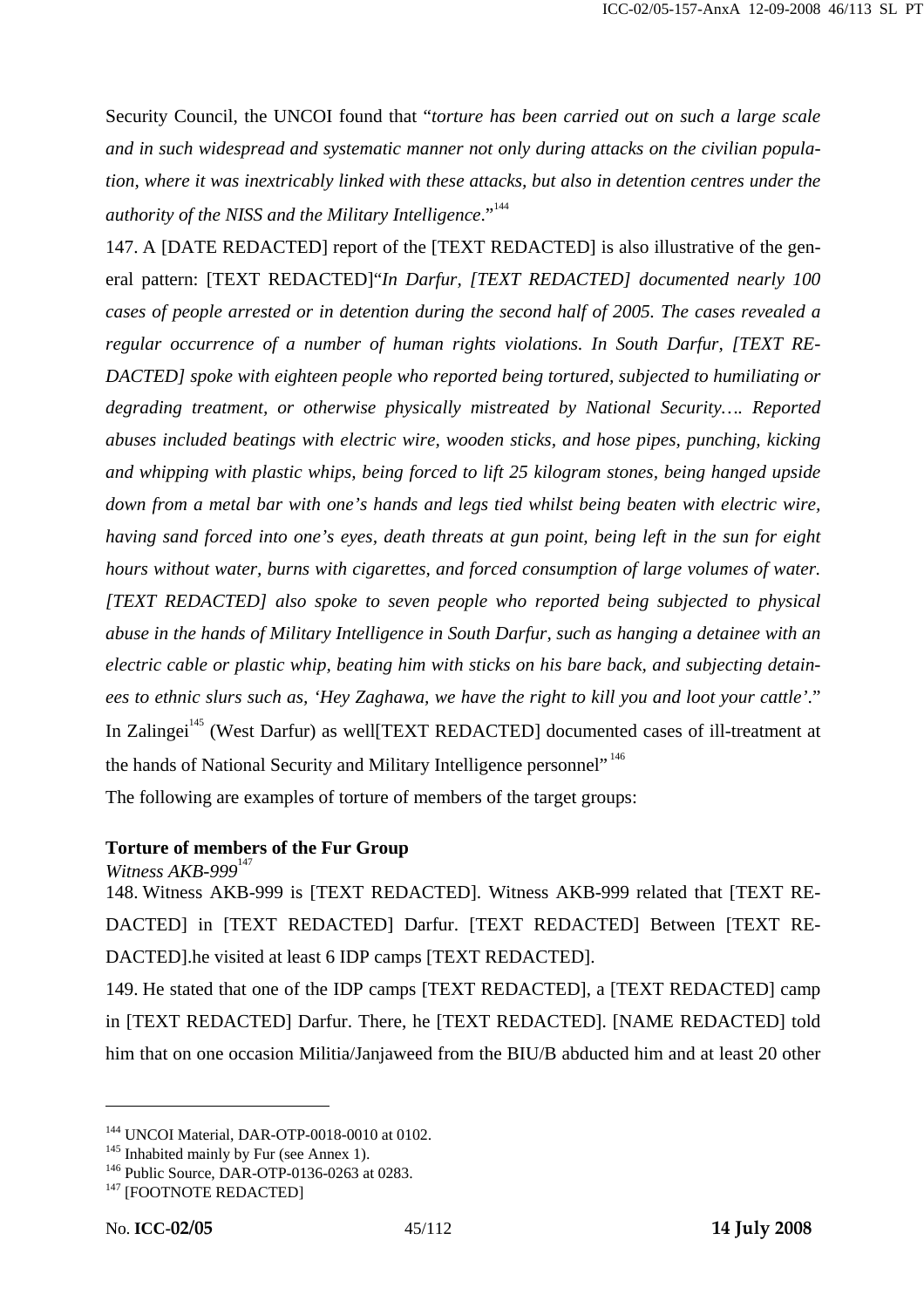Fur men and women IDPs when they went out of the camp, accusing them of torturing an Arab. [NAME REDACTED] said their captors took them to a location approximately 5 kilometres from the camp where they were flogged, deprived of food and water for a 24-hour period, and threatened that they would be slaughtered. The abductors called them "Zurga" and told them that one Arab was equal to 20 of them. They were only released following the intervention of [TEXT REDACTED].

150. The witness also visited [TEXT REDACTED], another predominantly Fur camp in [TEXT REDACTED] Darfur. [TEXT REDACTED] a male IDP who related that he and a group of 6 other men were abducted by Militia/Janjaweed from the BIU/B when they went out to collect firewood. The abductors stripped them naked, tied them together and flogged them. All the while their abductors were saying "*you are black slaves and this is our country*". They left them tied to trees until other IDPs came by and set them free.<sup>148</sup>

## **Torture of members of the Zaghawa Group**

### *Witness OPS-888*<sup>149</sup>

151. Witness QPS-888 is a Zaghawa, [TEXT REDACTED]., South Darfur (see Annex 1). The inhabitants [TEXT REDACTED].. On or about 25 March 2003, members of the Armed Forces and Militia/Janjaweed, supported by at least 3 military helicopters, attacked [TEXT RE-DACTED].. They killed at least 25 people, including Witness QPS-888 mother, father and two brothers. Amongst other crimes that he witnessed, Witness QPS-888 stated that he was arrested and taken to the local football field near the local police station where at least 50 soldiers were detaining 60 - 65 other men. Witness QPS-888 was taken before the military commander who inquired what tribe he was from. When he responded that he was a Zaghawa, the commander said "*you are the children of dogs and you are making all this trouble*" and slapped him. The detainees were made to sit on the ground with their hands tied to their knees so that they could not move and they were detained there for four days.

152. During this time their captors beat them and burned them with burning wood. Witness QPS-888 sustained burns to his arms. He and the other men were eventually transferred to the prison in Nyala where they were detained for approximately one year. Over this period, they were fed only bread, cheese and water on alternate days and beaten repeatedly. Their cells were so small that it was impossible for all of them to lie down at the same time; as such, they had to take turns sleeping. Five of the detainees, including [NAMES REDACTED] died during their captivity. After about a year, Witness QPS-888 and a few other detainees managed to over-

<sup>&</sup>lt;sup>148</sup> [FOOTNOTE REDACTED]

<sup>&</sup>lt;sup>149</sup> [FOOTNOTE REDACTED]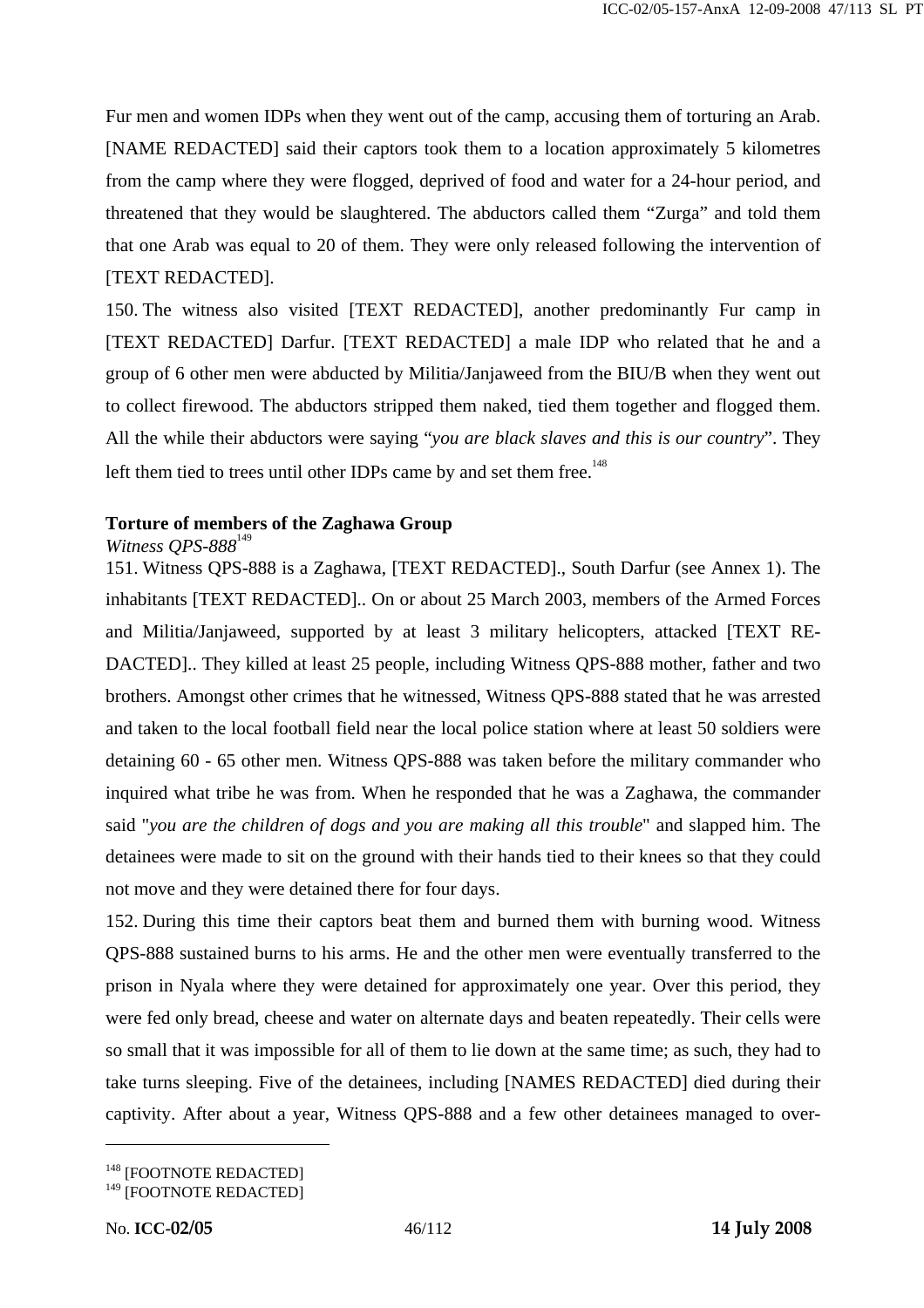power their captors and escape. He stayed in hiding until May 2005 when he managed to flee [TEXT REDACTED].

### **Torture of members of the Masalit Group**

*Witness JWB-331*<sup>150</sup>

153. Witness JWB-331 is a Masalit [TEXT REDACTED].West Darfur (see Annex 1). In or around September 2003, members of the Armed Forces and Militia/Janjaweed attacked [TEXT REDACTED].and captured him as he tried to escape with his child. One of the attackers suggested that he be shot immediately, but another suggested that they delay killing him until later. They tied his hands behind his back and one of the attackers riding a horse led him through the village by the rope he was tied with. They took him to the market and Witness JWB-331 saw that other civilians had also been captured and detained there. Their hands and legs were bound together and they were made to lie with their faces to the ground. Witness JWB-331 was tied to a tree and blindfolded.

154. The attackers hit him repeatedly. Then they untied him, removed his blindfold and took him first to his shop and then his house, demanding that he give money. When they got there he discovered that his shop had been burgled and his house had been burned down during the attack. His captors then took him to the [TEXT REDACTED]. There, he saw the dead bodies of the [TEXT REDACTED] and three others in a pool of blood. At the [TEXT REDACTED], Witness JWB-331 captors continued to hit him repeatedly and he related that he was in so much pain that he had difficulty walking. The attackers blindfolded him again and took him back to the market, where his blindfold was removed. Two of the attackers called him a slave, and made him serve them and fetch water for their horses. Witness JWB-331 managed to escape from his guard when sent to get water. He eventually fled to [TEXT REDACTED].

#### **(c) Forcible displacement causing serious mental harm**

155. Jurisprudence from the International Tribunals has recognized that forcible displacement "*in such a manner as to traumatise [the victims] and prevent them from ever returning – obliged to abandon their property and their belongings as well as their traditions and more in general their relationship with the territory they are living on, does constitute serious mental*   $harm$ <sup>".</sup><sup>151</sup>

156. The mass displacement operations in Darfur were conducted in conditions which caused serious mental harm.

<sup>&</sup>lt;sup>150</sup> [FOOTNOTE REDACTED]<br><sup>151</sup> Blagojević, Trial Chamber Judgment, paras 652-654.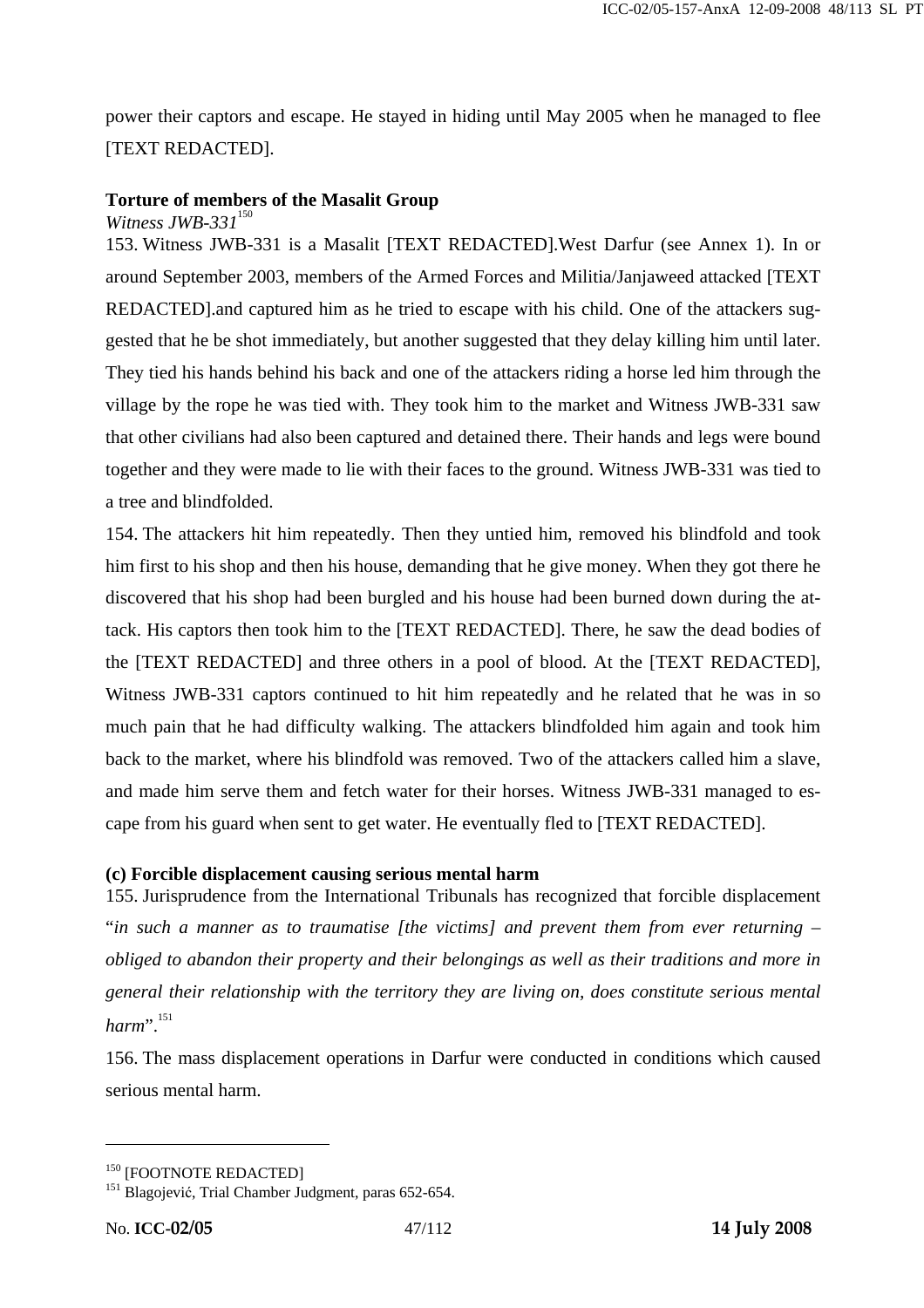157. In total, forces controlled by **AL BASHIR**, by physically attacking and terrorizing the civilian population in Darfur, destroyed all means of survival, displaced approximately 2.7 million civilians<sup>152</sup> – including a substantial part of the target groups – from lands on which they and their ancestors had been living for centuries.

158. Victims thus suffered a succession of traumas, including witnessing the burning and destruction of homes and possessions, and the killing and/or rape of their loved ones; the uncertainty and fear accompanying flight from homelands; enduring deprivation and conditions of insecurity, harassment, and intimidation in IDP camps resulting from the continued threats and violence of **AL BASHIR**'s forces and GoS agents.<sup>153</sup> Particularly in view of the importance that members of target groups attach to their lands, the mental harm caused by their forced displacement has been devastating. The Prosecution submits that the sequence of cumulative events described below has caused the mental harm required by Art. 6 (b).

159. Criminal acts, such as killings carried out by **AL BASHIR**'s forces against members of the target groups, have the effect of leaving surviving relatives, dependants and friends particularly traumatized. The Prosecution is in possession of video footage of a family which lost a number of its members in Darfur. Six children of the family were massacred by Militia/Janjaweed in front of their parents. As a result of the attack, both parents suffered from shock. [TEXT REDACTED]..<sup>154</sup>

160. After being forcibly displaced, the victims found no real refuge. They were pursued during their flights; they gathered in "sites" which for months were not organized with food, water and sanitation.<sup>155</sup>

161. In the camps, they endure the anguish of learning that, in many cases, prior homelands had been occupied and resettled by members of other communities – and thus that, in practical terms, there was little or no prospect of ever returning.

162. Victims are forced to live in destitution, in what amount to no more than ramshackle shelters in IDP camps. They have been reduced to penury due to theft or destruction. Individuals who once had respect and dignity in their communities have been reduced to begging and living on hand outs from the international community.

163. Organized insecurity in and around the camps by **AL BASHIR**'s forces and agents, including through the spying and harassment by members of the HAC, has exacerbated the fear

<sup>&</sup>lt;sup>152</sup> Public Source, DAR-OTP-0147-0859 at 0860.<br><sup>153</sup> Cf. Blagojević & Jokić Trial Judgment, para. 652.<br><sup>154</sup> Video Material, DAR-OTP-0106-0002, running time 14:20-15-15.<br><sup>155</sup> Public Source, DAR-OTP-0004-0022 at 0240-004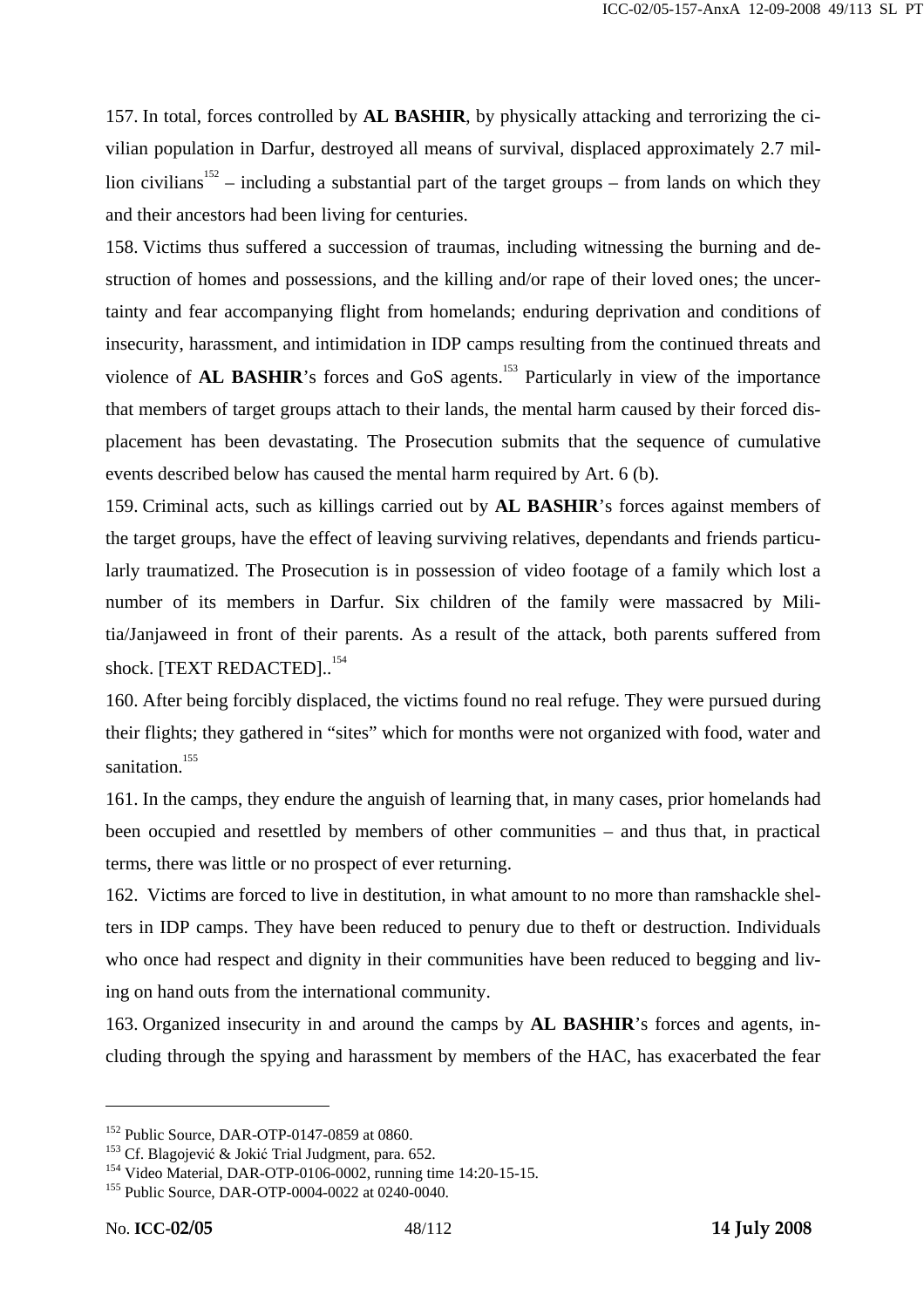of IDPs. An IDP in [TEXT REDACTED] explained to the UNCOI that *"if [IDPs] try to get out of* [TEXT REDACTED] *to get to* [TEXT REDACTED] *officials will arrest [them]*".<sup>156</sup> In [TEXT REDACTED], IDPs have reported feeling trapped in the camp and have explained that those who ventured out were followed by security forces. The pattern of confinement extended to camps throughout the Darfur region. In 2004, IDPs [TEXT REDACTED] were not able to leave the environs of the camp as the Janjaweed had surrounded the camp. The IDPs explained to the UNCOI that if they strayed out of the area, they were fired upon<sup>157</sup>. The [TEXT RE-DACTED] reported that in [TEXT REDACTED], in July 2004, village elders reported to [TEXT REDACTED] that "*IDP men could not venture outside* [TEXT REDACTED] *for work*  [...] because they would be killed by Janjaweed."<sup>158</sup> [TEXT REDACTED] reports from January and July of  $2006^{159}$  and a [TEXT REDACTED] report of  $2007^{160}$  describe the same pattern of effective confinement.

164. Another video in the Prosecution's possession depicts daily life in IDP camps in Darfur. In one portion, [TEXT REDACTED] is seen moulding mud walls around the shack she lives in. Asked why, she explained that this was the only way she knew to protect herself from the nightly shooting by the Militia/Janjaweed.<sup>161</sup>

165. Local police have contributed to the anguish and insecurity of IDPs, not only by failing to respond to complaints of abuse by **AL BASHIR**'s forces and agents, but also by affirmatively attacking camp residents. In [TEXT REDACTED] camp in [TEXT REDACTED] Darfur, in September 2004, and in [TEXT REDACTED] and [TEXT REDACTED] camps in [TEXT REDACTED] Darfur in November 2004, police shot at IDPs and employed other forms of violence.<sup>162</sup> A Fur man interviewed in [TEXT REDACTED] camp in July 2004 said that he did not trust the Police in the camp because "*they displaced us, killed us and still continue*".<sup>163</sup> Also in July 2004, a Fur man from [TEXT REDACTED] stated that he did not trust the Police and that they were not secure in the camps.<sup>164</sup>

166. Mental harm suffered by children as the consequence of forced displacement is particularly significant as they represent half of the conflict-affected populations in Darfur, including

<sup>&</sup>lt;sup>156</sup> UNCOI Material, DAR-OTP-0012-0056 at 0062.<br><sup>157</sup> UNCOI Material, DAR-OTP-0025-0069 at 0074.<br><sup>158</sup> UNCOI Material, DAR-OTP-0043-0099 at 0105.

<sup>&</sup>lt;sup>159</sup> Public Source, DAR-OTP-0136-0263 at 0298; Public Source, DAR-OTP-0147-0931 at 0943.<br><sup>160</sup> Public Source, DAR-OTP-0136-0163 at 0180.<br><sup>161</sup> Video Material, DAR-OTP-0106-0019 running time 04mins 07secs - 05mins 32secs.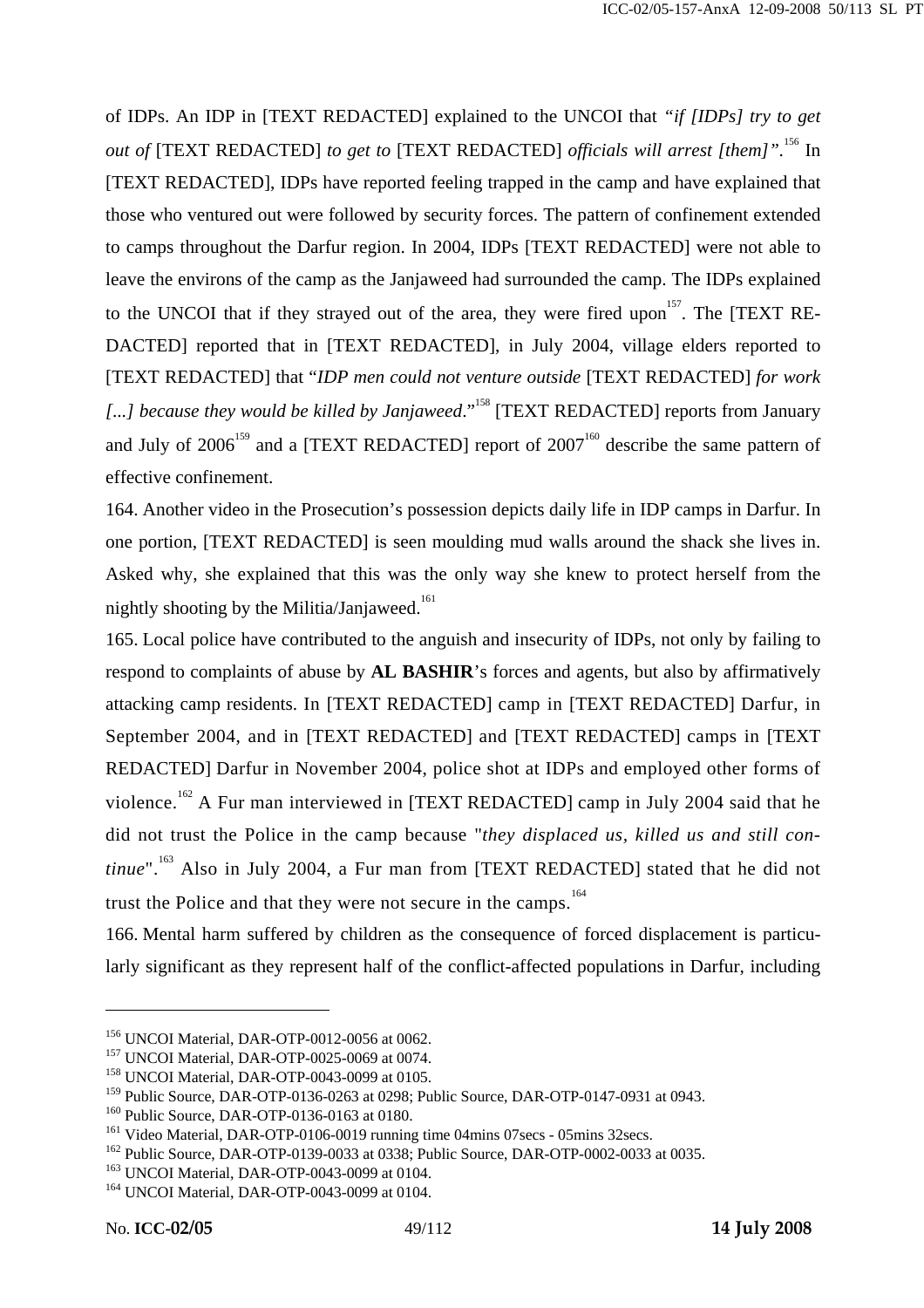at least one million of those who have been displaced by fighting.<sup>165</sup> [TEXT REDACTED]<sup>166</sup> [TEXT REDACTED].

167. In 2007, a [TEXT REDACTED] study of the psychosocial effects of war experiences in Southern Darfur focused on 331 children between six and 17 years old. Seventy-five percent of the children met the criteria for post traumatic stress disorder and 38% exhibited symptoms of clinical disorder.<sup>167</sup>

168. In assessing the mental harm caused to the victims, the Prosecution notes that the crimes have now been pursued for at least five years. In 2008, thus far, crimes have resulted in a further 100,000 individuals being newly displaced. Nearly 60,000 were displaced in West Darfur alone.<sup>168</sup> Civilians are forced to leave for camps where they know they will face harassment, beatings, unlawful detentions and killings, against a climate of total impunity for perpetrators guaranteed by **AL BASHIR**.

169. Not only are victims attacked by those very officials who are supposed to protect them, but their own Government regularly issues official statements denying the gravity of the situation in Darfur.<sup>169</sup> On 5 December 2007, the GoS Ambassador to the UN expressed disagreement with the notion that people were still dying in Darfur,<sup>170</sup> echoing a similar remark made by  $AL$ **BASHIR** in an open cabinet meeting sometime in July 2007 that *"[m]ost of Darfur is now secure and enjoying real peace*" and that "*people are living normal lives*."<sup>171</sup>

170. Unable to rely on their own Government for protection, victims can only turn to their local leadership for support. However, as soon as leaders emerge and speak up, they become targets themselves. This further impedes the development of any form of organization that could help the displaced persons. In [TEXT REDACTED] tribal leaders were arrested by **AL BASHIR**'s forces and agents, amid rumours that Ahmad Harun was organizing the militia to infiltrate the camp. Again in October 2007, after a shooting [TEXT REDACTED], allegedly between supporters of GoS adviser Minni Minawi and supporters of SLA-Abdul Wahid al-Nour, police [TEXT REDACTED] and arrested 9 people [TEXT REDACTED]. On 20-21 October 2007, following an incident in [TEXT REDACTED] camp where IDPs allegedly killed members of

<sup>&</sup>lt;sup>165</sup> Public Source, DAR-OTP-0142-0472 at 0489.<br><sup>166</sup> [FOOTNOTE REDACTED]<br><sup>167</sup> Public Source, DAR-OTP-0145-0526 at 0534 and 0543.<br><sup>168</sup> Public Source, DAR-OTP-0147-1057 at 1061.

<sup>&</sup>lt;sup>169</sup> Public Source, DAR-OTP-0139-0033 at 0314; Video Material, DAR-OTP-0136-0018; Video Material, DAR-OTP-0136-0018; Video Material, DAR-OTP-0098-0030; Video Material, DAR-OTP-0149-0002; Public Source, DAR-OTP-0147-1090 at 1095-1096.

 $170$  [FOOTNOTE REDACTED].<br> $171$  Public Source, DAR-OTP-0147-1065 at 1065.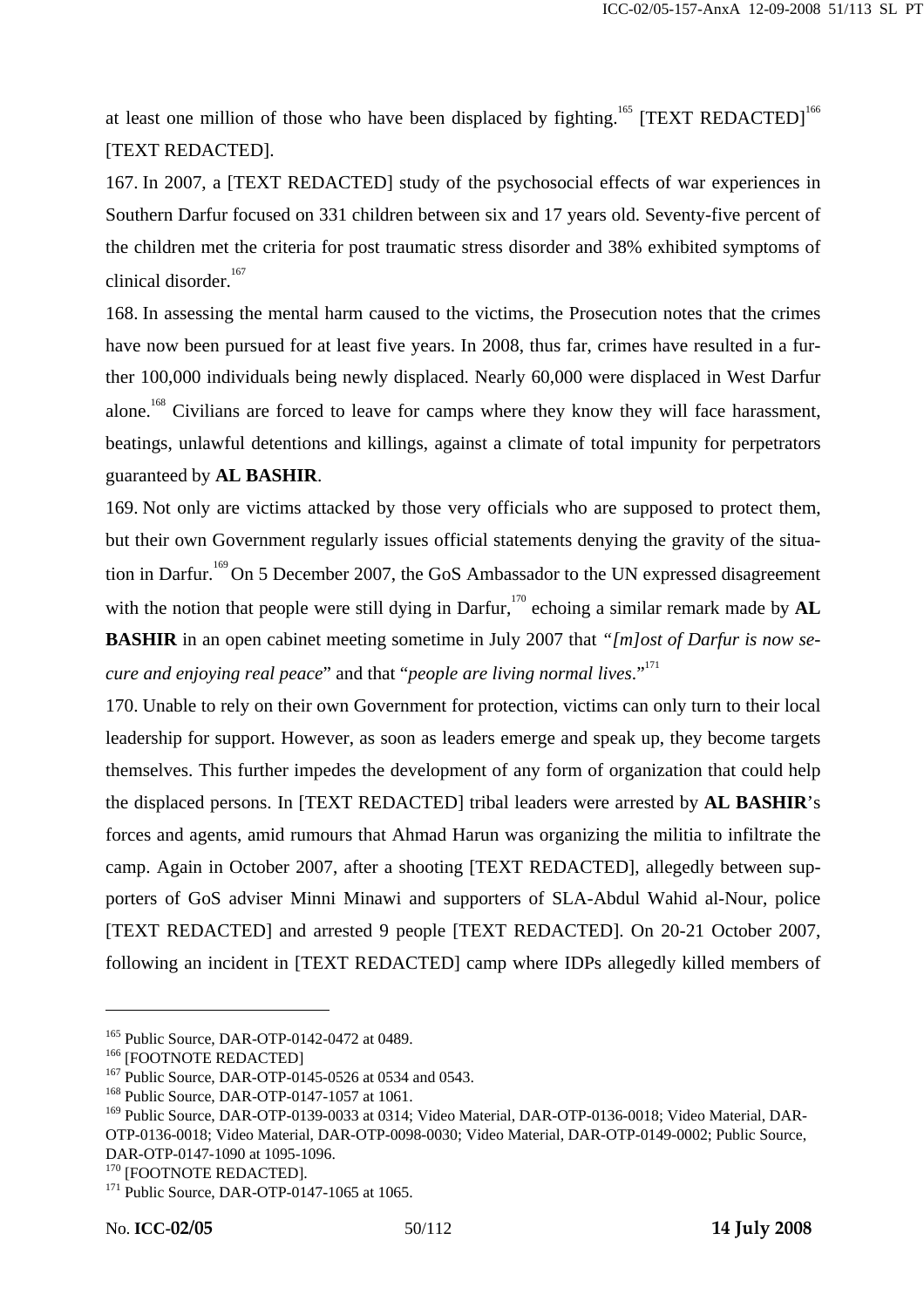**AL BASHIR**'s forces and agents, tribal leaders were arrested. These sequences of events suggest coordinated efforts to foster instability in the larger camps and erode the legitimacy of IDP camp leaders.

171. Although the precise number of those who have suffered serious mental harm is unknown, it is clear that many have been affected, and that the impact continues.  $[TEXT REDACTED]^{172}$ 

# **iii. Genocide by deliberate infliction on each target group of conditions of life calculated to bring about the physical destruction of the group in whole or in part**

172. Methods of destruction other than direct killings are an integral and prominent part of **AL BASHIR**'s genocidal plan. They include subjecting the group to destruction of their means of survival in their homeland; systematic displacement from their homes into inhospitable terrain where some died as a result of thirst, starvation and disease; usurpation of the land and denial and hindering of medical and other humanitarian assistance needed to sustain life in IDP camps.<sup>173</sup>

173. Deliberations preceding adoption of the Genocide Convention concluded that "*Mass displacements of populations from one region to another […] do not constitute genocide […] unless the operation were attended by such circumstances as to lead to the death of the whole or part of the displaced population. If for example, people were driven from their homes and forced to travel long distances in a country where they were exposed to starvation, thirst, hunger, cold and epidemics*".

## **(a) Destruction of means of survival of members of the target groups**

174. The attacks carried out by **AL BASHIR**'s forces on towns and villages across Darfur from March 2003 to the date of filing this Application were designed, not only to kill members of the target groups and forcibly displace them from their lands, but also to destroy the very means of survival of the groups as such. **AL BASHIR** forces destroyed food, wells and water pumping machines, shelter, crops and livestock, as well as any physical structures capable of sustaining life or commerce.

175. The aim was to ensure that those inhabitants not killed outright would be unable to survive without assistance.<sup>174</sup> Given Darfur's hostile desert environment and lack of infrastructure, live-

<sup>&</sup>lt;sup>172</sup> Public Source DAR-OTP-0147-0859; see also Public Source, DAR-OTP-0147-1057.<br><sup>173</sup> ICC Elements of Crimes, p. 3; Rutaganda Trial Judgment, para. 52.<br><sup>174</sup> The Prosecution is in possession of a) video footage taken fr

tent pattern of destruction of livelihoods and all means of survival: DAR-OTP-0106-0014 (showing Darunja village); DAR-OTP-0060-0002 (showing Kornoi); DAR-OTP-0060-0005 (showing Abu Gamra village); DAR-OTP-0098-0036; DAR-OTP-0093-0018 (showing Souba village) and satellite imagery of the villages of Isma, Donkey Deris, Angabo, Gereida, Ligeodiba, Um Sidir and Bir Masa which shows the state of devastation in these villages after they were attacked (DAR-OTP-0149-0369).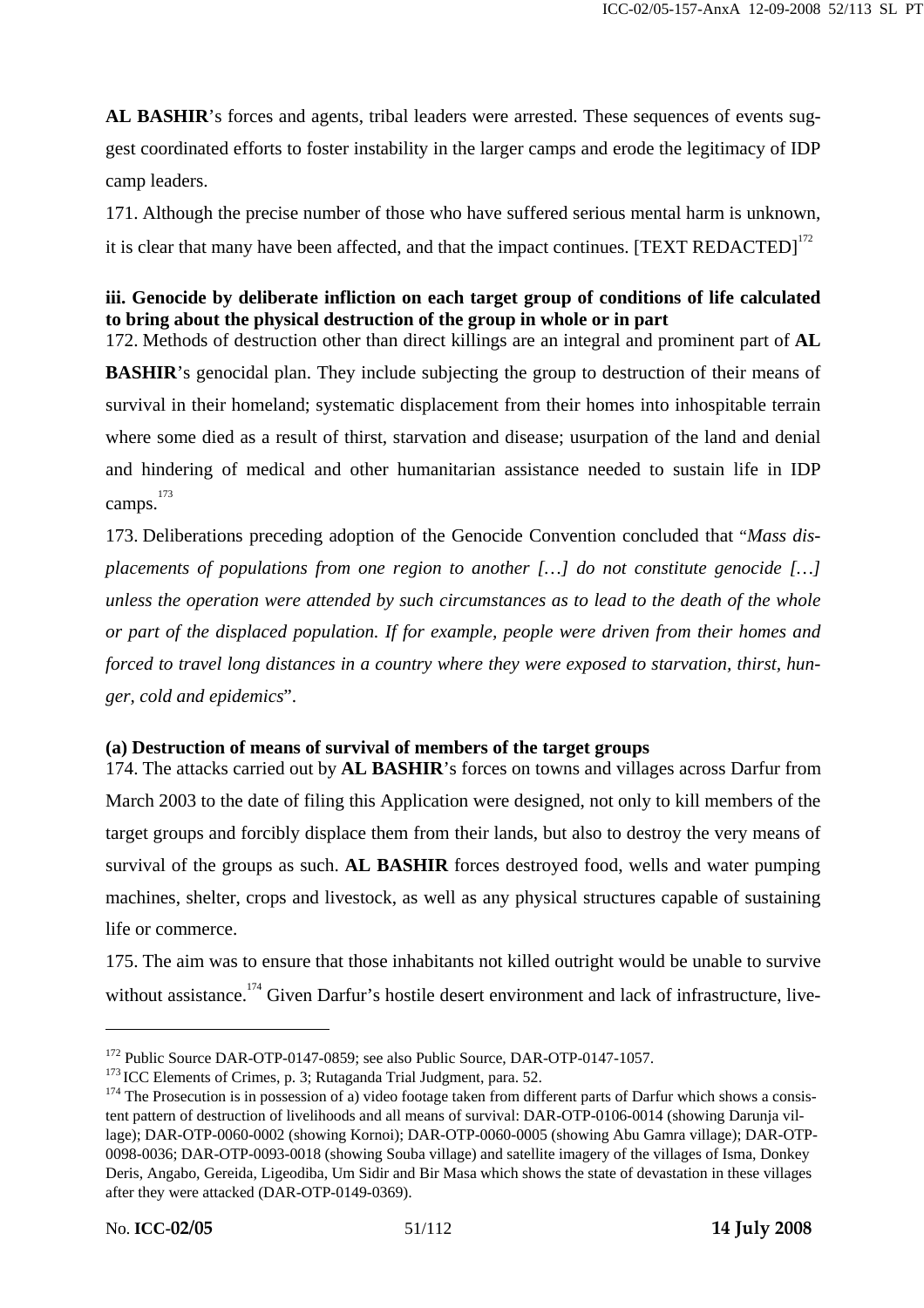lihood strategies historically have centred on the village. It is difficult to survive outside the communal setting.<sup>175</sup>

176. As an example, ensuring adequate access to water has long been an essential component of livelihood strategies. To facilitate access to water by both humans and animals, many villagers dug communal wells or maintained other communal water sources. Militia/Janjaweed and the Armed Forces repeatedly destroyed, polluted or poisoned these wells<sup>176</sup> so as to deprive the villagers of water needed for survival. In a number of cases, water installations were bombed.

### **(b) Forcible displacement into inhospitable terrain of members of the target groups**

177. After attacking them in towns and villages, **AL BASHIR**'s forces pursued thousands of fleeing members of the target groups, and displaced them into harsh desert conditions, with no potable water or animals for food, milk or transport, and where, in the absence of assistance, many succumbed to starvation, dehydration, disease and death.<sup>177</sup>

178. Many witnesses interviewed by the Prosecution stated that they saw or knew of civilians who had died in the hostile environment that they had been forced into while trying to reach places of safety.178 Still others died of injuries sustained when, having been injured in the prior attacks, they were unable to access medical care.<sup>179</sup>

## **(c) Usurpation of the land of members of the target groups**

179. Usurpation of the land is often the final blow to the capacity of the target groups to survive in Darfur. Land has always been identified as a key issue, by **AL BASHIR** himself. In his April 2003 address to the Armed Forces and PDF<sup>180</sup> troops at Al Fashir airport, **AL BASHIR** declared, "*I only want land*."<sup>181</sup> The DPA also fully recognized the centrality of the issue (see paragraph 390 below).

180. Having removed the target groups from their land, and destroyed their means of survival, the GoS encouraged and facilitated resettlement of the land by other ethnic groups**.**

181. According to one study, 87 villages in west Darfur which were predominantly Fur or Masalit prior to 2003 have since been occupied by tribes other than the target groups.<sup>182</sup>

<sup>&</sup>lt;sup>175</sup> Public Source, DAR-OTP-0142-0190; Public Source, DAR-OTP-0119-0635.<br><sup>176</sup> Video Material, DAR-OTP-0028-0199, running time 12min 50sec or 18min 35sec.<br><sup>177</sup> Public Source, DAR-OTP-0119-0635 at 0637.<br><sup>178</sup> [FOOTNOTE R

<sup>&</sup>lt;sup>180</sup> The Popular Defence Forces (PDF), like Sudan's other paramilitary forces – the Popular Police Force (PPF) and the Border Intelligence Force (BIF) – have played a major role in the Darfur counterinsurgency, in part through their role in integrating Militia/Janjaweed fighters into the formal state security structure.<br><sup>181</sup> [FOOTNOTE REDACTED]<br><sup>182</sup> Public Source, DAR-OTP-0145-0237.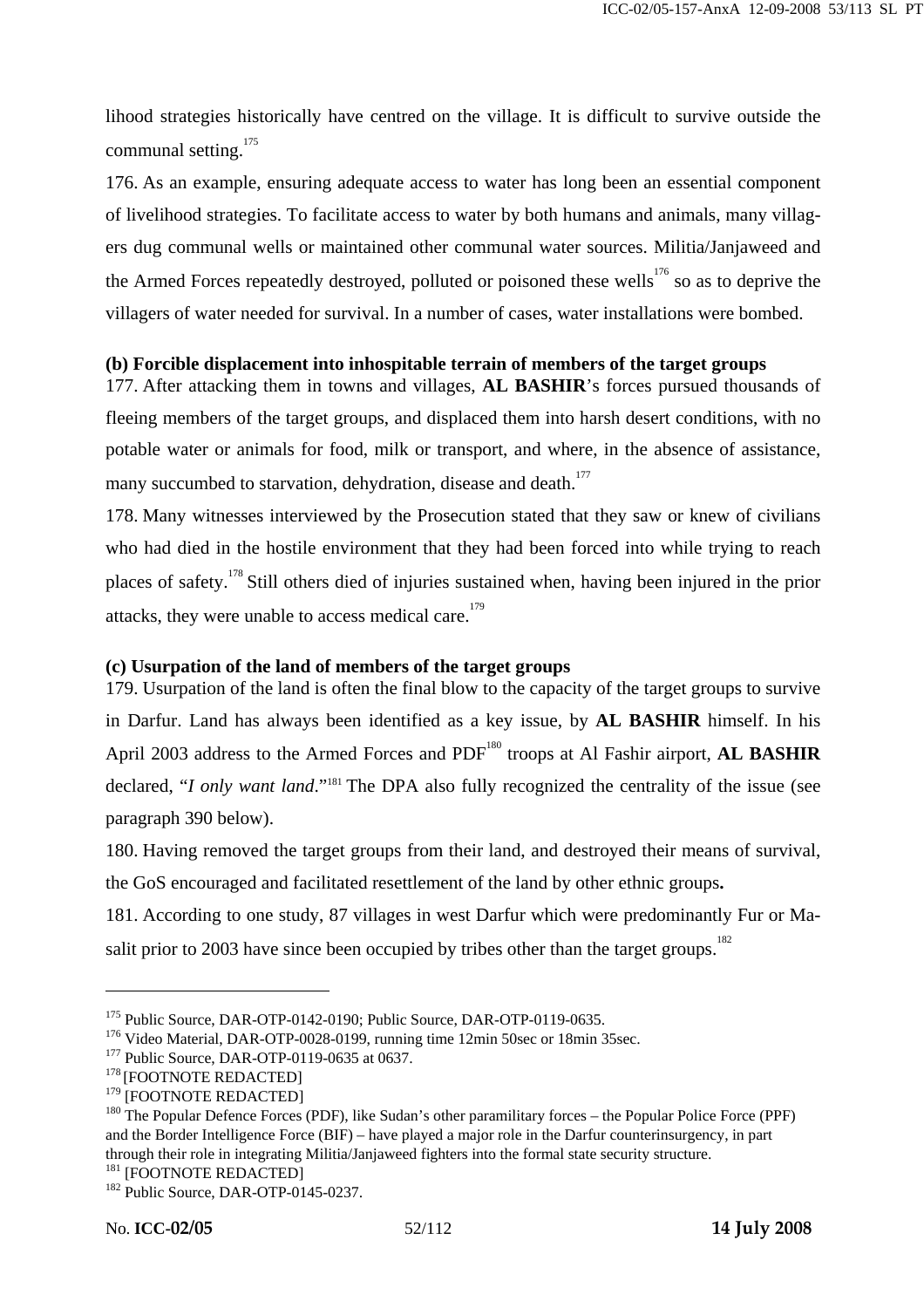182. According to [TEXT REDACTED], a document from the office of the commissioner of Kutum province, North Darfur State, dated 12 February 2004, confirms that the GoS had a plan to resettle lands from which the original inhabitants had been displaced. [TEXT REDACTED] In 2004, a Masalit [TEXT REDACTED] that the Militia/Janjaweed told him "*This land is liberated and you have no land and no right to cultivate on liberated areas*".

183. Resettlement of others on land previously occupied by members of the target groups locked in ethnically-based land transfers. In South and West Darfur since 2003, tribes other than the target groups have settled, often with GoS acquiescence or active support,<sup>183</sup> on Fur and Masalit traditional lands. Some members of **AL BASHIR**'s forces, in particular members of the Militia/Janjaweed, were rewarded with land previously inhabited by members of the target groups. Some IDPs were informed by the GoS that their lands had been demarcated for new settlement. Members of the target groups who have tried to return to their homes have been attacked. $184$ 

184. In [TEXT REDACTED], IDPs of predominantly [TEXT REDACTED] ethnicity (see Annex 1) reported in June 2006 that "Arabs" had settled on their farms.<sup>185</sup> Some of them reportedly saw the resettlements ongoing. In Fur areas of [TEXT REDACTED] Darfur and [TEXT REDACTED] Darfur, [TEXT REDACTED] reported in 2007 that the NCP allowed land occupation by Arab nomadic groups, particularly the Abbala and other non-land owners. [TEXT REDACTED] further reported that in [TEXT REDACTED], over 2,000 brick-houses were destroyed by Militia/Janjaweed, who built small villages in their place.<sup>186</sup>

# **(d) Hindering of humanitarian aid to persons displaced - Subjecting members of each target group to protracted malnutrition and lack of medical care**

185. Although the Sudan has grown increasingly prosperous over recent years,<sup>187</sup> and notwithstanding his knowledge of the dire conditions in the desert and the IDP camps, **AL BASHIR** has refused to provide any meaningful humanitarian assistance to the forcibly displaced since the inception of his criminal plan in  $2003^{188}$ . On 25 June 2008, in an interview with Italian Panorama Magazine, **AL BASHIR** stated that "*Sudan is bestowed with huge natural and human resources besides the accumulated expertise a matter that enables it to help end the food* 

<sup>&</sup>lt;sup>183</sup> [SOURCE REDACTED]; UNCOI Material, DAR-OTP-0016-0080 at 0086; Public Source, DAR-OTP-0141-0102 at 0112.<br><sup>184</sup> Public Source. DAR-OTP-0003-0005 at 0006.

<sup>&</sup>lt;sup>185</sup> Public Source, DAR-OTP-0148-0306 at 0404.<br><sup>186</sup> Public Source, DAR-OTP-0148-0461 at 0476.<br><sup>187</sup> Public Source, DAR-OTP-0147-1057 at 1063.<br><sup>188</sup> [FOOTNOTE REDACTED]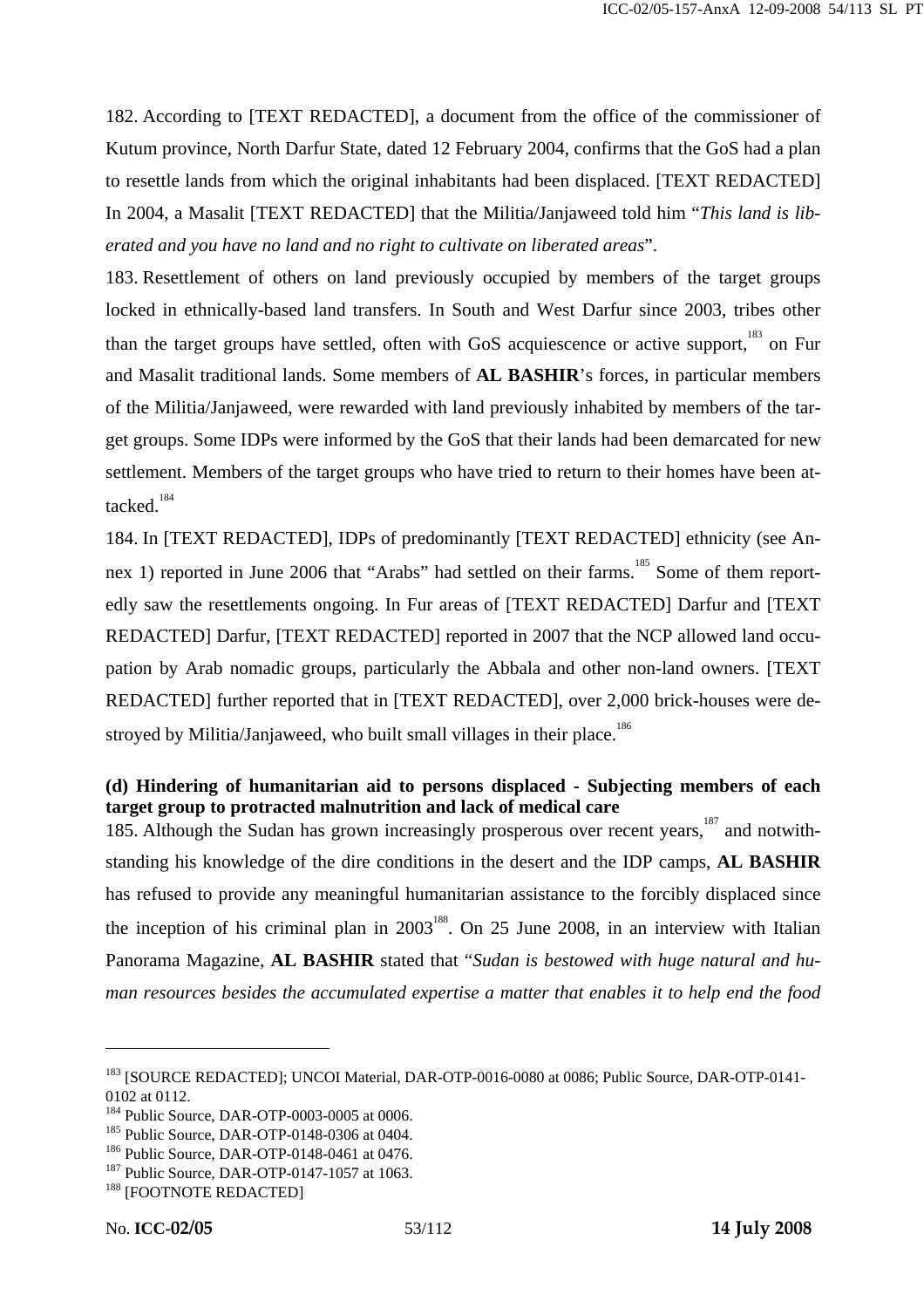*crisis in the world*."189 Despite these huge resources and **AL BASHIR**'s claim, he denied any meaningful assistance of its own to the IDPs and consistently obstructed the provision of humanitarian aid by others.

186. In early November 2003, as mortality rates in North and West Darfur, including IDP camps, were going beyond the highest standards (between October 2003 and March 2004 the estimated mortality rates were "Low 5.9/10,000/day and High 9.5"),<sup>190</sup> [TEXT REDACTED] urged the GoS to grant full access to humanitarian organizations. [TEXT REDACTED]<sup>191</sup> [TEXT REDACTED] during a visit to Darfur, [TEXT REDACTED] expressed "*shock*" at the conditions in IDP camps, and observed that denial of access was the single [greatest] impediment to humanitarian efforts in Darfur.<sup>192</sup>

187. Two months later, when mortality remained very high, the GoS continued to insist falsely that humanitarian aid was being delivered satisfactorily.<sup>193</sup> However at this time, [TEXT RE-DACTED] only 15% of those in need were in areas that humanitarian aid could access.<sup>194</sup> In sum, between October 2003 and January 2004 the GoS almost entirely obstructed international assistance to displaced civilians and provided no aid of its own.<sup>195</sup>

188. In February 2004, **AL BASHIR** finally agreed to grant access to Darfur to humanitarian organizations,196 implicitly acknowledging that he had previously blocked it. But even then, aid groups were restricted to the capitals of the three Darfur States, and thus severely limited in their ability to reach vast numbers of civilians, including members of the target groups.<sup>197</sup> At that time, the GoS was still stopping international aid workers from boarding humanitarian aid flights, even though they had the requisite travel permits;<sup>198</sup> it repeatedly denied access to the affected population; $\frac{199}{199}$  and the HAC consistently failed to deliver any meaningful aid of its own.200

<sup>&</sup>lt;sup>189</sup> Public Source, DAR-OTP-0150-0240.

<sup>190</sup> Public Source, DAR-OTP-0080-0542 at 0570-0571.

<sup>&</sup>lt;sup>191</sup> Public Source, DAR-OTP-0115-0742; Public Source, DAR-OTP-0141-0160.

<sup>&</sup>lt;sup>192</sup> Public Source, DAR-OTP-0141-0159.

<sup>&</sup>lt;sup>193</sup> Public Source, DAR-OTP-0141-0175.

<sup>&</sup>lt;sup>194</sup> Public Source, DAR-OTP-0141-0175.

<sup>&</sup>lt;sup>195</sup> Public Source, DAR-OTP-0003-0185.

<sup>&</sup>lt;sup>196</sup> Public Source, DAR-OTP-0003-0185.

<sup>&</sup>lt;sup>197</sup> Public Source, DAR-OTP-0141-0179.

<sup>&</sup>lt;sup>198</sup> Public Source, DAR-OTP-0107-1076.

<sup>&</sup>lt;sup>199</sup> Public Source, DAR-OTP-0141-0165.<br><sup>200</sup> Public Source, DAR-OTP-0141-0162; Public Source, DAR-OTP-0141-0177.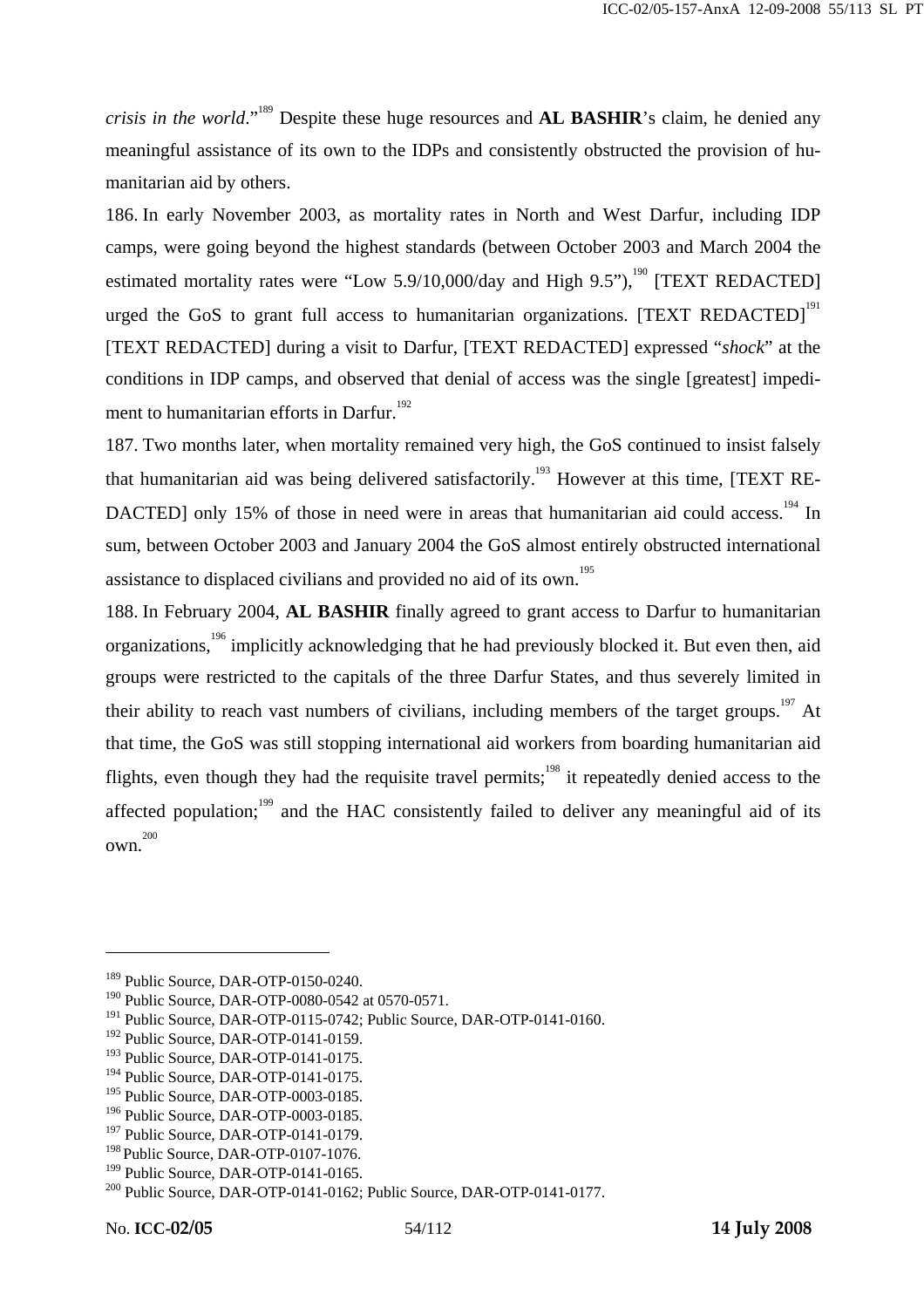189. **AL BASHIR** has also denied humanitarian workers basic security, and needed protection for aid to be delivered.<sup>201</sup> [TEXT REDACTED]<sup>202</sup> [TEXT REDACTED]<sup>203</sup> In March 2005, Foreign Minister Mustafa Osman Ismail threatened the 800 to 1,000 international humanitarian workers in Darfur by warning that referrals to a criminal court could lead to "*a direct threat to the foreign presence... Darfur may become another Iraq in terms of arrests and abductions*."204

190. On 4 August 2005, a Presidential decree entitled "Organisation of Humanitarian Voluntary Work Act, 2005" was signed by **AL BASHIR** which significantly restricted the work of NGOs, requiring them to obtain approval from the Minister of Humanitarian Affairs in order to receive money from abroad, and allowing the Minister to refuse them registration for no reason at all. The decree was adopted by the Sudanese Parliament on 18 February 2006.

191. Even subsequently, after **AL BASHIR** had promised to allow greater access for humanitarian agencies, obstructions continued and those denouncing them were systematically targeted. [TEXT REDACTED]<sup>205</sup> [TEXT REDACTED]

192. On 31 August 2007, notwithstanding that the humanitarian operation in Darfur was the world's largest,<sup>206</sup> involving more than 12,000 aid workers;<sup>207</sup> [TEXT REDACTED]<sup>208</sup> Also in August 2007, [TEXT REDACTED] reported that malnutrition in Darfur was increasing.<sup>209</sup> 193. [TEXT REDACTED]<sup>210</sup>

194. [TEXT REDACTED]<sup>211</sup> [TEXT REDACTED]<sup>212</sup>

195. [TEXT REDACTED<sup>213</sup> [TEXT REDACTED] many as 300,000 people may have died.<sup>214</sup> 196. [TEXT REDACTED]<sup>215</sup>

<sup>&</sup>lt;sup>201</sup> Public Source, DAR-OTP-0141-0162; Public Source, DAR-OTP-0141-0177.<br>
<sup>202</sup> Public source, DAR-OTP-0080-0283.<br>
<sup>203</sup> Public source, DAR-OTP-0150-0037.<br>
<sup>204</sup> Public source, DAR-OTP-0148-0252 at 0252.<br>
<sup>205</sup> [FOOTNOTE

<sup>&</sup>lt;sup>209</sup> Public Source, DAR-OTP-0147-0891 at 0891.<br>
<sup>210</sup> Public Source, DAR-OTP-0141-0552 at 0567.<br>
<sup>211</sup> Public Source, DAR-OTP-0147-1099 at 1099-1101.<br>
<sup>212</sup> Public Source, DAR-OTP-0147-1057 at 1063.<br>
<sup>213</sup> Public Source, OTP-0147-1072.

<sup>215</sup> Public Source, DAR-OTP-0147-1074; Public Source, DAR-OTP-0147-1076.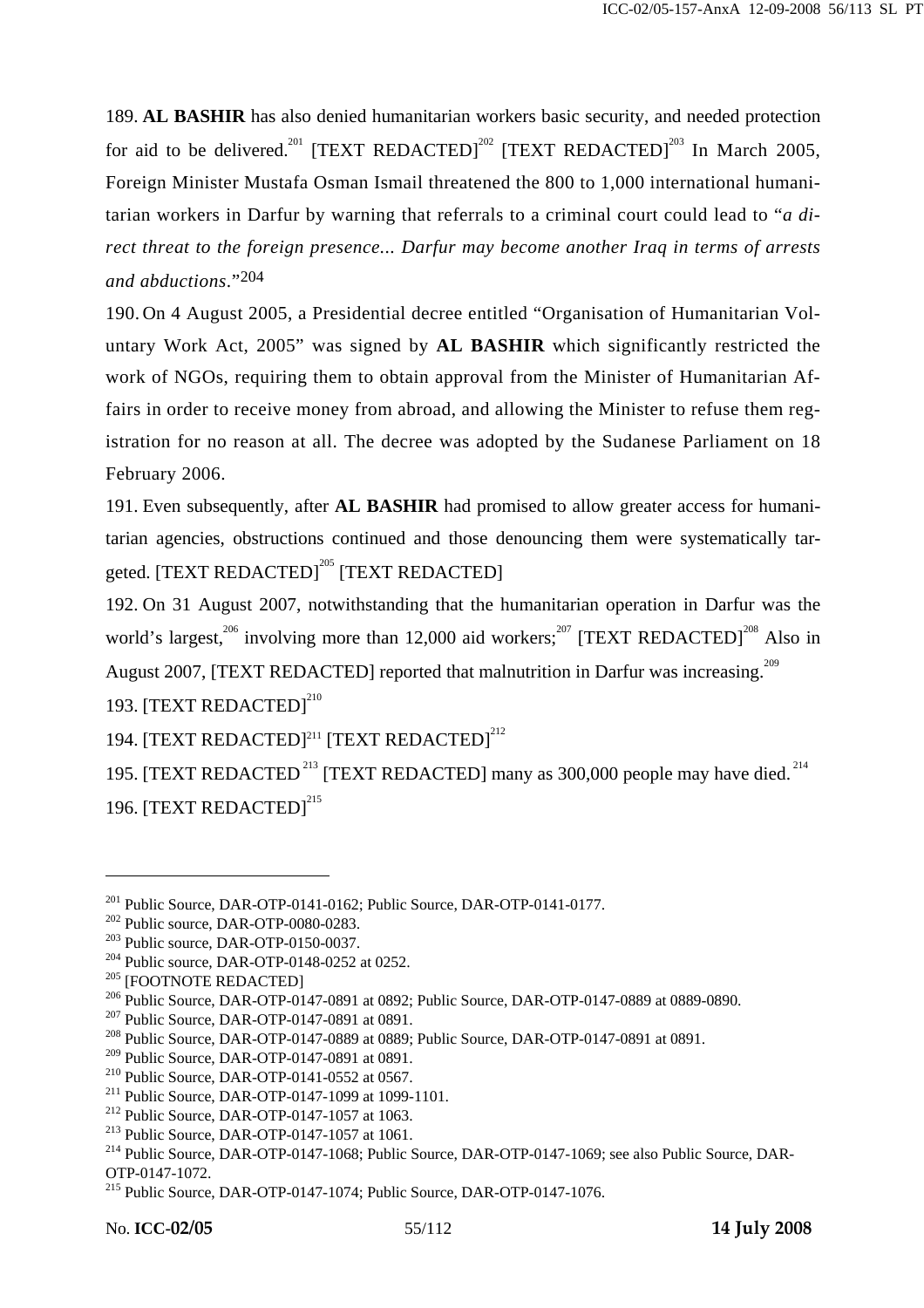197. In [TEXT REDACTED], in May 2008, it was noted that nutritional indicators were above emergency thresholds for the first time since 2005.<sup>216</sup>

198. [TEXT REDACTED] The Sudanese Media Centre reported that the decision to cease the activities of these humanitarian organizations was on the grounds that "*these organizations don't have a technical agreement which entitles them to exercise basic activities in the province, and that some of the organisations conduct missionary activities*."

The following are examples of conditions of life imposed on IDPs:

## **Infliction on the Fur group of conditions calculated to bring about its destruction**  *Kailek, South Darfur - 2004*<sup>217</sup>

199. Kailek is a small town in Kass Locality, South Darfur, with a predominantly Fur population of approximately 5,000 (see Annex 1). In February 2004 members of the Armed Forces and Militia/Janjaweed carried out a series of attacks on nearby Shattaya town and its surrounding villages displacing thousands of civilians to Kailek, such that by March 2004 the population of Kailek had swelled to  $17,000$  inhabitants.<sup>218</sup>

200. On or around 9 March 2004 members of the Armed Forces and Militia/Janjaweed, supported by military airplanes also attacked Kailek. The attacking forces shot and killed some civilians while others were captured or surrendered and were summarily executed. The conditions that **AL BASHIR**'s forces and agents imposed in Kailek, following this attack, exemplified the conditions of life that were inflicted on victims of other attacks in Darfur once they had been displaced from their towns and villages. After the attack, the attackers went through the town systematically destroying properties, vegetation and water sources.<sup>219</sup> For approximately 2 months, they confined the displaced civilians to a small square in the centre of Kailek surrounded by Militia/Janjaweed in deplorable conditions. Many of the Militia/Janjaweed were in military uniforms.

201. In April 2004, a [TEXT REDACTED] reported that basic amenities like food, water and firewood were located far from the square (location were the IDPs were confined) and IDPs had to pay their captors to access them. The IDPs had to urinate and defecate in the same place which had become infested with maggots and worms. Men were harassed, tortured and beaten while women and girls were abducted and taken away to be raped. Hundreds of these women and girls subsequently became pregnant or died as a result of the brutality that accompanied the

<sup>&</sup>lt;sup>216</sup> Public Source, DAR-OTP-0147-1077 at 1080.<br><sup>217</sup> UNCOI Material, DAR-OTP-0018-0010 at 0078; UNCOI Material, DAR-OTP-0012-0105 at 0105-0107.<br><sup>218</sup> UNCOI Material, DAR-OTP-0030-0066 at 0067.

<sup>219 [</sup>SOURCE REDACTED]; Public Source, DAR-OTP-0010-0183 at 0185.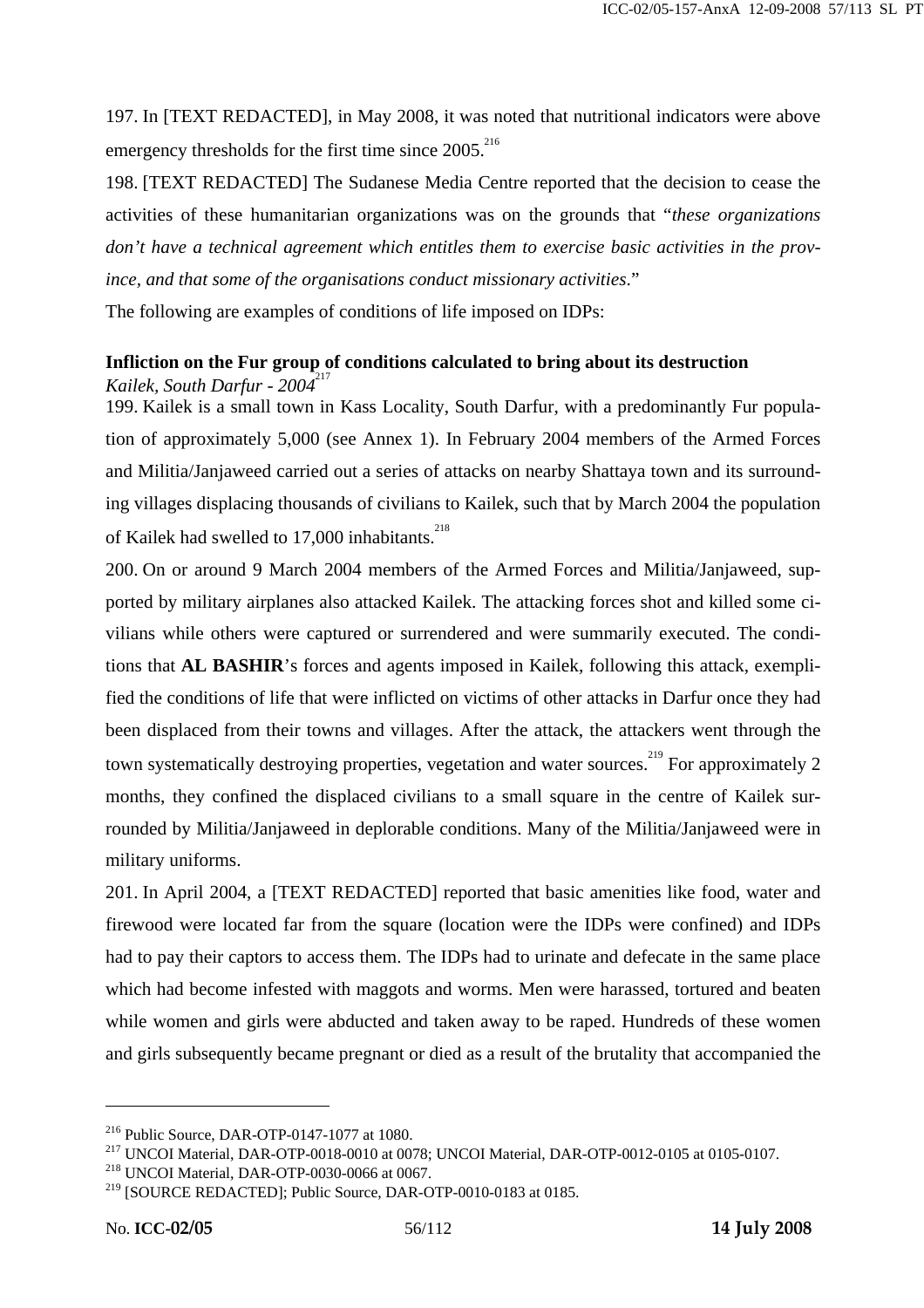rape. A witness subsequently spoke [TEXT REDACTED], who had been raped during this period and had given birth to "Janjaweed babies".<sup>220</sup> The [TEXT REDACTED] found the death rates in Kailek to be 40 to 150 times higher (by age group) than those denoting an "*emergency*."<sup>221</sup> An official [TEXT REDACTED] described that the mortality rate for children under five years of age was astronomical, with five children dying daily.<sup>222</sup> At the same time, humanitarian aid was being restricted.

202. Many civilians were executed throughout this period and others died of starvation daily. AL BASHIR's forces and agents took control of the wells, preventing villagers from accessing them. [TEXT REDACTED].76 women were raped, 680 civilians killed and a further 330 had died from diseases over this period.<sup>223</sup> He stated that approximately 1,700 people were killed or missing presumed dead following the attack.<sup>224</sup> After Kailek was attacked, IDPs who had taken refuge there were displaced yet again, many internally to surrounding towns like [TEXT RE- $DACTED1<sup>225</sup>$ 

#### **Infliction on the Zaghawa group of conditions calculated to bring about its destruction** *Kutum, North Darfur - 2003*

203. Kutum town is located in Kutum Locality, North Darfur and had a mixed population of  $33,000^{226}$  comprising mainly Zaghawa, Tunjur, Fur, Kanein, and Fellata (see Annex 1). Some Arab tribes also lived there, although they were mainly nomadic and lived outside the town.<sup>227</sup> Witness JPL-640, [TEXT REDACTED]. He related to the Prosecution that following a rebel attack on military and other GoS locations on or about 2 August 2003; the Armed Forces based in Kutum were forced to retreat. The rebels stayed on in the town for a day or so and then  $left.<sup>228</sup>$ 

204. A few days later, on or about 4 August 2003, members of the Armed Forces accompanied by Militia/Janjaweed attacked the town. Witness JPL-640 [TEXT REDACTED].<sup>229</sup> Witnesses later testified [TEXT REDACTED] that 42 civilians were killed and at least 18 wounded dur-

<sup>&</sup>lt;sup>220</sup> [FOOTNOTE REDACTED]<br><sup>221</sup> Public Source, DAR-OTP-0030-0066.<br><sup>222</sup> [FOOTNOTE REDACTED]<br><sup>223</sup> [SOURCES REDACTED]; see also UNCOI Material, DAR-OTP-0014-0293 at 0095-0098; see also UNCOI Material, DAR-OTP-0012-0112).<br><sup>224</sup> [FOOTNOTE REDACTED]

<sup>&</sup>lt;sup>225</sup> [SOURCES REDACTED]; UNCOI Material, DAR-OTP-0030-0058 at 0060; DAR-OTP-0001-0004; DAR-OTP-0017-0012.

<sup>&</sup>lt;sup>226</sup> NCOI Material, DAR-OTP-0036-0348, translation at DAR-OTP-0036-0353.<br><sup>227</sup> [FOOTNOTE REDACTED]<br><sup>228</sup> [FOOTNOTE REDACTED]

<sup>229 [</sup>FOOTNOTE REDACTED]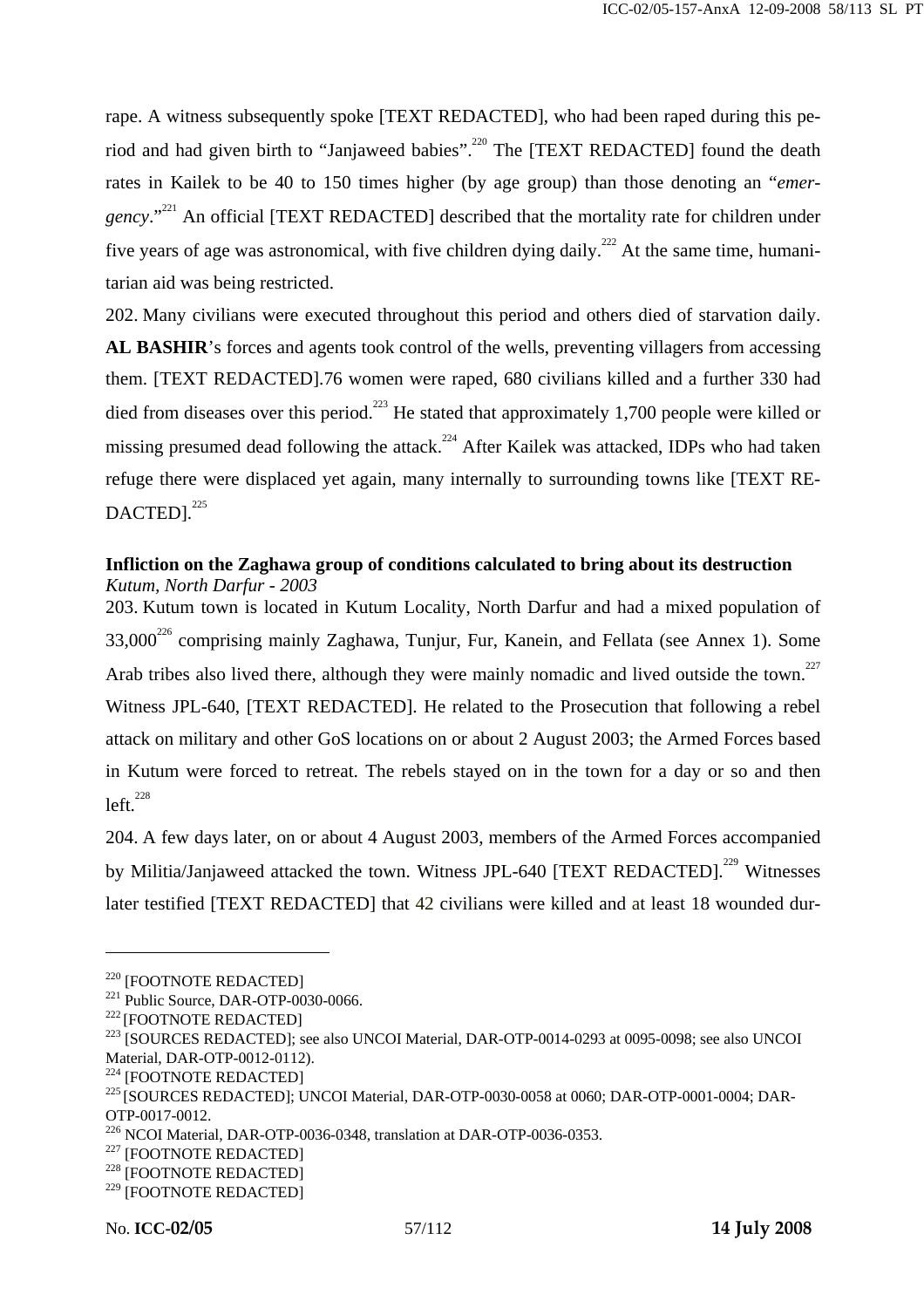ing the attack on Kutum town.<sup>230</sup> [TEXT REDACTED] reported that thousands of civilians who fled Kutum following the attack either took refuge in surrounding villages or tried to reach Al Fashir some 80 kilometres away. Only few got as far as Al Fashir and most were stranded halfway between both towns, "*living under trees, without any means of subsistence and were in desperate need of food, shelter and clothing*".<sup>231</sup> A witness visited Kutum in April 2004 and related that a woman IDP expressed her fear of leaving the camp in the following terms: "*Young girls can't leave the camp. We are scared to send them out. They rape them. We can't send the young men out because they will kill the men*".<sup>232</sup> [TEXT REDACTED]<sup>233</sup>

205. In August 2007 an assessment of the livelihoods of IDPs in [TEXT REDACTED] camps, all within proximity of [TEXT REDACTED] town,<sup>234</sup> revealed that although the camps were far from [TEXT REDACTED] town, all had IDPs from [TEXT REDACTED] and surrounding villages. All the camps had sizeable Zaghawa IDP populations: [TEXT REDACTED] - 10%; [TEXT REDACTED] - 25% and [TEXT REDACTED] - 30%. The report further found that above emergency levels of Global Acute Malnutrition ("GAM") had been reported in [TEXT REDACTED] camps since 2004. In June 2004, the reported GAM was 39 percent, above the emergency threshold of 15 percent, and in June 2007 it was 30.4 percent. The Crude Mortality Rate ("CMR") in June 2004 exceeded 2/10,000/day (above the benchmark of 1, indicating an emergency situation), and the Under-five mortality rate ("U5MR") in June 2004 was near 7/10,000/day, far from the emergency threshold of 2/10,000/day (The average U5MR for Sub-Saharan Africa is 1.2/10,000 children/day). The report stated: "*Of more concern is the rate among children 6–29 months which is significantly higher at above 40%. Without prompt response, the effects of this situation may become irreversible*." It found that one of the factors contributing to this high malnutrition was "*insecurity resulting from increased fighting which meant that IDPs cannot pursue some of their income earning livelihood strategies such as employment outside of* [TEXT REDACTED] *town, collection of firewood also affected by denud*ing in the perimeter around the camps."<sup>235</sup>

**Infliction on the Masalit group of conditions calculated to bring about its destruction** [TEXT REDACTED]. *West Darfur*

<sup>&</sup>lt;sup>230</sup> NCOI Material, DAR-OTP-0063-0417.<br>
<sup>231</sup> Public Source, DAR-OTP-0002-0207 at 0243.<br>
<sup>232</sup> [FOOTNOTE REDACTED]<br>
<sup>232</sup> Public Source, DAR-OTP-0006-0182 at 0188-0189.<br>
<sup>234</sup> Public Source, DAR-OTP-0150-0157.<br>
<sup>235</sup> Pub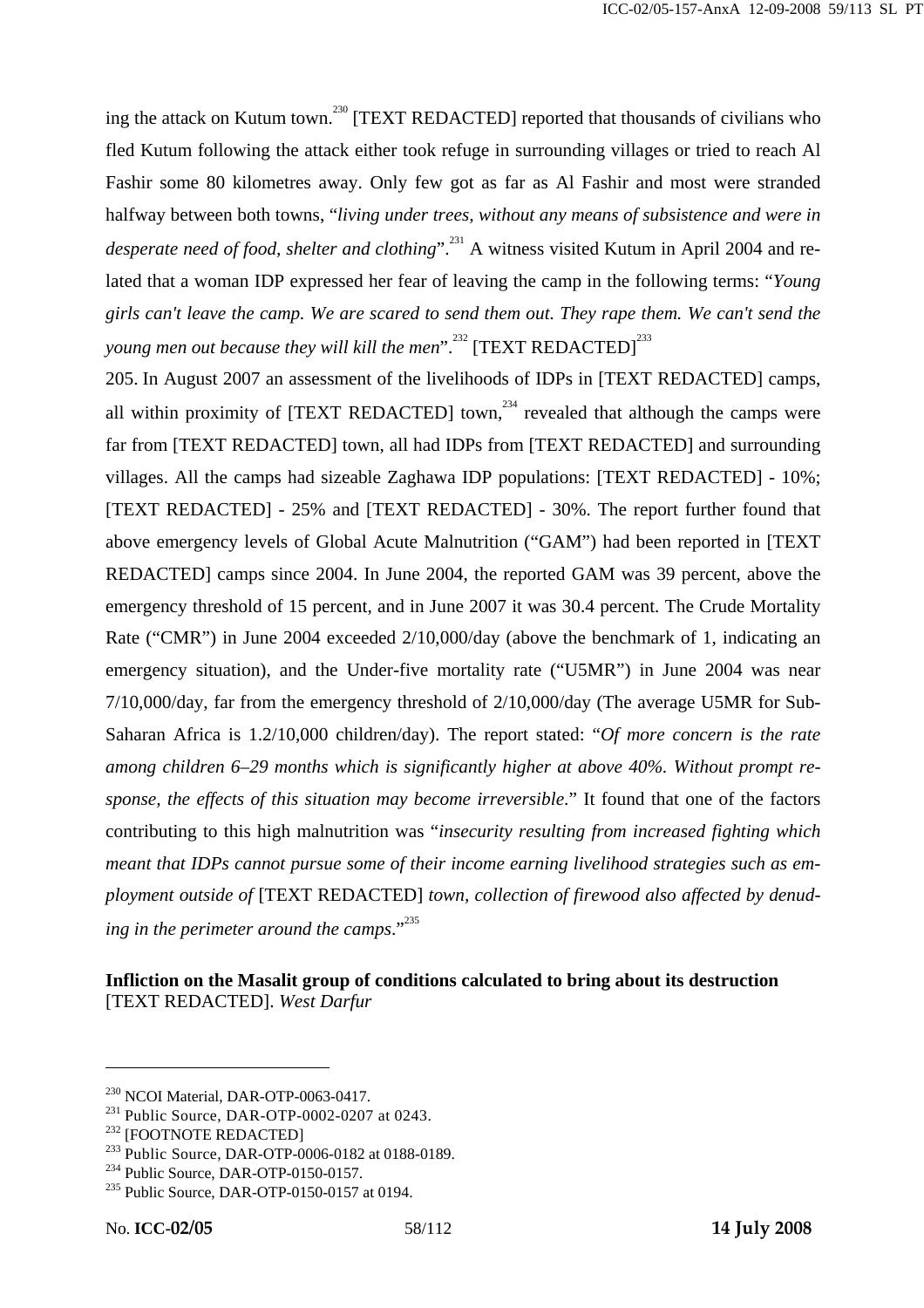206. [TEXT REDACTED].a predominantly Masalit town in [TEXT REDACTED].West Darfur (see Annex 1). By December 2003, the inhabitants [TEXT REDACTED]. comprised mainly of internally displaced persons [TEXT REDACTED].and civilians fleeing attacks on neighbouring towns and villages. The main languages spoken in the camp were Arabic, Masalit, Fur, Tama and Daju.<sup>236</sup> On 21 June 2004 [TEXT REDACTED] reported that prior to December 2003 the population [TEXT REDACTED] was 5,000. However the population later swelled considerably due to the influx of 75,000 displaced persons.

207. The Prosecution is in possession of video footage [TEXT REDACTED]<sup>237</sup> narrated by [NAME REDACTED] which portrayed living conditions of IDPs in a number of IDP camps across Darfur. [TEXT REDACTED] 2004, [NAME REDACTED] documentary shows numerous IDPs and the desperate conditions within the camp. From the documentary, the IDPs' homes appear to have been constructed from very basic materials like plastic sheeting propped up with sticks. [NAME REDACTED] commented that at the time of recording, the IDPs were receiving food aid for the first time in weeks. In particular, the documentary depicts the experience of an IDP woman [NAME REDACTED] and her 10 month-old daughter, [NAME RE-DACTED]. [NAME REDACTED] was visibly malnourished and [NAME REDACTED] commented that she was in pain as a result of slow starvation. [NAME REDACTED] herself related through an interpreter that she was displaced to Mornei camp after Arabs attacked her village, killed children and burnt everything. She said her brother was also shot as he tried to escape. The documentary shows other malnourished children within the camp and [NAME REDACTED] commented that the GoS was using bureaucracy as a tool to block the delivery of foreign aid. She stated that a quarter of the children in the camp were malnourished and that the GoS was well aware of this. According to her, a child was dying every night and as darkness fell, she could hear the screams of the children's mothers.

208. In [TEXT REDACTED] 2004, a [TEXT REDACTED] visited [TEXT REDACTED] and reported that the number of displaced persons in the camp was 64,000, with a resident population of  $10,000$ <sup>238</sup> Also in [TEXT REDACTED] 2004, [NAME REDACTED] returned to [TEXT REDACTED].She narrated that most of the IDPs she had met on her earlier visit had since died. According to her, the IDPs were now dying at the rate of 40 every week. [TEXT REDACTED]<sup>239</sup> The same month, [TEXT REDACTED] reported that the results of health and

 $^{236}$  [FOOTNOTE REDACTED]<br> $^{237}$  [FOOTNOTE REDACTED]

<sup>[</sup>FOOTNOTE REDACTED] 238 [FOOTNOTE REDACTED]

<sup>&</sup>lt;sup>239</sup> Video Material, DAR-OTP-0028-0201 running time 15:40-19:36.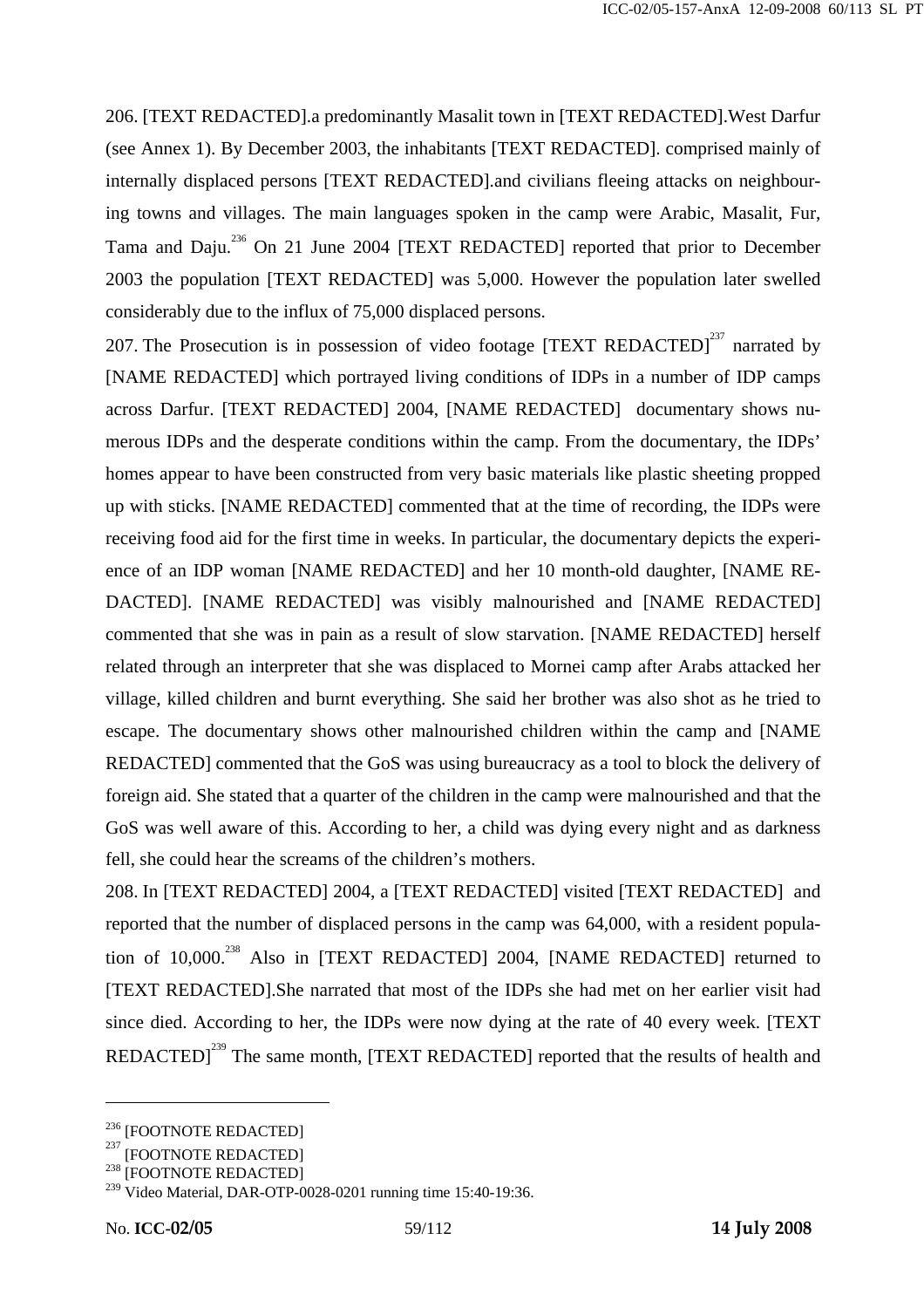nutrition surveys conducted among the IDPs were alarming. His report quoted [TEXT RE-DACTED<sup>240</sup> [TEXT REDACTED] also stated that as of June 2004 up to 200 people were dying in [TEXT REDACTED] every month from violent acts, starvation and disease.<sup>241</sup> In August 2006, the critical water and sanitation condition in [TEXT REDACTED] became so severe that it led to an outbreak of diarrhoea. Four IDPs died and twenty were being treated at the camp.<sup>242</sup> A week later, [TEXT REDACTED] reported that the number of deaths caused by the acute watery diarrhoea reached 6 out of 36 people affected.<sup>243</sup> In September 2004, [TEXT REDACTED] also reported that the [TEXT REDACTED] was surrounded by Janjaweed, causing general insecurity around the camp. On 15 September 2004, human rights monitors from [TEXT RE-DACTED] interviewed four women IDPs in the camp - three Masalit and one Fur – who said that they had been whipped by armed men when they left the camp to collect firewood.<sup>244</sup> In January 2006, in a meeting with [TEXT REDACTED], some Sheikhs in the camp reported that Militia/Janjaweed were patrolling all of the areas outside the camp and threatening IDPs who ventured out to farm or collect firewood and grass.<sup>245</sup> And in March 2007, [TEXT RE-DACTED] raised concern about the continued insecurity outside [TEXT REDACTED] and the attacks and rapes of women IDPs. [TEXT REDACTED]

## **1.4. The conduct took place in the context of manifest pattern of similar conduct directed against each group and was conduct that could itself effect such destruction**

209. The Prosecution must show that, as to each genocidal *actus reus*, the conduct took place in the context of a manifest pattern of similar conduct directed against each target group. The magnitude, consistency and planned nature of the crimes detailed in this Application unequivocally demonstrate that the alleged acts of genocide took place in the context of a manifest pattern of similar conduct, in furtherance of **AL BASHIR**'s plan to destroy in substantial part each of the target groups.

## **2. Crimes Against Humanity**

210. The criminal conduct which forms the basis of charges of genocide in this Application si-

multaneously constitutes a basis for crimes against humanity charges. 246

<sup>&</sup>lt;sup>240</sup> Public Source, DAR-OTP-0149-0537<sub>.</sub><br><sup>241</sup> Public Source, DAR-OTP-0149-0529 at 0529.<br><sup>242</sup> [FOOTNOTE REDACTED]<br><sup>243</sup> [FOOTNOTE REDACTED]<br><sup>244</sup> Public Source, DAR-OTP-0011-0280 at 0282-0283.<br><sup>245</sup> [FOOTNOTE REDACTED]<br><sup></sup> as genocide and crimes against humanity.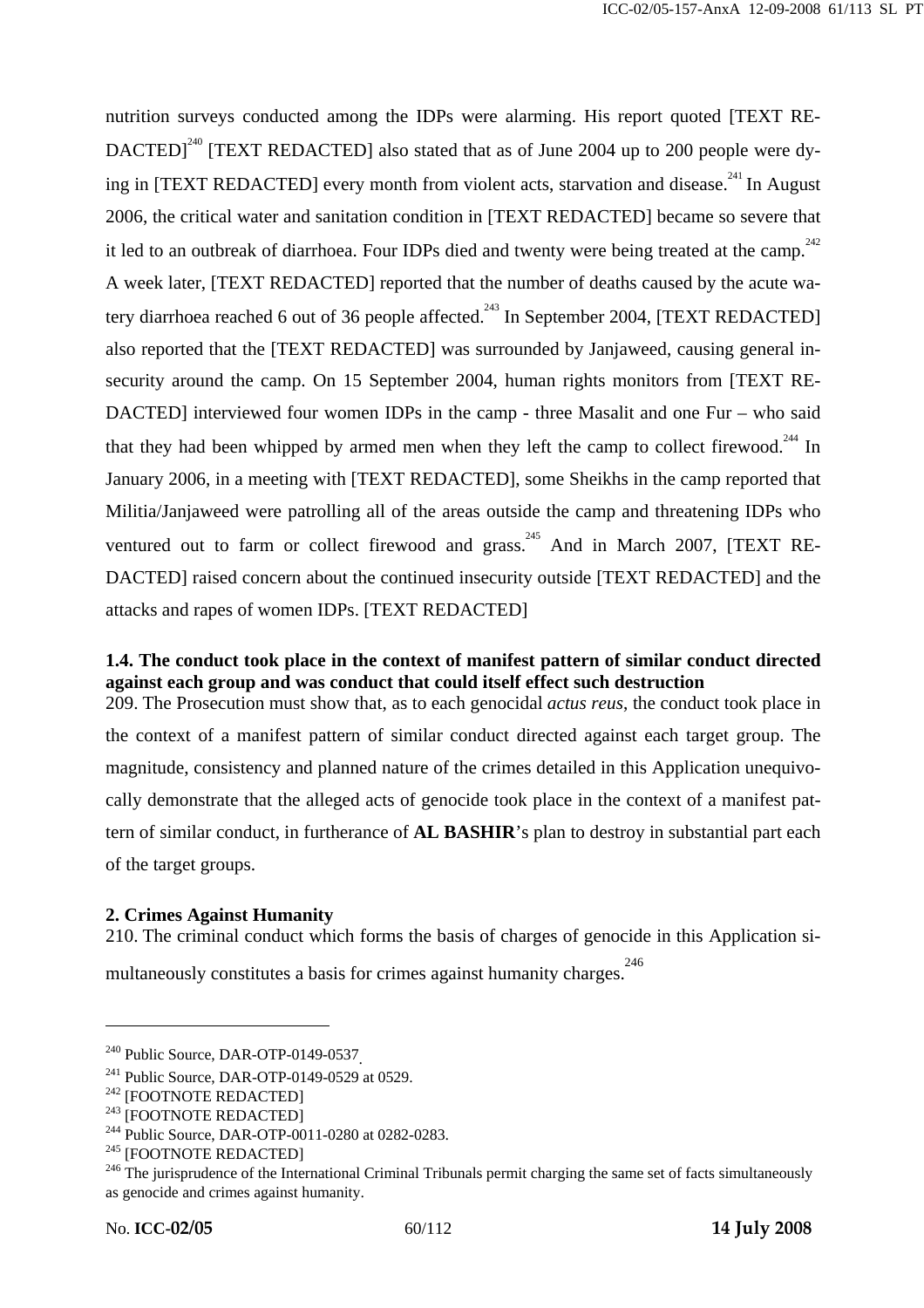## **2.1. Applicable Law**

211. In order to establish that a crime against humanity has been committed under Art. 7 of the Statute, the Prosecution must prove that (i) the perpetrator committed a prohibited act under Art. 7(1); (ii) the conduct was committed as part of a widespread or systematic attack directed against a civilian population, and (iii) the perpetrator knew that the conduct was part of, or intended to be part of, such an attack. This section addresses elements (i) and (ii) above. Element (iii), concerning knowledge and intent, is addressed, in section VI.6 infra.

### **2.2 Prohibited Acts under Art. 7(1)**

212. The following are examples of attacks carried out by members of the Armed Forces and Militia/Janjaweed against the civilian population in Darfur between 2003 and 2008. While these attacks are evidence of genocide, they support as well the following crimes against humanity charges: murder (Art. 7(1)(a)); extermination (Art. 7(1)(b)); forcible transfer of population (Art. 7(1)(d)); torture (Art. 7(1)(f)); and rape (Art. 7(1)(g)).

### **Attacks in 2003, West Darfur: August - December 2003**

213. From early August 2003 to in or around December 2003, the Armed Forces and Militia/Janjaweed carried out attacks on several predominantly Fur towns and villages in Wadi Salih, Mukjar and Garsila-Deleig Localities of West Darfur (see Annex 1). Forces led by Kushayb and Lt. Hamdi attacked Kodoom,<sup>247</sup> Bindisi<sup>248</sup> and Mukjar town<sup>249</sup> and surrounding villages in August 2003. They also attacked Arawala in December  $2003$ <sup>250</sup> During these attacks, the members of the Armed Forces and Militia/Janjaweed killed members of the civilian population from these towns and villages, raped the women, burnt down the villages and looted properties of the inhabitants including their livestock. There were no rebel forces in these villages when they were attacked.<sup>251</sup> These attacks already form the basis of charges contained in the Arrest Warrants issued by PTC I against Harun and Kushayb on 27 April 2007. In issuing those Arrest Warrants, PTC I found that the information about these attacks contained in documents provided by the Prosecution provided "reasonable grounds to believe that during the period relevant to the Prosecution Application [i.e., from in or about 15 August 2003 to in or about March 2004], the specific elements of crimes against humanity within the jurisdiction of the

<sup>&</sup>lt;sup>247</sup> [SOURCE REDACTED]; Public Source, DAR-OTP-0090-0173 at 0182; [SOURCE REDACTED]<sub>.</sub>  $^{248}$  [SOURCES REDACTED]; UNCOI Material, DAR-OTP-0014-0213 at 0213; UNCOI Material,

DAR-OTP-0015-0116 at 0120; [SOURCES REDACTED].

<sup>&</sup>lt;sup>249</sup> Public Source, DAR-OTP-0002-0068 at 0090<sub>;</sub> UNCOI Material, DAR-OTP-0021-0209 at 0212.

<sup>250 [</sup>SOURCES REDACTED]; NCOI Material, DAR-OTP-0116-0568 at 0604; UNCOI Material,

DAR-OTP-0014-0208 at 0209-0210; [SOURCE REDACTED].

<sup>&</sup>lt;sup>251</sup> [SOURCE<sub>S</sub> REDACTED]; Public Source, DAR-OTP-0090-0173 at 0180.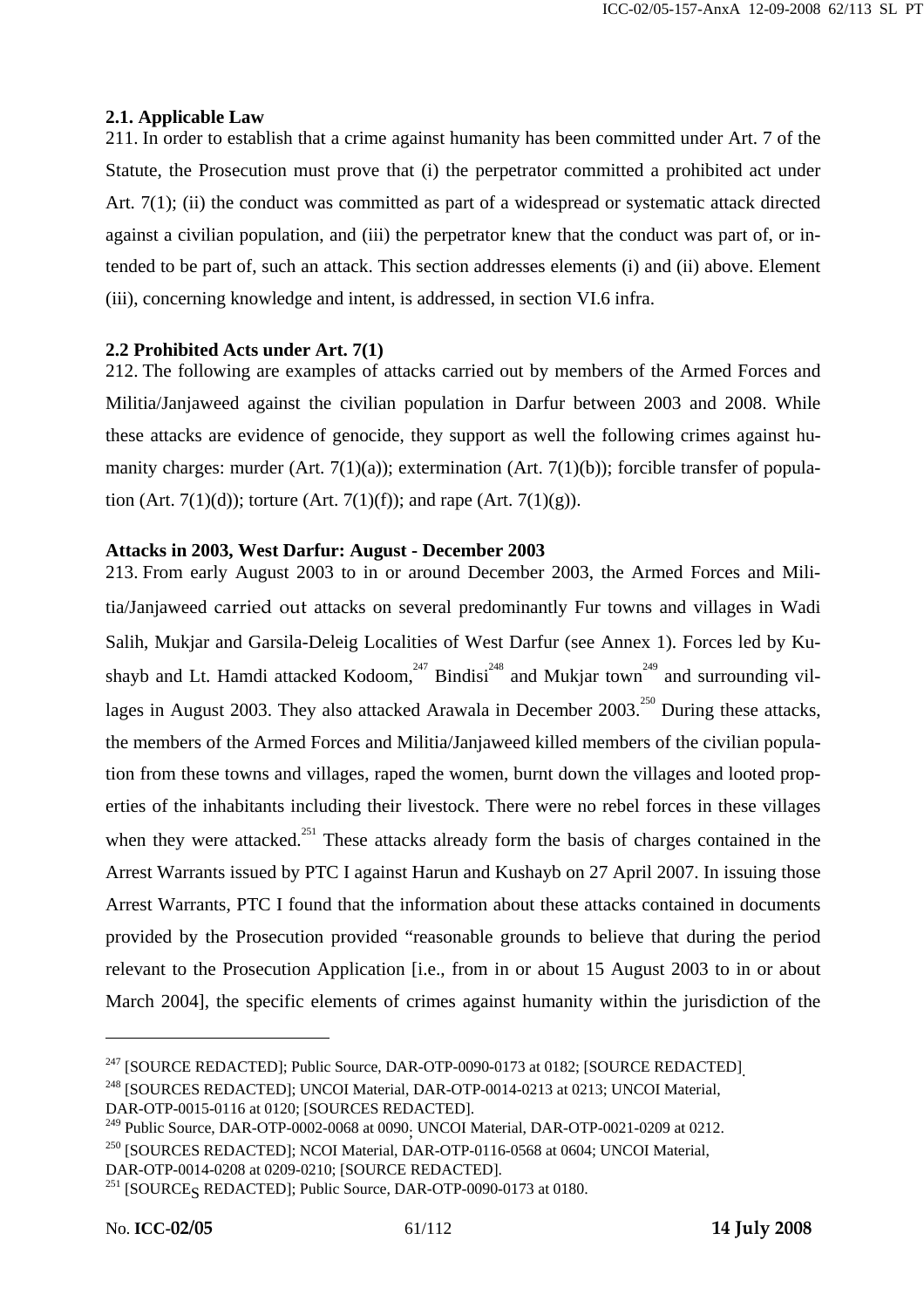Court were met under [inter alia] Art. 7(1)(a) [murder], 7(1)(d) [forcible transfer of population],  $7(1)(f)$  [torture] ... [and]  $7(1)(g)$  [rape] of the Statute."<sup>252</sup>

## *(a) Murder*

214. Kodoom - At least 32 civilians were killed during the two attacks on the four Kodoom villages on or about 15 August and on or about 31 August 2003. Those killed include [NAMES REDACTED].<sup>253</sup>

215. Bindisi was also attacked on or about 15 August 2003. The attacking forces went from house to house searching for residents and killed over 100 civilians<sup>254</sup> including thirty children including [NAMES REDACTED]<sup>255</sup>.

216. Mukjar town was attacked on or about 17 August 2003, when the attacking forces shot and killed at least seventy civilians.<sup>256</sup> Between August 2003 and March 2004, Kushayb and members of the Armed Forces also executed at least 73 men comprising teachers, civil servants and local sheikhs who were arrested and detained in Mukjar including [NAMES REDACTED].<sup>257</sup> A witness compiled a list of 185 names of those executed in and around Mukjar during this period. On one occasion between August and September 2003, a Sudanese military aircraft

dropped bombs on the town killing at least forty civilians.<sup>258</sup>

217. Arawala was attacked on or around 10 December 2003. The attackers killed at least 26 civilians including [NAMES REDACTED].

## *(b) Rape*

 $\overline{a}$ 

218. Bindisi - During the attack on Bindisi, the attackers raped at least 17 women. A witness saw three girls – [NAMES REDACTED] being raped.<sup>259</sup> Another witness, Witness ZPX-742, who was also raped witnessed other girls being raped including [NAMES REDACTED] all aged between 17 and 22 years old. $^{260}$ 

219. Arawala. The attacking forces captured and detained a group of women, including Witness TFM-320, [NAMES REDACTED] at the local military garrison where they stripped the women naked and Ali Kushayb came to inspect them. The soldiers then raped the women con-

<sup>&</sup>lt;sup>252</sup> Decision of Pre-Trial Chamber I, 27 April, 2007, ICC-02/05-01/07-1, para. 75.<br><sup>253</sup> [FOOTNOTE REDACTED]<br><sup>254</sup> [FOOTNOTE REDACTED]<br><sup>254</sup> [FOOTNOTE REDACTED]<br><sup>256</sup> Public Source, DAR-OTP-0002-0068 at 0090; UNCOI Mater

 $^{259}$  [FOOTNOTE REDACTED]<br> $^{260}$  [FOOTNOTE REDACTED]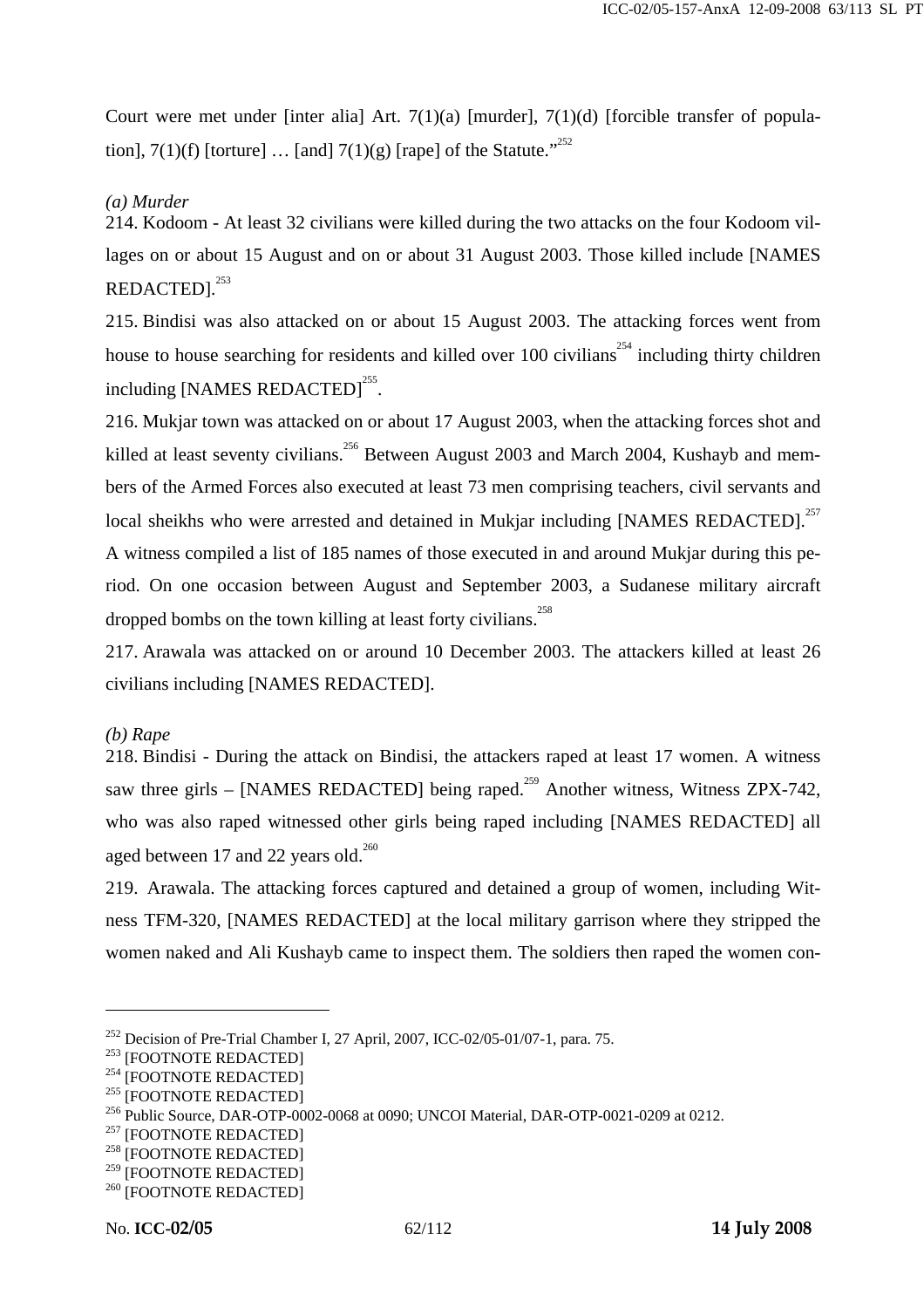tinuously over several days. Three of the women - [NAMES REDACTED] - died while they were in captivity<sup>261</sup> (see paragraphs 138-139 above).

### *(c) Torture*

220. Following the attack on Mukjar town, civilians were arrested and detained in various locations in Mukjar town on suspicion of involvement in rebel activities. They were beaten and tortured and some subsequently executed. Some were taken to Ali Kushayb's base at the old police station in Mukjar town where they were verbally abused during interrogation, beaten and tortured. [TEXT REDACTED].was detained and tortured at the "*new*" police station following his arrest on 25 August 2003 and related that he was detained by the Armed Forces in a room with about sixty other men. All of the men were restrained in different ways. Some of them, [TEXT REDACTED] were bound with ropes hanging from the ceiling leaving them suspended in the air with arms outstretched. Her uncle had a stove left burning between his legs. Other detainees were restrained in similar ways. They all had whip marks on their bodies and their clothes were torn and blood-stained.<sup>262</sup>

#### *(d) Forcible Transfer*

221. During the attack on Kodoom on or about 15 August the attacking forces burnt approximately 116 houses. In Bindisi and in Arawala, they destroyed the villages. In addition, in Kodoom, Bindisi, Mukjar and Arawala, the attacking forces looted property and personal belongings of the inhabitants including their livestock. As a result of the attacks on Kodoom and other surrounding villages many of the civilians fled to Bindisi, which was also attacked on or about the 15 and 16 August 2003 – forcing a total of approximately 34,000 civilians to flee to the hills and to nearby towns like Mukjar town.<sup>263</sup> On 17 August 2003, Mukjar town was also attacked, when its population had swelled from about 7,000 to about 40,000. When Arawala was also attacked in December 2003, the inhabitants were forced to flee to Mukjar, Garsila and Deleig towns leaving Arawala deserted.<sup>264</sup>

## **Attacks in 2004 - South Darfur: February – March 2004** (see paragraphs 199-202)

#### **Attacks in 2005-2006 - South Darfur: November 2005 - September 2006**

222. Buram Locality is in South Darfur (see Annex 1) and in November 2005 had a mixed population of Arab Habania, Falata, Zaghawa, Masalit, Misserya Jebel, Tama and Fur. Be-

<sup>&</sup>lt;sup>261</sup> [FOOTNOTE REDACTED]<br><sup>262</sup> [FOOTNOTE REDACTED]<br><sup>263</sup> UNCOI Material, DAR-OTP-0038-0060 at 0065<sub>;</sub> Video Material, DAR-OTP-0124-0715.

<sup>&</sup>lt;sup>264</sup> NCOI Material, DAR-OTP-0116-0568 at 0604.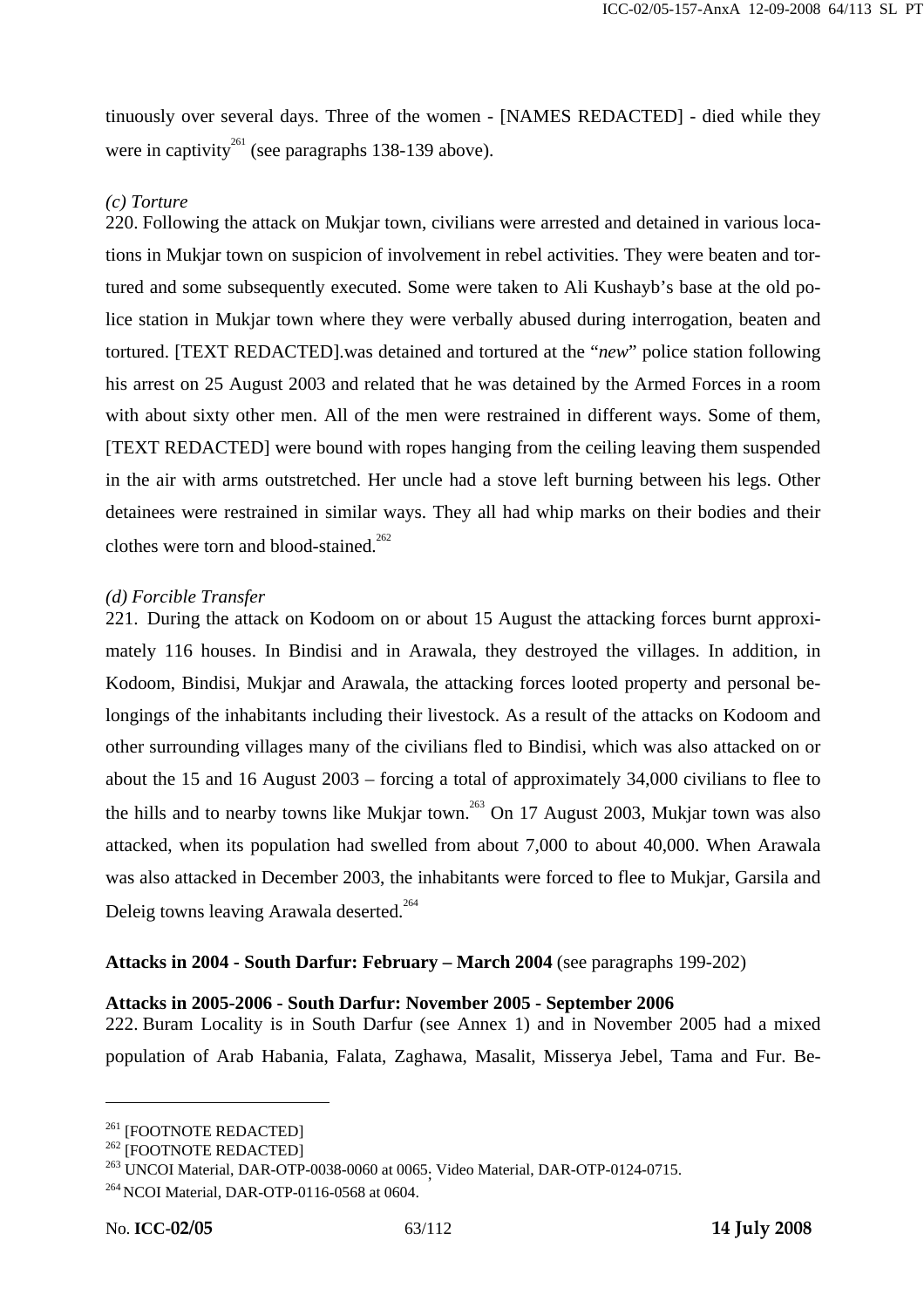tween November 2005 and September 2006, Militia/Janjaweed and members of the Armed Forces carried out at least 11 separate attacks on between 89 and 92 mainly Zaghawa, Masalit and Misseriya Jebel towns and villages in Buram Locality.<sup>265</sup> Some attacks were by Militia/Janjaweed alone, while others were joint with the Armed Forces. One such attack was by Militia/Janjaweed on 6 Masalit villages south of Gereida on or about 16 February 2006. From on or about 28 August 2006 to on or about 30 August 2006, heavily armed Militia/Janjaweed and members of the Armed Forces also attacked approximately 47 mainly Zaghawa, Masalit and Misserya Jebel villages, systematically killing and looting livestock and displacing the population.

## *(a) Murder*

223. At least 512 civilians were killed in the course of the attacks on towns and villages in Buram Locality during this period. Civilians attempting to flee the villages were shot at and in some cases captured and then killed.

### *(b) Forcible Transfer*

224. Villages and towns were pillaged and destroyed following these attacks displacing approximately 60,000 civilians to IDP camps in Gereida and other areas.<sup>266</sup>

## **Attacks in 2007-2008**

## *South Darfur: October 2007*

225. Muhajeria town is located in the Yasin locality in South Darfur (see Annex 1) and had a mixed population of Reizegat, Baggara, Abbala, Ma'alia Bergid, Berti, Dajo, Zaghawa and Dinka. On or about 8 October 2007, Militia/Janjaweed and members of the Armed Forces supported by military airplanes attacked Muhajeriya, killing approximately 40 civilians. They burned houses and the market and looted the western part of the town and displaced the civilian population.

## *(a) Murder*

226. Approximately 40 civilians were killed during the attack on Muhajeriya.

## *(b) Forcible Transfer*

227. The attacking forces burned the houses and the market and looted the western part of the town. Approximately 15,000 people were forced to flee Muhajeria. Several thousands of people sought refuge on the outskirts of the town and its surrounding bush. Approximately 900 civil-

 $265$  Public Source, DAR-OTP-0138-0024.

<sup>&</sup>lt;sup>266</sup> DAR-OTP-0108-0562, para 32.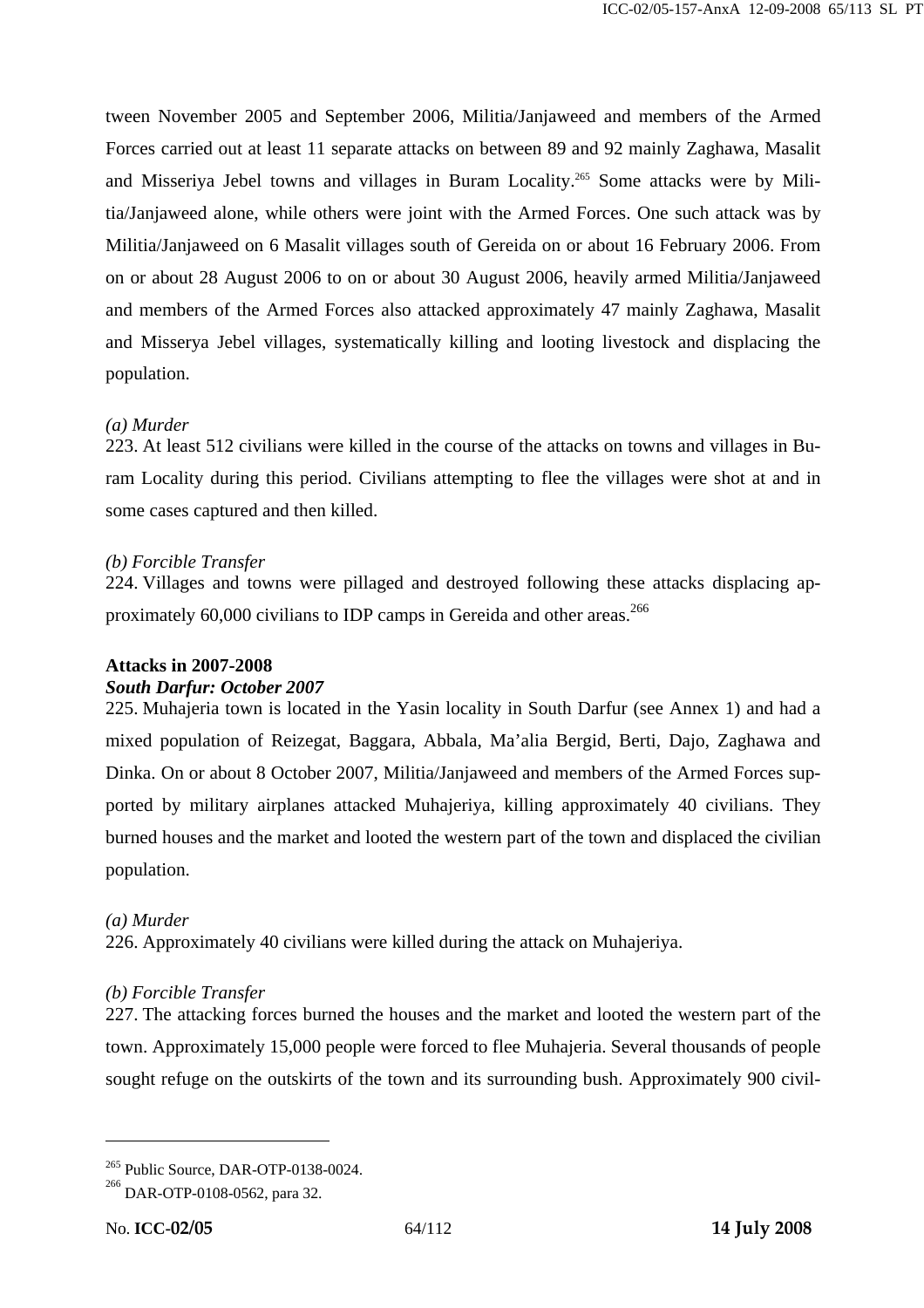ians from Muhajeria ended up in Zam Zam IDP camp in Al Fashir, while others went to Shangil Tobayi and Farshar village.

#### *Kulbus locality, West Darfur: January - February 2008*

228. Kulbus locality is in West Darfur (see Annex 1). On 7, 12 and 24 January 2008, respectively, members of the Armed Forces, supported by military airplanes, together with the Militia/Janjaweed led by Col. Shukurtallah, carried out attacks around Saraf Jidad, a town of about 15,000 inhabitants. In early February 2008, Minister of Defence Hussein visited the BIU/B base in Al Geneina and promised the forces weapons and funds. A few days later, on 8 February 2008, Col. Shukurtallah led Militia/Janjaweed and members of the Armed Forces supported by military aircraft and launched an attack on three major towns of the 'northern corridor' from Al Geneina to Jebel Moon - Abu Suruj, Sirba and Silea, resulting in at least 90 deaths and displacement of 40,000 people to Jebel Moon and across the border to Chad.

229. Abu Suruj is a town with a population of 18,000, located about 30 kilometres northwest of Al Geneina. The attack started around 8 a.m. with an aerial bombardment supported by at least two helicopters which dropped bombs in and around the town, forcing many civilians to flee to Jebel Moon.<sup>267</sup> Around one hour and a half later, the soldiers and Militia/Janjaweed entered the town shooting in the air and directly at people, setting fire to houses, and looting livestock and property.<sup>268</sup> On the same day, members of the Armed Forces and Militia/Janjaweed raided Sirba, about 15 kilometres east of Abu Suruj, on horses and camels and in military vehicles. Upon entering the village the attackers started firing indiscriminately at civilians and then proceeded to systematically loot and set houses ablaze.<sup>269</sup> On the evening of 8 February, the GoS aircraft bombed Silea, a predominantly Erenga and Messeriya Jebel town northeast of Sirba (65 kilometres north of Al Geneina), with a population of approximately 10,000. Following the aerial bombardment, attackers wearing green camouflage uniforms entered the village on horses, camels and in cars, and began shooting at people, looting homes and shops and setting them on fire.<sup>270</sup>

230. While at the end of December 2007, JEM forces had taken control of Sirba, Silea, Abu Suruj and Saraf Jidad area, their occupation of the area had been very brief. Residents of Saraf Jidad attest that JEM never maintained a presence inside the village.<sup>271</sup> Inhabitants of Abu Suruj

<sup>&</sup>lt;sup>267</sup> Public Source, DAR-OTP-0136-0369 at 0373.<br><sup>268</sup> Public Source, DAR-OTP-0143-0273 at 0291<sub>;</sub> Public Source, DAR-OTP-0136-0369 at 0373.

<sup>&</sup>lt;sup>269</sup> Public Source, DAR-OTP-0136-0369 at 0374; Public Source, DAR-OTP-0143-0273 at 0292-0294.

Public Source, DAR-OTP-0136-0369 at 0375; Public Source, DAR-OTP-0143-0273 at 0294-0296.<br><sup>271</sup> Public Source, DAR-OTP-0136-0369 at 0371.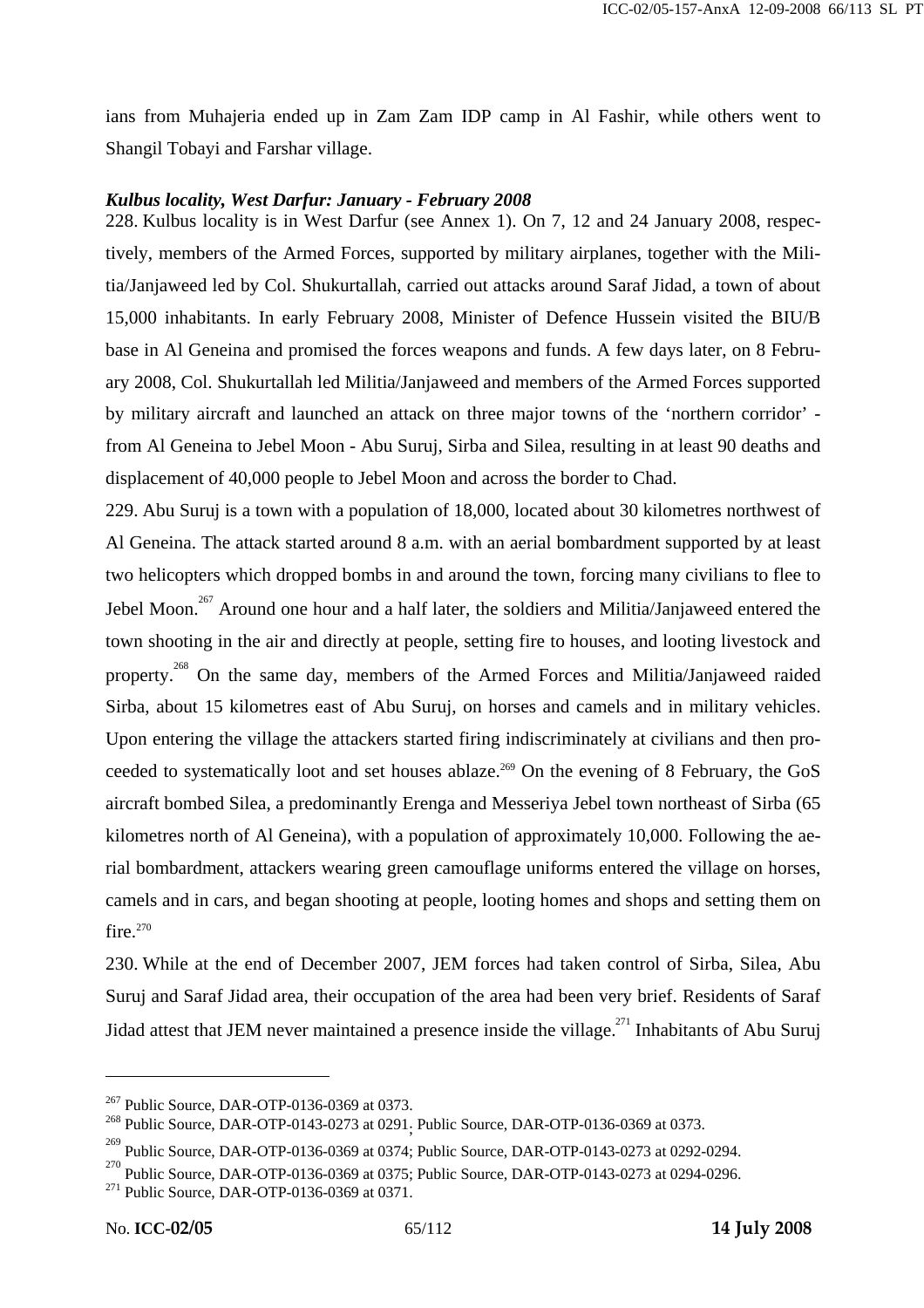similarly relate that JEM forces remained in town for only two days.<sup>272</sup> Likewise, JEM's occupation of Silea had lasted for about a week only.<sup>273</sup> Thus, the eyewitness accounts suggest that there was no rebel presence in these towns at the time of the attacks and the attacks were exclusively aimed at destroying the villages and targeting and terrorizing the civilian population inhabiting the area. $274$ 

231. Ten days later, between 18 and 22 February 2008 the Armed Forces attacked rebel positions and civilian centres in Jebel Moon and nearby areas which were hosting displaced civilians from the 8 February attacks on Abu Suruj, Sirba and Seleia.<sup>275</sup> During the aerial bombardments, the GoS Antonov aircraft dropped at least five bombs in Aro Sharow, and an additional eight bombs on Kandare and Kurlongo. During these attacks, at least 11 villages were aerially bombed.

#### *(a) Murder*

232. In Saraf Jidad – between  $24^{276}$  and  $26^{277}$  civilians, including women, children and the Umdah were killed. Of these, 6 were burned alive in their houses.

• In Silea – at least 20 civilians including women and children were killed.<sup>278</sup> The attackers shot and killed a pregnant woman [NAME REDACTED], who lost her unborn twins as a result.

• In Abu Suruj – the attackers killed from  $28^{279}$  to at least  $30^{280}$  civilians, including a woman, two children and a 75-year-old blind woman.

• In Sirba – the attackers killed from  $42^{281}$  to  $45^{282}$  civilians, including the Umdah, the local school head, the elderly, women and children.

• In Jebel Moon – the attackers killed at least 20 civilians including women, children and babies. Among those killed were [NAME REDACTED] baby and her father.<sup>283</sup>

#### *(b) Rape / other sexual violence*

• In Sirba – the attackers raped at least 10 girls aged between 9 and 18 years old. A witness saw

four girls taken to an abandoned hut and raped at gun point by a group of soldiers.<sup>284</sup>

<sup>&</sup>lt;sup>272</sup> Public Source, DAR-OTP-0136-0369 at 0371.<br><sup>273</sup> Public Source, DAR-OTP-0143-0273 at 0286.

 $^{274}$  Public Source, DAR-OTP-0143-0273 at 0279 and 0290.

<sup>&</sup>lt;sup>275</sup> Public Source, DAR-OTP-0136-0369 at 0375.<br><sup>276</sup> Public Source, DAR-OTP-0143-0273 at 0287.<br><sup>277</sup> Public Source, DAR-OTP-0143-0273 at 0294.<br><sup>279</sup> Public Source, DAR-OTP-0147-0960 at 0960-0961.

<sup>&</sup>lt;sup>280</sup> Public Source, DAR-OTP-0143-0273 at 0277; Public Source, DAR-OTP-0136-0369 at 0373.<br><sup>281</sup> Public Source, DAR-OTP-0147-0960 at 0961.<br><sup>282</sup> Public Source, DAR-OTP-0136-0369 at 0374.<br><sup>282</sup> Public Source, DAR-OTP-0143-0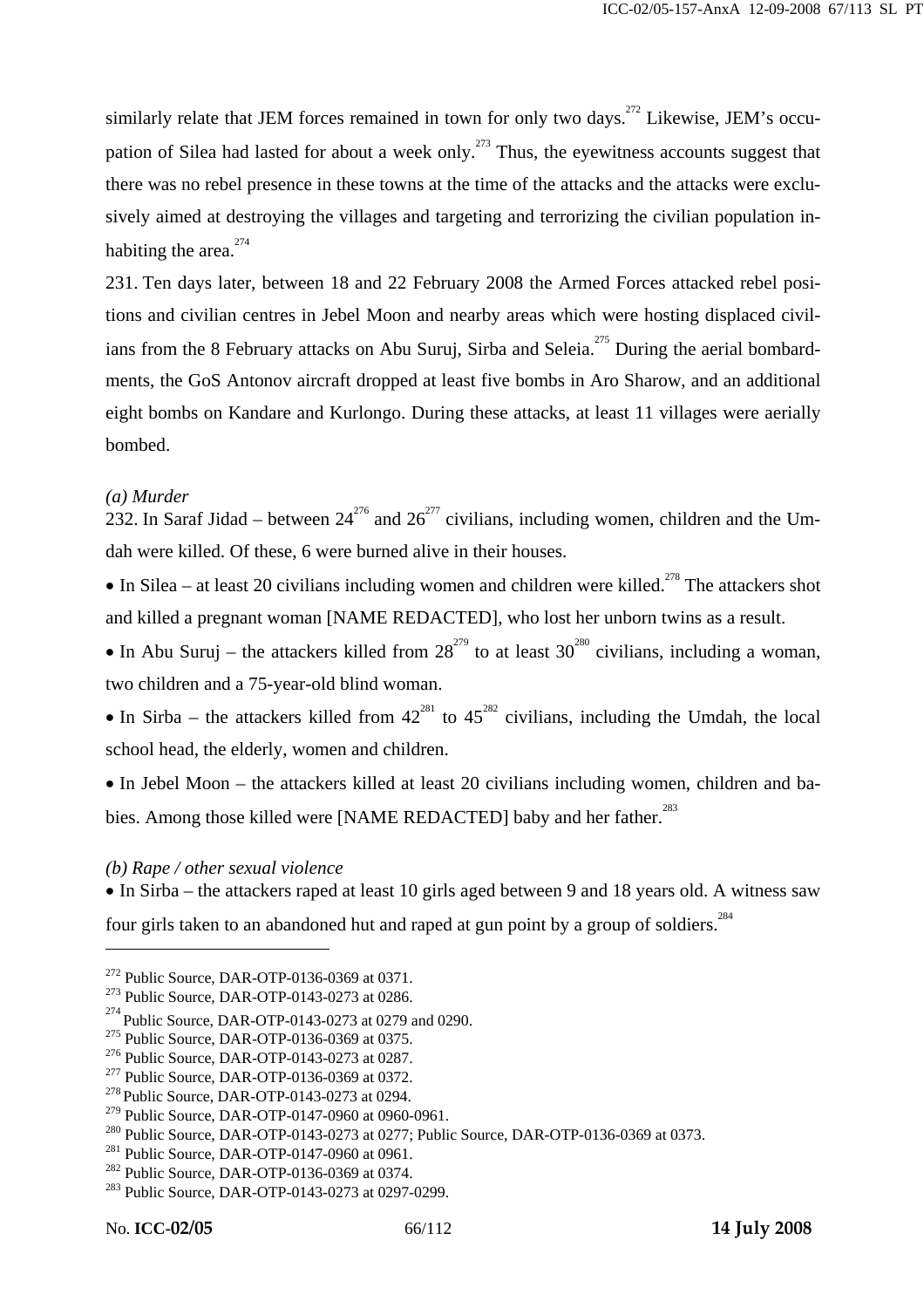• Silea – After the attack on Silea, GoS soldiers who had been deployed in the town raped an 11 year old girl on 14 March 2008.

### *(c) Torture*

• Jebel Moon – the attackers arrested 20 men from Aro Sharow, Goz Minu and other locations in the mountain, beat them severely and transported them to Silea. Security officials took the group to Al Geneina and Al Fashir, and interrogated them. They were released without being charged a month later.

### *(d) Forcible transfer*

• Saraf Jidad – the attackers looted and destroyed property, pillaged, and vandalized the local clinic. They also set houses, shops and milling machines on fire and burned food reserves. Almost half the village was burned down and most of the villagers forced to flee to Tendelti, Geneina and Armankol and the village was abandoned.<sup>285</sup>

• Sirba – the attackers looted goods, supplies, milling machines, vehicles and the offices of four NGOs. They burned shops, huts and almost half of the town; several thousand civilians fled Sirba.<sup>286</sup> An estimated 160 shops were looted and burned.<sup>287</sup>

• Silea – almost entire population of Silea, about 10,600 people, was forced to flee to Jebel Moon or Chad.<sup>288</sup> An estimated 40 percent of the village was burned down; [TEXT RE-DACTED1.<sup>289</sup>

• Abu Suruj – the attacking forces burned huts, looted livestock and property and an INGO medical centre, and stole two of the [TEXT REDACTED] vehicles. Over 75 percent of the town was burnt down and approximately 13,600 civilians were forced to flee to Jebel Moon or to Birak area in Chad.<sup>290</sup>

• Jebel Moon – the attackers looted properties, livestock and food supplies and burned houses.

Approximately 3,000 civilians were displaced to Chad and the mountains.<sup>291</sup>

#### *Shegeg Karo and al-Ain areas, North Darfur - 5 May 2008*

233. Shegeg Karo is a town in North Darfur (see Annex 1). On 5 May 2008, a market day, the Armed Forces launched an aerial attack on the town. They dropped approximately 30 bombs on

<sup>&</sup>lt;sup>284</sup> Public Source, DAR-OTP-0136-0369 at 0374.<br><sup>285</sup> Public Source, DAR-OTP-0136-0369 at 0372 -0373; Public Source, DAR-OTP-0143-0273 at 0287.<br><sup>286</sup> Public Source, DAR-OTP-0147-0960 at 0961; Public Source, DAR-OTP-0136-0

<sup>289</sup> Public Source, DAR-OTP-0136-0369 at 0375.

<sup>&</sup>lt;sup>290</sup> Public Source, DAR-OTP-0136-0369 at 0373.

<sup>&</sup>lt;sup>291</sup> Public Source DAR-OTP-0150-0027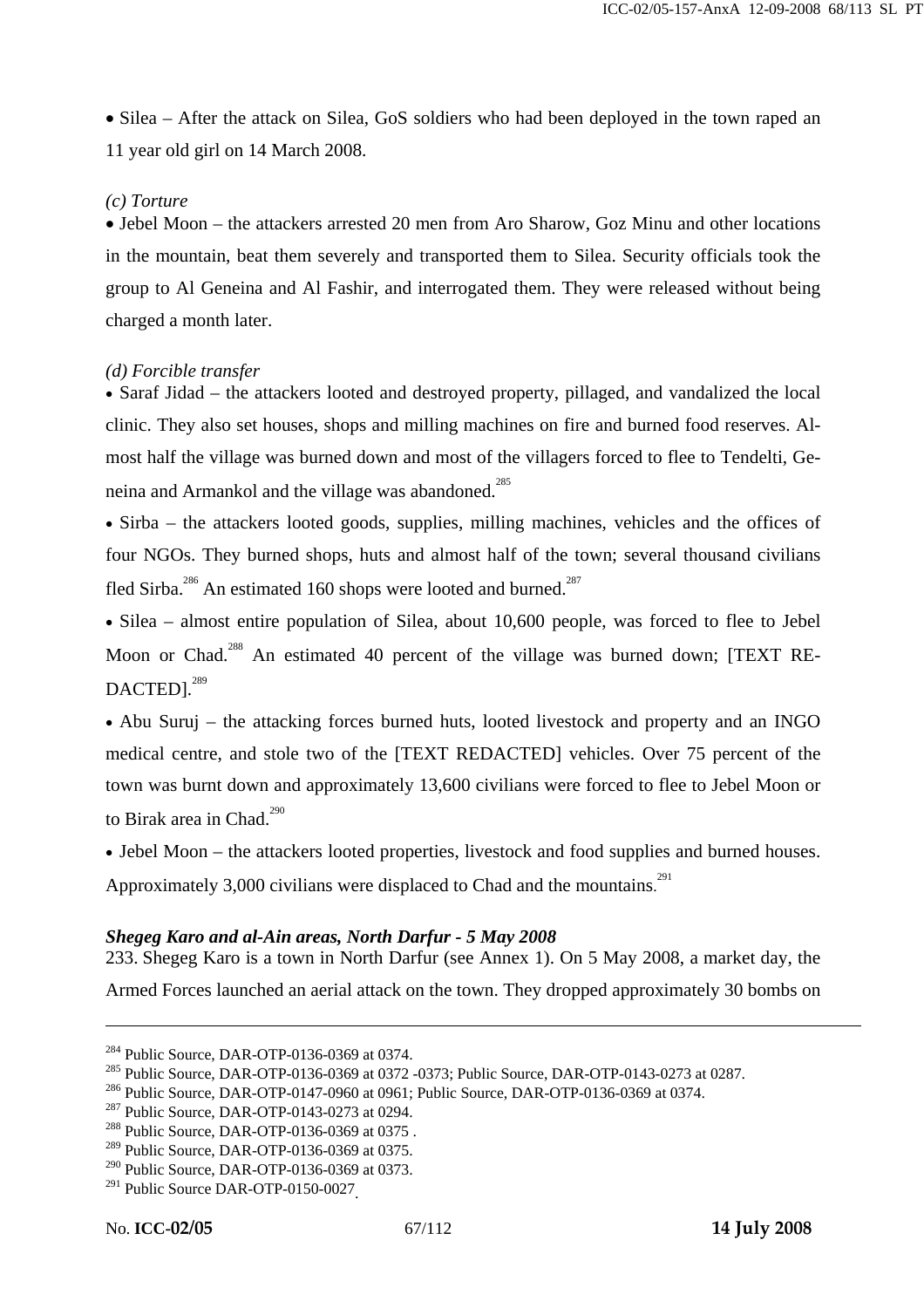the market and near the primary school, killing 11 civilians, including 7 children and wounding 27 civilians, including 4 children and 2 women. On the same day the Armed Forces bombed the market area of al-Ain, east of Jebel Midoub, in al-Malha district killing 3 children and wounding 10 others. The villages of Um Sidir and Ein Bassar were also bombed in the course of this attack.

234. On [TEXT REDACTED] the bombings of Umm Siddir, Ein Bassar and Shegeg Karo villages in North Darfur [TEXT REDACTED] stated that in particular "*the bombing of a school, water installations and a market …*[TEXT REDACTED]."

#### **Extermination arising from attacks 2003 – 2008**

235. The prohibited act of extermination requires proof of two distinct elements: (i) one or more persons were killed, including by inflicting conditions of life calculated to bring about the destruction of part of a population; and (ii) the conduct constituted, and took place as part of, a mass killing of members of a civilian population. The evidence summarized in Section VI.2.2, supra, fully satisfies these requirements. Specifically, it makes clear that, between March 2003 and the date of filing of this Application, **AL BASHIR**'s forces and agents, through a combined policy involving killings, torture, rapes, destruction of the means of livelihood, forcible transfer into harsh desert conditions and/or IDP camps, obstruction of humanitarian aid, and the affirmative fostering of insecurity among those forcibly displaced – inflicted conditions of life which were calculated to, and which did, result in the deaths of at least 100,000 additional civilians. By any measure, violent deaths on this scale amounted to mass killing.

236. Unlike with respect to genocide, for the purposes of the crime against humanity of extermination, the "population" or "civilian population" killed need not be linked by any shared characteristics such as racial or ethnic origin.<sup>292</sup> In the instant Application, the Prosecution respectfully submits that the "population" upon whom conditions of life were inflicted in a manner calculated to bring about their destruction in part, like the "civilian population" whose mass

<sup>&</sup>lt;sup>292</sup> See Triffterer, Otto, ed., Commentary on the Rome Statute of the International Criminal Court, Observer's note, article by article, (1999), p. 132 (For purposes of the crime against humanity of extermination, "[t]he members of the group would not have to share common characteristics and, perhaps, could simply be groups that existed as groups only in the mind of the person responsible, such as all persons believed to be traitors to the State or 'subversives'"); Prosecutor vs. Stakić<sub>,</sub> Case No. IT-97-24-T<sub>,</sub> Trial Chamber Judgment, 31 July of 2003, para. 639 ("'in contrast to genocide, the offender need not have intended to destroy the group or part of the group to which the victims belong,' and it is not required that the victims share national, ethnical, racial or religious characteristics…. It suffices that the victims be defined by political affiliation, physical attributes or simply the fact that they happened to be in a certain geographical area. Moreover, the victims may be defined in the negative, i.e. as not belonging to, not being affiliated with or not loyal to the perpetrator or the group to which the perpetrator belongs"), quoting Prosecutor vs. Vasiljevic, Case: IT-98-32-T, Trial Chamber Judgment, 29 November 2002, para. 227.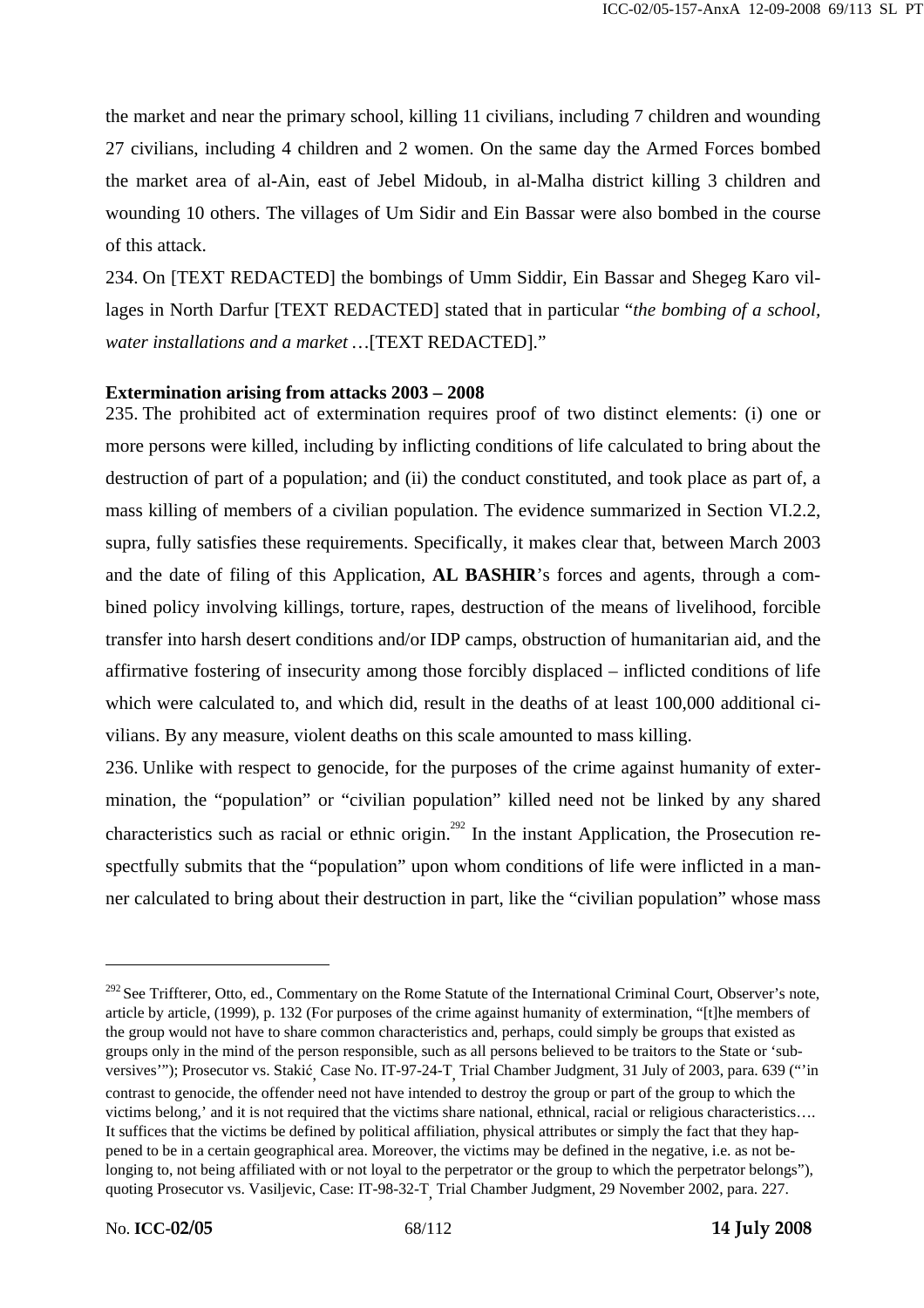killing the conduct at issue constituted, included members of the target groups<sup>293</sup> as well as other civilians present in the same areas.294

### **2.3 Widespread and Systematic Attack Directed against a Civilian Population**

237. Pursuant to Art. 7(1) of the Statute, in order to constitute a crime against humanity, the acts must have been committed as part of a widespread or systematic attack. Pursuant to Art. 7(2)(a) of the Statute, an attack directed against a civilian population is defined as a "course of conduct involving the multiple commission of acts referred to in paragraph 1 against any civilian population, pursuant to or in furtherance of a State or organizational policy to commit such an attack."<sup>295</sup> The acts alleged in this application clearly show that from March 2003 to the date of the filing of this application, **AL BASHIR** used the apparatus of the State, the Armed Forces and Militia/Janjaweed, to carry out hundreds of attacks against civilian towns and villages in Darfur, resulting in mass killings, rapes, and torture, forcible transfer of hundreds of thousands civilians and destruction of their means of survival. The evidence collected by the Prosecution has also confirmed previous authoritative reports – *inter alia* from [TEXT REDACTED] the media, the UNCOI and NCOI – that the Armed Forces indeed participated in, or provided material support to Militia/Janjaweed in attacks involving killings, rape and forcible transfer against the civilian population with knowledge of the character of the attacks.

238. The reference to a widespread or systematic attack has been interpreted as excluding random or isolated acts of violence from the notion of crimes against humanity.<sup>296</sup> "Widespread" refers to "the large-scale nature of the attack and the number of targeted persons", while "systematic" refers to "the organised nature of the acts of violence and the improbability of their random occurrence." $297$ 

<sup>&</sup>lt;sup>293</sup> Members of the targeted groups may be victims of both genocide and crime against humanity of extermination. See Triffterer, ed., Commentary on the Rome Statute of the International Criminal Court, Observer's note, article by article, (1999), p. 132 ("Killings of members of protected groups which amount to genocide under Art. 6(a) would, if committed on a large scale, constitute extermination within the meaning of Art. 7 para. 1 (b).... Acts of genocide under Art. 6(c) of "[d]eliberately inflicting on the group conditions of life calculated to bring about its physical destruction in whole or in part" when committed with an intent to destroy, in whole or in part, certain groups would also constitute extermination within the meaning of Art. 7 para. 1. (b), which protects a broader range of groups….").

<sup>&</sup>lt;sup>294</sup> Apart from the targeted groups, other tribes who have experienced systematic attack, though not as yet on a genocidal scale, include the Tunjur, Erenga, Birgid, Dajo, and Miseriya Jebel.

<sup>&</sup>lt;sup>295</sup> Decision of Pre-Trial Chamber I, 27 April, 2007, ICC-02/05-01/07-1, para. 61.

<sup>&</sup>lt;sup>296</sup> Decision of Pre-Trial Chamber I, 27 April, 2007, ICC-02/05-01/07-1, para. 62. Prosecutor v. Dusko Tadić, Judgment, Trial Chamber, Case No. IT-94-1-T, 7 May 1997, para. 648.

<sup>&</sup>lt;sup>297</sup> Kordić & Čerkez Appeal Judgment, para. 94; Blagojević & Jokić Trial Judgment, paras 545-546.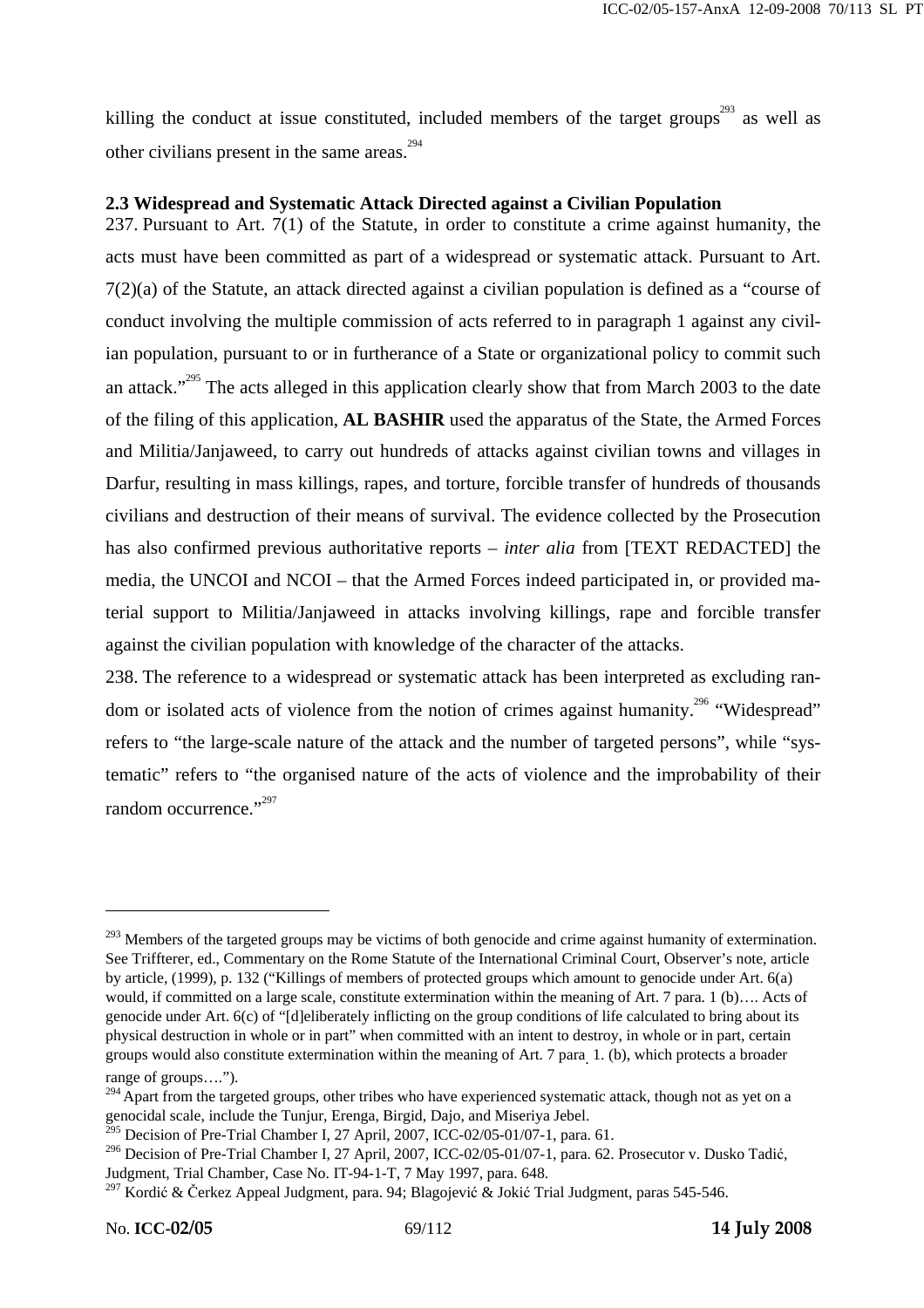239. The massive scope, frequency and large scale of the attacks<sup>298</sup> described above and the number of victims, amply demonstrate that they were widespread. They were also systematic, because they were carried out in furtherance of a plan or policy to commit such attacks.

## **3. War crimes**

# **3.1 Armed Conflict**

240. From March 2003 to the date of filing this Application, the Government of the Sudan has been engaged in a military campaign conducted in Darfur against rebel armed forces including the SLM/A and the JEM. $^{299}$ 

241. The SLM/A eventually split into two factions under two leaders - Minni Manawi and Abdal-Wahid respectively.<sup>300</sup> Those forces under Abd-al-Wahid were mostly active in the Jebel Marra area of West Darfur.<sup>301</sup>

242. The JEM is a political movement under the Chairmanship of Dr. Khalil Ibrahim. It also has a military wing.  $302$ 

243. The Prosecution presents those allegations involving deliberate attacks against civilians and pillaging mentioned in paragraphs 213-234.

# **4. Evidence and other information establishing AL BASHIR's individual responsibility for the crimes charged**

## **a. Applicable Law on Modes of Liability**

244. Without excluding any other applicable mode of liability, **AL BASHIR** is charged pursuant to Art. 25 (3) (a) of the Statute with committing the crimes alleged in this Application through persons-including the state apparatus, the members of the Armed Forces and Militia/Janjaweed.

245. This Court has established that, for the purposes of determining individual criminal responsibility under Art.  $25(3)(a)$ , the "concept of control over the crime" is "the distinguishing

<sup>298</sup> ICTR case, Akayesu Judgment, Trial Chamber, Case No. ICTR-94-4-T, para. 580.

<sup>&</sup>lt;sup>299</sup> Peace Agreement Between the Government of the Republic of Sudan and the Sudanese Liberation Army, 3-4 September 2003, DAR-OTP-0116-0433); N'djamena Humanitarian Ceasefire Agreement on the Conflict in Darfur, 8 April 2004, DAR-OTP-0043-0045; Protocol on the Establishment of Humanitarian Assistance in Darfur, 8 April 2004, DAR-OTP-0043-0053; Agreement with the Sudanese parties on the Modalities for the Establishment of the Ceasefire Commission and the Deployment of Observers in the Darfur, 28 May 2004,

DAR-OTP-0005-0308 and DAR-OTP-0043-0016; Comprehensive Peace Agreement, 5 May 2006, DAR-OTP-0115-0563.

<sup>&</sup>lt;sup>300</sup> Public Source, DAR-OTP-0120-0678 at 0772-0775; Public Source, DAR-OTP-0120-0380 at 0385 and 0392.<br><sup>301</sup> Public Source, DAR-OTP-0120-0678 at 0773.<br><sup>302</sup> Public Source, DAR-OTP-0120-0258; UNCOI Material, DAR-OTP-0018-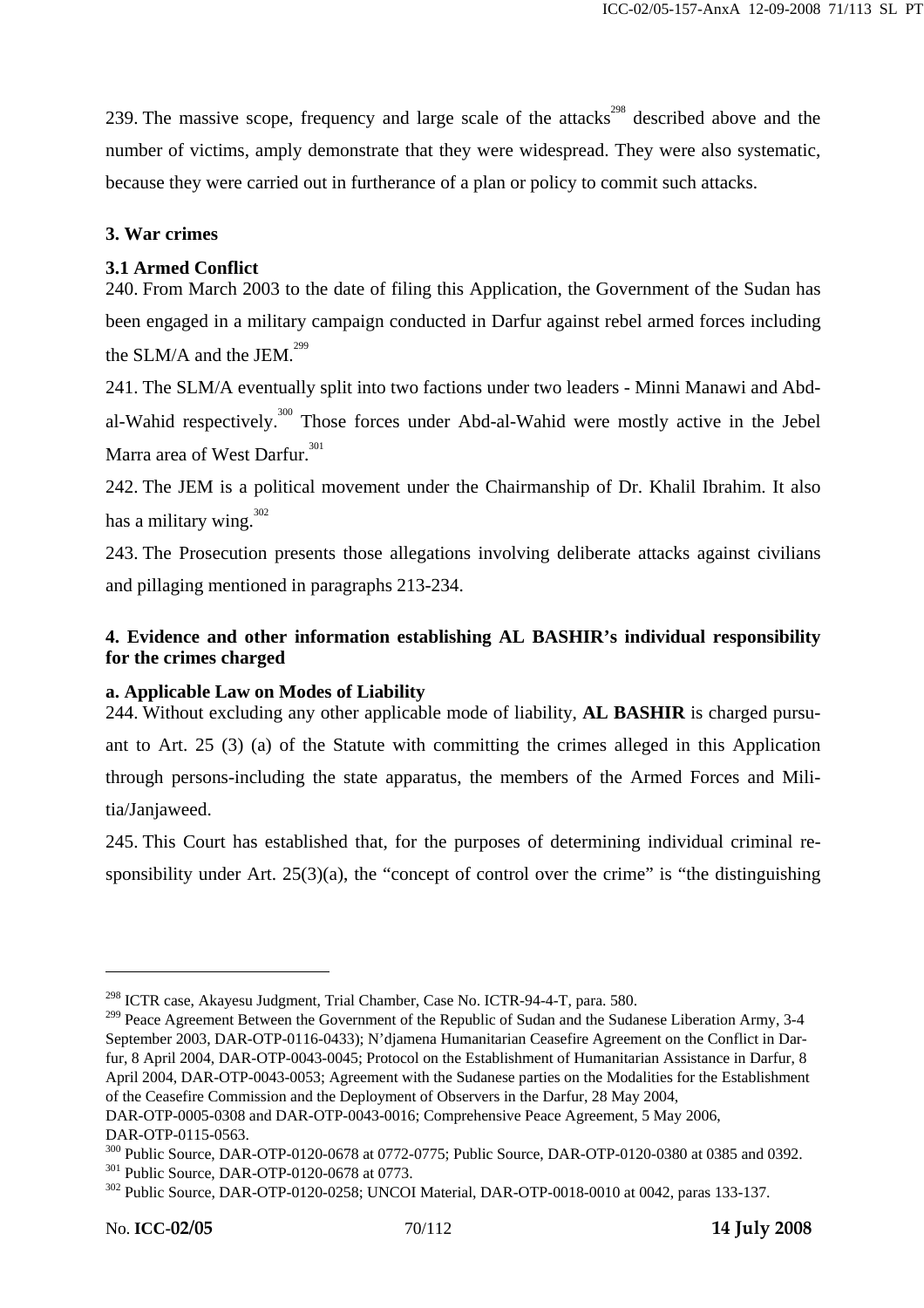criterion between principals and accessories to a crime where a criminal offence is committed by a plurality of persons."<sup>303</sup>

246. This Court also stated that the commission of a crime "through another person" is "the most typical manifestation of the concept of control over the crime" and is "expressly provided for in Art. 25(3)(a).<sup>304</sup> As the Court has affirmed, the statutory text<sup>305</sup> indicates that liability "extends to the commission of a crime not only through an innocent agent (that is, through another person who is not criminally responsible), but also through another person who is fully criminally responsible." $306$ 

247. This form of liability has been applied by many national courts and is also known as *"perpetration by means*" or *"indirect perpetration*".<sup>307</sup> This mode of responsibility embodies the principle that the person in control, the "*principal*", is the person who is responsible for the crimes: "*Whoever controls the system, also controls the anonymous will of all its human components*".308

248. The mode of liability has three elements: $\frac{309}{209}$ 

(a) First, the Prosecution must establish the existence of a relationship such that the indirect perpetrator may impose his dominant will over the direct perpetrator to ensure that the

<sup>&</sup>lt;sup>303</sup> The Prosecutor v. Thomas Lubanga Dyilo, Decision on the Confirmation of Charges, 29 January 2007, ICC-01/04-01/06-796-Conf-tEN (hereafter "Lubanga II"), paras 327, 330 "The notion underpinning this … approach is that principals to a crime are not limited to those who physically carry out the objective elements of the offence, but also include those who, in spite of being removed from the scene of the crime, control of mastermind its commission because they decide whether and how the offence will be committed.". Id., para. 330.

<sup>&</sup>lt;sup>304</sup> Id. para<sub>.</sub> 339.

 $305$  Art. 25(3)(a) imposes individual criminal responsibility on a person who commits a crime "through another person, regardless of whether that other person is criminally responsible."<br><sup>306</sup> Lubanga II, para. 339.

 $307$  Kai Ambos, Commentary to Art. 25, in Otto Triffterer (ed.), Commentary on the Rome Statute of the International Criminal Court, p. 480. Eser, p. 797. Claus Roxin, Täterschaft und Tatherrschaft, 6th ed., Walter De Gruyter, Berlin/New York, 1994, p. 243. Such a theory has also been applied by the Federal Supreme Court of Germany BGHSt, NJW 1994, pp. 2703-2707; NJW 1996, pp. 2042-2044. See also the Judgment of the Regional Court of Berlin (531) 26 JS 1/95 KS (9/95).

<sup>&</sup>lt;sup>308</sup> Federal Criminal Court of Appeals for the Federal District of Buenos Aires, Case No. 13 (Juntas Trial), Judgment, 9 December 1985, 8 Human Rights Law Journal, 415-17 (emphasis added). Ibid. See also van Sliedregt (2003), pp. 69 et seq.

<sup>&</sup>lt;sup>309</sup> No person has yet been charged in this Court with crimes under the mode of liability of indirect perpetration under Art. 25(3)(a). Nonetheless, Pre-Trial Chamber I in Lubanga found "reasonable grounds to believe that ... the concept of indirect perpetration … could be applicable" to the accused's alleged role in the crimes charged in that case. The Prosecutor v. Thomas Lubanga Dyilo, Decision concerning Pre-Trial Chamber I's Decision of 10 February 2006 and the Incorporation of Documents into the Record of the Case against Mr. Thomas Lubanga Dyilo, ICC-01/04-01/06-8-US-Corr, 24 February 2006 (hereafter "Lubanga I"), para. 96. Although in the case of The Prosecutor v. Lubanga the Prosecution ultimately pursued a theory a co-perpetration "jointly with … another person", Pre-Trial Chamber I explained the main components of the mode of liability of indirect perpetration under the Statute.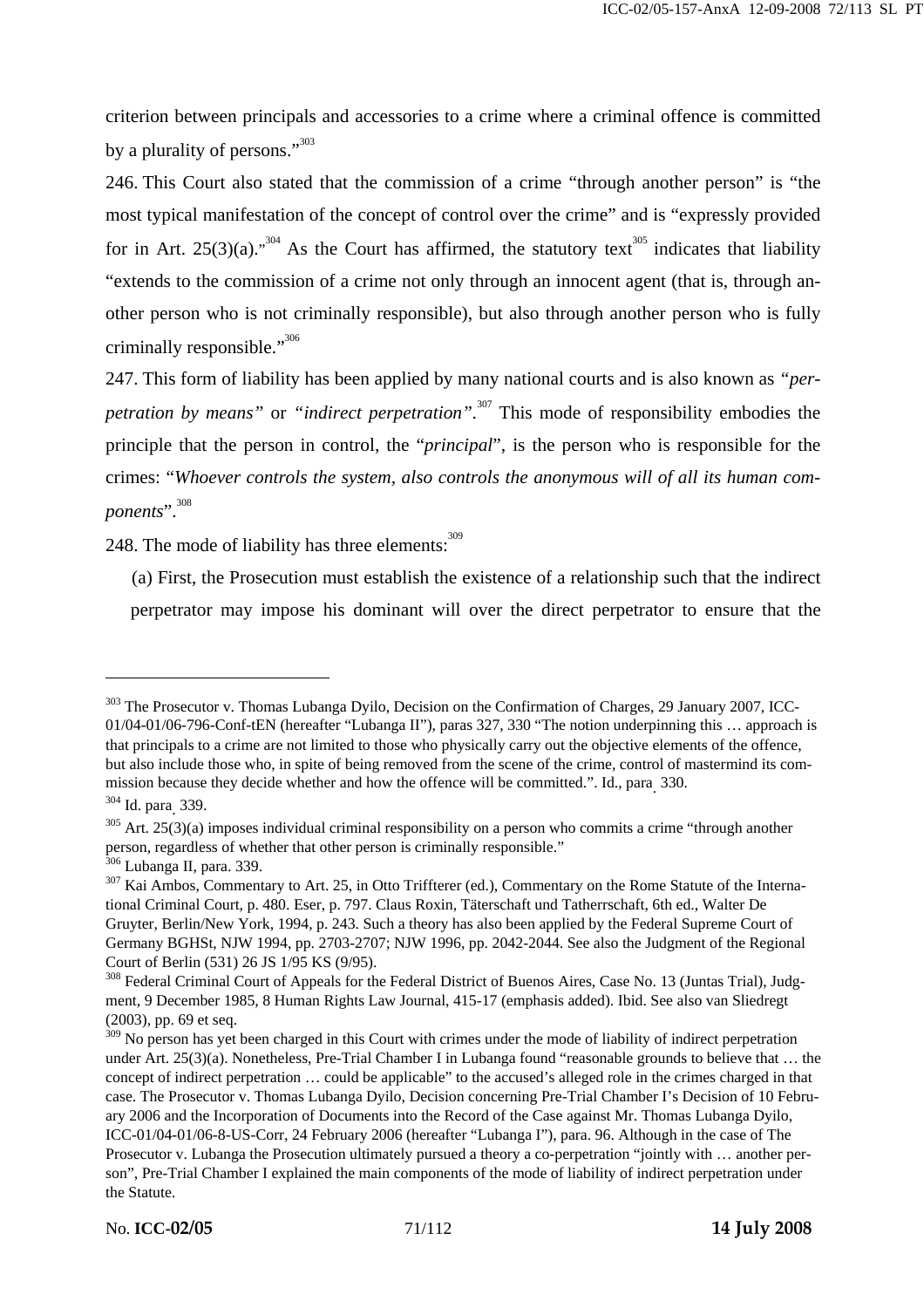crime is committed.310 Where, as in this Application, the indirect perpetrator is alleged to have committed the crime through an organization or group, that institution must be "hierarchically organized."<sup>311</sup>

(b) Second, the indirect perpetrator must have sufficient authority within the organization such that he has "the final say about the adoption and implementation" of the policies and practices at issue.<sup>312</sup>

(c) Third, the indirect perpetrator must be "aware of his unique role within the [organisation] and actively use it" in furtherance of the crimes charged.<sup>313</sup>

249. The following analysis addresses these elements and shows how **AL BASHIR**'s conduct satisfies the requirements of this mode of responsibility.

### **b. AL BASHIR held supreme authority in the hierarchically organized structure of the GoS**

250. **AL BASHIR** committed the crimes through the control he exerts on the members of the state apparatus. As such, the Prosecution does not allege that **AL BASHIR** physically carried out any of the crimes. At all times relevant to this Application, **AL BASHIR** sat at the apex of, and personally directed, the state's hierarchical structure of authority and the Militia/Janjaweed.

**AL BASHIR** is the President of the Republic of the Sudan, exercising both *de jure* and *de facto* sovereign authority, the Head of National Congress Party and Commander in Chief of the Armed Forces.

### *De jure authority as Head of State*

251. At all times relevant to this Application, **AL BASHIR** has been President of the Republic of the Sudan, serving as Head of State, and exercising supreme authority.<sup>314</sup> In this position, **AL BASHIR** held the final executive decision making power.<sup>315</sup>

 $310$  Eser (2002), in: Cassese et al. (eds.), vol. 1, pp. 793-94.<br> $311$  Lubanga I, para. 95. Indirect perpetration "is especially characteristic for hierarchically organized power structures. As this is not only typical for mafia-like organizations but for military systems as well, this type of perpetratorship may easily occur with war crimes or other state-supported criminal acts." Albin Eser, Individual Criminal Responsibility, in Cassese, et al., eds., The Rome Statute of the International Criminal Court: A Commentary (2002), p. 795. See also Triffterer, ed., Commentary on the Rome Statute of the International Criminal Court (1999), p. 479 (indirect perpetration has been upheld as a mode of liability in cases of "systematic or mass criminality organized, supported or tolerated by the state" where the indirect perpetrator "dominates the direct perpetrator by way of a hierarchical organizational structure").<br><sup>312</sup> Id., paras 94-95.<br><sup>313</sup> Id., para. 95.<br><sup>314</sup> Art. 42, Constitution of the Republic of the Sudan of 1998, DAR-OTP-0139-0003 at 0009; Art. 58(1), 2005

Interim Constitution of the Sudan , DAR-OTP-0136-0506, translation – DAR-OTP-0136-0605 at 0625.<br><sup>315</sup> Soon after taking over power in 1989, AL BASHIR abolished the post of Prime Minister. Public Source, DAR-

OTP-0138-0311, Translation DAR-OTP-0150-0081.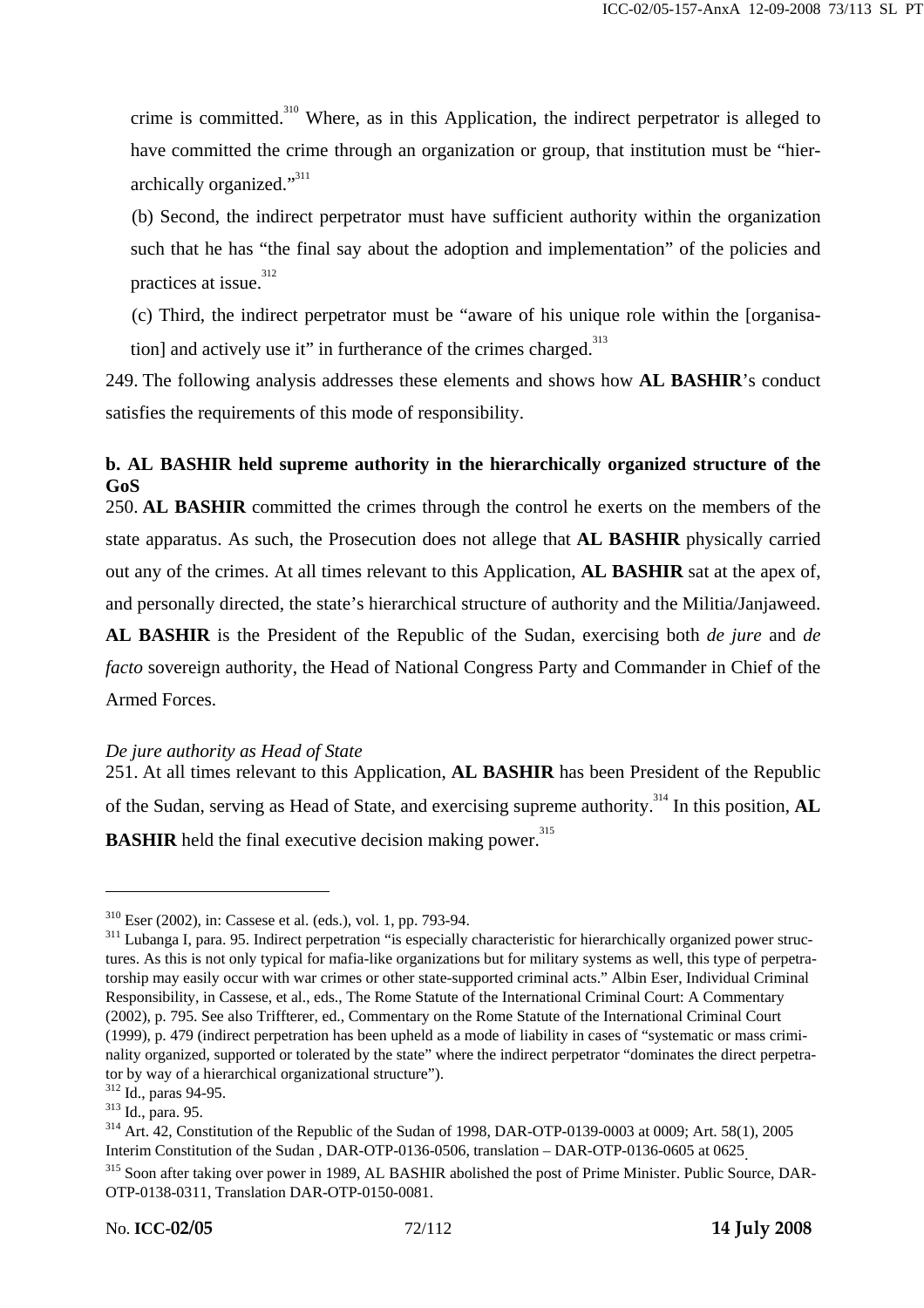a.Two Vice Presidents reported to AL BASHIR, one of whom, Ali Osman Taha,<sup>316</sup> played an important role in implementing **AL BASHIR**'s plan, in particular by assisting in the mobilisation of Militia/Janjaweed.<sup>317</sup>

b.**AL BASHIR** chaired the National Security Council (hereafter "NSC"), the principal policy-making body for national defence and security issues.<sup>318</sup> The Council comprised the chiefs of all national security institutions and relevant Government Ministers, with direct responsibility for Darfur. This structure was replicated at the state and locality levels

c. The various federal line ministries<sup>319</sup> that played critical roles in implementing various aspects of **AL BASHIR**'s genocidal plan in Darfur report directly to **AL BASHIR**.

d. **AL BASHIR** retained direct control over the intelligence system. The NISS, which has an elaborate structure with a network of representatives at both state and locality levels, played a significant role, not just by covering up the crimes committed in Darfur, but also by providing intelligence information which facilitated the commission of the crimes charged in this Application.

e.**AL BASHIR** appointed the Governors<sup>320</sup> of all the 26 states of the Sudan and they reported to him directly.<sup>321</sup> At all times relevant to this Application, the Governor of each of the three Darfur states simultaneously served as chairman of his respective State Security Committee.<sup>322</sup>

### *Authority as Commander in Chief*

252. An army officer himself, **AL BASHIR** exercised tight control over the army and security forces. At all times relevant to this Application, **AL BASHIR** has been Commander in Chief of

 $316$  Until the signing of the CPA in 2005, Taha served as the sole Vice President.<br> $317$  Taha was "demoted" from the position of 1st Vice President to 2nd Vice President in 2005. The 1st Vice President position was given to the Southern representative. [SOURCE REDACTED]<br><sup>318</sup> The NSC is a single integrated structure comprised of the chiefs of all national security institutions and relevant

Government Ministers. The structure of the NSC at the federal level is replicated at the state and locality levels. The National Security Force Act of 1999, Art. 34(1)(a) and (2), (English translation) DAR-OTP-0021-0412 at 0421; The Interim National Constitution of the Republic of the Sudan of 2005, Art. 150 (1) to (3), DAR-OTP-0136-0605 at 0663; the National Security Force Act of 1999, Art. 5(3), DAR-OTP-0021-0412 at 0424; [SOURCE REDACTED].

<sup>&</sup>lt;sup>319</sup> According to the 2005 Draft Constitutional Text dated 16 March 2005 (DAR-OTP-0150-0002), the Sudan has 9 Ministries of Soveignty, 11 Ministries in the Economic Sector and 10 in the Service Sector.

<sup>&</sup>lt;sup>320</sup> AL BASHIR also appointed Commissioners. A witness indicated that AL BASHIR appointed Jaafar Abdal Hakam as Commissioner for Garsila and also head of the Locality Security Committee, [SOURCE REDACTED];<br>Art. 56, 57 and 62 of the 1998 Constitution of the Republic of the Sudan, DAR-OTP-0012-0013

 $321$  Arts. 42, 61 and 62 of the 1998 Constitution of the Republic of the Sudan; [SOURCES REDACTED]. <sup>322</sup> Police Forces Act of 1999, DAR-OTP-0103-0598; [SOURCES REDACTED]; UNCOI Material, DAR-OTP-0016-0139 at 0171.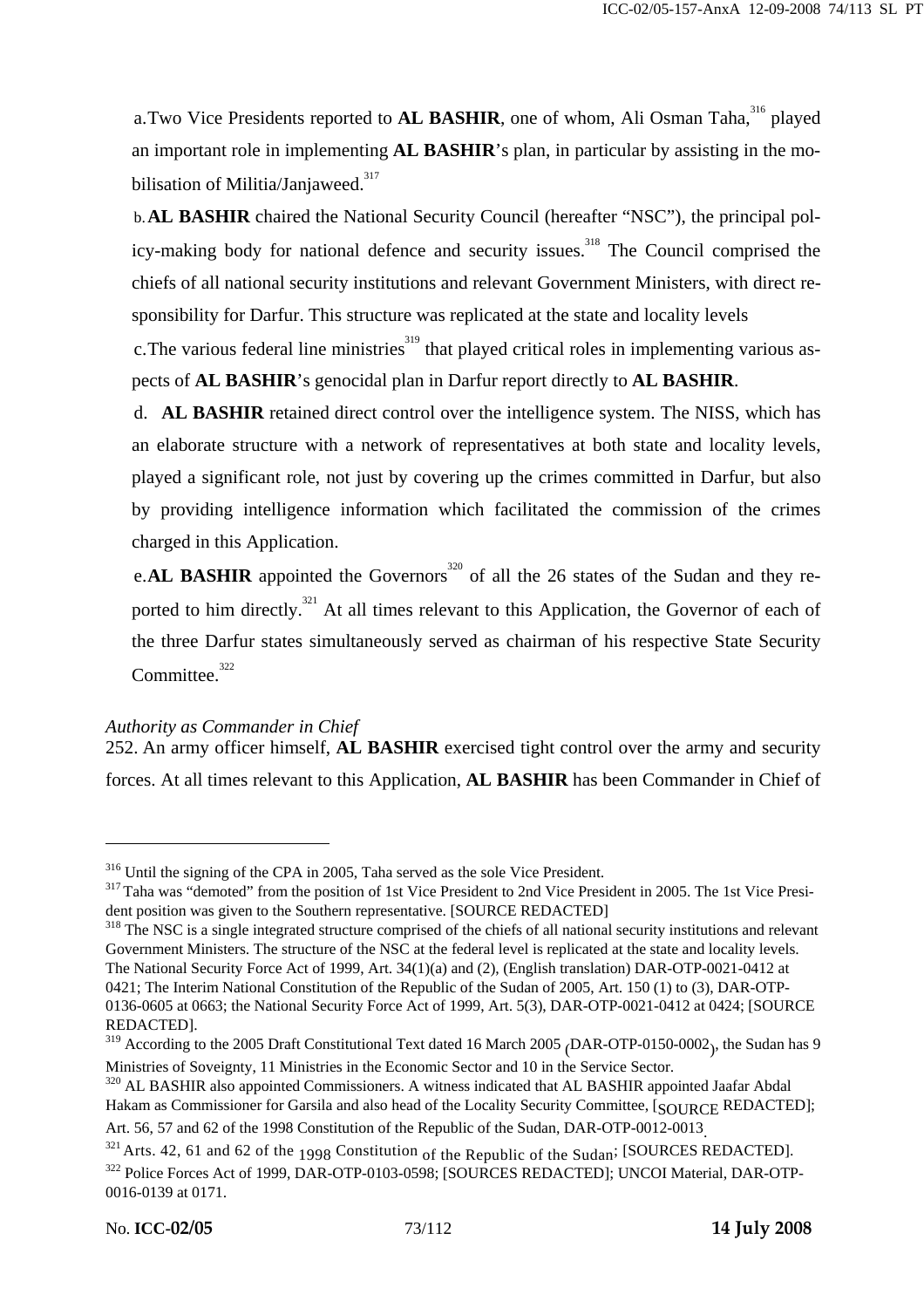the Armed Forces, the police and all other military and security forces.<sup>323</sup> As Commander in Chief, **AL BASHIR** directly instructed the Minister of Defence, who oversaw implementation of military policy, established or modified conditions of military service, and was responsible for all matters of military discipline. The Army Chief of Staff also reported directly to **AL BASHIR** as well as to the Minister of Defence. Among other things, the Army Chief of Staff is responsible for issuing operational instructions, implementing the strategic directive for deployment of the Armed Forces, preparing proposals for build-up and preparation for war and specifying the arms, equipment and specialist resource requirements for the Armed Forces in war and at peace. $324$ 

253. As Commander in Chief, **AL BASHIR** also ordered the incorporation of most of the Militia/Janjaweed into the reserve forces, and exercised both formal and informal control over such forces, including:

- *i.* The Popular Police Force,<sup>325</sup> which is a reserve force of local citizens, raised to augment the regular Police. It participated in the conflict in Darfur.
- *ii.*The Central Reserve Force ("CRF") under the control of the Ministry of Interior and headed by Abdelraheem Mohammed Hussein (up to September 2005) reported to **AL BASHIR**. This force also participated in the conflict in Darfur.
- *iii.*The Popular Defence Force, $326$  which is the reserve component of the Armed Forces. The PDF is generally described as a citizen force which is provided with military training and mobilised on the demand of the army.<sup>327</sup>
- *iv.*The BIU/B was managed through the Military Intelligence Section within the Armed Forces. The head of Military Intelligence, Gen. Awad Ibn Auf.<sup>328</sup> reported to the Chief of Staff of the Army as well as directly to **AL BASHIR**. 329

<sup>&</sup>lt;sup>323</sup> Art. 42 of the 1998 Constitution of the Republic of the Sudan and Art. 65(a) of the 2005 Interim National Constitution of the Republic of the Sudan, DAR-OTP-0136-0506, translation – DAR-OTP-0136-0605. "The chain of command, with the administration and organization of the forces, is specified in Arts. 11 and 12 [of the Armed Forces Act of 1986], in the form of a pyramid that grants supreme command to the President of the Republic in accordance with the principle of the armed forces being subject to political command." Unofficial version of the Armed Forces Memorandum concerning the ICC's inquiries – Military Operations summary since January 2002 – Armed Forces and Rebels (30 April 2006), para. 24(c), DAR-OTP-0099-0473 at 0490, Translation, DAR-OTP-0116-0721). AL BASHIR holds the rank of Field Marshal in the Sudanese Armed Forces.

 $324$  People's Armed Forces Act of 1986, DAR-OTP-0118-0075 at 0084.<br> $325$  [FOOTNOTE REDACTED]

<sup>&</sup>lt;sup>326</sup> [SOURCE REDACTED]; Arts 4 to 6 of the People's Defence Forces Act 1989, DAR-OTP-0116-0889; "Unofficial version of the Armed Forces Memorandum concerning the ICC's inquiries – Military Operations summary since January 2002 – Armed Forces and Rebels" (30 April 2006), para. 29(b), DAR-OTP-0099-0473 to DAR-OTP-0099-0500.

<sup>&</sup>lt;sup>327</sup> UNCOI Material, DAR-OTP-0107-0627 at 0629; [SOURCE REDACTED]; The People's Defence Forces Act 1989, DAR-OTP-0116-0889.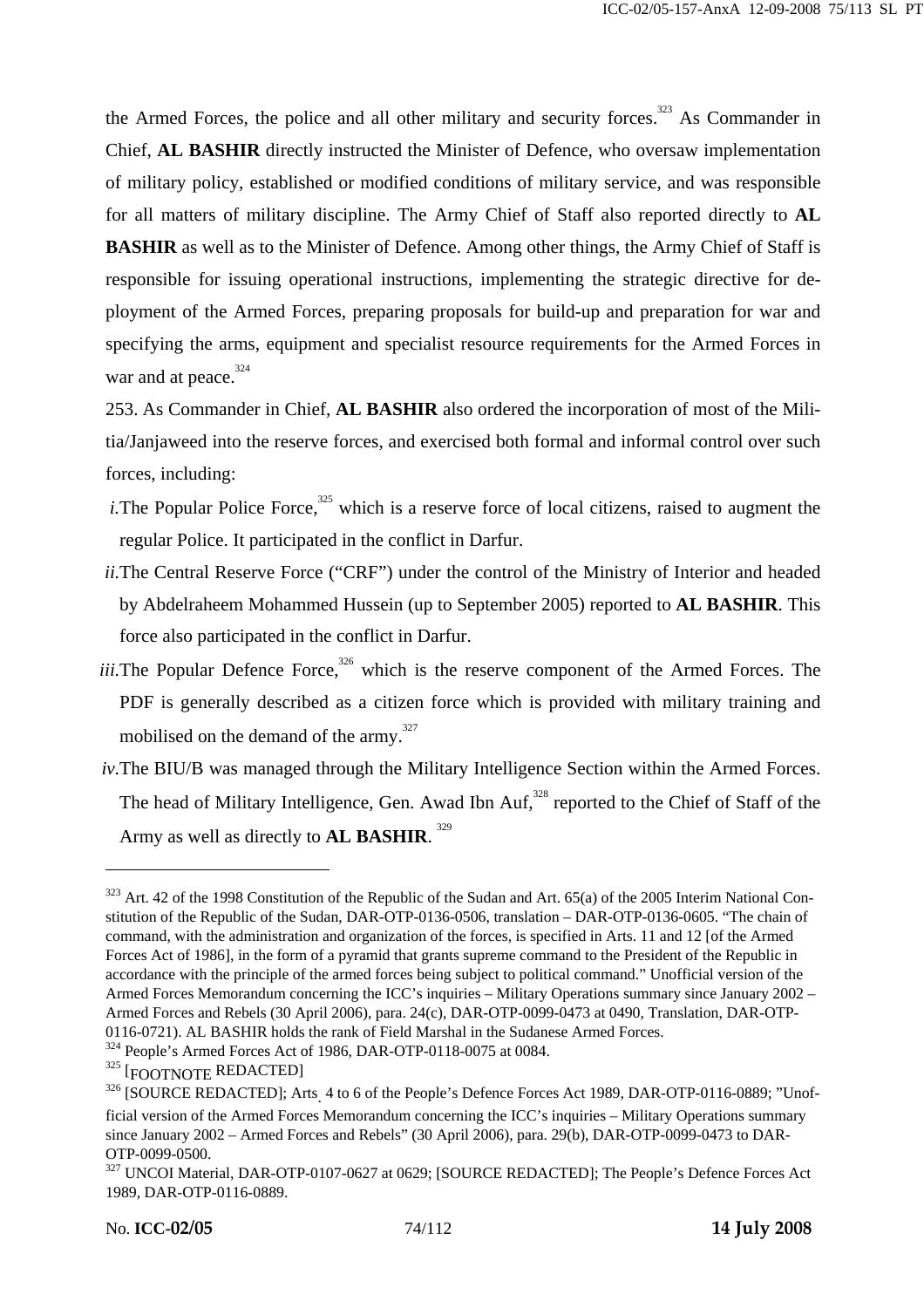#### *Authority over the Security Committees*

254. **AL BASHIR** directly and through his subordinates ensured the coordination of the attacks against the target groups in their villages through the Locality and State Security Committees. The Security Committees played a leading role in particular during 2003 and 2004.

255. The Memorandum referred to in paragraphs 50-51 establishes that the Army in accordance with Presidential decisions executed the instructions provided by the Security Committees in Darfur: "In accordance with political wishes, the recommendations and orders of the Security Committees, and their duties as specified under the Constitution and the law, the armed forces, and the forces working with them, implemented military plans to contain the security situation in Darfur."<sup>330</sup>

256. The Security Committees were composed of representatives of the Armed Forces, the Police, the NISS and the Militia/Janjaweed. $331$ 

257. At all times relevant to this Application, the Governor of each of the three Darfur states – all appointed by, and reporting to, **AL BASHIR** – served as chairman of his respective State Security Committee.<sup>332</sup> The State Security Committees reported to Ahmed Harun, and coordinated the activities of the Sudanese Armed Forces, the Sudanese Police, and other Sudanese Government forces in pursuing **AL BASHIR**'s plan.<sup>333</sup>

258. The decisions taken by the State Security Committees were binding. All members of the State Security Committee, with the exception of the Armed Forces representative, were obliged to implement Committee decisions. The Armed Forces representative could do so after obtaining permission from his chain of command. $334$ 

 $328$  [FOOTNOTE REDACTED]<br> $329$  [SOURCE REDACTED]; Art. 14 of the Peoples Armed Forces Act of 1986, DAR-OTP-0118-0075 at 0084.  $330$  Unofficial version of the Armed Forces Memorandum concerning the ICC's inquiries – Military Operations summary since January 2002 – Armed Forces and Rebels" (30 April 2006), DAR-OTP-0099-0473 to DAR-OTP-0099-0500, Translation DAR-OTP-0116-0721.

<sup>&</sup>lt;sup>331</sup> Arts. 42, 61 and 62 of the <sub>1998</sub> Constitution of the Republic of the Sudan<sup>;</sup> UNCOI Material,

DAR-OTP-0016-0013 at 0013; Police Forces Act (1999), Art. 17, DAR-OTP-0116-0895 at 0906-0907; [SOURCE REDACTED]. Unofficial version of the Armed Forces Memorandum concerning the ICC's inquiries – Military Operations summary since January 2002 – Armed Forces and Rebels (30 April 2006), para. 3(a), DAR-OTP-0099- 0473 to DAR-OTP-0099-0500, Translation DAR-OTP-0116-0721.

<sup>332</sup> [SOURCES REDACTED]; UNCOI Material, DAR-OTP-0016-0139 at 0171; [SOURCE REDACTED]; UN-COI Material, DAR-OTP-0016-0013 at 0013; Art. 17 of the 1999 Police Forces Act, DAR-OTP-0103-0598; [SOURCE REDACTED].

<sup>&</sup>lt;sup>333</sup> UNCOI Material, DAR-OTP-0016-0013 at 0013; [SOURCE REDACTED].<br><sup>334</sup> [FOOTNOTE REDACTED]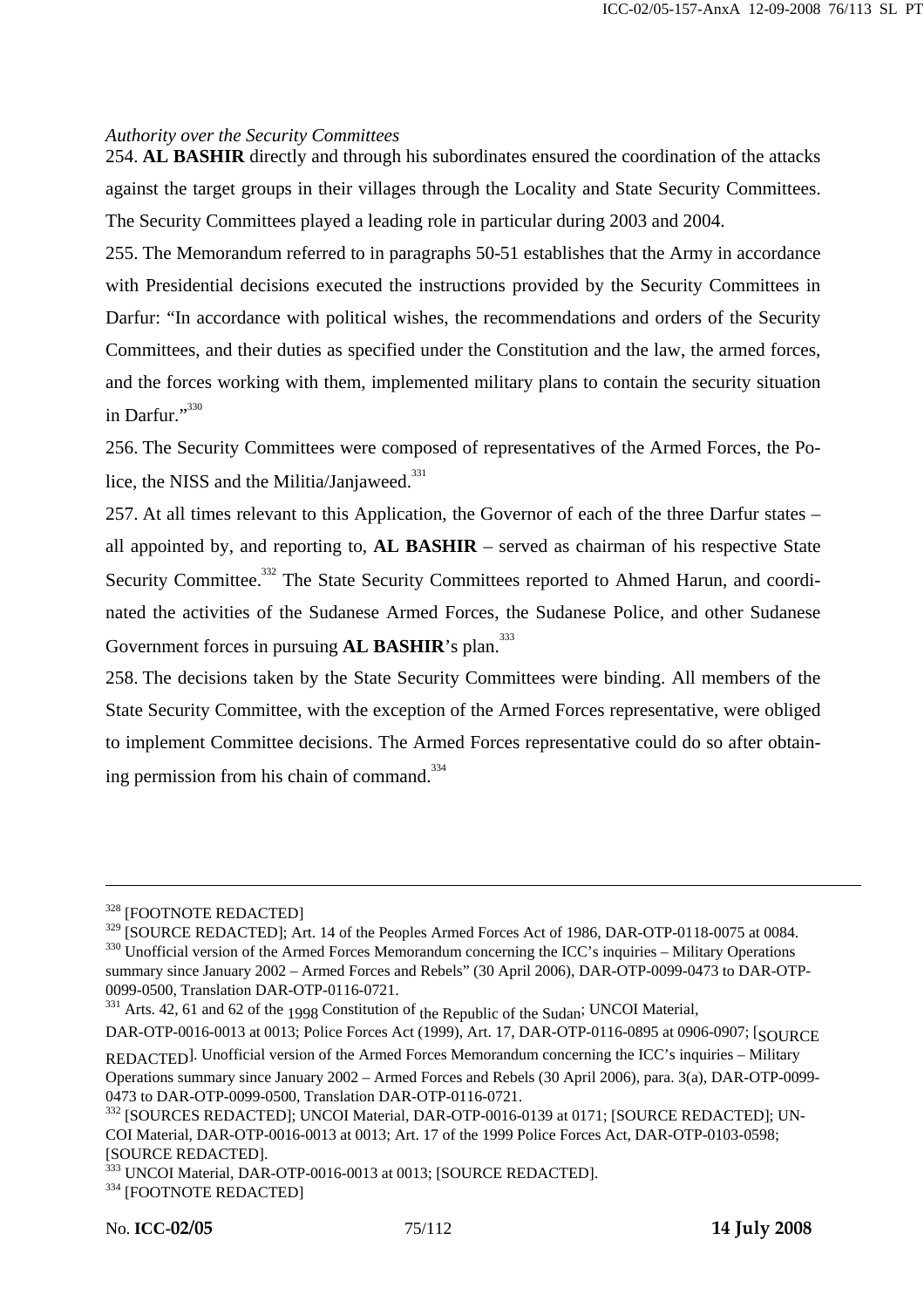259. Locality Security Committees reported to the State Security Committees<sup>335</sup> and had a similar composition.<sup>336</sup> At the Locality level a representative of the PDF also sat on the Committee.<sup>337</sup> In Darfur, this representative was responsible for coordinating with Militia/Janjaweed.<sup>338</sup> 260. Minutes of the meetings of the various Security Committees in West Darfur from the period between August 2003 and April 2004 were made available to the Prosecution by the UN-COI. Their significance was highlighted by a witness interviewed by the UNCOI who confirmed that Harun had refused to provide all Security Committee Minutes, stating that "*we cannot give them because we don't want to be seen in la haye*" (The Hague).<sup>339</sup>

261. The minutes show the authority and coordination powers of the West Darfur Security Committees extending to ordering reconnaissance missions, creating reserve forces, monitoring weapons supplies to rebels, ensuring sufficient levels of patrol activities, mobilising PDF, increasing the Police presence in villages to be targeted (Mukjar), ordering "tribal levies" to ensure the participation of Militia/Janjaweed, ordering Militia/Janjaweed to support the police or reinforce the PDF, and creating joint forces comprised of army, police and security services.

262. The state-level committees which took these actions – and hundreds of other similar decisions – reported to Harun. Harun himself acknowledged, when interviewed by the UNCOI that he received the minutes of the State Security Committees of Darfur and that he could call on the State Governors and Chiefs of Police in each state for additional oral briefings about security matters in the state. The minutes illustrate the above, by showing that the State Security Committees recognised the need to report to Harun. They referred "*the matter of troop rations to the State Minister of the Interior*", and in November 2003 noted preparation of "*a quick report for the Governor (in Khartoum) on the security situation in the State so that he may inform the Deputy Interior Minister*".

263. The State Security Committees also acted in accordance with *"a national security plan disseminated from Khartoum*".<sup>340</sup>

<sup>&</sup>lt;sup>335</sup> Art. 19, para. 3 of the 2003 Local Government Act, DAR-OTP-0103-0539; [SOURCE REDACTED]; UNCOI Material, 14 November 2004, DAR-OTP-0016-0080 at 0105.

<sup>336</sup> Art. 18 of the 1999 Police Forces Act, DAR-OTP-0103-0598; Unofficial version of the Armed Forces Memorandum concerning the ICC's inquiries – Military Operations summary since January 2002 – Armed Forces and Rebels (30 April 2006), para. 3 (a), DAR-OTP-0099-0473 to DAR-OTP-0099-0500, Translation DAR-OTP-0116- 0721.

<sup>337 [</sup>FOOTNOTE REDACTED]

<sup>338 [</sup>SOURCE REDACTED]; UNCOI Material, DAR-OTP-0014-0213 at 0214; UNCOI Material, DAR-OTP-0011-0111 at 0112.

<sup>&</sup>lt;sup>339</sup> [FOOTNOTE REDACTED]<br><sup>340</sup> UNCOI Material, DAR-OTP-0016-0013; [SOURCE REDACTED].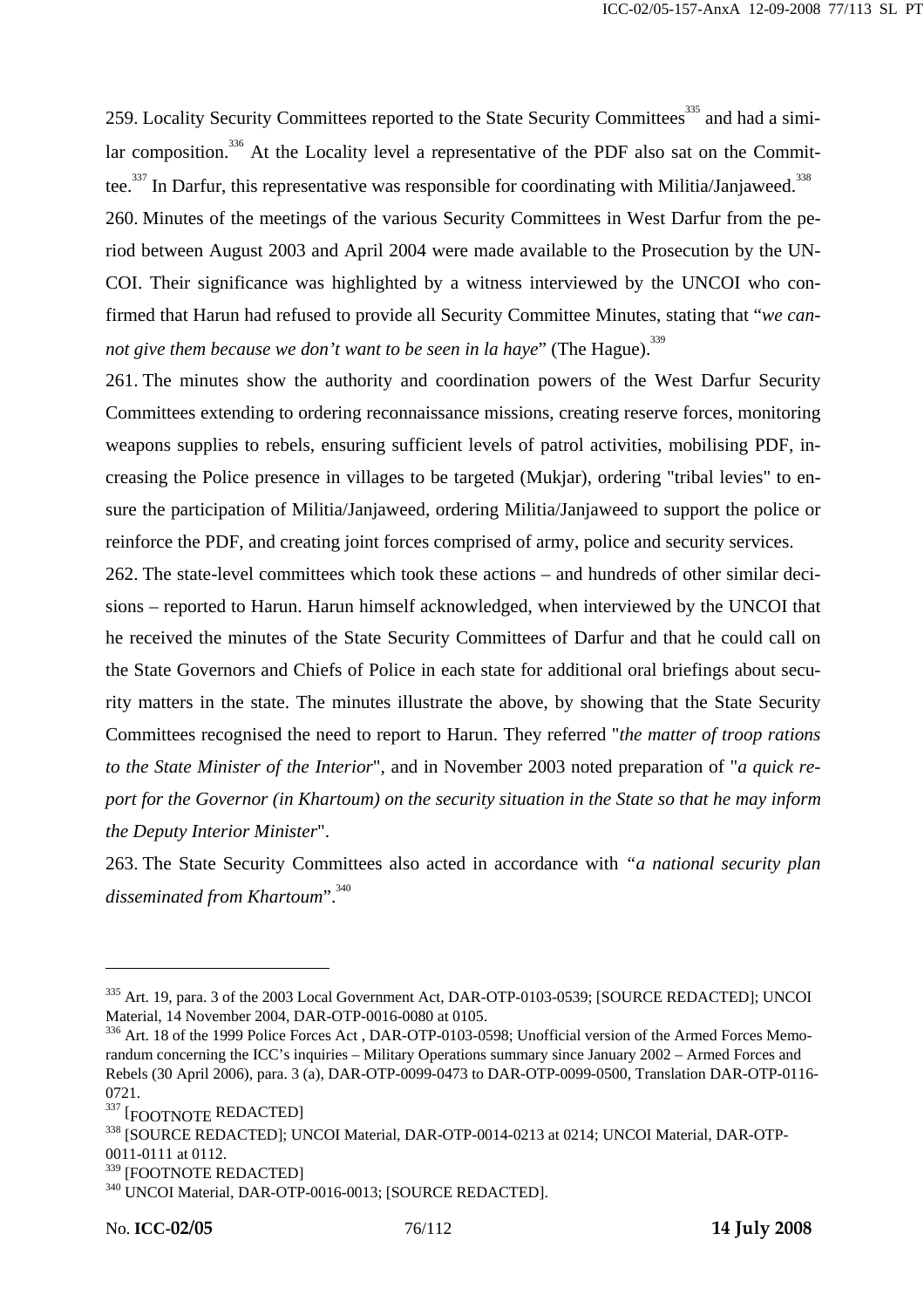### *De facto authority*

264. **AL BASHIR**'s control of the State apparatus as reflected in the formal hierarchy has been reinforced in practice by the elaborate network of reporting lines that he established (see Annex 6). This myriad system of direct reporting to **AL BASHIR** ensured his control of the implementation of his plan.

265. The evidence shows that **AL BASHIR** received regularly reports from, among others, Abdelraheem Hussein, Minister of Interior until September 2005 and then Minister of Defence from September 2005 to the present; Ahmed Harun, who served from 10 May 2003 as State Minister of Interior and was responsible for the "Darfur Security Desk" in which capacity he oversaw the States Security Committees for Darfur and from September 2005 to the present as State Minister for Humanitarian Affairs; Bakri Hassan Saleh, Minister of Defence until September 2005; Salah Gosh, Director General of the NISS - at all times relevant to this Application; Awad Ibn Auf, Deputy Chief of Staff<sup>341</sup> and Head of Military Intelligence - at all times relevant to this Application; the respective State Governors from the three states of Darfur; and Abbas Arabi Abdallah, Chief of Staff of the Armed Forces until 2006.

266. **AL BASHIR**'s control of the state apparatus was not only formal; it was absolute. On 3 September of 2006, **AL BASHIR** in a cabinet meeting informed his Government that UNSC Resolution 1706 – which provided for the deployment of peacekeepers in Darfur – was to be rejected. In accordance with this instruction, the peacekeeping force indeed terminated deployment at the end of that month, and the army deployed to resolve the situation. **AL BASHIR** did not consult his First Vice President (the SPLM leader, Salva Kiir) or other cabinet members. He simply announced his decision and allowed no discussion.<sup>342</sup>

267. In the same way, **AL BASHIR** has always addressed the issue of criminal responsibility of his subordinates without deference to the Judiciary, repeatedly stating that Ahmad Harun in particular "was not guilty" and vetoing a decision by then Minister of Justice Al Mardi in 2007 to re-investigate Harun following the Court's decision.<sup>343</sup>

268. In sum, at all times relevant to this Application, **AL BASHIR** has enjoyed both *de jure* and *de facto* authority and final control over the entire political, military and security apparatus of the Sudan who he used to implement his plan.

### **c. AL BASHIR was aware of, and actively used, his supreme authority within the hierarchical structure of the GoS in furtherance of the crimes charged**

 $341$  He was appointed to this post since March 2006.<br> $342$  Public Source, DAR-OTP-0150-0266.<br> $343$  Public Source, DAR-OTP-0148-0236.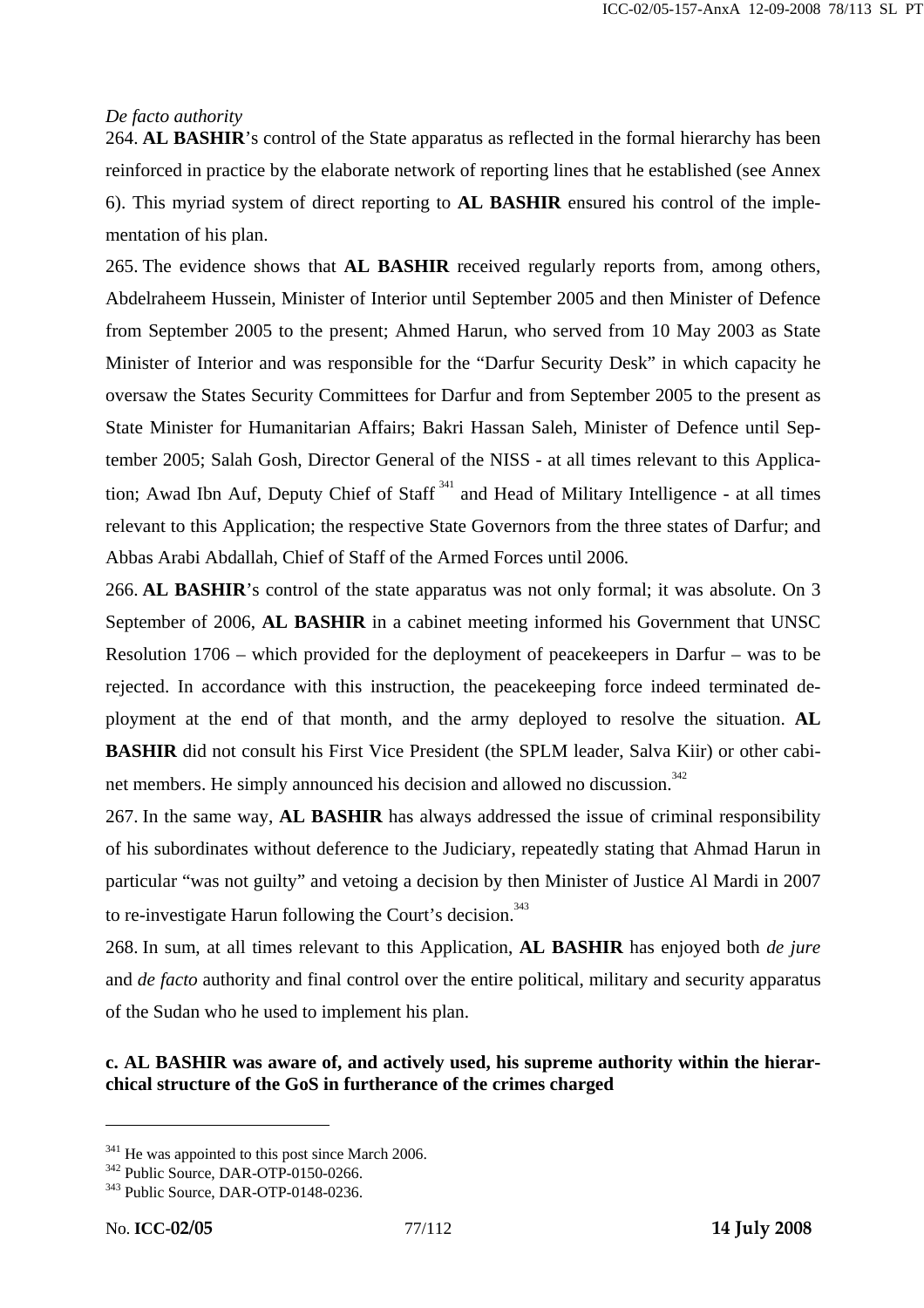269. **AL BASHIR** ensured that all components of the GoS, the Armed Forces and the Militia/Janjaweed worked together in carrying out his plan. He used the state resources *inter alia* as follows:

(i) the Locality and State Security Committees - to assist in planning and to coordinate the implementation of the activities in Darfur;

(ii) the intelligence apparatus including Military Intelligence and NISS to provide intelligence and other support to the Armed Forces and Militia/Janjaweed and to facilitate usurpation of the land previously inhabited by the target groups;

(iii) the Ministry of Interior - to mobilize the Militia/Janjaweed into the PPF and the CRF and to ensure that the police would not intervene to protect the civilians;

(iv) the Ministry of Defence, including the Armed Forces and Militia/Janjaweed, most of whom would be integrated in other reserve forces such as the PDF and the BIU/B - to carry out the attacks against the target groups;

(v) the Ministry of Humanitarian Affairs - to hinder and obstruct the delivery of humanitarian aid to the IDPs, to ensure destitution and insecurity within and around the IDP camps and to physically and psychologically abuse the IDPs;

(vi) the Ministry of Information and Communication and the Ministry of Foreign Affairs - to pursue a campaign of misinformation, denial and concealment of the crimes devised by the intelligence services; censor or suppress media coverage exposing the roles of **AL BASHIR**, the state apparatus and his forces in the crimes, and disseminate misinformation aimed at distorting and/or minimizing the extent of their responsibility for these crimes;

(vii) the Ministry of Finance - to fund the operations/activities of Militia/Janjaweed and to ensure that limited funds were dedicated to aiding the Darfurians;

(viii) the Ministry of Justice and the Judiciary - to conduct sham investigations and pretend that crimes were being investigated and prosecuted, to threaten the victims and to provide impunity to those that followed **AL BASHIR**'s genocidal orders.

### **d. AL BASHIR ordered the genocide**

270. Through a series of public statements, **AL BASHIR** signalled the beginning of the operations and imposed his dominant will over the direct perpetrators to ensure that the crimes were committed.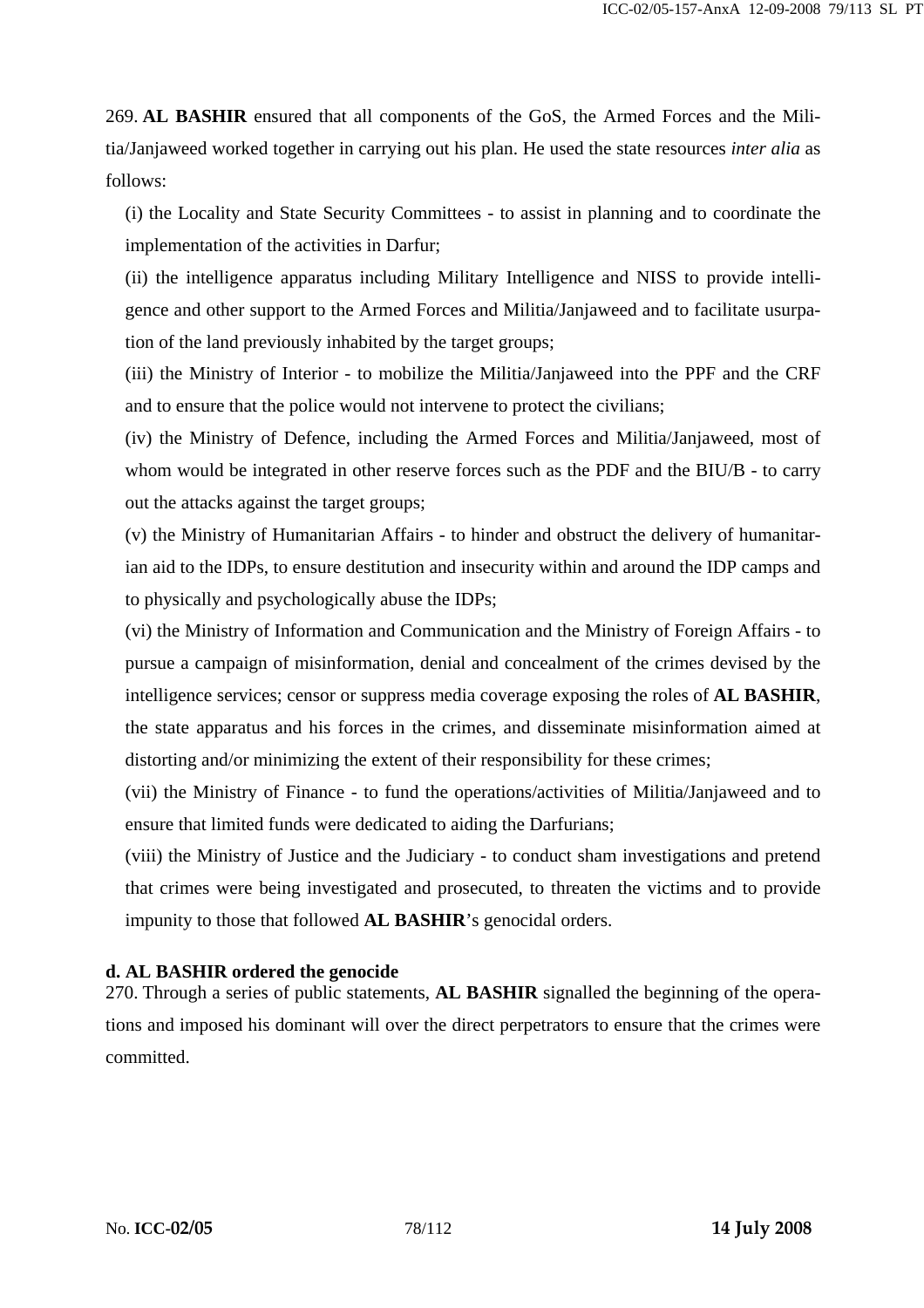271. In March 2003, **AL BASHIR** gave the first public instruction, directing the Armed Forces to quell the rebellion in two weeks and not to bring back any prisoners or wounded.<sup>344</sup> He further stated that he "*didn't want any villages or prisoners, only scorched earth*."345

272. In early 2003, **AL BASHIR** proclaimed that he would "*use the army, the police, the Mujahedeen, the horsemen*<sup>346</sup> to get rid of the rebellion".<sup>347</sup>

273. In late April 2003, a few days after the attack in Al Fashir, **AL BASHIR** returned to Al Fashir and publicly gave orders to the military, police and intelligence to eliminate the opposition and leave no survivors. According to one witness who heard him, **AL BASHIR** explained that "*he had refused the principle of negotiating with the rebels of Darfur and he had set free the army in Darfur*."348

274. On 30 December 2003, **AL BASHIR,** in a speech to Darfurians in Khartoum vowed to "*annihilate*" the "*hirelings, traitors, agents and renegades*."349 A few days later his forces attacked hundreds of villages across Darfur, driving hundreds of thousands from rural areas.<sup>350</sup>

275. Speaking on national television in 2004, **AL BASHIR** told the Sudanese public that he had given the Armed Forces a *carte blanche* (in Arabic "*atlakto yad al-jaysh*") in Darfur not to take "*asra*" (war prisoners) or inflict injuries.<sup>351</sup>

276. The attackers expressed openly the instructions received from **AL BASHIR**. A [TEXT REDACTED] recounted that during an attack on his village, the Militia/Janjaweed said: "*You are blacks, no blacks can stay here, and no black can stay in Sudan....The power of AL* **BASHIR** belongs to the Arabs and we will kill you until the end...."<sup>352</sup>

277. They consistently told victimized members of the three target groups that "*the Fur are*  slaves, we will kill them";<sup>353</sup> "You are Zaghawa tribes, you are slaves";<sup>354</sup> "You are Masalit. *Why do you come here, why do you take our grass*? *You will not take anything today"355.*

 $344   
 [FOOTNOTE REDACTERED  
345   
 [FOOTNOTE BEDACTERED]$ 

<sup>&</sup>lt;sup>346</sup> At various times, AL BASHIR and other GoS officials used different names to refer to the Militia/Janjaweed – including "Fursan", "Mujaheddin", "horsemen," PDF, and "tribal levies." This terminological dance helped further AL BASHIR's aim of sowing broader confusion about his, and his Government's, control over the Militia/Janjaweed. [SOURCES REDACTED]

<sup>&</sup>lt;sup>347</sup> Public Source, DAR-OTP-0020-0067 at 0099.<br><sup>348</sup> [FOOTNOTE REDACTED]

<sup>&</sup>lt;sup>349</sup> Public Source, DAR-OTP-0146-0035.<br><sup>350</sup> Public Source, DAR-OTP-0148-0002 at 0050.<br><sup>351</sup> [FOOTNOTE REDACTED]<br><sup>352</sup> Public Source, DAR-OTP-0020-0180 at 0203.<br><sup>353</sup> UNCOI Material, DAR-OTP-0018-0010<sub>,</sub> para<sub>.</sub>

 $^{353}$  UNCOI Material, DAR-OTP-0018-0010<sub>,</sub> para<sub>s</sub> 245<sub>.</sub><br> $^{354}$  UNCOI Material, DAR-OTP-0018-0010<sub>,</sub> para<sub>s</sub> 511 and 333.

<sup>&</sup>lt;sup>355</sup> [FOOTNOTE REDACTED]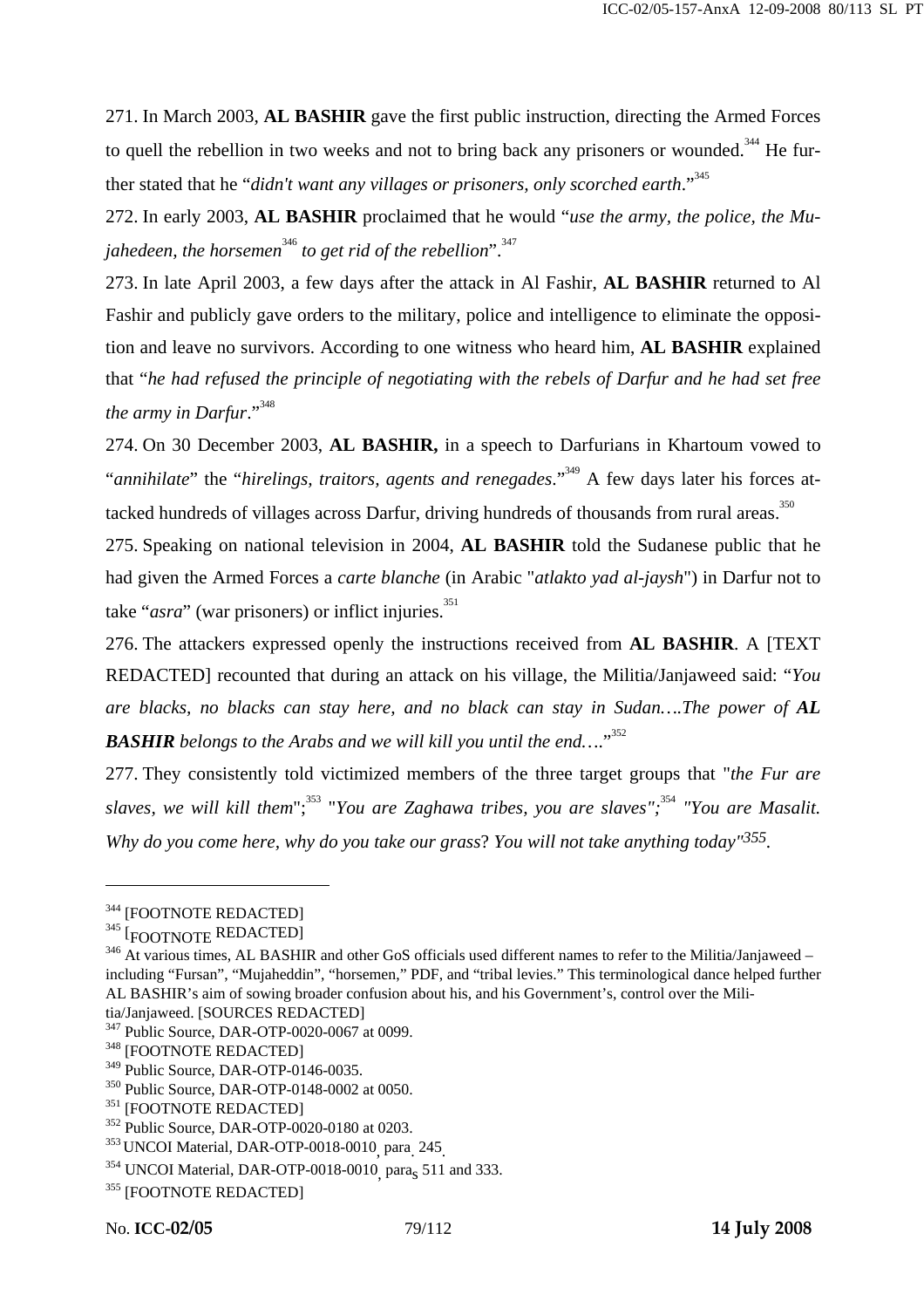278. Perpetrators of crimes used language which is not just ethnically derogatory, but also shows an intention to destroy the objects of ethnic animus. Victims of rapes reported statements such as you "*would have Arab babies"* and if we *"could find any Fur woman ...we would rape them again to change the colour of their children."*<sup>356</sup>

279. In addition victims have reported that during attacks the perpetrators addressed them with the following remarks: "This is your end. The Government armed me".<sup>357</sup>

### **e. AL BASHIR appointed, dismissed, and reassigned key officials to reward supporters and punish opponents of the Darfur plan**

280. **AL BASHIR** repeatedly used his control to eliminate internal dissent and ensure uniform enforcement of his plan by his subordinates. Individuals who refused to implement assigned tasks were dismissed, reassigned, and/or replaced. As no one other than **AL BASHIR** was indispensable to his plan, he readily changed and re-ordered the personnel to achieve the implementation of his plan.

281. **AL BASHIR** dismissed a number of officials who opposed his policy of using the Militia/Janjaweed and warned it would lead to crimes. He replaced them with officers who were loyal to him and were supportive of his plan. [TEXT REDACTED]<sup>358</sup> [TEXT REDACTED]

282. [TEXT REDACTED]<sup>359</sup> [TEXT REDACTED] has acknowledged<sup>360</sup> that he participated in the mobilization and recruitment into the BIU/B of a notorious Militia/Janjaweed group under the leadership of Musa Hilal and Lt. Col Abd-al-Wahid Sa'id that became known for its brutality as the "Quick, Light and Horrible Forces of Misteriha."

283. [TEXT REDACTED]<sup>361</sup> [TEXT REDACTED], **AL BASHIR** appointed General Abd-al-Rahman Zayn al-Abidin<sup>362</sup> (also known and hereafter referred to as "Gen. Ismat") who was reassigned from Director of Operations. Gen. Ismat acknowledged to the Prosecution that he had fought alongside the *Murahileen*<sup>363</sup> and Militias in Southern Sudan. In Darfur, Gen. Ismat encouraged the mobilization of the Militia/Janjaweed and provided weapons to them.<sup>364</sup> 284. [TEXT REDACTED]<sup>365</sup>

<sup>&</sup>lt;sup>356</sup> Public Source, DAR-OTP-0120-0004 at 0004.<br><sup>357</sup> UNCOI Material, DAR-OTP-0018-0010 para<sub>.</sub> 511 footnote 184.

<sup>&</sup>lt;sup>358</sup> [FOOTNOTE REDACTED]<br><sup>359</sup> [FOOTNOTE REDACTED]

<sup>&</sup>lt;sup>359</sup> [FOOTNOTE REDACTED]<br><sup>360</sup> [FOOTNOTE REDACTED]<br><sup>361</sup> UNCOI Material, DAR-OTP-0014-0293 at 0301 para. 23.<br><sup>362</sup> [FOOTNOTE REDACTED]; Public Source<sub>,</sub> DAR-OTP-0115-0699 at 0715.

<sup>&</sup>lt;sup>364</sup> [SOURCES REDACTED]; UNCOI Material, DAR-OTP-0107-0627 at 0627.<br><sup>365</sup> [FOOTNOTE REDACTED]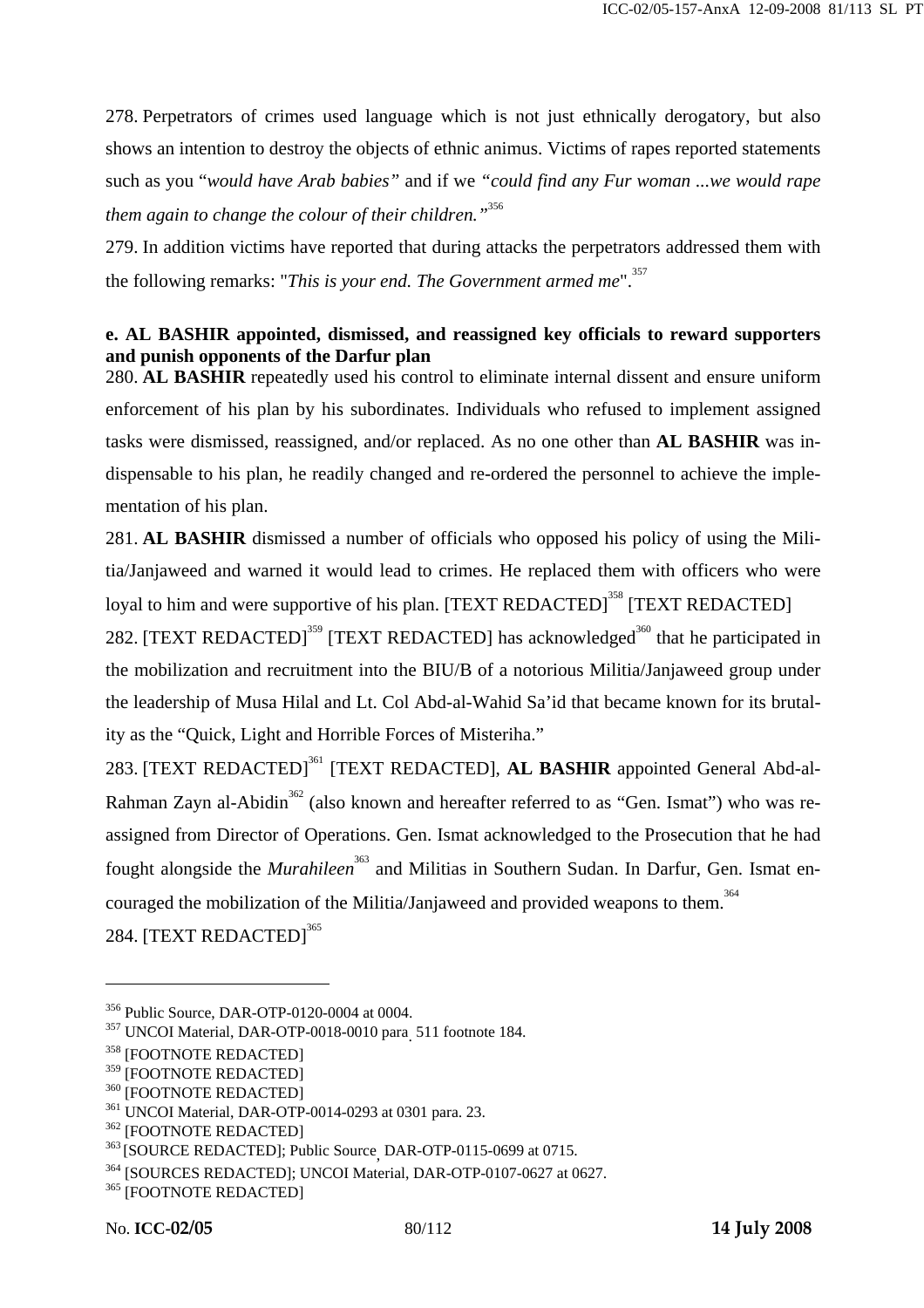285. In June and December 2003, AL BASHIR also dismissed about 20,000<sup>366</sup> members of the Armed Forces, most of who came from Darfur. [TEXT REDACTED]<sup>367</sup> [TEXT RE- $DACTED1<sup>368</sup>$ 

286. **AL BASHIR** made other appointments to ensure effective implementation of his decisions. In May 2003, **AL BASHIR** appointed Abdulraheem Hussein as Minister of Interior, and Ahmad Harun as State Minister of Interior. Both men executed **AL BASHIR** instructions, in particular, by recruiting and organizing Militia/Janjaweed fighters. **AL BASHIR** was drawn to the experience which both Hussein and Harun had gained in mobilizing tribal fighters to attack civilians during the GoS counterinsurgency in South Sudan in the 1990s.<sup>369</sup> Harun was responsible for the mobilisation of the Murahileen and for the planning and supply of military operations in Kordofan in the  $1990s$ .<sup>370</sup>

287. From March 2003 until September 2005, Ahmad Harun was the Minister of State for Interior of the GoS. In early 2003, after the rebel attack on Al Fashir, **AL BASHIR** appointed Harun to head the "Darfur Security desk" and to oversee the State and Locality Security Committees in Darfur.

### **f. AL BASHIR used the Militia/Janjaweed to commit crimes**

288. **AL BASHIR** systematically recruited and integrated the Militia/Janjaweed into the Sudanese structure of authority. This brought the Militia/Janjaweed under **AL BASHIR**'s control. In this way, he made the Militia/Janjaweed the third leg – together with the Armed Forces and the rest of the state apparatus – of the structure which implemented his plan.

289. Militia/Janjaweed were an essential substitute human resource for the thousands of Armed Forces soldiers whose ethnic affiliation and/or geographic origin placed in doubt their willingness to commit genocide in Darfur.<sup>371</sup> The roots of most Militia/Janjaweed in ethnic tribes different from the target groups, and the polarization he had promoted between the target groups and other tribes, gave **AL BASHIR** a pool of people who he could use as tools and who shared his determination to destroy the target groups.372 In addition, **AL BASHIR** created the illusion of Militia/Janjaweed autonomy. This illusion, together with the reality of **AL BASHIR**'s control over their actions, helped him not only to conceal his criminal responsibility, but also gave

 $^{366}$  [FOOTNOTE REDACTED]  $^{367}$  [FOOTNOTE REDACTED]

<sup>&</sup>lt;sup>369</sup> [FOOTNOTE REDACTED]<br><sup>370</sup> [FOOTNOTE REDACTED]<br><sup>371</sup> [FOOTNOTE REDACTED]<br><sup>372</sup> NCOI Material, DAR-OTP-0116-0610 at 0614; Public Source, DAR-OTP-0090-0173 at 0012.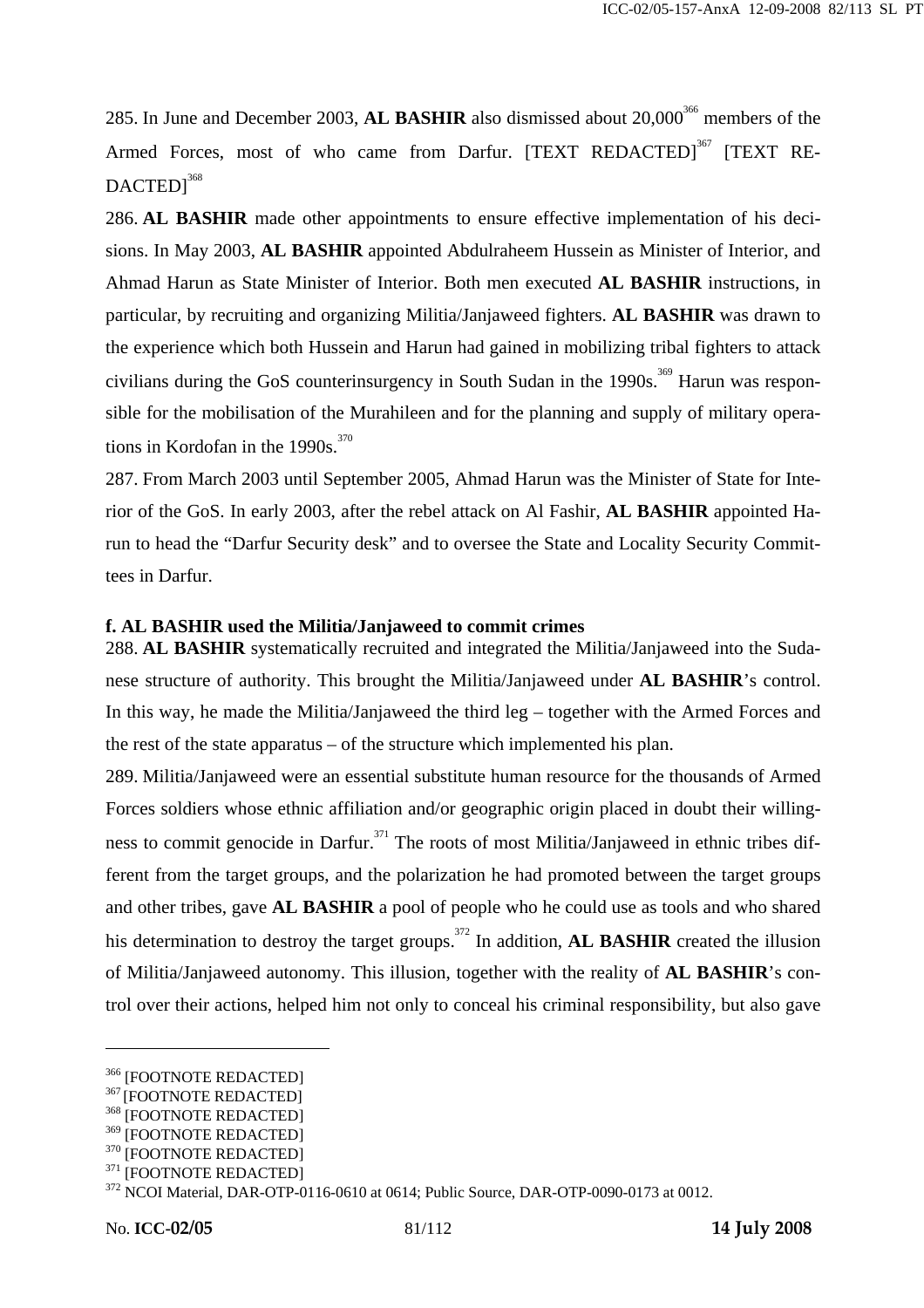him cover to continue to carry out the genocide in the face of international scrutiny. The mobilisation of local militia against the members of the target groups allowed **AL BASHIR** to disguise the conflict as a tribal one that had nothing to do with state forces.

290. From 2004 onwards, **AL BASHIR** also promised falsely to disarm the Militia/Janjaweed.<sup>373</sup> The day after he had pledged, in a meeting in Khartoum [TEXT REDACTED] to "disarm the Janjaweed", **AL BASHIR** clarified that this "*applied only to the bandits, not to the Popular Defence Forces, Popular Police or other tribesmen armed by the state to fight the rebels*".374

#### **i. Mobilization and Recruitment of Militia/Janjaweed**

291. Abundant evidence demonstrates the role of **AL BASHIR** personally, and of his subordinates, in recruiting Militia/Janjaweed. **AL BASHIR** issued a general call for the mobilization of fighters. From approximately the end of 2003, **AL BASHIR** repeatedly encouraged tribesmen to join the PDF,  $375$  to form brigades, and head to Darfur to fight the rebellion.  $376$  Several tribal leaders responded to **AL BASHIR**'s call by mobilizing their tribesmen. Those who responded were mobilized into PDF, PPF and BIU/B.

292. AL BASHIR offered tribal leaders and their fighters a payment akin to a salary,<sup>377</sup> providing them with weapons, promising access to land, and permitting them to share in the spoils of war.

293. **AL BASHIR** arranged to use the leaders of several tribes in different capacities to implement his plan.378 In 2002, **AL BASHIR** appointed Safi Al Nour as Minister of State for the Council of Ministers,<sup>379</sup> and in 2003 he appointed Abdallah Masar, a member of the notorious "Arab Gathering" which campaigned for the annihilation of "Zurga" tribes in Darfur, as Governor of River Nile State and later as Presidential Adviser for African Affairs.<sup>380</sup>In order to secure their services in organizing the Militia/Janjaweed, and on **AL BASHIR**'s order,<sup>381</sup> GoS officials released from prison tribal leader Musa Hilal and Col. Shukurtallah. Vice President Taha instructed Hilal to mobilize his tribesmen into the force that became known as the

<sup>373 [</sup>SOURCES REDACTED]; UNCOI Material, DAR-OTP-0018-0010 at 0038 para. 118; UNCOI Material, DAR-OTP-0016-0013 at 0015; Public Source, DAR-OTP-0138-0233.

<sup>&</sup>lt;sup>374</sup> Public Source, DAR-OTP-0004-0055 at 0063.<br><sup>375</sup> [FOOTNOTE REDACTED]<br><sup>376</sup> Public Source, DAR-OTP-0146-0035.<br><sup>377</sup> [FOOTNOTE REDACTED]<br><sup>378</sup> [FOOTNOTE REDACTED]

 $\begin{array}{c} 379 \text{ } [\text{FOOTNOTE RED} \\ 380 \text{ } [\text{FOOTNOTE RED} \\ 381 \text{ } [\text{FOOTNOTE RED} \\ \end{array}$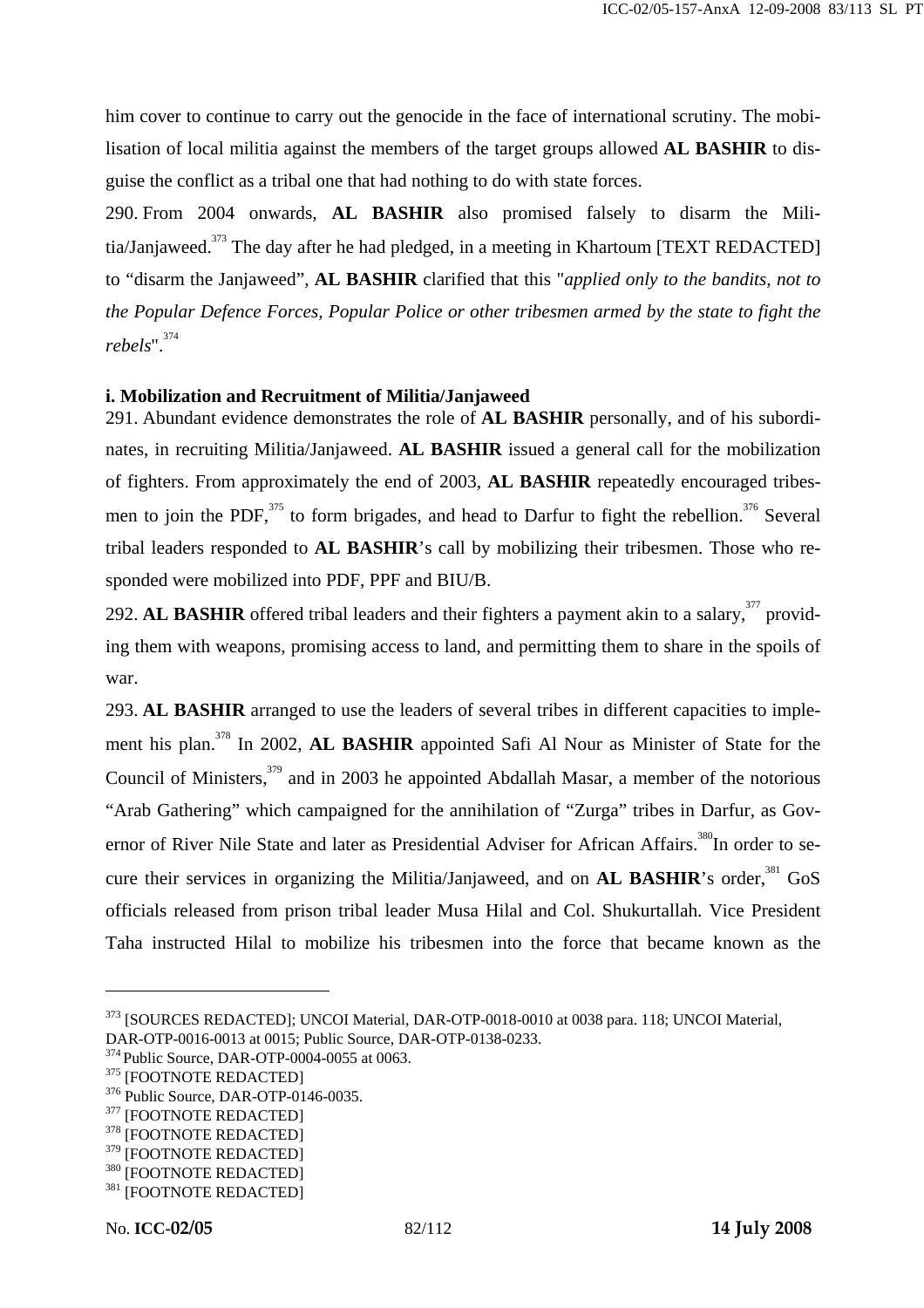"Quick, Light and Horrible Forces of Misteriha."<sup>382</sup> After August 2003 Shukurtallah was incorporated into Military Intelligence by its chief, Awad Ibn Auf, and deployed to Al Geneina to mobilize,<sup>383</sup> arm and fund Militia/Janjaweed and to lead them in operations in West Darfur. Col. Shukurtallah would later lead the BIU/B in West Darfur in attacks against the civilian population in the towns of Kulbus, Kornoi, Abu Gamra, Silea, Sirba, Jebel Moon and Abu Suruj. 294. **AL BASHIR**'s central role in the recruitment of the Militia/Janjaweed reflected their importance to his plan. And he used his subordinates for the same purpose. Many senior members of **AL BASHIR**'s Government participated in recruiting and mobilizing Militia/Janjaweed – including Second Vice President Ali Osman Taha,<sup>384</sup> Director General of NISS Salah Gosh,<sup>385</sup>

Presidential Assistant and NCP Vice President Dr. Nafie Ali Nafie,<sup>386</sup> Defence Minister and former Interior Minister Abdelraheem Hussein, who is also Special Representative of the President in Darfur,<sup>387</sup> Head of Military Intelligence and Deputy Chief of Staff General Awad Ibn Auf,<sup>388</sup> and State Minister for Humanitarian Affairs (formerly Minister of State of Interior) Ahmad Harun.<sup>389</sup>

295. **AL BASHIR**'s reliance on Militia/Janjaweed followed a precedent established in the 1990s, when he had used the Murahileen and other Militias to fight in South Sudan, Kordofan and the Nuba Mountains.<sup>390</sup> **AL BASHIR** also used tribal militias (the *Fursan*) to crush the short-lived insurgency by Daud Bolad in Darfur in the 1990s.

296. Ahmad Harun played a critical role in recruiting the tribal militias. In implementing **AL BASHIR**'s plan, Harun travelled to Darfur many times and at one point in 2003 spent about four months in the region mobilizing, arming, funding and ensuring provisioning of the Militia/Janjaweed. Harun also managed numerous camps for the purpose of training Mili-

<sup>&</sup>lt;sup>382</sup> Video Material, DAR-OTP-0028-0199; [SOURCES REDACTED].<br><sup>383</sup> [FOOTNOTE REDACTED]<br><sup>384</sup> [SOURCE REDACTED]; UNCOI Material, DAR-OTP-0119-0002 at 0015 and DAR-OTP-0011-0098 at <sub>0</sub>010;<br>UNCOI Material, DAR-OTP-0011-0098

<sup>385 [</sup>SOURCE REDACTED]; Public Source, DAR-OTP-0099-0064 at 0066, [SOURCES REDACTED], UNCOI Material, DAR-OTP-0119-0002 at 0015 and DAR-OTP-0011-0098 at 0010; UNCOI Material, DAR-OTP-0011-0098 at 0101.

<sup>&</sup>lt;sup>386</sup> [FOOTNOTE REDACTED]<br><sup>387</sup> [FOOTNOTE REDACTED]<br><sup>388</sup> [FOOTNOTE REDACTED]

<sup>&</sup>lt;sup>389</sup> UNCOI Material, DAR-OTP-0016-0013 at 0014; [SOURCES REDACTED]<sub>;</sub> UNCOI Material, DAR-OTP-0014-0213 at 0213; [SOURCE REDACTED].

<sup>390 [</sup>FOOTNOTE REDACTED]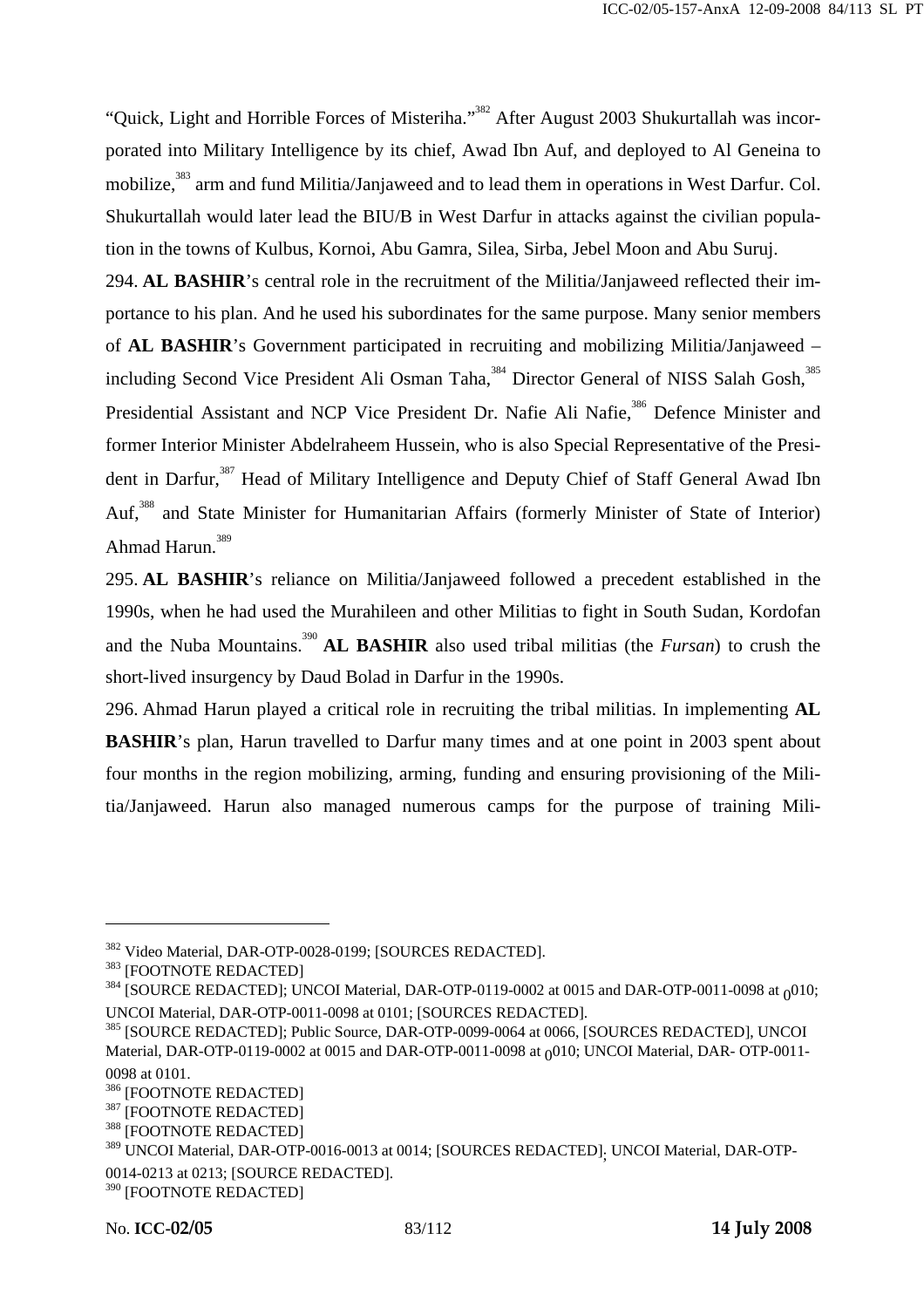tia/Janjaweed who were mobilized into the PDF and PPF. He received progress reports from the region. $391$ 

297. Abbas Arabi Abdallah (Chief of Staff of the Armed Forces until 2006) visited Darfur regularly together with Ahmed Harun in order to recruit Militia/Janjaweed.<sup>392</sup> **AL BASHIR** also recruited Militia/Janjaweed through the Border Intelligence Force headed by Ibn Auf, who reported directly to **AL BASHIR**. 393

298. Ten days after the Al Fashir attack, fifteen Militia/Janjaweed commanders were sent to Al Fashir<sup>394</sup> to meet with local and state officials, including Mohamed Suliman Rabeh (Commissioner of Al-Waha locality), Mohamed Yusuf Kibir (then newly appointed by **AL BASHIR** as Governor of North Darfur), and a group of NCP leaders from Al Fashir. They were told by Governor Kibir that Commissioner Rabeh would give them directives. The Commissioner then told the Militia/Janjaweed commanders, "*We as a Government will fulfil our duty to you Arabs. We will provide weapons and ammunition so that you can annihilate those Zurgas*. *This directive came from the General Commander in Khartoum*<sup>395</sup> *and the first Vice President Ali Osman Taha*."396 [TEXT REDACTED], in addressing the 15 Militia/Janjaweed commanders the next day, Vice President Taha said that the war in Darfur had been imposed upon them and that, as Arabs, they should preserve the unity of their land and religion. Taha continued, "*We are willing to supply weapons, ammunition, camels, salary and horses. Martyrs will get money. For every wounded personnel, we are ready to transport them to Khartoum and even send them abroad for medical treatment. Please also accept greetings from the President Omar AL BASHIR*." Taha also said, *"I don't want one single village of Zurgas in Darfur. All the Zurga*  lands are yours."<sup>397</sup>

299. Musa Hilal underscored the central role of **AL BASHIR** in the operations when he said:"*The war in Darfur is not in our hands. The decision to make war was taken by higher powers in the state. We leaders of the tribes, Arabs and others were charged by the Govern-*

<sup>391 [</sup>FOOTNOTE REDACTED]

<sup>&</sup>lt;sup>392</sup> [FOOTNOTE REDACTED]

<sup>393 [</sup>FOOTNOTE REDACTED]

<sup>394 [</sup>FOOTNOTE REDACTED]

<sup>&</sup>lt;sup>395</sup> AL BASHIR is the General Commander of the PDF.

<sup>396 [</sup>FOOTNOTE REDACTED]

<sup>397</sup> [SOURCE REDACTED] Three months later, at the end of July 2003, Vice President Taha presided over a graduation ceremony at Al Fashir stadium, North Darfur for some 2,000 Militia/Janjaweed who had just completed their training. The recruits had been provided with arms, ammunition, money and uniforms, and given two days of indoctrination. The Vice President said, "Now you are well equipped, well trained, and you are ready to be deployed. We don't want any villages left."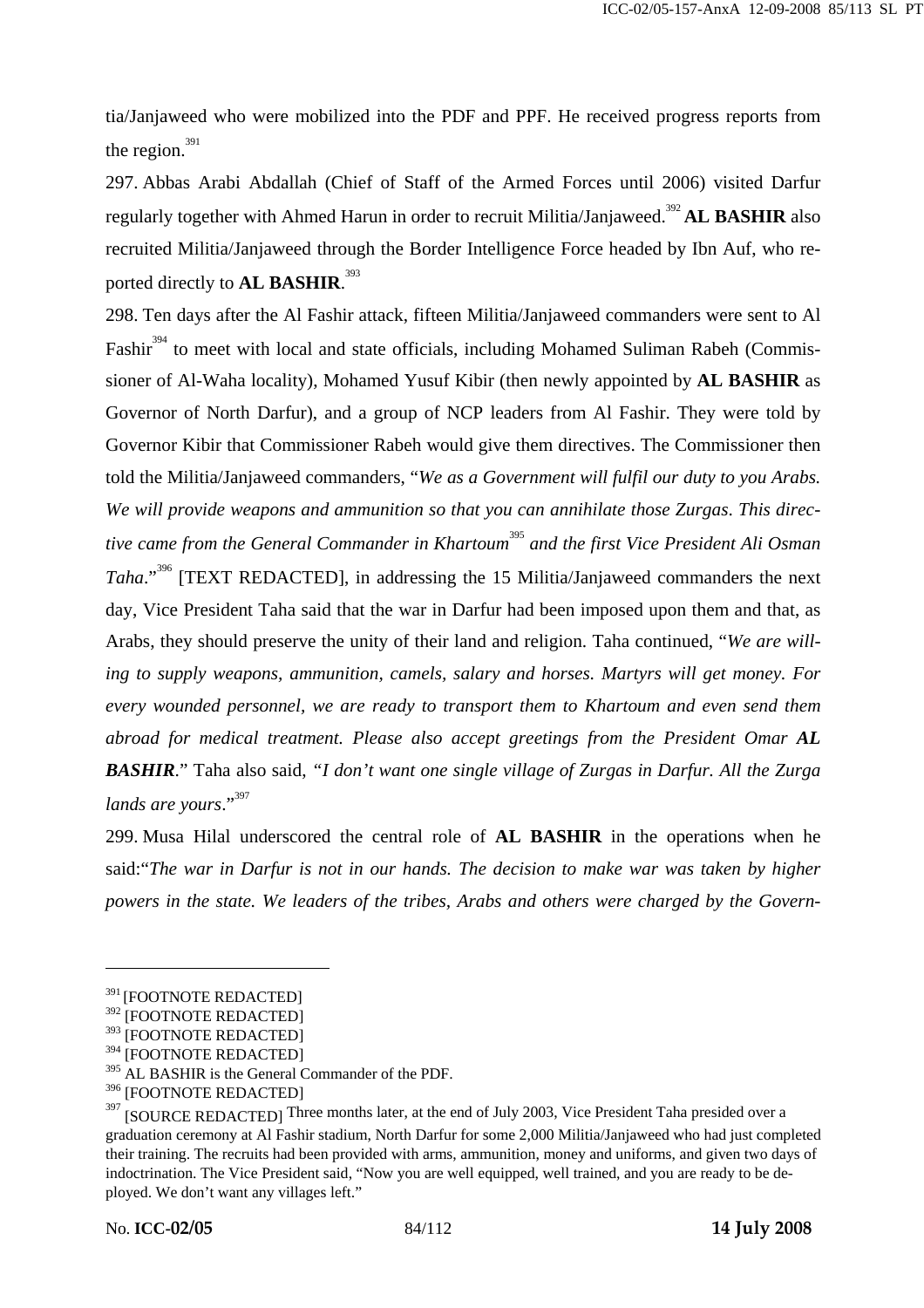*ment to take part in the conscription effort and we only obeyed.*"<sup>398</sup> On other occasions, Hilal has made clear that the Militia/Janjaweed "*get their orders from Khartoum*."<sup>399</sup>

#### **ii. Funding**

300. AL BASHIR funded the Militia/Janjaweed in Darfur directly<sup>400</sup> and also through subordinates who reported to him.<sup>401</sup> Funding for the operations of the Militia/Janjaweed was provided in part from **AL BASHIR**'s own office.<sup> $402$ </sup> A witness states that Harun received funding from "the palace funds". $403$ 

301. Payments to the Militia/Janjaweed were carried out through several channels. [TEXT RE-DACTED1404

302. In sum, financing of the Militia/Janjaweed is a widespread and routine practice of **AL BASHIR** and a means by which he has exercised control over them. When announcing that they dissociate themselves from the GoS, Militia/Janjaweed explicitly refer to lack of payments as a cause for their move.  $405$ 

#### **iii. Arms, Ammunition and Equipment**

303. **AL BASHIR** provided weapons to the Militia/Janjaweed in Darfur through senior army officers, military intelligence officers, tribal leaders and civilian authorities.<sup>406</sup> Multiple witnesses have stated to the Prosecution that members of the Locality Security Committees in Darfur, including the Locality Commissioners themselves, provided weapons to the Militia/Janjaweed through tribal leaders.<sup>407</sup> On 1 January 2004, a delegation of high-ranking officials led by Minister of Defence Bakri Hasan Salih arrived by helicopter in [TEXT RE-DACTED], West Darfur from Khartoum. According to a witness during the visit, Salih stated

<sup>398 [</sup>FOOTNOTE REDACTED]

<sup>&</sup>lt;sup>399</sup> Public Source, DAR-OTP-0149-0393.<br><sup>400</sup> [FOOTNOTE REDACTED]

<sup>&</sup>lt;sup>401</sup> [SOURCE REDACTED]; UNCOI Material, DAR-OTP-0014-0213 at 0213. AL BASHIR also provided funding to the Militia/Janjaweed through his subordinates. Ahmed Harun played a significant role in this regard. One witness reported that Musa Hilal "is in charge of passing on the money to his troops; he himself receives the money from Ahmed Harun". According to GoS funding to Militia/Janjaweed was transmitted "by cash transfers." The witness [TEXT REDACTED] saw Harun in Darfur with "well guarded boxes accompanying them which from their weight we believed contained money." [TEXT REDACTED]<br>
<sup>402</sup> [FOOTNOTE REDACTED]<br>
<sup>403</sup> [FOOTNOTE REDACTED]<br>
<sup>404</sup> [FOOTNOTE REDACTED]

<sup>&</sup>lt;sup>405</sup> Video Material, DAR-OTP-0136-0100 at running time 07:18-07:29 and 09:24-09:40.<br><sup>406</sup> [FOOTNOTE REDACTED]<br><sup>407</sup> [FOOTNOTE REDACTED]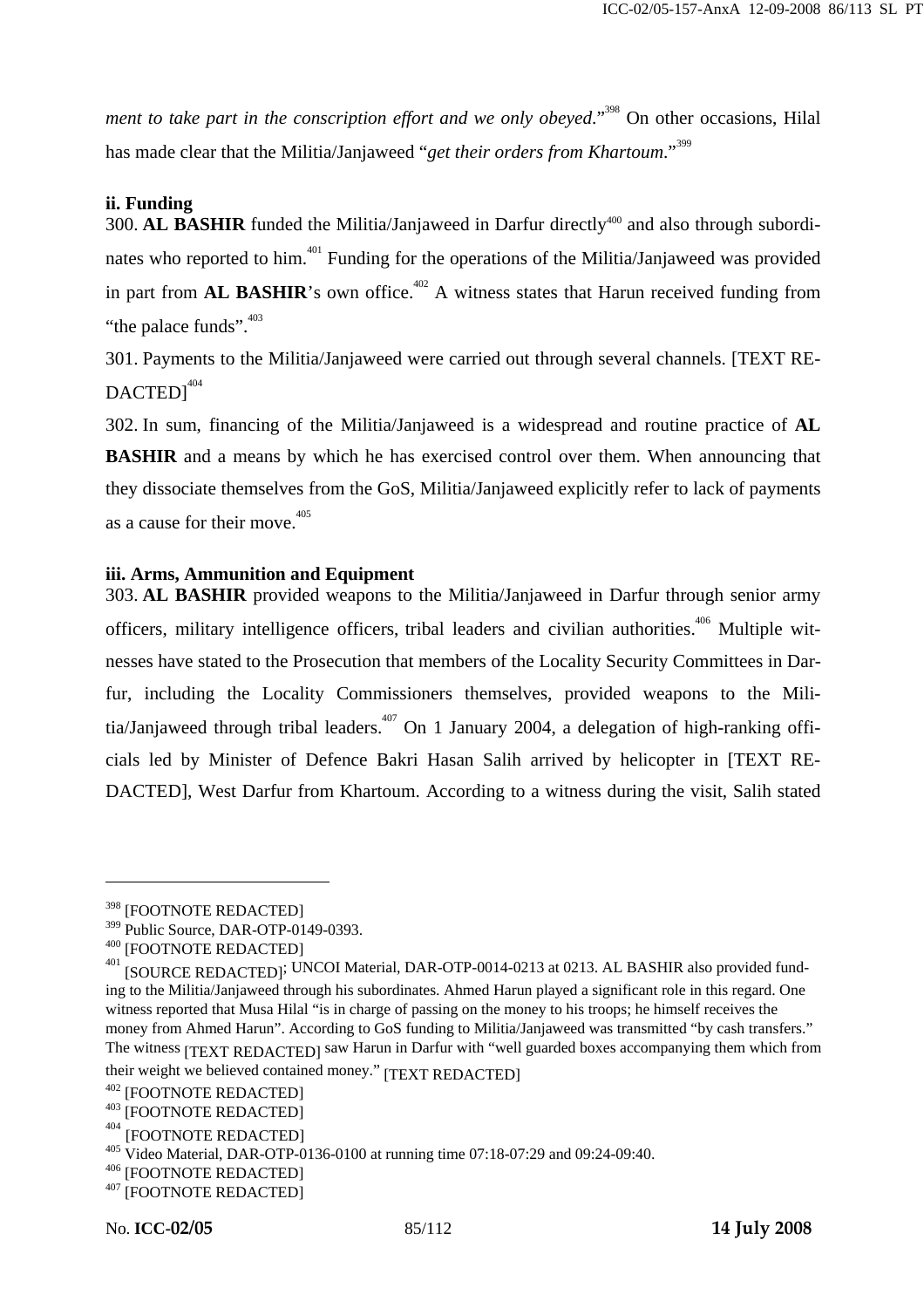that he "*did not want to see Fur villages anymore*," following which he "*distributed boxes of ammunition to the Janjaweed.*"<sup>408</sup>

304. When Militia/Janjaweed leader Musa Hilal was deployed to North Darfur in 2003 he was provided with Land Cruisers and weapons.<sup>409</sup> [TEXT REDACTED]<sup>410</sup>

### **g. AL BASHIR ensured that the different components of the state apparatus and the Armed Forces cooperated together and with Militia/Janjaweed in implementing his plan**

305. The challenges involved in carrying out armed attacks by different forces in the environment of Darfur – including arranging the dropping of bombs by aircraft; the delivery of vehicles with adequate weaponry and fuel; and the provisioning, arming, and paying of regular troops and recruitment of Militia/Janjaweed fighters – required advance planning, guidance, coordination, communication, and logistical support. By issuing orders and guidelines, and securing daily reports from Harun and many others, including from amongst the Militia/Janjaweed, **AL BASHIR** ensured that his forces and agents worked together in carrying out the Darfur plan.

306. On 30 April 2003, immediately after **AL BASHIR** had ordered the Western Area Command to commence planning for operations in Darfur, senior GoS officials met in Al Fashir for a Darfur Security Coordination meeting under the leadership of Minister of Interior Hussein. At the end of the meeting, the group issued a declaration (the "Al Fashir Declaration") in the name of **AL BASHIR** and the Governors of three Darfur states, proclaiming: "*We hereby remind everyone that all the preparations, equipment, vehicles and measures needed to complete the task and take matters in hand have been put in place … Everything, from aircraft, armoured vehicles and riding animals, to weapons and supplies, has been made ready to resist and stand against the opposition. Indeed regular, peoples' and armed volunteer forces are at the ready to stand firm and complete the task*."411

307. After this declaration, integration and coordination were manifest. Military aircraft delivered replenishments of ammunition to groups of Militia/Janjaweed during attacks,<sup>412</sup> and carried wounded Militia/Janjaweed away in their aftermath.<sup>413</sup> Militia/Janjaweed used GoS buildings

<sup>&</sup>lt;sup>408</sup> [FOOTNOTE REDACTED]<br><sup>409</sup> [FOOTNOTE REDACTED]

 $^{410}$  Video Material, DAR-OTP-0136-0100, running time 14 min 20 till 16 min 40; see also Public Source, DAR-OTP-0138-0272.

<sup>&</sup>lt;sup>411</sup> DAR-OTP-0007-0578 at p. 4, Translation DAR-OTP-0149-0446 at 0051.<br><sup>412</sup> Public Source, DAR-OTP-0090-0173 at 0182.<br><sup>413</sup> [FOOTNOTE REDACTED]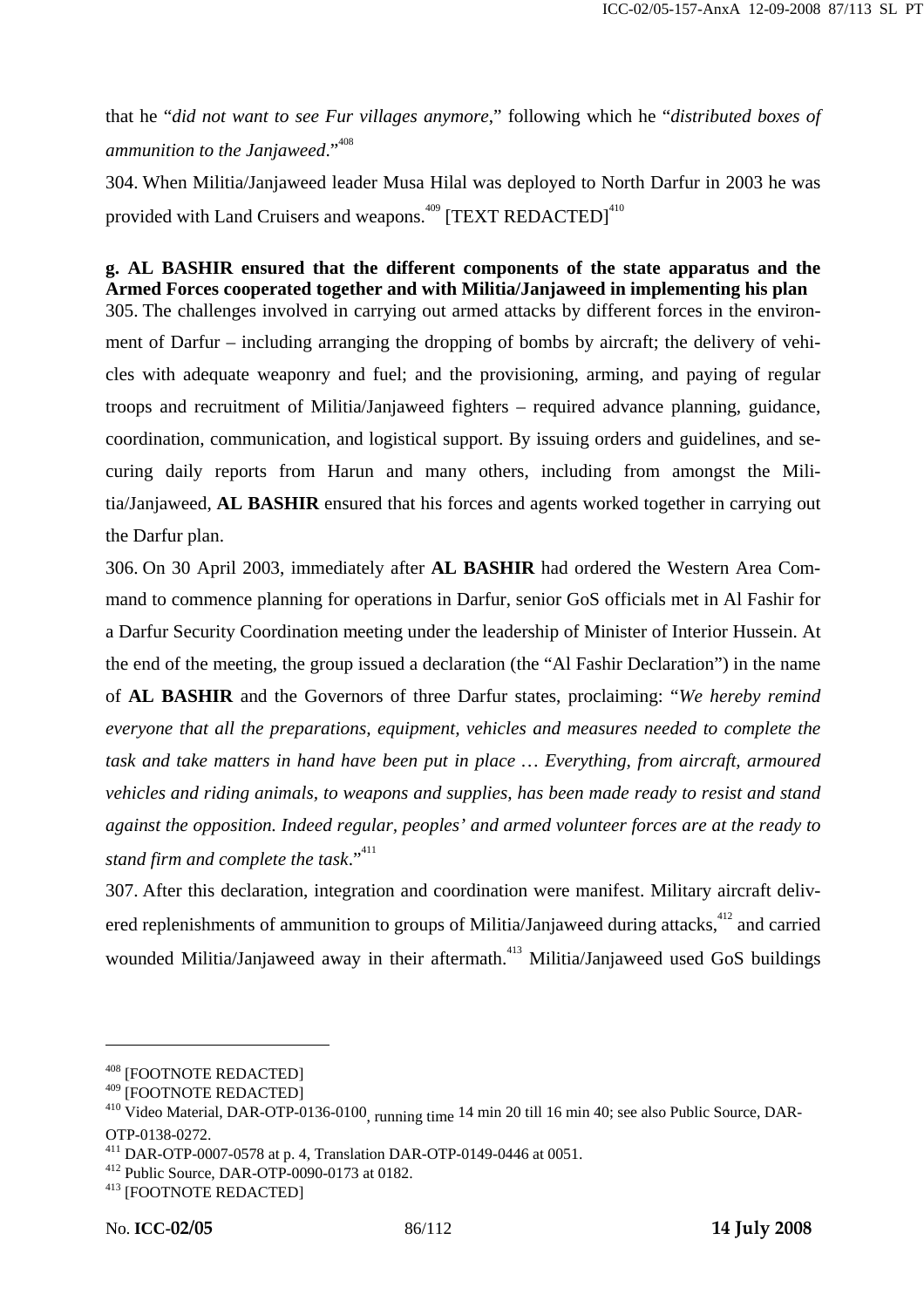and facilities to detain civilians.<sup>414</sup> At times, Militia/Janjaweed used Armed Forces' trucks and other vehicles to transport looted property.<sup>415</sup> Even when they were present at the site of attacks by the Armed Forces or Militia/Janjaweed, or had bases nearby, police officers refrained from protecting or defending civilians.<sup>416</sup>

308. Military Intelligence and NISS worked closely in Darfur to execute **AL BASHIR**'s policies. Coordination meetings were regularly held among NISS Chief Salah Gosh, Minister of Interior Hussein and Harun.<sup>417</sup>

309. Armed Forces Chief of Staff Abbas Arabi and Harun regularly toured Darfur<sup>418</sup> and held meetings with local officials, members of the State and Locality Security Committees, the army, the police, the PPF,  $^{419}$  the PDF, and leaders of the Militia/Janjaweed.<sup> $^{420}$ </sup>

310. **AL BASHIR** ensured that Militia/Janjaweed were incorporated into the reserve forces under the operational command of regular military officers, and assigned a military officer who commanded their operations.<sup>421</sup> The Aqid al Oqada<sup>422</sup> or the Emirs of Mujahideen<sup>423</sup> who mobilized their tribesmen were made PDF Coordinators.<sup>424</sup> In March 2004, in South Darfur, the Governor's office issued a directive to the Commissioner of Nyala instructing him to include a known Militia/Janjaweed commander, Mustafa Abu-Nubah, and a member of the "*Arab Gathering*", Muhammad Ya'qub al-'Umdah, in the Nyala Locality Security Committee and to speed up mobilization and provisioning of the Militia/Janjaweed.<sup> $425$ </sup> In addition to incorporating Militia/Janjaweed into the ordinary chain of command, **AL BASHIR** maintained a direct line of communication with certain key Militia/Janjaweed leaders. Thus, he issued orders to, and was in direct contact with, Ali Kushayb, Hamid Duwa'i, Musa Hilal and Mohammed Hamdan Himeiti. Himeiti, leader of a Militia/Janjaweed group from South Darfur, confirmed that he and his forces were mobilized by the GoS and provided with arms and ammunition. He stated that

<sup>&</sup>lt;sup>414</sup> [FOOTNOTE REDACTED]<br><sup>415</sup> [SOURCE REDACTED]; UNCOI Material, DAR-OTP-0054-0137 at 0139; African Union CFC Report, DAR-

OTP-0050-0131 <sub>at</sub> 0138<sub>.</sub><br><sup>416</sup> [FOOTNOTE REDACTED]<br><sup>417</sup> [FOOTNOTE REDACTED]<br><sup>418</sup> [FOOTNOTE REDACTED]

<sup>&</sup>lt;sup>419</sup> UNCOI Material DAR-OTP-0016-0013; [SOURCES REDACTED].<br><sup>420</sup> UNCOI Material, DAR-OTP-0014-0187 at 0187-0189; [SOURCES REDACTED].<br><sup>421</sup> UNCOI Material, DAR-OTP-0014-0187 at 0187-0189; Video Material, DAR-OTP-0028-0201

<sup>&</sup>lt;sup>422</sup> Agid al Ogada: A rank in the structure of the "Militia/Janjaweed" in Darfur. Literally means "Colonel of Colonels".

 $423$  Emir of Mujahideen: A rank in the structure of the "Militia/Janjweed" in the Sudan. Literally means "leader of religious fighters".

 $424$  Public Source, DAR-OTP-0142-0523 at 0539.<br> $425$  [FOOTNOTE REDACTED]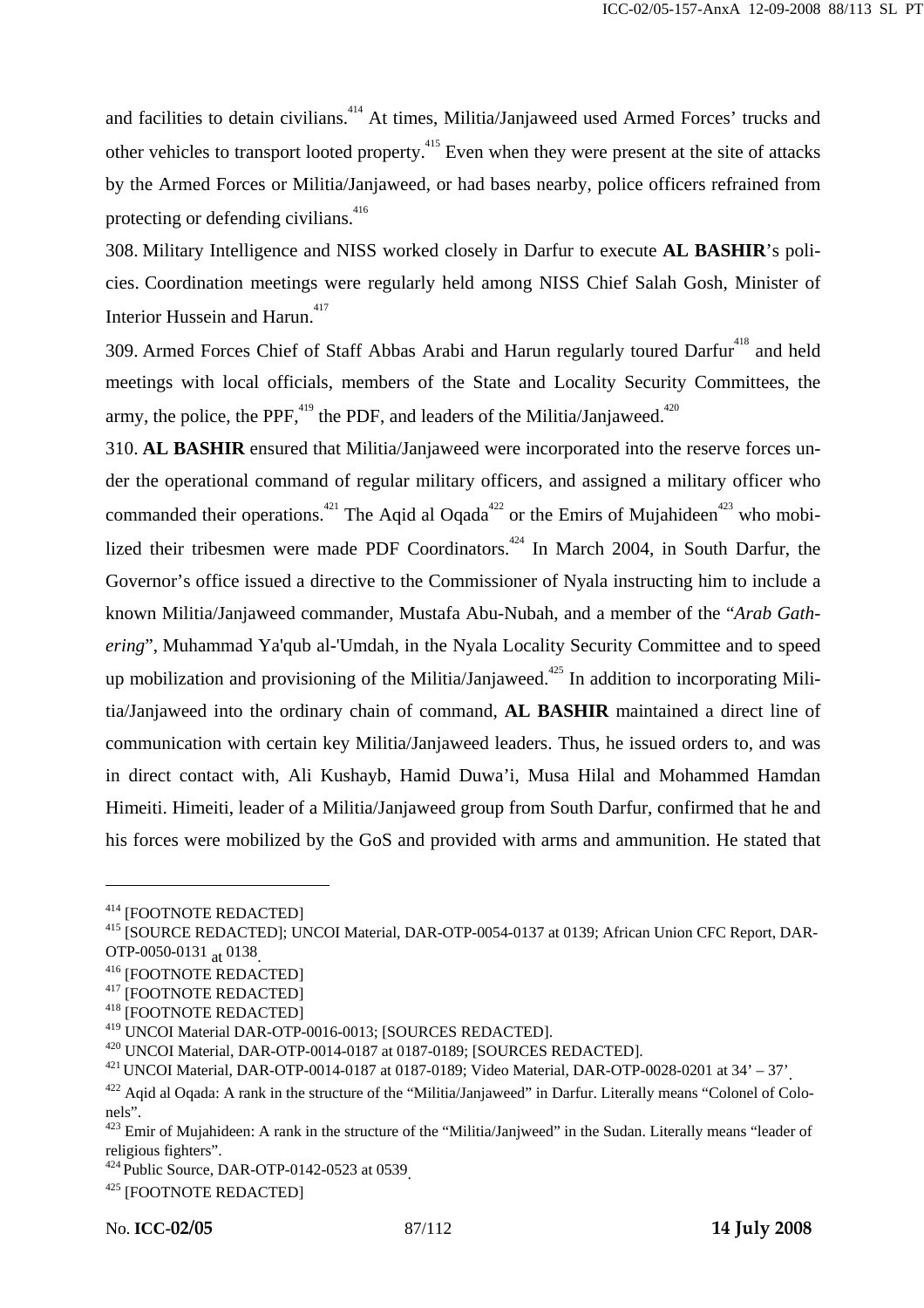he met twice with **AL BASHIR**,<sup>426</sup> including "*once at Bashir's home to receive orders to carry out campaigns in Um Sidr and Kiryari in Northern Darfur after they had been taken by Darfur rebels*".<sup>427</sup> According to one witness, "*It is a well-known fact in Darfur that [Musa] Hilal used to meet with President al-BASHIR and Vice President Taha, and other top Government leaders secretly to take orders for implementing their political and military objectives in Darfur.*"<sup>428</sup> In January 2004, one of Militia/Janjaweed leader Ali Kushayb's deputies in Mukjar reported that the Militia/Janjaweed was receiving orders directly from **AL BASHIR** and other officials in Khartoum.<sup> $429$ </sup> In regard to one of the attacks between May and November 2003, another witness stated: "*after one of the attacks in my area, we gathered in a location and Hamid Dawa'i and Muhammad Al-Mahdi were also there… Hamid Dawa'i went some distance away and called 'Umar AL-BASHIR. Al-Mahdi told us he [Hamid Dawa'i] is speaking to the President and that we could not do anything to him. In every attack, when we complained in police stations and our people told Dawa'i to end the conflict, he refused and said they had weapons, ammunition and vehicles and would hand over the land to 'Umar AL-BASHIR. He said the Masalit are rebels and that the President had asked for the land to be handed over without us.*<sup>430</sup>

### **h. AL BASHIR used state resources to attack, and deny humanitarian aid to members of the target groups forcibly relocated to IDP camps**

311.In September 2005, **AL BASHIR** appointed Harun as Minister of State for Humanitarian Affairs,<sup>431</sup> which gave Harun authority over the HAC and a statutory mandate that required him to protect, coordinate, and supervise relief efforts for IDPs. Harun regularly reported to **AL BASHIR** and updated him on how he was implementing the tasks he had been assigned. He travelled to Darfur with **AL BASHIR** in June 2007.<sup>432</sup>

312.**AL BASHIR** used the Ministry for Humanitarian Affairs to deny domestic humanitarian assistance to IDPs in Darfur, to hinder delivery of aid by third parties, <sup>433</sup> and to cover up crimes being committed by Armed Forces, Militia/Janjaweed and other GoS agents. He also used the Ministry for Humanitarian Affairs, and in particular the HAC within the Ministry, to gather intelligence in the camps and contribute to the organized insecurity, harassment and psychological abuse of the IDPs in and around camps. The Ministry of Humanitarian Affairs is composed

<sup>&</sup>lt;sup>426</sup> [FOOTNOTE REDACTED].<br><sup>427</sup> Public Source, DAR-OTP-0138-0272.<br><sup>428</sup> [FOOTNOTE REDACTED]<br><sup>429</sup> [FOOTNOTE REDACTED]

<sup>&</sup>lt;sup>430</sup> [FOOTNOTE REDACTED]<br><sup>431</sup> Public Source, DAR-OTP-0115-0670 at 0671.<br><sup>432</sup> Public Source, DAR-OTP-0141-0193.<br><sup>433</sup> [FOOTNOTE REDACTED]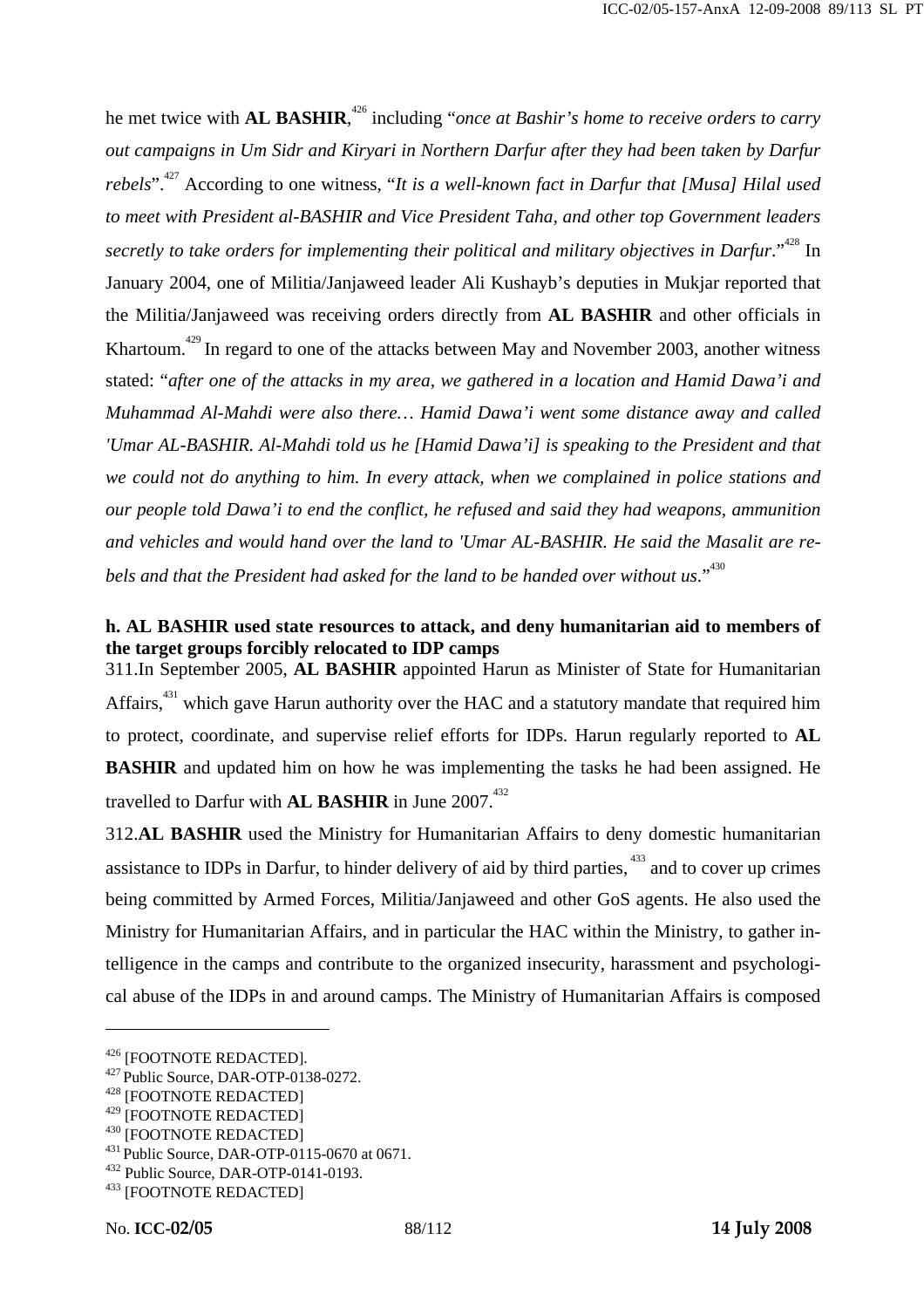of several departments, including the HAC; the Humanitarian Organizations Department; and the Peace and Conflict Resolution Department.<sup>434</sup> According to witnesses interviewed by the ICC and other sources, HAC works in close association with the intelligence and security apparatus of the GoS and includes in its staff several members of the Intelligence. Hassabu Mohammed Abdel Rahman, Commissioner-General of HAC, became Commissioner-General in 2003. Prior to that he is reported to have been a General in the Sudanese Internal Security apparatus.<sup>435</sup> One witness states that HAC was staffed by people from Military Intelligence and that "*since HAC was the GoS body that gave NGOs permission to live, work and operate in Sudan, that was the instrument the GoS used to control this… they were obstructionists with permits and registration. The way they controlled NGOs, it was clear it was not a humanitarian body*."436 The Ministry of Humanitarian Affairs imposed excessive bureaucratic requirements on aid workers.<sup>437</sup> HAC had the authority to issue the travel permits to UN and NGOs staff. [TEXT REDACTED]  $438$ 

313.Journalists also suffer travel and camps' access restrictions. Foreign crews have been detained on visa-issues grounds and local journalists are also arrested.<sup> $439$ </sup> A video in the possession of the Prosecution shows one of the roles of HAC office in the Kalma camp. The office is composed of intelligence officers who questioned [TEXT REDACTED]. $^{440}$ 

### **i. AL BASHIR used his control of the state apparatus to cover up and allow for continuation of crimes**

314.Yet another way in which **AL BASHIR** actively used his absolute authority was by spearheading a campaign to deny, downplay and hide the crimes committed by his forces and agents. By preventing the truth about the genocide from being revealed, **AL BASHIR** was able to deflect national and international scrutiny, thereby enabling the continued commission of the genocide. In order to cover up his crimes, **AL BASHIR** made statements he knew to be false. On 19 March 2007, in an interview with an NBC journalist, **AL BASHIR** labelled as "fabrications" photographs of thousands of burned villages in Darfur. On the issue of rapes he said that rape

<sup>&</sup>lt;sup>434</sup> [FOOTNOTE REDACTED]<br><sup>435</sup> [FOOTNOTE REDACTED]<br><sup>436</sup> [FOOTNOTE REDACTED]<br><sup>437</sup> Public Source, DAR-OTP-0141-0107.<br><sup>438</sup> [FOOTNOTE REDACTED]

<sup>&</sup>lt;sup>439</sup> Public Source, DAR-OTP-0149-0418.<br><sup>440</sup> Video Material, DAR-OTP-0101-0062.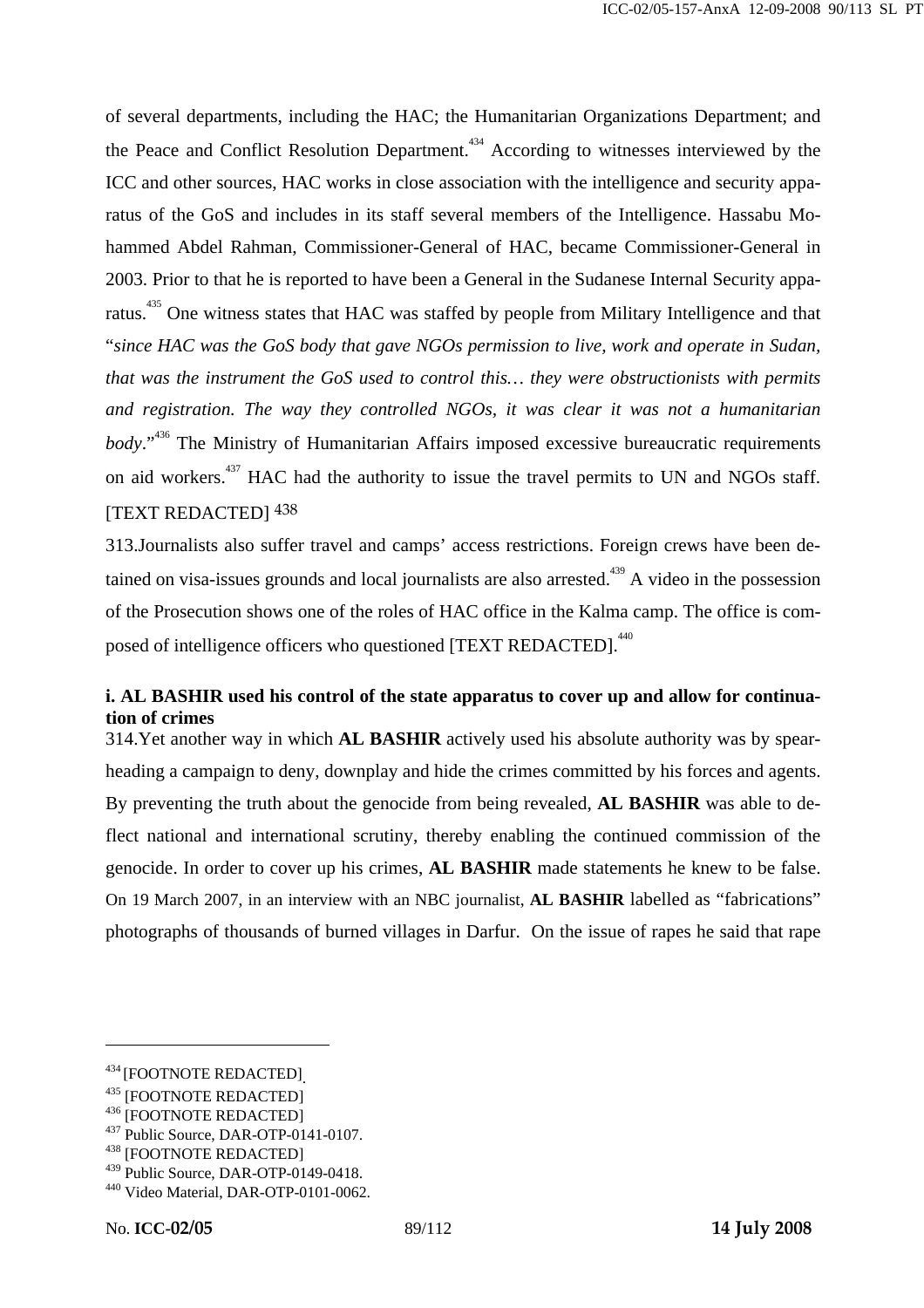is not possible in Sudan, because it is a crime against God.<sup>441</sup>**AL BASHIR** stated that 99% of alleged cases of rape are fabricated in order to place blame on the Government.<sup>442</sup>

315.**AL BASHIR** also marshalled the resources of the Ministry of Information and Communication ("MIC") – reported to have six media outlets<sup> $443$ </sup> carrying the same news stories quoting the SUNA state-run news agency - to censor media coverage or disseminate disinformation about crimes in Darfur.

316.**AL BASHIR** used the NISS to further manipulate local and international public opinion concerning Darfur through the NISS-controlled Sudan Media Centre ("SMC")<sup> $^{444}$ </sup>, which was established in December 2002.

317. On 28 July 2004, Sudanese press reported that, earlier that month, the NISS had circulated a written directive instructing Sudanese news media how to report on the Darfur conflict so as to conceal the criminal responsibility of **AL BASHIR**.<sup>445</sup> The directive was distributed at a secret meeting of GoS officials in July 2004, and was disseminated to NISS operatives in Sudanese media outlets.

318.The directive instructed NISS operatives to, *inter alia,* pro-actively encourage misinformation by bringing in foreign journalists and showing them areas of humanitarian operations in Darfur, by highlighting stories about voluntary returns of IDPs, and by conveying to Darfurians inside and outside of Darfur that Darfur is a safe place where they can lead a normal life.<sup>446</sup> An example of the disparity between the message put out by the GoS in relation to the NISS instructions on voluntary returns and the experience of IDPs themselves was explained [TEXT REDACTED]: "The Government is telling us that our village is safe and we can go back but I know that our village is not safe to live. The Janjaweed are still very active on the outskirt of our IDP camp." <sup>447</sup>

319.The NISS directive also instructed those in the media to intimidate opposition by arguing that bringing in foreign forces will lead to a situation worse than Iraq, and by highlighting the prejudices of Western countries.<sup>448</sup> [TEXT REDACTED]<sup>449</sup>

<sup>&</sup>lt;sup>441</sup> Video Material, DAR-OTP-0136-0018.<br><sup>442</sup> Video Material (Arabic script), DAR-OTP-0136-0018 at 0019.<br><sup>443</sup> [FOOTNOTE REDACTED].<br><sup>444</sup> Public Source, DAR-OTP-0149-0397; Public Source, DAR-OTP-0149-0444<sub>.</sub><br><sup>445</sup> [FOOTN

<sup>449</sup> Public Source, DAR-OTP-0148-0252.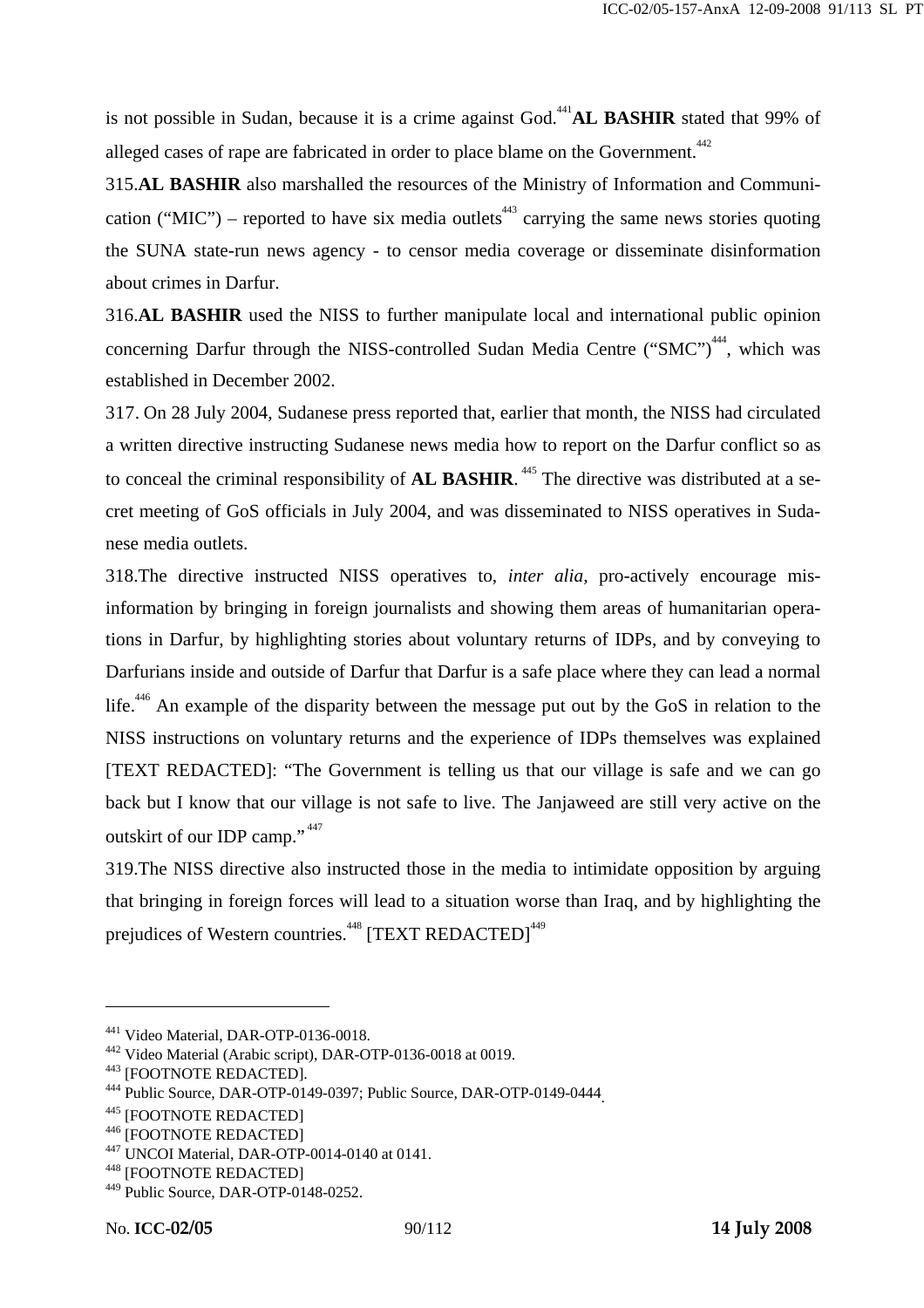320.The NISS directive also contains an instruction to explain that the Janjaweed cannot be "disarmed" and that there must be a political solution.<sup>450</sup> This instruction is reflected in numerous press statements made by **AL BASHIR** himself (see paragraph 290 above).

321.In addition, the NISS directive provided instructions on how to control the use of terminology, by defining Janjaweed as "thugs", and avoiding any clear distinction between Arabs and non-Arabs in media statements;  $451$  how to strengthen messages defending the GoS, by giving media space to voices of Arab militia leaders and explaining the burning villages as part of counterinsurgency plan.<sup>452</sup>

322.In support of the cover up, **AL BASHIR** also utilized the Ministry of Foreign Affairs and GoS diplomatic representatives outside Sudan, to manage and control the international community intervention to stop the crimes. **AL BASHIR** ensured that GoS officials assigned to assist the Cease Fire Commission of the African Union Mission in Sudan,  $453$  the UNCOI,  $454$  and UN officials regularly misinformed and obstructed the activities of these organizations. The Ministry does this through its own media which it uses to launch propaganda information.

323.In September 2004, Dr. Mustapha Osman Ismail, then Sudan's Minister of Foreign Affairs, maintained that fewer than 5,000 people had died in Darfur, far short of the UN's contemporary estimate of 30,000 to 50,000 dead. He stated, "those who are saying 30,000 or 50,000, we are telling them, 'Tell us the names, show us the graves where these people have been buried.' $1^{1.455}$ 

324.Although at the time, more than one of three Darfurians was living in overcrowded IDP camps with no viable educational or livelihood opportunities, on 5 December 2007, the GoS through its UN Ambassador stated that "we have reached a very good situation now regarding…the humanitarian situation".

325."*It's all fake, everything is fake*" UN Ambassador Abdalhaleem told reporters of a UN report that accused Khartoum of violating an arms embargo. He also denied Sudan had used aircraft for offensive purposes in Darfur, insisting that photographs in the panel's report of a white plane with "UN" marked on its wings were taken in neighbouring Chad or other African countries, not in Darfur.<sup>456</sup>

<sup>&</sup>lt;sup>451</sup> [FOOTNOTE REDACTED]<br><sup>451</sup> [FOOTNOTE REDACTED]<br><sup>452</sup> [FOOTNOTE REDACTED]<br><sup>452</sup> [FOOTNOTE REDACTED]<br><sup>454</sup> [SOURCE REDACTED]; UNCOI Material, DAR-OTP-0018-0010 at 0018 and 0019.<br><sup>455</sup> Public Source, DAR-OTP-0138-0114.<br>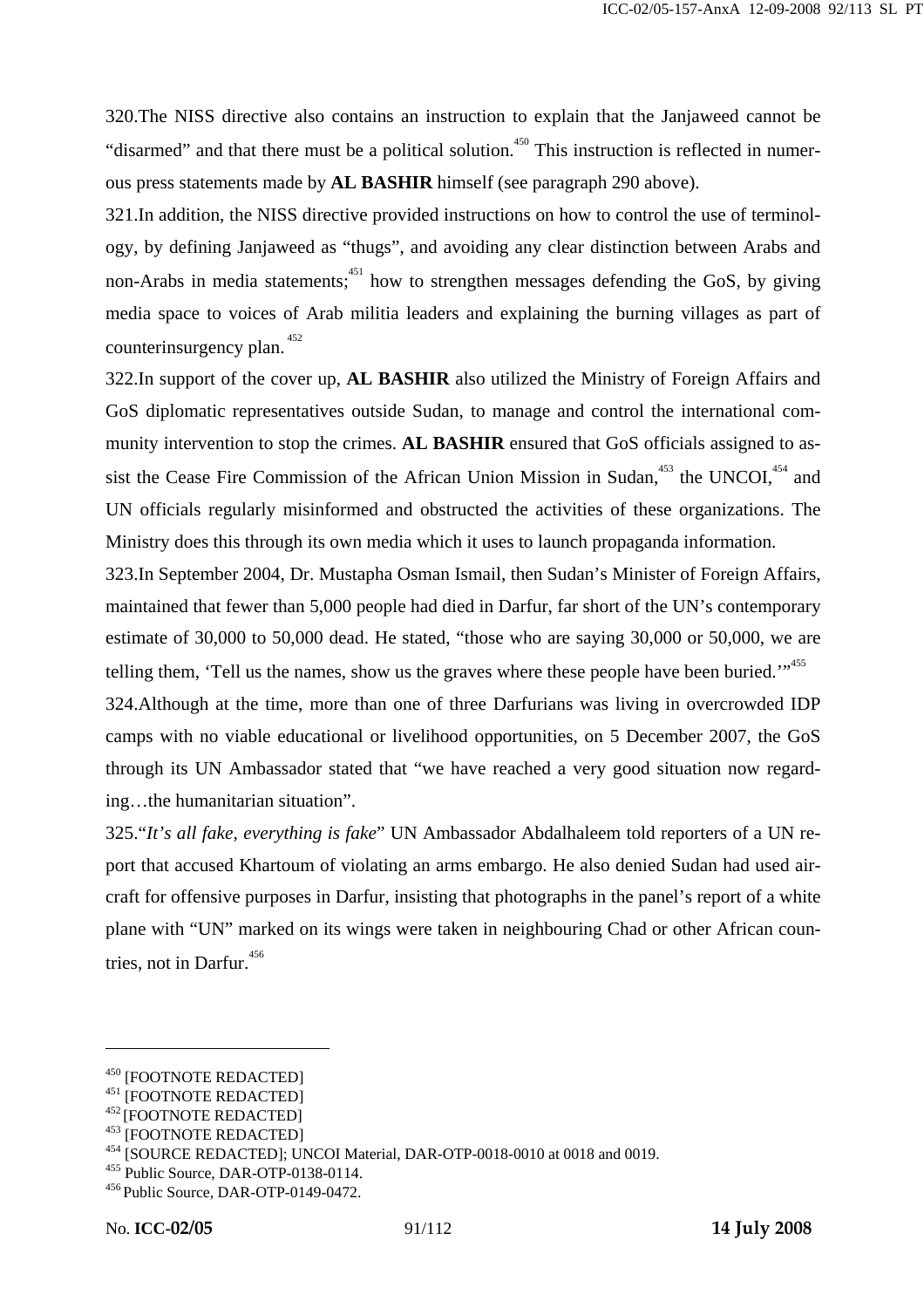326. [TEXT REDACTED] an incident that occurred on 7 January 2008, in which GoS forces fired on a clearly marked UNAMID convoy. Sudan's UN Ambassador Abdalhaleem told reporters on 9 January that "*they were not the Government. The rebels did that. No doubt about it.*"<sup>457</sup> However, on 10 January, the GoS Defence Minister acknowledged that "some elements of the armed forces" attacked a UNAMID convoy but concluded that UNAMID was responsible for the incident because it should have notified the army of its movements so that it would not think it was a rebel force.<sup>458</sup>

327.**AL BASHIR** has consistently obfuscated in response to different Security Council Resolutions requiring the GoS to disarm the Militia/Janjaweed. In August 2004, the UN Security Council demanded that the GoS fulfil its commitments to disarm the Militia/Janjaweed.<sup>459</sup> On 21 October 2004, the GoS announced that it had disarmed 272 Janjaweed around Kass in South Darfur, 350 Janjaweed from Kulbus in Western Darfur, and approximately 2,600 in Al Fashir, Northern Darfur. Witnesses disputed these assertions<sup>460</sup> and [TEXT REDACTED] concluded that no progress had been made with respect to Militia/Janjaweed disarmament.<sup>461</sup> [TEXT RE- $DACTED1<sup>462</sup>$ 

328.**AL BASHIR** and his subordinates also sought to blame the international community so as to deflect international criticism for the genocide. **AL BASHIR** has repeatedly claimed that illintentioned countries are trying to exaggerate the humanitarian crisis in Darfur and supporting the rebels in order to approve their secret agendas or in the hope of exploiting Sudanese oil resources<sup>463</sup>

### **j. AL BASHIR used the criminal justice system to provide impunity to the perpetrators of crimes in Darfur**

329.AL BASHIR provides impunity to those who follow his orders<sup>464</sup> and denies victims access to the criminal justice system while using it against those who do not go along with the genocide. The Prosecution is aware of officers investigated and prosecuted when they refused to cooperate with his plan. **AL BASHIR** has total control over the justice system in the Sudan.

DAR-OTP-0019-0369; [SOURCE REDACTED].

<sup>&</sup>lt;sup>457</sup> Public Source, DAR-OTP-0149-0478<sub>.</sub><br><sup>458</sup> Public Source, DAR-OTP-0149-0480<sub>.</sub><br><sup>459</sup> Public Source, DAR-OTP-0080-0200.<br><sup>460</sup> [FOOTNOTE REDACTED]<br><sup>461</sup> Public Source, DAR-OTP-0080-0173.<br><sup>462</sup> Public Source, DAR-OTP-013

<sup>&</sup>lt;sup>463</sup> Video Material, DAR-OTP-0136-0018 at 0018 and 0019; [SOURCE REDACTED]<sub>;</sub> UNCOI Video Material,

<sup>464 [</sup>SOURCES REDACTED]; [TEXT REDACTED], DAR-OTP-0098-0030; [SOURCES REDACTED].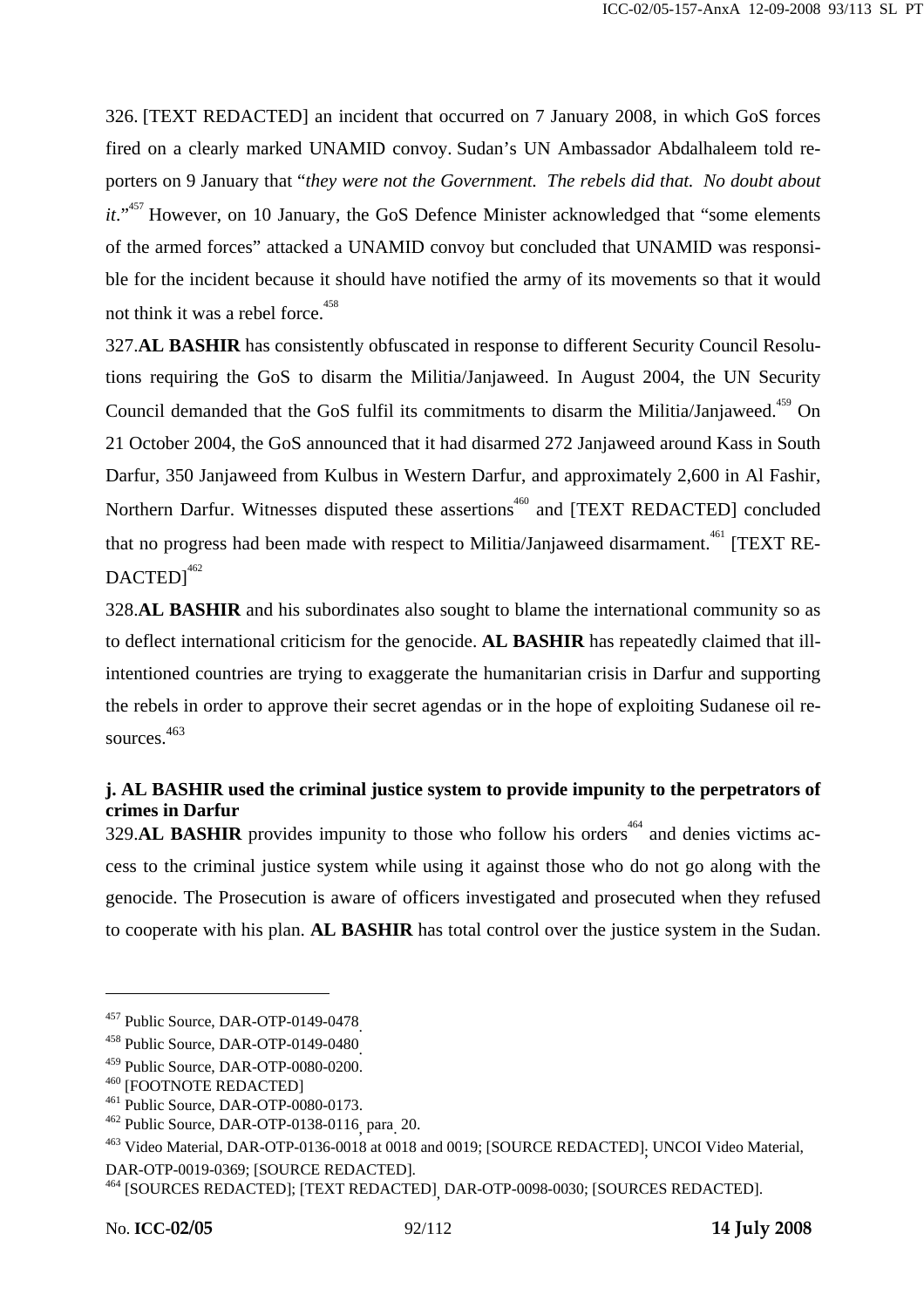He has unfettered power to appoint and dismiss judges at will.<sup>465</sup> **AL BASHIR** also appoints and dismisses all officials responsible for ensuring the investigation and prosecution of crimes including the Minister of Justice and Attorneys General. One example of **AL BASHIR**'s control over the Ministry of Justice was to discontinue the investigation against Ahmad Harun (see paragraph 267 above).

330.**AL BASHIR** used the criminal justice system to prosecute those who refused to comply with orders to attack civilians in Darfur. [TEXT REDACTED]<sup>466</sup>

#### *i. Guarantee of impunity*

331.**AL BASHIR** ensured impunity for those who followed his orders. This guarantee of impunity was key in ensuring the continuation of the genocide.

332.**AL BASHIR** established Special Courts to provide a veneer of legality while ensuring impunity for the most responsible. **AL BASHIR** established the Darfur Special Court in June 2005; two additional Courts were created in November 2005 as well as *ad hoc* institutions to support the work of those Courts, including the Judicial Investigations Committee and the Special Prosecutions Commissions, Committees against Rape and the Special and Specialised Courts of 2001 and 2003 respectively. All these institutions were given the mandate to investigate crimes recommended for investigation in the report of the NCOI.

333.As mentioned above, on 6 June 2005, the Prosecution announced it would investigate the events that took place in Darfur. On 7 June, Chief Justice Galal El-Din Mohamed Osman issued a decree establishing a Special Criminal Court on the Events in Darfur (SCCED).<sup>467</sup> The Chief Justice is a political appointee of **AL BASHIR**.

334.From their establishment in June 2005, directly after the Prosecution's announcement of the first investigation, the GoS has repeatedly presented publicly the various Darfur Special Courts as alternatives to prosecution by the International Criminal Court – invoking the complementarity framework underpinning the Rome Statute.

335.At the time of the establishment of the additional Darfur Special Courts mentioned above, the President of the original Special Court highlighted that the subject-matter jurisdiction of the Courts would include crimes against humanity and war crimes and that the Courts would deal with any perpetrators, regardless of rank or affiliation. The GoS announced that approximately

<sup>&</sup>lt;sup>465</sup> Sudanese Judiciary Law <sub>of</sub> 1986 as amended in 2000, DAR-OTP-0065-0130<sub>.</sub><br><sup>466</sup> [SOURCES REDACTED]; UNCOI Material, DAR-OTP-0019-0287<sub>]</sub><br><sup>467</sup> This decree was issued under the Sudanese Criminal Procedure Code 1991, establish special courts and to define their powers. The decree was also issued under the Sudanese Judiciary Act 1986, which allows "Any other court established by the Chief Justice upon a foundation order should detail the formation, place and Jurisdiction".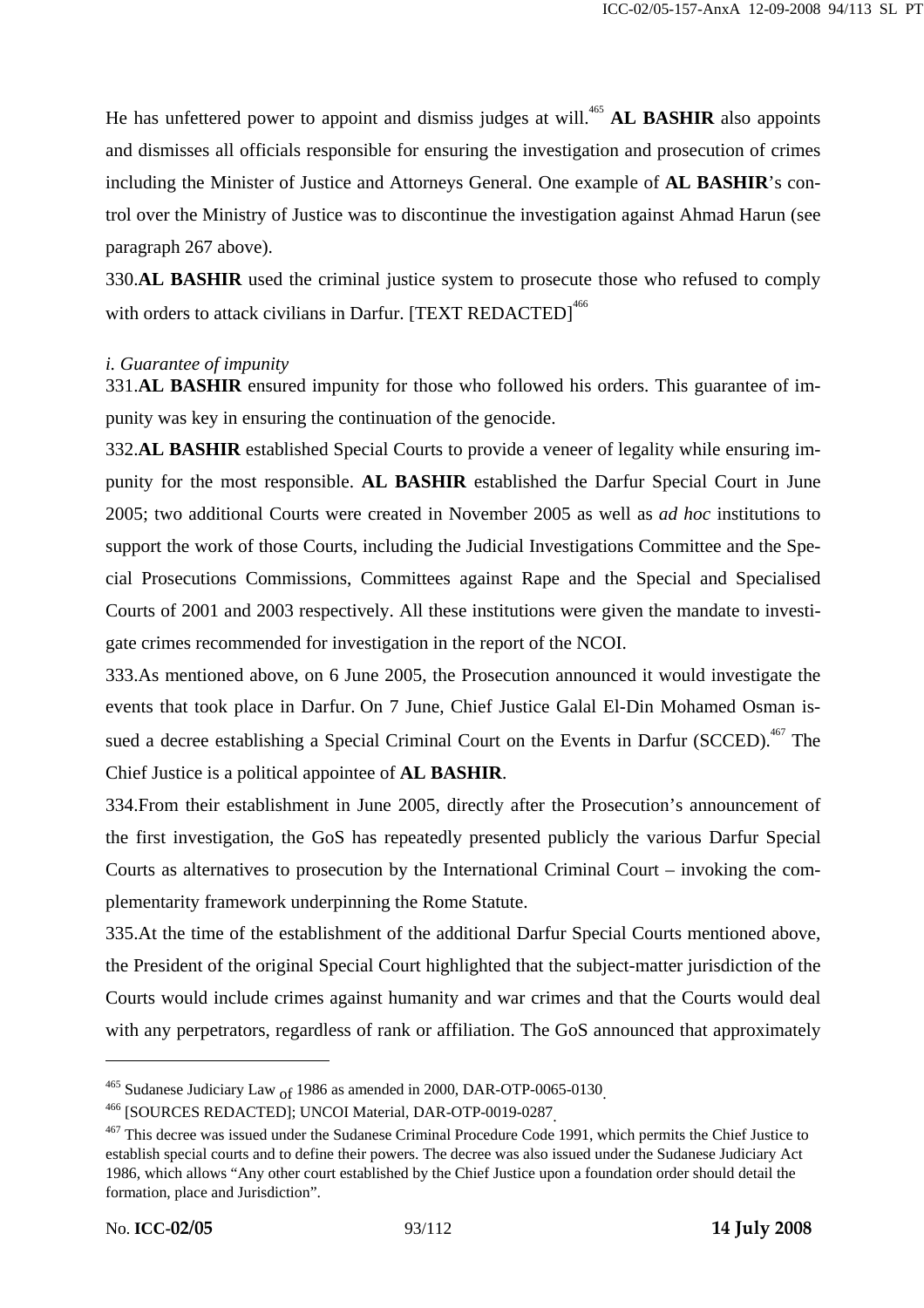160 suspects had been identified for investigation and possible prosecution: 92 from South Darfur, 38 from North Darfur and 32 from West Darfur.

336.However the President of the Special Court stated later to representatives of the Office during one of its missions to Khartoum that no cases involving serious violations of international humanitarian law were ready for trial and that the six cases selected were in fact chosen from the case files lying before the ordinary Courts.

337. Having established the NCOI, AL BASHIR ensured that it was respecting strict limits.<sup>468</sup> According to a [TEXT REDACTED], following orders from the President and/or the Vice President, the final report of the NCOI omitted reference to Musa Hilal and to the documented criminal activity of Col. Shukutallah in West Darfur, Lt. Hagaw in Tawila and Adam Jama (the Commissioner of Nyala). $469$ 

338. The NCOI recognized that crimes against humanity and war crimes were committed in Darfur and identified certain individuals to be investigated including Militia/Janjaweed Commander Ali Kushayb and Military Intelligence Officer-Lt. Hamdi.

339.In December 2006, the Under-Secretary for the Ministry of Justice of the Sudan sent a letter to the Prosecution informing that 14 persons were being investigated including Ali Kushayb.<sup>470</sup> During a mission to Khartoum between 27 January and 7 February 2007, GoS authorities informed the Prosecution that Kushayb was being investigated for attacks he led together with Lt. Hamdi in Tanako, Nankuseh and Shattaya as well as for extra-judicial killings in Garsila and Deleig. $471$ 

340.Notwithstanding evidence, including in the public domain, concerning Kushayb's responsibility for crimes in Darfur, in April 2008 Kushayb was released from Sudanese custody on the grounds of lack of evidence.<sup>472</sup>

341.**AL BASHIR** declared that "the Sudanese judiciary has solely the jurisdiction of ruling in cases in Sudan, especially those in Darfur". After five years, none of these initiatives – from the Darfur Special Court, to the ordinary Sudanese courts – has yielded any genuine investigation or prosecution of those responsible of crimes committed in Darfur.

<sup>468 [</sup>FOOTNOTE REDACTED]

<sup>469&</sup>lt;br>UNCOI Material, DAR-OTP-0014-0293 at 0294-0295 and 0297.

<sup>&</sup>lt;sup>470</sup> GoS – OTP Correspondence, DAR-OTP-0123-0002.<br><sup>471</sup> Minutes of the ICC mission to Khartoum, 27 January - 7 February 2007, DAR-OTP-0145-0342 at 0379-0381 and 0402-0403.

<sup>472</sup> Public Source, DAR-OTP-0138-0305 at 0305-0306.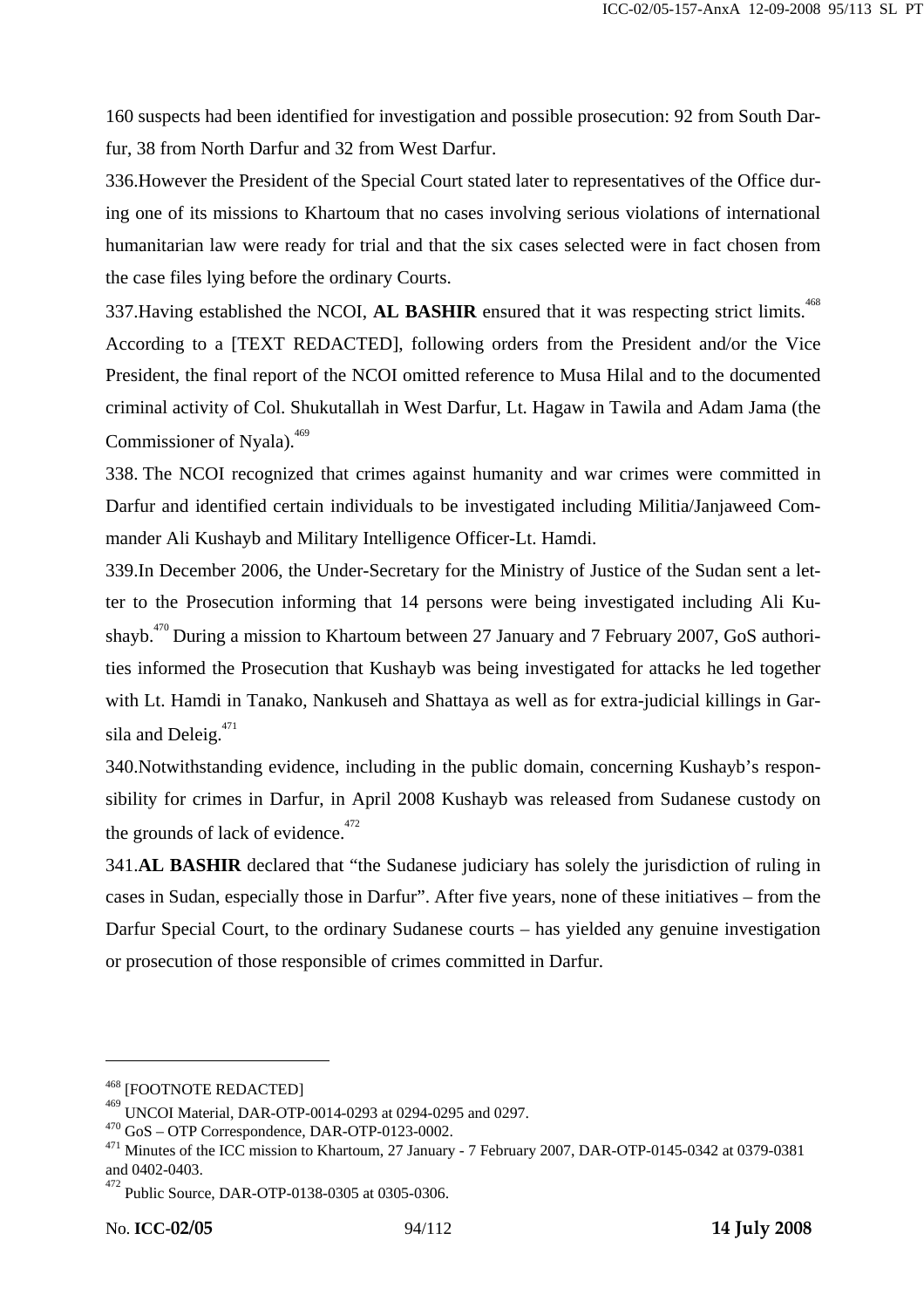342.Responding to charges that he failed to punish persons responsible for committing atrocities, notwithstanding the abundance of proof that is publicly available, **AL BASHIR** said, "we cannot punish people without evidence."<sup>473</sup>

343.On 24 July 2007, after this Court issued warrants of arrest against Ahmad Harun and Ali Kushayb, **AL BASHIR** travelled to Darfur with Harun and announced publicly that he would never hand over Harun for trial by the ICC and that, to the contrary, Harun would continue working in Darfur to implement **AL BASHIR**'s orders. On 14 May 2008, **AL BASHIR** again confirmed publicly to a gathering of the PDF: "*I will not hand over Ahmed Haroun or any Sudanese to ICC*."

### *ii. Silencing victims*

344.**AL BASHIR'**s agents have intimidated, threatened or carried out reprisals aimed at those complaining or suspected of providing information about, or reporting crimes committed in Darfur. A number of witnesses have suffered intimidation, threats, bribery, arrest, torture and disappearance after having met with commissioners from the UNCOI, UN officials or international NGOs. In November 2004, during his interview with the UNCOI, an [TEXT RE-DACTED] from [TEXT REDACTED] described his arrest and torture by security forces as retaliation for his complaints while in the camp about the attacks on villages. $474$ 

345.In April 2005, NISS officers engaged in violence against [TEXT REDACTED] who, after their arrests in [TEXT REDACTED], complained to the police. According to a [TEXT REDACTED], after the attack on [TEXT REDACTED], the local security committee [TEXT REDACTED] issued a decree preventing people from filing complaints with the Police and instructing the Police not to report incidents.<sup> $475$ </sup> According to another witness [TEXT REDACTED], in early 2003, after the attack at Al Fashir airport, the Chief Representative of the Prosecution Office [TEXT REDACTED], [NAME REDACTED], received a verbal directive from Khartoum not to prosecute incidents which occurred in the context of the counterinsurgency, including the killing of civilians, rape, looting of property and destruction of homes. [TEXT REDACTED].<sup>476</sup>

346.Several witnesses interviewed by [NAME REDACTED] recounted that, in or around [TEXT REDACTED], shortly before the visit of the UNCOI to the camp, a GoS official from Khartoum arrived at the camp and at a meeting with all [TEXT REDACTED], he stated that

<sup>&</sup>lt;sup>473</sup> Video Material, DAR-OTP-0136-0018.<br><sup>474</sup> UNCOI Material, DAR-OTP-0016-0080 at 0089.<br><sup>475</sup> [FOOTNOTE REDACTED]<br><sup>476</sup> [FOOTNOTE REDACTED]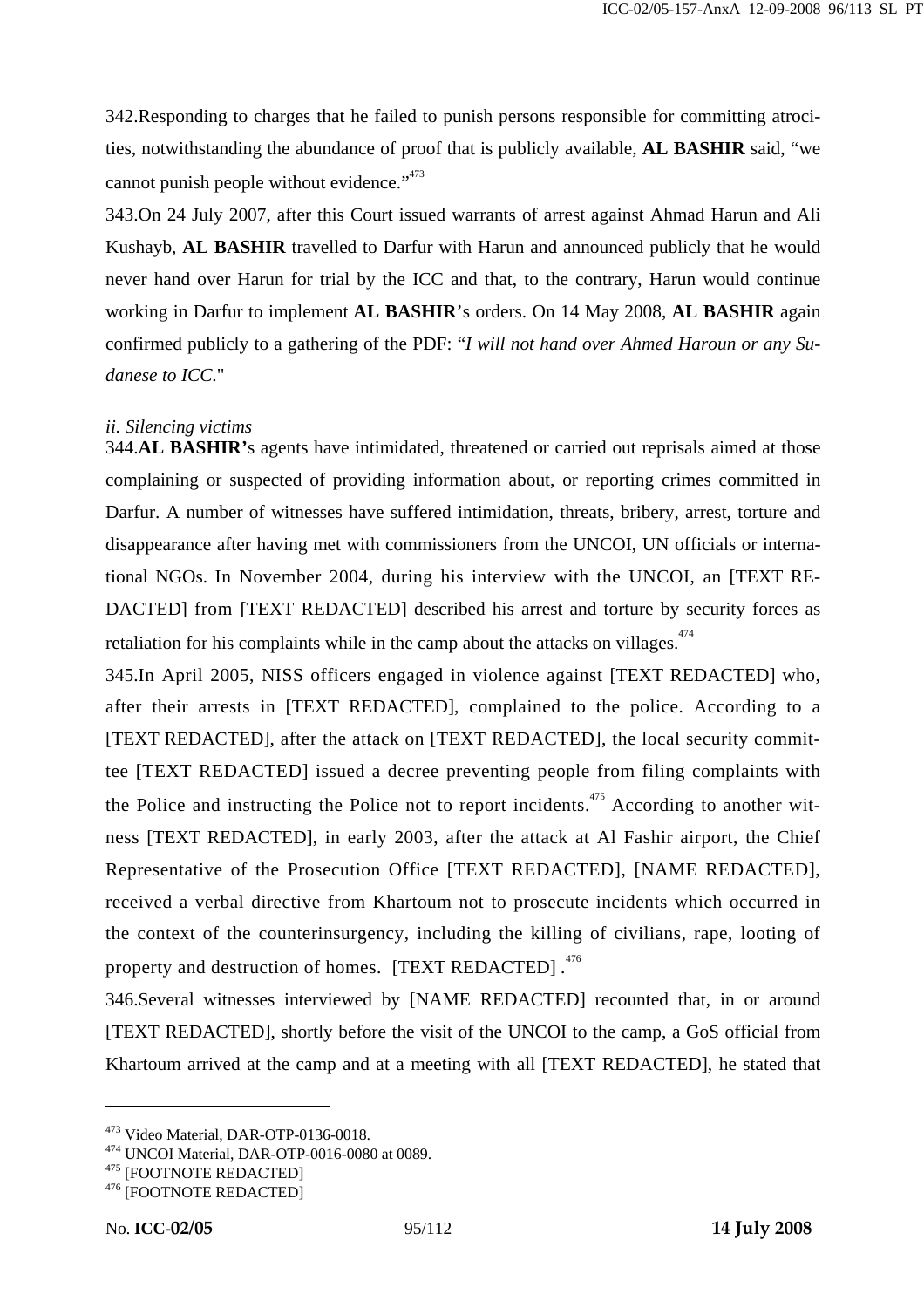*"he was coming from the head of the Sudan Government to let the [IDPs] know that there was a committee coming in"*, that there are *"rumours about crime, execution and rapes to get rid of specific tribes"* and concluded by stating, *"if you [IDPs] say everything is okay, we will help you*". The GoS official then called each [TEXT REDACTED] aside and had a brief word with them individually. [TEXT REDACTED].<sup>477</sup>

#### **5. AL BASHIR acted with the requisite** *mens rea* **for genocide**

347.In this section, the Prosecution will prove that **AL BASHIR** acted with the requisite mens rea and intended to destroy each of the Fur, Masalit and Zaghawa ethnic groups, as such, in part. The intent was to target the groups and not specific individuals within the groups.

### **a. Motive vs. Intent**

348.The jurisprudence distinguishes between motive and intent: "[i]n genocide cases, the reason why the accused sought to destroy the victim group has no bearing on guilt."<sup>478</sup> AL **BASHIR** assessed that the Fur, Zaghawa and Masalit ethnic groups constituted threats to his power and obstacles to the achievement of his political, military and strategic objectives in Darfur and in the Sudan. In particular, members of the group had engaged in armed rebellion. **AL BASHIR**'s motives for the attacks his forces have carried out against the target groups were largely political. But his intent was genocide. The goal was to destroy those ethnic groups whose members challenged his power.

### **b. Origins of AL BASHIR's intent to destroy, in part, each of the target groups as such**  349.**AL BASHIR's** decision to destroy the target groups developed over time.

350.In 1991, Daud Bolad, a Fur and founding member of **AL BASHIR**'s political movement at the time, the National Islamic  $Front^{479}$  (hereafter the "NIF"), became disillusioned with the policies being pursued towards Darfur by **AL BASHIR**. With the support of the Sudan Peoples

<sup>477</sup> UNCOI Material, DAR-OTP-0029-0168 at 0170; UNCOI Material, DAR-OTP-0011-0102 at 0103; UNCOI Material, DAR-OTP-0011-0143 at 0143-0144.

<sup>478</sup> Prosecutor v. Stakić, Judgment, Appeals Chamber, Case No. IT-97-24-A, 22 March 2006 (Stakić Appeal Judgment), para. 45. See also Prosecutor v. Muvunyi, Judgment, Trial Chamber, Case No. ICTR-2000-55A-T, 12 September 2006, para. 479, citing Ntakirutimana Appeal Judgment, paras 302-304 and Prosecutor v. Niyitegeka, Appeals Chamber, Case No. ICTR-96-14-A, 9 July 2004 (Niyitegeka Appeal Judgment), paras 48-53 ("[A]n accused can be found guilty of committing genocide even if his personal motivation went beyond the criminal intent to commit genocide"). Prosecution further recalls that mens rea is the mental state or degree of fault which the accused holds at the relevant time of perpetration of the crime, while motive is an incentive that prompted the perpetrator towards committing the crime in question. Along these lines, the Appeals Chamber has repeatedly held that, as far as question of guilt is concerned, motive is generally irrelevant in international criminal law, however it becomes relevant in mitigation or aggravation of guilt at the sentencing stage, see Prosecutor v. Blaškić, Judgment, Appeals Chamber, Case No. IT-95-14-A, 29 July 2004, para. 694, in which the Appeals Chamber yet another time took note of an established distinction between motive and criminal intent. 479 [FOOTNOTE REDACTED]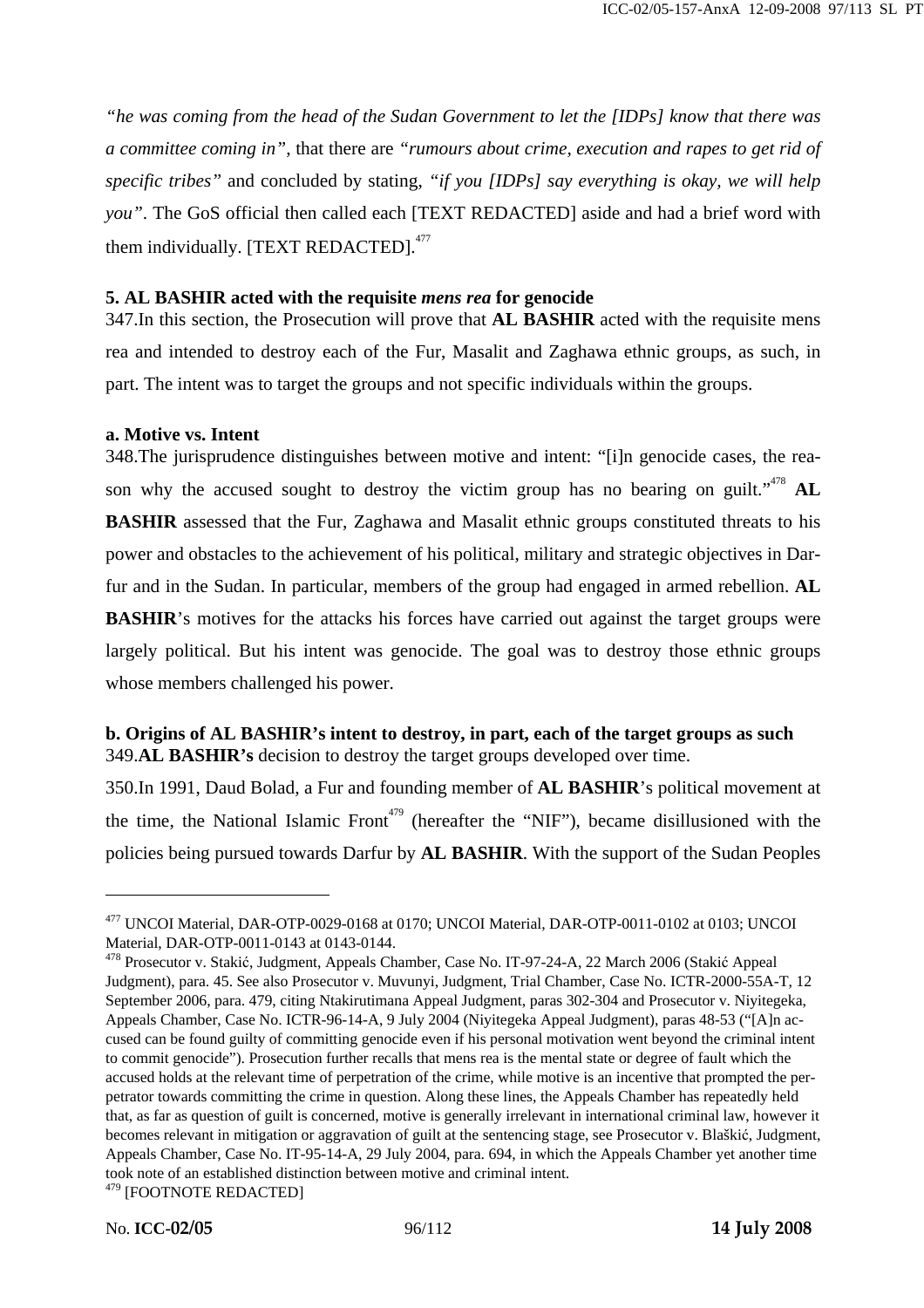Liberation Army/Movement,<sup>480</sup> he organized a rebellion. **AL BASHIR**'s Government swiftly put down the rebellion using the Armed Forces and the *fursan* militias.<sup>481</sup> Thereafter AL **BASHIR** and the NIF concluded that they could no longer trust the Fur.

351.In 1992, following Bolad's defeat, the NIF issued a secret bulletin advocating the exclusion of the Fur from key Government positions in the intelligence service, the military and the police administration. The bulletin also advocated the destabilization of Fur areas to force the removal of the Fur from Darfur.<sup>482</sup> This idea was also being propagated by a group known as the "*Arab Gathering*".<sup>483</sup>

352.In 1994, **AL BASHIR** divided Darfur into three states with the aim and effect of diluting the political strength of the Fur by rendering them minorities in each of the three states of Dar $fur<sup>.484</sup>$ 

353.During a peace conference in 1994, the then Social Planning Minister, Ali Osman Taha (who became Vice President in 1998 and second Vice President from 2005 to date), declared that tribal rights would no longer be associated with land in Darfur.<sup>485</sup> The aim and effect of this decision were to weaken the claims of Fur, Zaghawa and Masalit communities to their traditional lands.

354.In March 1995, Muhammad Ahmad Al-Fadul, the then Governor of West Darfur, enacted a local Government reform which shifted the balance of power in Dar Masalit, in a manner that reduced the power of the Masalit over land and potentially gave more authority to other tribes.<sup>486</sup> As a result of this change, eight non-Masalit were appointed to outnumber the five Masalit in the electoral college of the tribal administration of West Darfur, creating the possibility for the first time that a non-Masalit could be selected as Sultan for Dar-Masalit.<sup>487</sup> This reform provoked another war in Dar Masalit from 1996 to 1999<sup>488</sup> during which tribal Militias

<sup>&</sup>lt;sup>480</sup> Rebel group which was fighting for the liberation of the South of Sudan.<br><sup>481</sup> [FOOTNOTE REDACTED]<br><sup>482</sup> [FOOTNOTE REDACTED]<br><sup>482</sup> [FOOTNOTE REDACTED]<br><sup>483</sup> A coalition of Arabs in Darfur which propagate greater pol Zaghawa and Masalit tribes from Darfur. In the 1980s and 1990s, it issued Memoranda entitled Qurai'sh I and Qurai'sh II; [SOURCES REDACTED]<br><sup>484</sup> [FOOTNOTE REDACTED]<br><sup>485</sup> [FOOTNOTE REDACTED]<br><sup>486</sup> [FOOTNOTE REDACTED]<br><sup>487</sup> [FOOTNOTE REDACTED]<br><sup>488</sup> [FOOTNOTE REDACTED]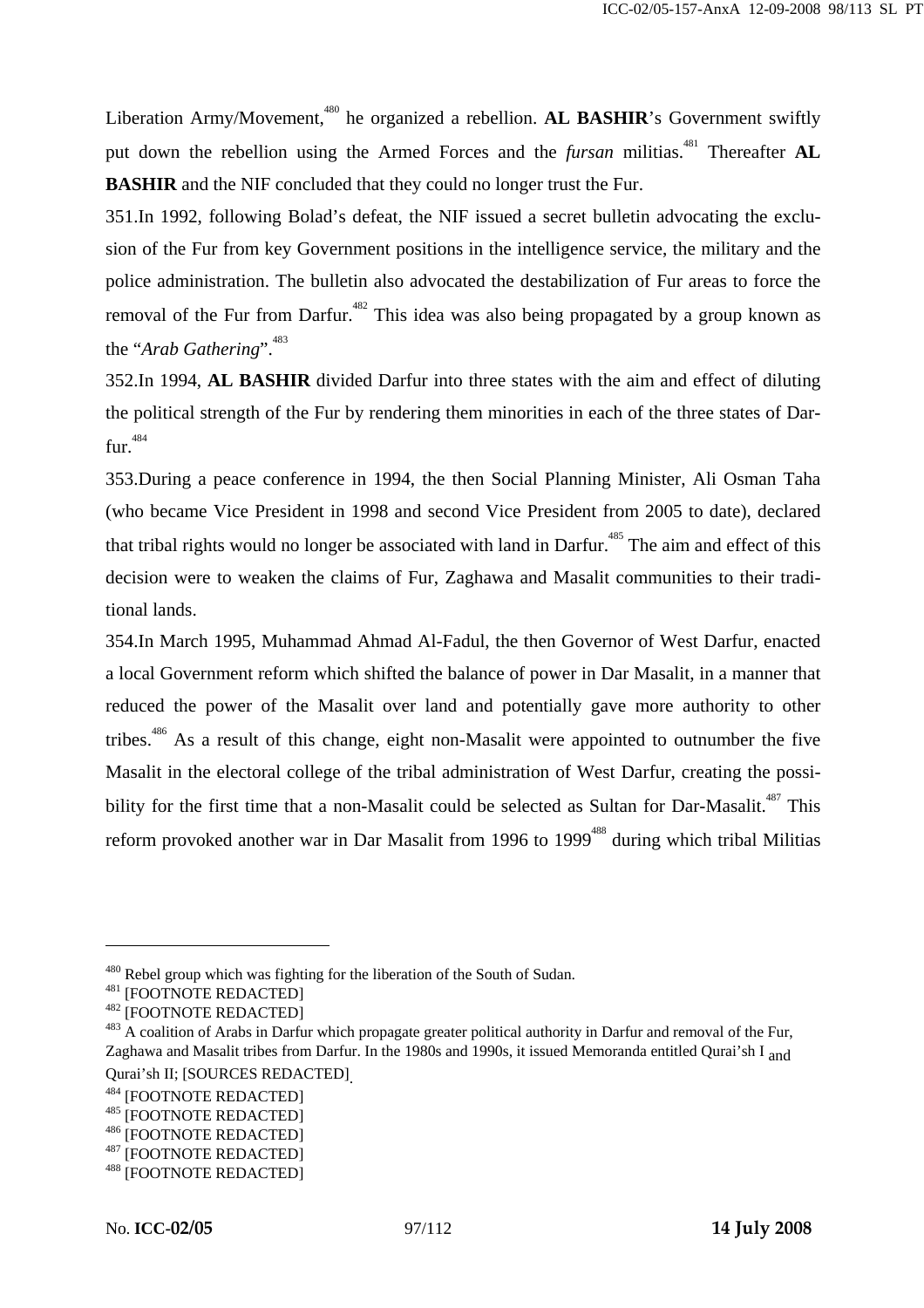backed by **AL BASHIR's** Government<sup>489</sup> killed at least 2,000 Masalit civilians and displaced 100,000, 40,000 of whom fled to Chad.<sup>490</sup>

355.The initial steps toward the armed rebellion which eventually triggered **AL BASHIR**'s genocidal response were taken in August  $2000$ ,  $491$  when a number of young Fur and Zaghawa men, later joined by some Masalit, organized an armed group called the Darfur Liberation Army/ Front ("DLA") and launched attacks on Government facilities and outposts.<sup> $492$ </sup> The DLA, which later evolved into the SLM/A, called for greater political autonomy for Darfur.<sup>493</sup>

356.By 2001 or 2002, several senior officials of the GoS had started planning to get "rid"<sup>494</sup> of the "Zurga" from Darfur. In August 2002, the GoS engaged in some negotiations with the SLM/A and the JEM, another rebel group, even as the Armed Forces attempted to end the rebellion by force. The Armed Forces campaign was unsuccessful and the rebels continued to launch attacks on GoS military installations including garrisons and police stations.<sup>495</sup> When negotiations broke down in March 2003 **AL BASHIR** declared that the Government would use military force, and then ordered the Armed Forces to quell the rebellion within fourteen days and take no prisoners.<sup>496</sup>

357.As of March 2003, **AL BASHIR** decided that only the destruction of the target groups would allow him to control Darfur. **AL BASHIR** set out to destroy them through attacks, including massive killings and rapes, in their villages and subsequently through the inflicting of serious bodily and mental harm and imposition of conditions calculated to bring about their destruction while in hostile desert terrain and/or in IDP camps. **AL BASHIR** considered that this slow death would be the most efficient method to secure the destruction of each of the three groups, especially in the face of international scrutiny.

#### **c. Substantial Part**

 $\overline{a}$ 

358.Where it is alleged that the accused intended to destroy a group, as such, in part, there must be evidence that it was the intention to destroy at least a *substantial* part of the group.<sup>497</sup> To de-

<sup>489 [</sup>FOOTNOTE REDACTED]

<sup>&</sup>lt;sup>490</sup> [FOOTNOTE REDACTED]

<sup>491</sup> UNCOI Material, DAR-OTP-0107-0627 at 0632.

<sup>492 [</sup>FOOTNOTE REDACTED]

<sup>493</sup> Public Source, DAR-OTP-0143-0313 at 0315.

<sup>494 [</sup>FOOTNOTE REDACTED]

<sup>495 [</sup>FOOTNOTE REDACTED

<sup>496 [</sup>FOOTNOTE REDACTED]

<sup>497</sup> Prosecutor v Krstić, Case No: IT-98-33-A, Judgment dated 19 April 2004 (Krstić Appeal Judgment) paras 8, 12; Prosecutor v Krajišnik, Case: IT-00-39-T, Judgment dated 27 September 2006 (Kraijisnik Trial Judgment) para. 853, Brđanin Trial Judgment, paras 701, 967; Jelisić Trial Judgment, para. 82; Semanza Trial Judgment, para. 316.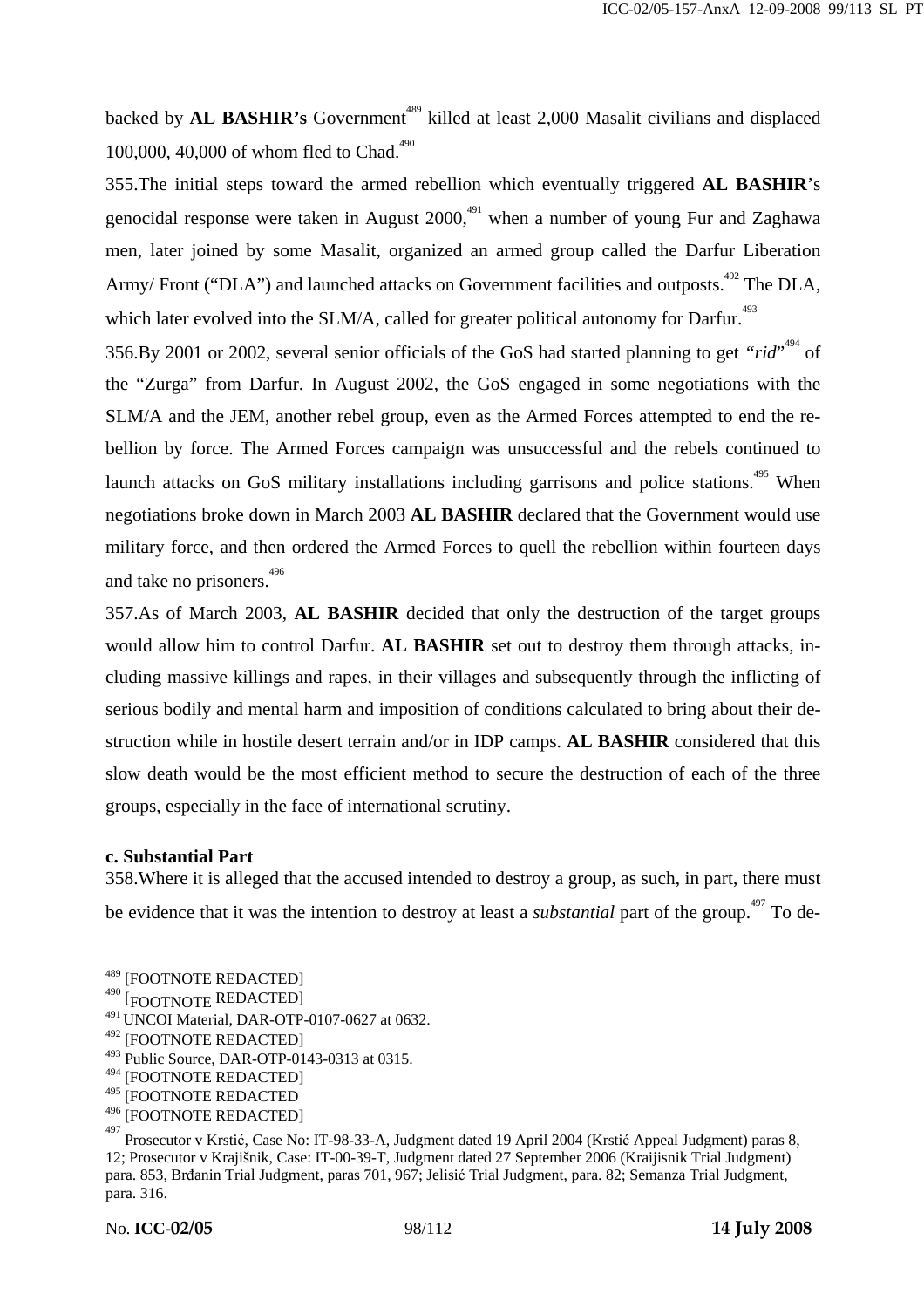termine whether the targeted part of the group is substantial, Courts have considered (i) the numerical significance of the part targeted for destruction in relation to the group as a whole, and (ii) the prominence of the part targeted for destruction within the group as a whole.<sup>498</sup> In both respects, the part of each group targeted for destruction by **AL BASHIR** was substantial. 359.With regard to numerical significance, the total population displaced as of 2008 by **AL** 

**BASHIR**'s forces is at least 2.7 million.<sup>499</sup> A substantial part of the 2.7 million people displaced came from areas predominantly inhabited by members of the target groups. As of 2003, the overwhelming majority of the members of each targeted group lived in small towns and villages in Darfur.<sup>500</sup> This is where the target groups were first attacked and moved into camps.

360.Taking into consideration the estimation of a target group population of 2.5 million, it appears that a very substantial part of the Fur, Zaghawa and Masalit were forcibly displaced by the forces of the GoS and militias starting in 2003 and they remain displaced up to date. Now most of them, a substantial part of each group, are in IDP camps, where they are subjected to conditions meant to bring about their destruction.

361.The available evidence shows that the areas inhabited by the Fur, Zaghawa and Masalit were the main targets of the attacks by **AL BASHIR**'s forces. The data from the refugee camps in Chad [TEXT REDACTED] and Darfur ([TEXT REDACTED] [TEXT REDACTED] of IDP camps in North, West and South Darfur, all indicate that the vast majority of the displaced population are members of these three groups.<sup>501</sup> With regard to the prominence of those attacked, each target group had historic ties with the small towns, villages and the surrounding land in which they were attacked. Links to the land and small village life in Darfur defined their identity as a group. Members of each of the target groups who lived outside Darfur or in larger towns and cities within Darfur, often returned to their own villages in Darfur for visits with family and friends, as reflected in a number of testimonies. Thus the members of each of these groups who resided in villages and small towns in Darfur were therefore considered emblematic of the groups as a whole.

362.Further, as established by existing jurisprudence, the fact that attacks have been pursued in villages and then in camps, over five years, in the face of international scrutiny and outcry, demonstrates to the entire groups their total vulnerability. In this sense also, the part of the group targeted for attacks is prominent.

<sup>498</sup> <sup>498</sup> Krajišnik Trial Judgment, para. 853; Krstić Appeal Judgment, para. 12.<br><sup>499</sup> Public Source, DAR-OTP-0147-0859 at 0860.

 $^{500}$  [FOOTNOTE REDACTED]<br> $^{501}$  Public Source, DAR-OTP-0148-0098; Public Source, DAR-OTP-0149-0483.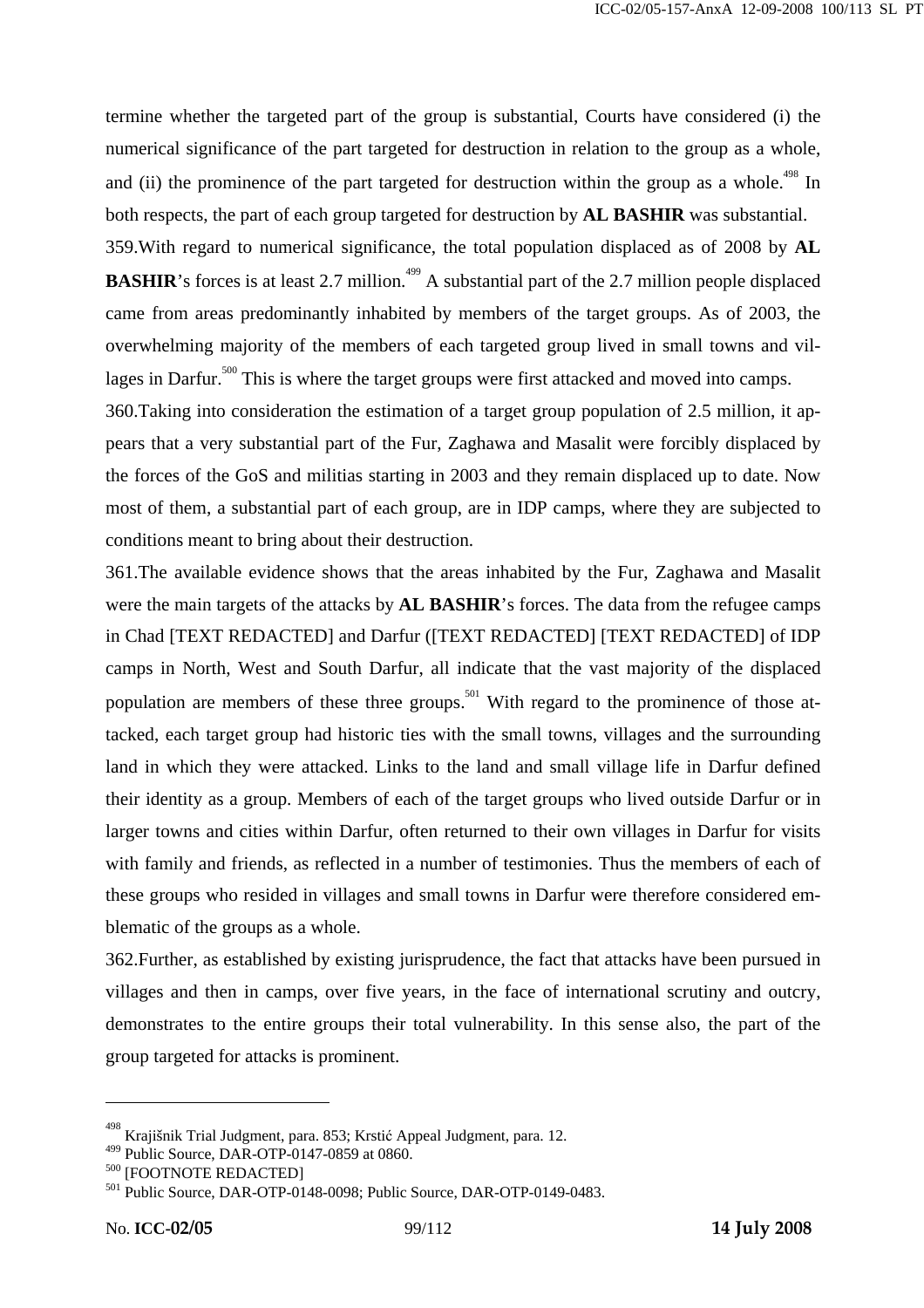363.In sum, **AL BASHIR** targeted both a numerically substantial part of the groups and a prominent part within the groups as a whole.

#### **d. AL BASHIR's intent to destroy in part, each of the target group as such**

364.The crime of genocide is a crime of intention. It does not require that the intended destruction succeed.<sup>502</sup> Recognising that express manifestations of intent to commit genocide are rare, international courts have repeatedly held that genocidal intent can be inferred from the factual circumstances of the crime.<sup>503</sup>

365.When considering whether a perpetrator had genocidal intent, an inference may properly be drawn from all the evidence taken together, <sup>504</sup> even where each factor on its own may not warrant such an inference. As held by the ICTY Appeals chamber, there should not be a compartmentalised analysis of Mens Rea.

366.Finally, when "the Prosecution relies upon proof of a state of mind of an accused by inference, that inference must be the only reasonable inference available on the evidence."<sup>505</sup> In the instant case, the Prosecution respectfully submits that **AL BASHIR**'s intent to destroy the target groups as such in substantial part is the only available inference from a comprehensive con-

<sup>502</sup> See Prosecutor v. Brđanin, Judgment, trial Chamber, Case No. IT-99-36, 1 September 2004, para. 697; Prosecutor v. Akayesu, Judgment, Trial Chamber, Case No. ICTR-96-4-T, 2 September 1998, para. 497; Stakić Trial Judgment, para. 522. The crime of genocide requires that certain acts were committed with the intent to destroy targeted groups as such, in whole or in part. It is not required that the intended destruction succeed.<br><sup>503</sup> See Stakić, Case No. IT-97-24-A, Appeals Chamber Judgment, para. 18 ("[E]vidence of intent to destroy may

be inferred from an accused's actions or utterances vis- a-vis the targeted group . . . ."); Krstić, Case No. IT-98-33- A, Judgment, para. 34 ("Where direct evidence of genocidal intent is absent, the intent may still be inferred from the factual circumstances of the crime."); Prosecutor v. Simba, Case No. ICTR-01-76-T, Judgment, para. 413 (Dec. 13, 2005) ("In the absence of direct evidence, a perpetrator's intent may be inferred from relevant facts and circumstances."); Brđanin, Case No. IT-99-36-T, Judgment, para. 704 ("The Trial Chamber notes that it is generally accepted in the jurisprudence of the Tribunal and of the ICTR that, in the absence of direct evidence, the specific intent for genocide can be inferred from 'the facts, the concrete circumstances, or a pattern of purposeful action.'"). See also Prosecutor v Jelisić, Case No IT-95-10-A, Judgment dated 5 July 2001 (Jelisić Appeal Judgment), para. 47, Prosecutor v. Jean-Paul Akayesu, Case No. ICTR-96-4-T, Judgment dated 2 September 1998 (Akayesu Trial Judgment), paras 477 and 522, Prosecutor v Clément Kayishema and Obed Ruzindana, Case No. ICTR-95-1-A, Judgment dated 1 June 2001 (Kayishema and Ruzindana Appeal Judgment), para. 159 and Prosecutor v Laurent Semanza, Case No. ICTY-97-20-A, Judgment dated 20 May 2005 (Semanza Appeal Judgment), para. 262.

<sup>504</sup> Prosecutor v Stakić, Case No. IT-97-24-A, Judgment dated 22 March 2006 (Stakić Appeal Judgment), paras 53 and 55. (Trial Chamber's compartmentalized inquiry of the mens rea evidence with respect to the various genocidal acts alleged was improper. Instead, the Trial Chamber should have taken into account the totality of the evidence to decide whether the accused had intended to destroy the group).

 $505$  Krstić, Case No. IT-98-33-A, Appeals Chamber Judgment,  $_{\text{para}}$  41. "Where direct evidence of genocidal intent is absent, the intent may still be inferred from the factual circumstances of the crime. Where an inference needs to be drawn, it has to be the only reasonable inference available on the evidence." Brđanin, Case No. IT-99-36-T, Judgment, para. 970 (emphasis added). While this is the evidentiary standard required for proof beyond reasonable doubt, the Prosecution notes that for the purposes of an Art. 58 application the lower standard of reasonable grounds will instead be applicable.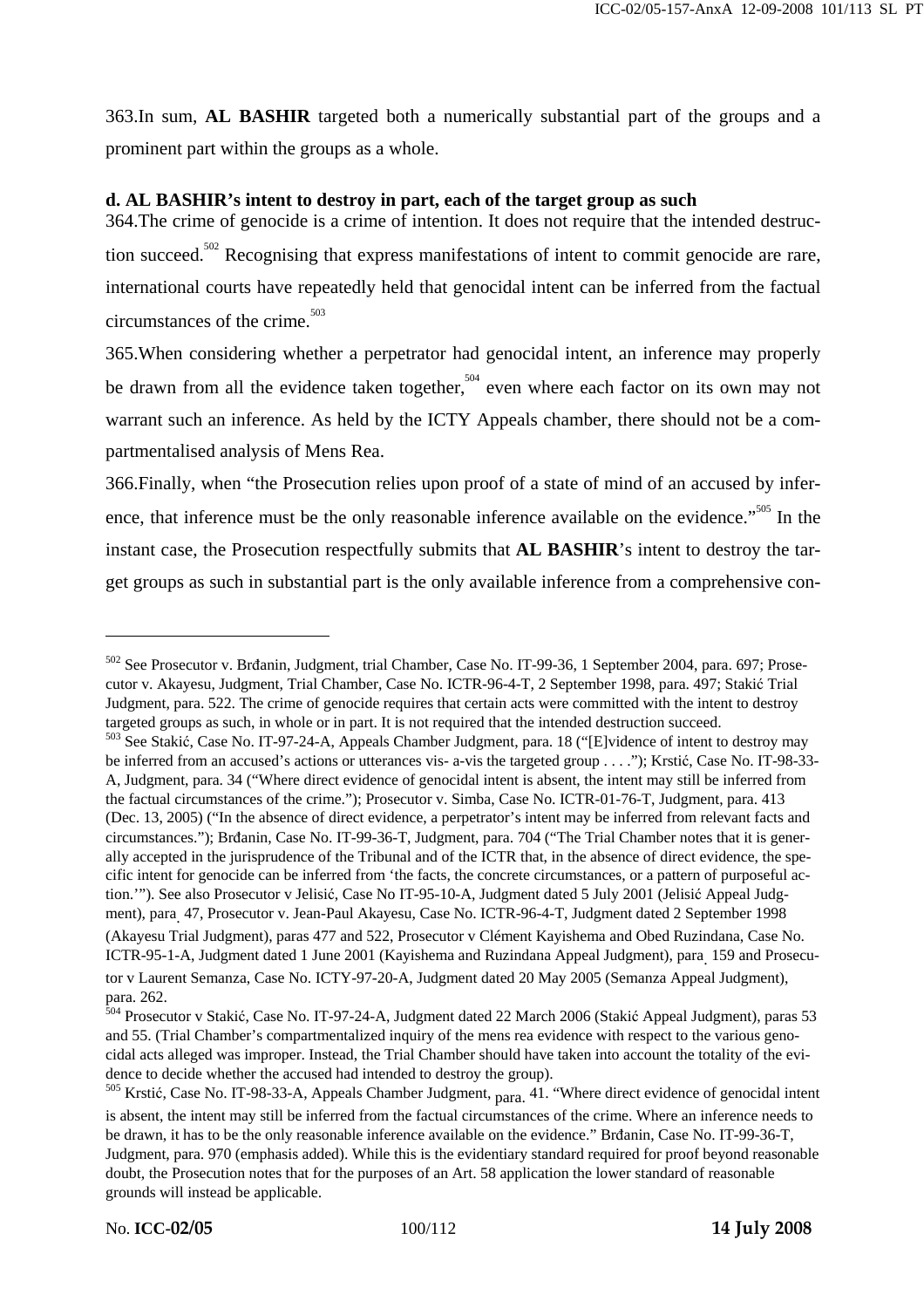sideration of nine factors: the pre-existing historical and political background, as exemplified in paragraphs 349-357 above and the following eight factors.

## **i.** Systematic targeting of victims on account of their membership of a particular group,  $506$ scale of the atrocities committed<sup>507</sup> and the actual destruction of the group<sup>508</sup>

367.As shown above, forces and agents under the control of **AL BASHIR** meticulously targeted for violence almost exclusively villages and towns inhabited mainly by members of the targeted groups. For example in Habila, Wadi Salih and Mukjar localities 97% of predominantly Fur villages were attacked and either destroyed or abandoned; and 85% of predominantly Masalit villages were attacked and either destroyed or abandoned, while fewer than 1% of predominantly so called "Arab" villages were attacked.

368.The land occupied by the Fur, Zaghawa and Masalit defined the target. As a result, civilian members of the target groups were the main victims of the attacks,<sup>509</sup> of the killings, of the rapes, and of forcible displacement.<sup>510</sup> Most of the villages and towns inhabited mainly by members of the target groups were attacked and destroyed.

369.A very high percentage of those who fled the attacks are members of the target groups. In particular, as of December 2007, the total number of Sudanese people from Darfur in refugee camps in [TEXT REDACTED].<sup>511</sup>

370.The Fur constitute from 50% to the totality of IDPs in some camps. In [TEXT RE-DACTED], which hosts around 92,000 IDPS, there are an estimated 46 to 50,000 Fur, 9,000 Zaghawa and 5,000 Masalit.

371.**AL BASHIR**'s forces and agents subjected those living in IDP camps to serious bodily and mental harm, including rape and other forms of sexual violence against thousands of

<sup>&</sup>lt;sup>506</sup> The perpetration and/or repetition of other destructive or discriminatory acts committed as part of the same pattern of conduct constitutes an accepted indicia of genocidal intent (Akayesu Trial Judgment, para. 524, Prosecutor v. Karadžić & Mladić, Trial Chamber, Decision on Review of the Indictments pursuant to Rule 61 of the Rules of Procedure and Evidence, 11 July 1996, para. 94). Furthermore, consistency in the types of crimes and characteristics of targets of the Militia/Janjaweed attacks vividly demonstrate the methodical way of planning at the highest level of the Government that gives rise to a reasonable inference of genocidal intent on the part of AL BASHIR (Kayishema & Ruzindana Trial Judgment, paras 93; 534-535; Muhimana Trial Judgment, para. 496).

<sup>&</sup>lt;sup>507</sup> Jelisić Appeal Judgment, para<sub>.</sub> 47; Akayesu Trial Judgment, para. 523; Bagilishema Trial Judgment, para. 62.

<sup>&</sup>lt;sup>507</sup> Jelisić Appeal Judgment, para<sub>.</sub> 47; Akayesu Trial Judgment, para. 523; Bagilishema Trial Judgment, para. 62.<br><sup>508</sup> Brđanin Trial Judgment<sub>,</sub> para<sub>.</sub> 697, 973-974, Prosecutor v. Slobodan Milošević, Decision on Motion ment of Acquittal, Trial Chamber, Case No. IT-02-54-T, 16 June 2004, para. 125; Kayishema & Ruzindana Trial Judgment, para. 93.

 $^{509}$  [SOURCES REDACTED]; UNCOI Material, DAR-OTP-0018-0010 at 0084, para. 304, at 0086, para. 315.<br> $^{510}$  UNCOI Material, DAR-OTP-0018-0010 at 0089.

 $511$  Public Source, DAR-OTP-0149-0483; Public Source, DAR-OTP-0148-0098.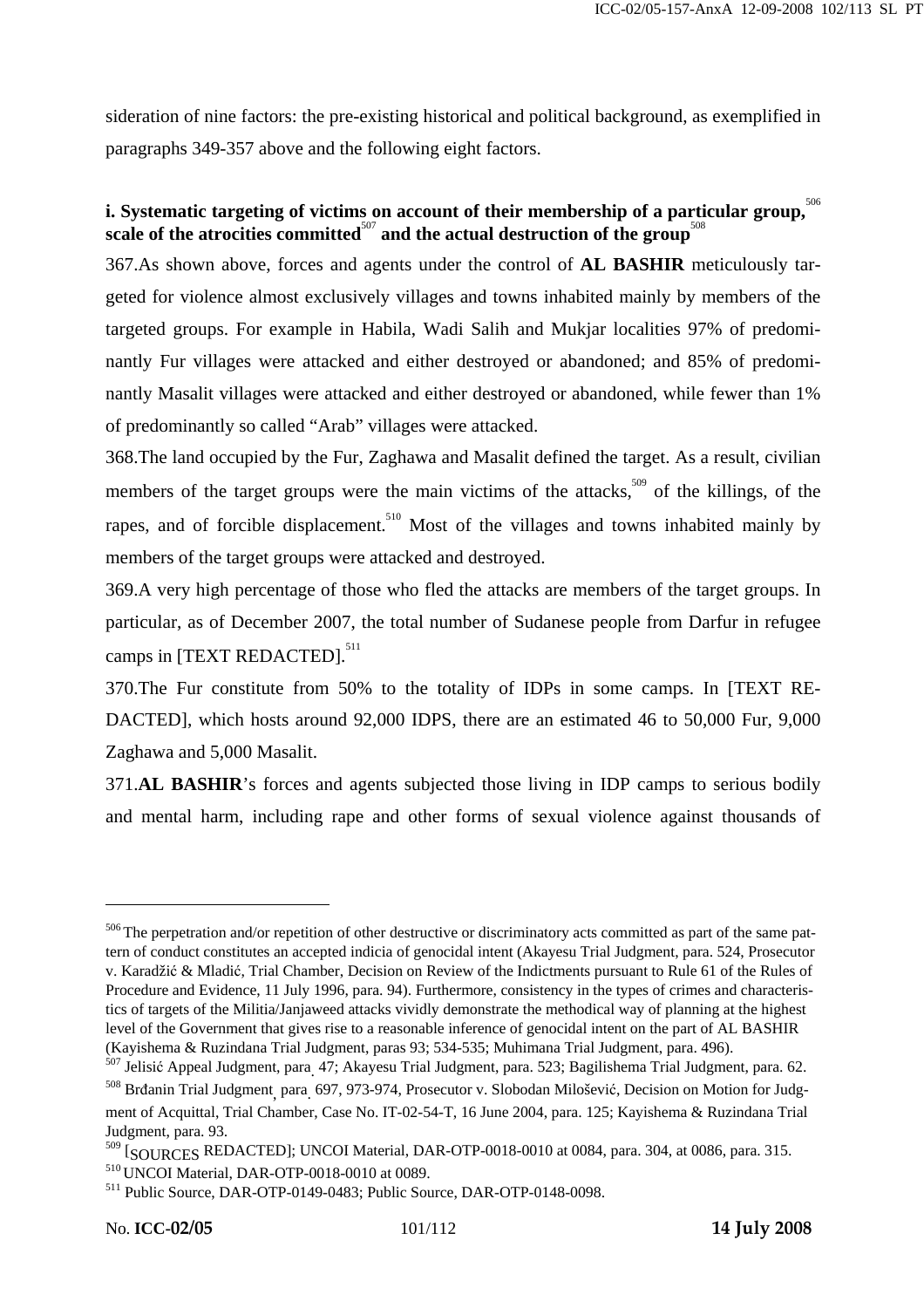women in the camps,  $\frac{512}{2}$  and generally to conditions calculated to bring about destruction. The result of the conditions accompanying and subsequent to the displacement imposed by **AL BASHIR**'s forces and agents has been already the "slow death" of between 80,000 to 265,000 people, including a substantial part of the target groups.

372.Forces and agents under the control of **AL BASHIR** killed outright at least 35,000 civilians, including a substantial number of members of the targeted groups, in physical attacks on towns and villages.<sup>513</sup>

373.The Prosecution submits that in the instant case, the intent to destroy a substantial part of the group has to be inferred from the number of members of the target groups on whom conditions to bring destruction are imposed. This reflects one of the fundamental principles of criminal law – that, because an actor is presumed to have intended to bring about the consequences of his actions, those consequences are relevant indicia of his intent.<sup>514</sup> This principle carries particular weight where, as here, the accused exercised total control over the hierarchical structure that attacked the target groups in their villages and in the camps. In such a case, the only reasonable inference available on the evidence is that the acts of destruction were committed because **AL BASHIR** so intended.

374.[TEXT REDACTED] explained in an interview with the Prosecution that [TEXT RE-DACTED], the "inevitable conclusion" is that the crimes in Darfur "*must have stemmed from a deliberate policy accepted and approved by the highest levels of command*." Further, [NAME REDACTED] noted that "*in situations where excesses were occurring consistently, senior commanders fulfilling their duties would be aware of such events. In such circumstances, were these commanders not to institute disciplinary measures nor take action, there would be an implication that they were part of a criminal policy, either because they were directing it or because they were deliberately failing to act*." The evidence shows that **AL BASHIR** directed the plan and only punished those who did not comply with his orders; he provided impunity to those who followed his orders.

375.Ahmad Harun is an example. Ahmad Harun said that **AL BASHIR** had "given him all the power and authority to kill or forgive whoever in Darfur" and that "they were ready to kill ¾ of

<sup>512</sup> Akayesu Trial Judgment, para. 731 "sexual violence was an integral part of the process of destruction, specifically targeting Tutsi women and specifically contributing to their destruction and to the destruction of the Tutsi group as a whole".

 $^{513}$  UNCOI Material, DAR-OTP-0018-0010 at 0161-0163, para<sub>s</sub> 630-631.

<sup>&</sup>lt;sup>514</sup> The crime of genocide requires that acts were committed with the intent to destroy targeted groups as such, in whole or in part. It is not required that the intended destruction succeed. See Prosecutor v.Brđanin, Judgment, Trial Chamber, Case No. IT-99-36, 1 September 2004, para. 697; Prosecutor v. Akayesu, Judgment, Trial Chamber, Case No. ICTR-96-4-T, 2 September 1998, para. 497; Stakić Trial Judgment, para. 522.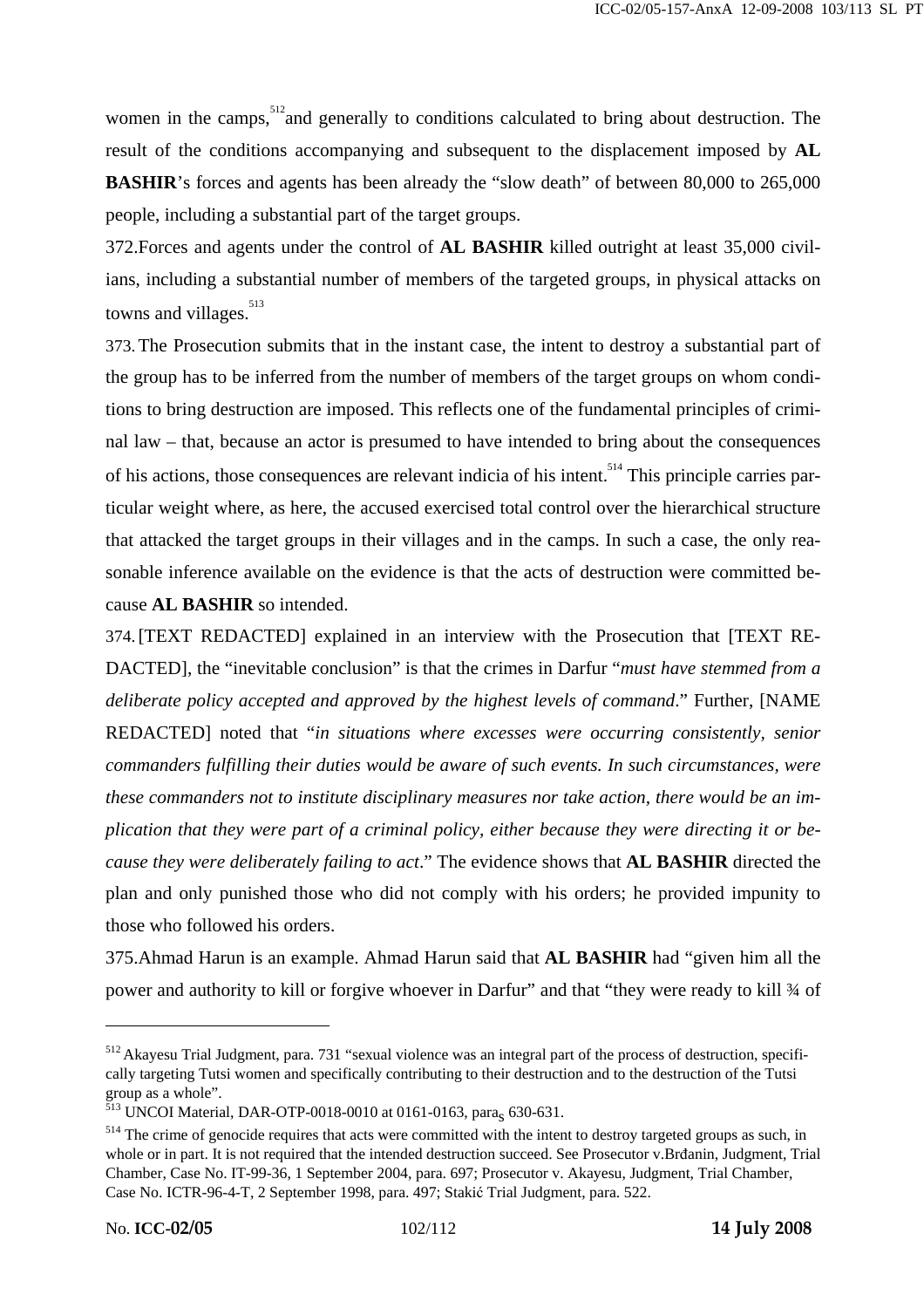the people in Darfur so that  $\frac{1}{4}$  could live".<sup>515</sup> Harun openly incited to attack the target groups by stating that "*all the Fur and what they had, had become booty for the Mujahidin*".<sup>516</sup>

376.**AL BASHIR** has kept Ahmed Harun in critical positions to achieve his goals. Harun coordinated the attacks against the villages during 2003-2005. The State Security Committees reported to him. Since September 2005, Harun is responsible for the so called HAC that controls the camps. He is a key element of both aspects of the genocide, the attacks on the villages and the attack on the camps. As part of the North/South agreement Harun heads a committee to investigate human rights abuses, providing certainty to the other members of the Government involved in crimes that they will not be affected; Harun is also a member of the UNAMID oversight committee, affecting the peacekeepers' deployment. In addition, **AL BASHIR** has appointed Harun to other important functions, which have a critical impact on the IDPs.<sup>517</sup>

377. In June 2007, **AL BASHIR** announced publicly that he would never hand over Harun to the ICC; to the contrary, Harun would continue working in Darfur to implement his orders.<sup>518</sup>

# **ii. Existence of a genocidal plan or policy**<sup>519</sup>

378.While not a legal ingredient of the crime of genocide, the existence of a plan or policy is an important factor in proving the specific intent. $520$ 

379.Neither the scale of the criminal acts described herein - spanning a geographic region as large as Darfur, and over a time period extending more than five years – nor their systematic nature – the common sequence of killing, rape, forcible displacement, burning and destruction of dwellings, obstruction of humanitarian aid, and insecurity for IDPs – nor the rigor with which civilian members of the Fur, Masalit and Zaghawa ethnic groups, rather than armed re-

<sup>&</sup>lt;sup>515</sup> [FOOTNOTE REDACTED]<br><sup>516</sup> [FOOTNOTE REDACTED]

 $^{517}$  He is also Secretary General of the National Mine Action Authority (NMAA) and Chairman of the delegation of experts of the National Council for the Demobilization, Disarmament and Reintegration (see the website External Information Council of the Sudan - http://exinfo.gov.sd/details.php?rsnType=1&id=22316 - last visited 14/03/08).

<sup>518 [</sup>SOURCE REDACTED]; Public Source, DAR-OTP-0138-0251.

<sup>519</sup> Krstić Trial Chamber's finding of the existence of a plan devised by the VRS Main Staff to execute the military aged Bosnian Muslim men in Srebrenica involved: a number of considerations including the number and nature of the forces involved, the standardised coded language used by the units in communicating information about the killings, the scale of the executions, the invariability of the killing methods applied (see Krstić Trial Judgment, paras 85-87, 572). Although existence of a plan or policy is not a legal ingredient of the crime of genocide, it is commonly perceived to facilitate proof of the material elements of the crime, including genocidal intent. Although the Krstić conviction was partly overturned on appeal, the Trial Chamber's finding of the genocidal plan has been unequivocally upheld on appeal (see Krstić Appeal Judgment, paras 32 and 273).<br><sup>520</sup> Jelisić Appeal Judgment, para. 48; Jelisić Trial Judgment, paras 100-101; Krstić Appeal Judgment, para. 225;

Krstić Trial Judgment, para. 572; Blagojević & Jokić Trial Judgment, para. 656. Kayishema & Ruzindana Trial Judgment, paras 94, 275-276.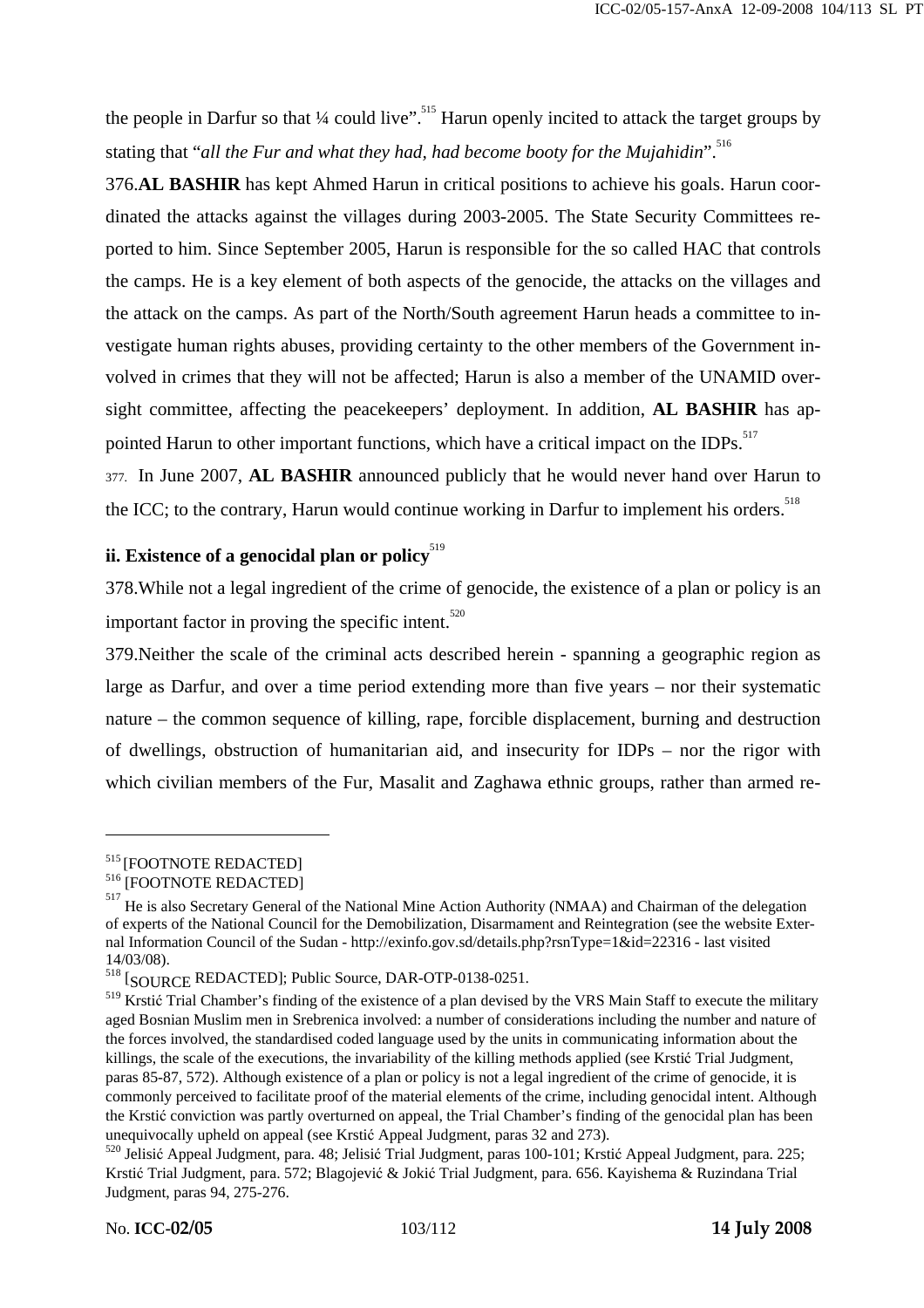bels, were targeted, was a product of chance. In particular the repeated pattern of combined Armed Forces and Militia/Janjaweed attacks required strict coordination. As [NAME RE-DACTED] said it is inconceivable that there would be two separate forces operating on independent plans. The crimes at issue reflected a conscious policy decided by **AL BASHIR** and their overall coordination and daily implementation at all levels demonstrates the existence of a plan.

380.In addition, GoS documents in the possession of the Prosecution, including the "Armed Forces Memorandum" referred to above and the minutes of the State Security Committee of West Darfur define details of the mechanism of the plan established by **AL BASHIR** to ensure the coordination required.

381.The "Armed Forces Memorandum" establishes that "The chain of command, with the administration and organization of the forces, is specified in Arts. 11 and 12 [of the Armed Forces Act of 1986], in the form of a pyramid that grants supreme command to the President of the Republic in accordance with the principle of the armed forces being subject to political command."<sup>521</sup> and "[I]n accordance with political wishes, the recommendations and orders of the Security Committees, and their duties as specified under the Constitution and the law, the armed forces, and the forces working with them, implemented military plans to contain the security situation in Darfur."<sup>522</sup>

382.The minutes of the State Security Committee of West Darfur, confirm the existence of plans, establishing that it also acted in accordance with a *national security plan disseminated from Khartoum.*<sup>523</sup>

383.The significance of the minutes was highlighted by a witness [TEXT REDACTED]. [TEXT REDACTED] Harun refused to provide all Security Committee Minutes, stating that [TEXT REDACTED] .

#### **iii. Statements of those involved in the crimes exposing their intentions**524

384.Statements by **AL BASHIR** and his subordinates, as well as by the direct perpetrators he used to implement the Darfur plan, provide further evidence of **AL BASHIR**'s intent to de-

 $521$  Unofficial version of the Armed Forces Memorandum concerning the ICC's inquiries – Military Operations summary since January 2002 – Armed Forces and Rebels (30 April 2006), para. 24(c) (DAR-OTP-0099-0473 to DAR-OTP-0099-0500 (in Arabic), para. 24(c), DAR-OTP-0116-0721 at 0736.<br><sup>522</sup> DAR-OTP-0099-0473 to DAR-OTP-0099-0500 (in Arabic), para. 3(a), DAR-OTP-0116-0721 at 0724.

 $^{522}$  DAR-OTP-0099-0473 to DAR-OTP-0099-0500 (in Arabic), para. 3(a), DAR-OTP-0116-0721 at 0724.<br> $^{523}$  UNCOI Material, DAR-OTP-0016-0013; [SOURCE REDACTED]<sub>.</sub><br> $^{524}$  Akayesu Trial Judgment, paras 728-729<sub>;</sub> Kayishema

Bagilishema Trial Judgment, para. 63; Prosecutor v. Muhimana, Judgment, Trial Chamber, Case No. ICTR- 95- 1B-T, 28 April 2005, para. 496; Prosecutor v. Gacumbitsi, Judgment, Trial Chamber, Case No. ICTR-2001-64-T, 17 June 2004, para. 252.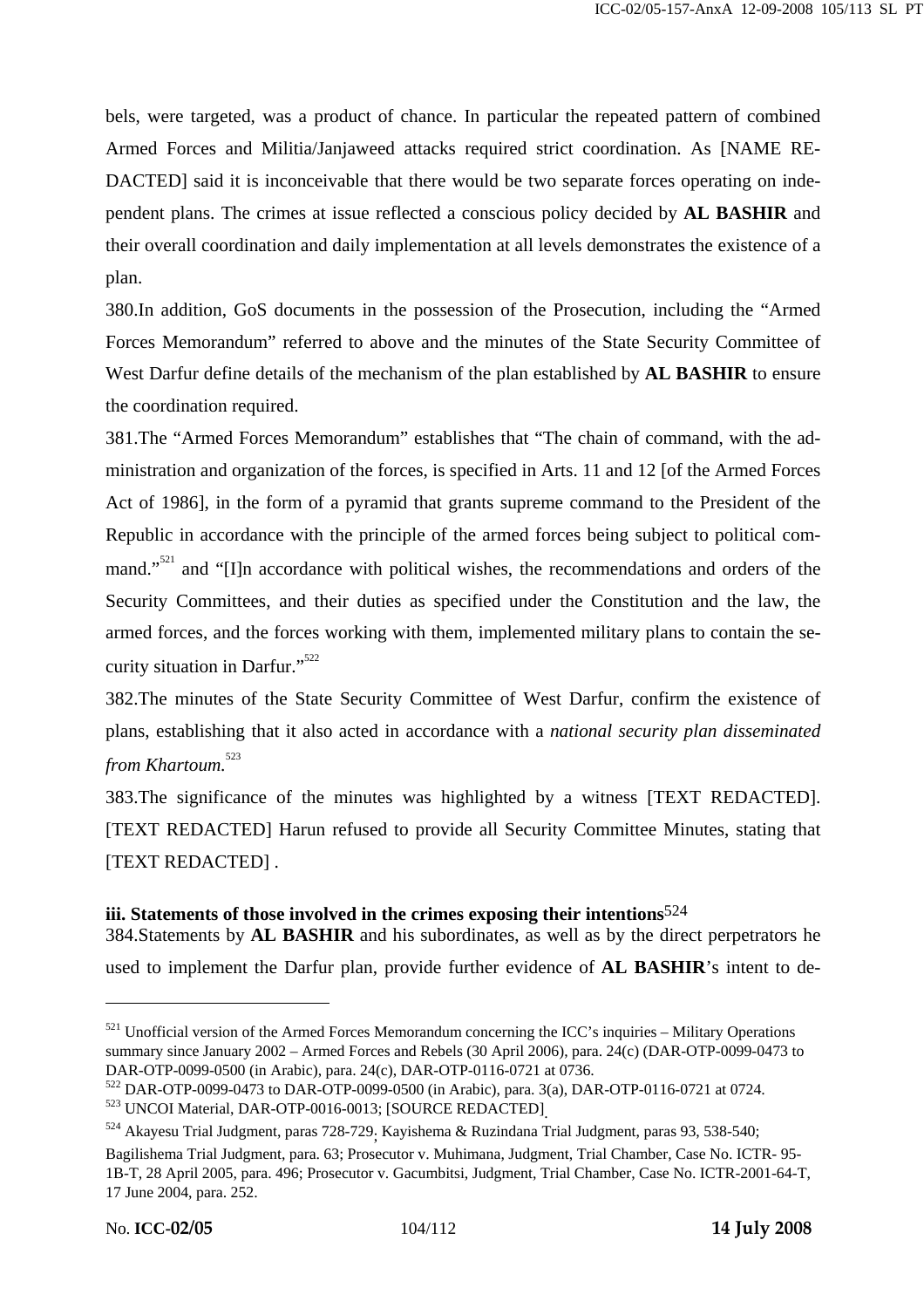stroy, in part, the target groups. In March 2003 **AL BASHIR** directed the Armed Forces to quell the rebellion in two weeks and not to bring back any prisoners or wounded.<sup>525</sup> He declared at different times that he "*didn't want any villages or prisoners, only scorched earth*";<sup>526</sup> publicly gave orders to the military, police and intelligence to eliminate the opposition and leave no survivors;527 and told the Sudanese public that he had given the Armed Forces a *carte blanche* (in Arabic "*atlakto yad al-jaysh*") in Darfur not to take "*asra*" (war prisoners) or inflict injuries. $528$ 

385.The attackers expressed openly the instructions received from **AL BASHIR**. They told victimized members of the three targeted groups that "*the Fur are slaves, we will kill them*"<sup>529</sup>; "*You are Zaghawa tribes, you are slaves"*<sup>530</sup>*; "You are Masalit. Why do you come here, why do you take our grass*? *You will not take anything today"*<sup>531</sup> *.*

386.The consistency of these statements indicates that these were not isolated events; rather they reflect **AL BASHIR**'s genocidal intention.<sup>532</sup>

### iv. Forcible transfers accompanying the genocidal acts pleaded<sup>533</sup>

387.Consistent jurisprudence has established that in certain circumstances forcible transfer may

constitute evidence of genocidal intention.  $534$ 

 $\begin{array}{l} 525 \ 525 \ \ {\rm [FOOTNOTE REDACTERED)}\\ 526 \ \ {\rm [FOOTNOTE REDACTERED)}\\ 527 \ \ {\rm [FOOTNOTE REDACTERED)}\\ 528 \ \ {\rm [FOOTNOTE REDACEED]} \end{array}$ 

<sup>&</sup>lt;sup>529</sup> UNCOI Material, DAR-OTP-0018-0010 at 0068.<br><sup>530</sup> UNCOI Material, DAR-OTP-0018-0010 at 0133, para<sub>.</sub> 511 footnote 189; see also DAR-OTP-0018-0010 at 0090, para<sub>.</sub> 333<sub>;</sub>

 $^{531}$  UNCOI Material, DAR-OTP-0018-0010, at 0133, para. 511 footnote 189. [SOURCE REDACTED]  $^{532}$  The Prosecution herewith recalls that genocidal intent can be inferred either from words or deeds of the perpetrator and others acting with him (Kayishema & Ruzindana Trial Judgment, paras 93, 538-540; Prosecutor v. Bagilishema, Judgment, Trial Chamber, Case No. ICTR-95-1A-T, 7 June 2001, para. 63; Akayesu Trial Judgment, para. 728). Similarly, genocidal intent can be displayed through a deliberate or systematic pattern of conduct of the perpetrator (Kayishema & Ruzindana Appeal Judgment, paras 158-159 and 162-163; Kayishema & Ruzindana Trial Judgment, paras 93, 527, 534-535; 541; Bagilishema Trial Judgment, para. 63; Muhimana Trial Judgment, para. 496).

<sup>533</sup> Prosecutor v Blagojević, Case No. IT-02-60-A, Judgment dated 9 May 2008 (Blagojević Appeal Judgment), para 123 and Krstic Appeal Judgment, paras 31-33

para<sub>.</sub> 123 and Krstic Appeal Judgment, paras 31-33<sub>.</sub><br><sup>534</sup> Krstić Appeal Judgment, para<sub>.</sub> 33; Blagojević Appeal Judgment, para<sub>.</sub> 123. Other judgments that seemingly depart from the above jurisprudence do in fact uphold the main thrust of these cases. However, in contrast with the factual circumstances of Stakić, the scope and nature of the displacement in the present case has well been "accompanied by methods seeking the physical destruction of the group," (see Stakić Trial Judgment, para. 557, cited in Stakić Appeal Judgment, para. 46), and gives rise to a compelling evidence of genocidal intent on the part of AL BASHIR. Prosecution further notes that the acts of displacement of 2.7 million people from and within Darfur form an integral part of the genocidal plan being executed in Darfur that, inter alia, manifested itself in the imposition of the conditions of life deliberately calculated to bring about the destruction of the target groups as such, in part. This must be borne in mind when drawing necessary distinctions with Trial Chamber's holding of Brđanin.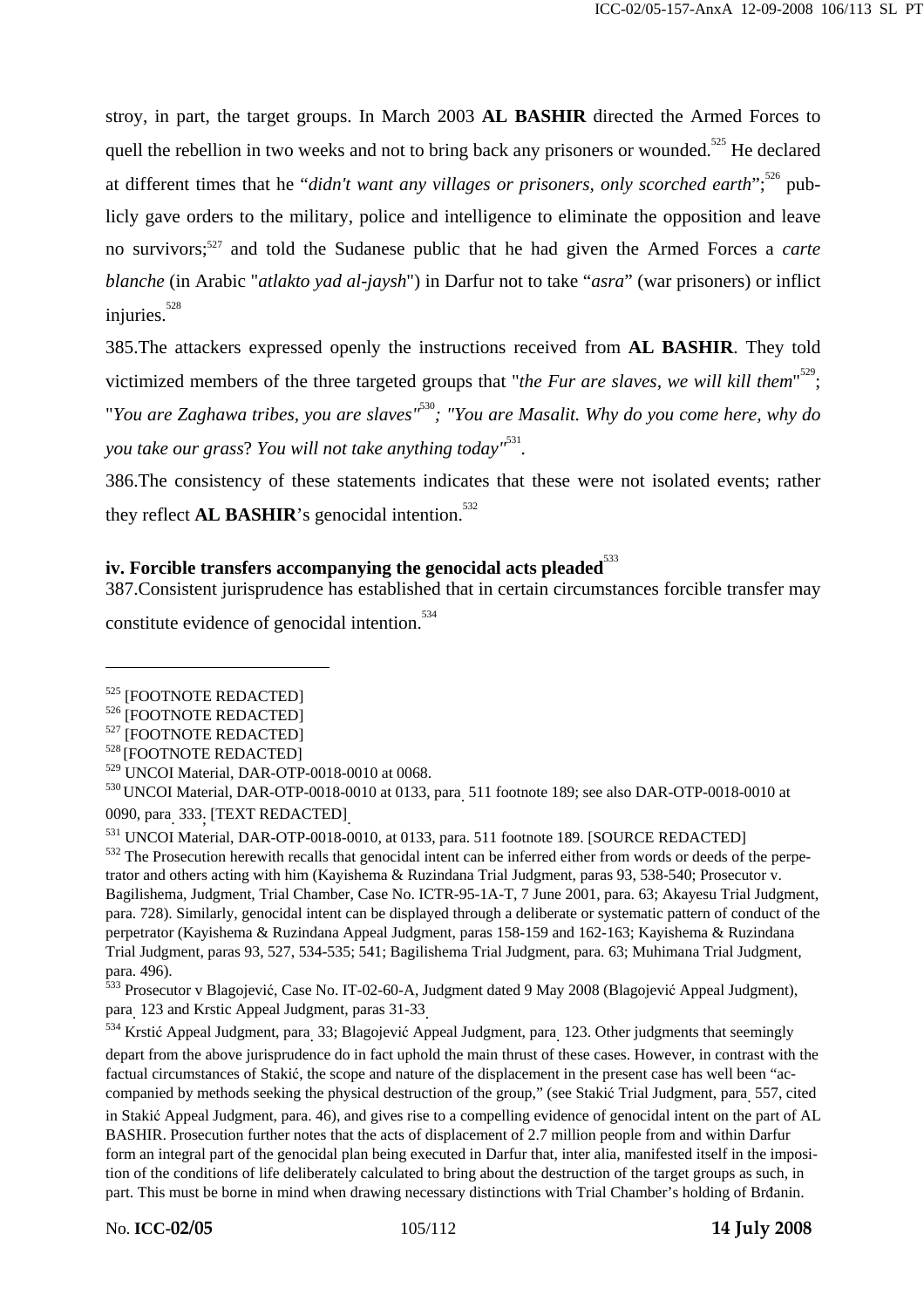388.The mass displacement operations in Darfur were conducted in conditions which, during the deliberations preceding adoption of the Genocide Convention, were found to constitute genocide: "*Mass displacements of populations from one region to another […] do not constitute genocide […] unless the operation were attended by such circumstances as to lead to the death of the whole or part of the displaced population. If for example, people were driven from their homes and forced to travel long distances in a country where they were exposed to starvation, thirst, hunger, cold and epidemics*".535

389.The forcible transfer of members of the target groups has been conducted in such a way that the groups can no longer reconstitute themselves. As documented above, forcible displacement of the three target groups was massive and was accompanied by destruction of all means of livelihood. A Darfurian interviewed by [TEXT REDACTED] recounted that one woman said that she overheard one attacker say to another: "*Don't waste the bullet, they've got nothing to eat and they will die from hunger*". 536

390.The importance of the land for the target group is confirmed in the Darfur Peace Agreement which states that "[T]ribal land ownership rights (hawakeer) historical rights to land, traditional or customary livestock routes, and access to water, shall be recognized and protected. All levels of Government shall institute a process to progressively develop and amend the relevant laws to incorporate customary laws and practices, international trends and practices and protect cultural heritage."<sup>537</sup>

391.**AL BASHIR** instead of upholding his promises of respect for traditional land rights and facilitating returns, created conditions to prevent any possible return. People from other tribes, often affiliated with Militia/Janjaweed are resettled there, taking over target groups' land and followed in many instances by occupation of the land by other tribes. Such usurpation makes moot any possibility for the IDPs to ever return. The displacement has weakened traditional leadership structures which were based on land rights. And as demonstrated above, any new

Since forcible transfer had not been pleaded by prosecution as part of genocidal actus reus (Brđanin Trial Judgment, para. 693), the Trial Chamber found it inappropriate to rely on it as evidence of the actual destruction of the targeted parts of the protected groups (Brđanin Trial Judgment, para. 975). "In determining whether the requisite specific intent can be inferred from the evidence, the Trial Chamber [had to] examine the evidence as to the actual destruction of the groups within the terms of Art. 4(2)(a), (b) and (c)", (Brđanin Trial Judgment, para<sub>.</sub> 973, emphasis added).

<sup>535</sup> Secretary General, 1947 Draft Convention at p. 24; see also para 517 of the Conclusions and Recommendations of the Historical Clarification Commission for Guatemala, headed by Prof Christian Tomuschat, that concluded

 $\frac{536}{9}$  Public Source, DAR-OTP-0119-0635 at 0644 and 0668.

<sup>537</sup> Public Source, DAR-OTP-0115-0563 at 0589.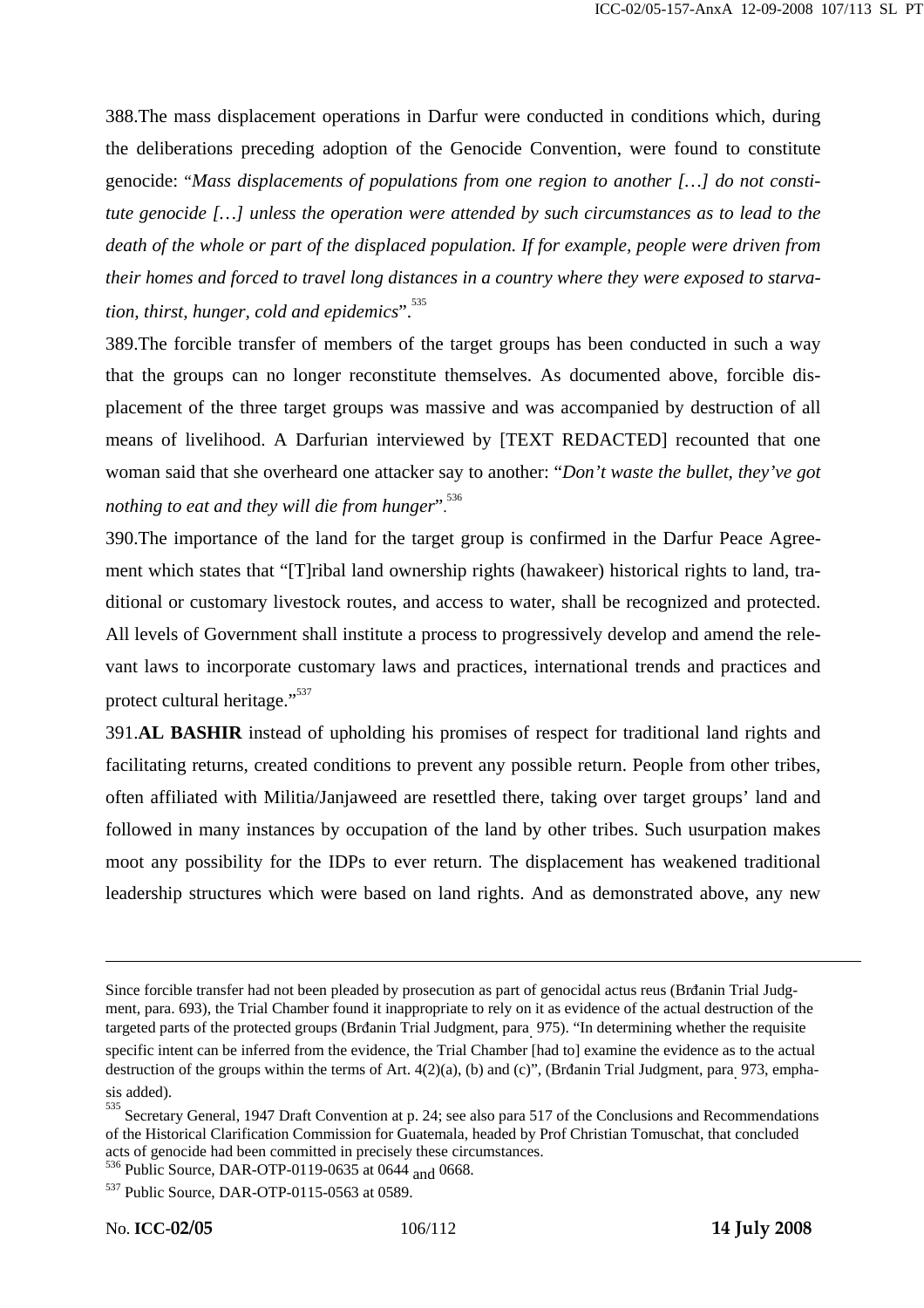leadership in the camps is being targeted, thus actually destroying one of the basic foundations of the group.

392.As indicated in January 2005 by the UNCOI, there would be no policy of genocide if "*the populations surviving attacks on villages … live together in areas selected by the government…where they are assisted*". The current evidence shows that the target groups, far from being assisted, are also attacked in the camps, a clear indication of **AL BASHIR**'s genocidal intention.

# v. Rapes and sexual violence as part of a destruction process<sup>538</sup>

393.As stated by the ICTR Trial Chamber in the Akayesu case, sexual violence can be a step in the process of destruction of the group: "destruction of the spirit, of the will to live and of life itself". The magnitude of the rapes and sexual assaults carried out by forces and agents under the control of **AL BASHIR** during attacks on villages and around IDP settlements and camps was clearly aimed at destroying the groups, while inflicting serious mental and bodily harm on its members.

394.The ICTR in the *Musema* Trial Judgement, paragraph 933 noted: "Accordingly, the Chamber notes that on the basis of the evidence presented, it emerges that acts of serious bodily and mental harm, including rape and other forms of sexual violence were often accompanied by humiliating utterances, which clearly indicated that the intention underlying each specific act was to destroy the Tutsi group as a whole. The Chamber notes, for example, that during the rape of Nyiramusugi, Musema declared: "*The pride of the Tutsis will end today*". In this context, the acts of rape and sexual violence were an integral part of the plan conceived to destroy the Tutsi group. Such acts targeted Tutsi women, in particular, and specifically contributed to their destruction and therefore that of the Tutsi group as such.

395. The systematic nature of the rapes<sup>539</sup> and the statements which accompany these rapes (if we *"could find any Fur woman ...we would rape them again to change the colour of their children*") are indication of an intention to destroy the group as such. [NAME REDACTED], a victim of rape [TEXT REDACTED] summed up the situation as follows - "*they kill our males*  and then dilute our blood with rape. [They]...want to finish us as a people, end our history".<sup>540</sup>

### **vi. Strategy to deny and conceal the genocide as evidence of intention**

<sup>538</sup> Prosecutor v Blagojević, Trial Judgment, para. 662, citing Akayesu Trial Judgment, paras 731-732.

<sup>&</sup>lt;sup>539</sup> UNCOI Material, DAR-OTP-0018-0010 at 0097.<br><sup>540</sup> [FOOTNOTE REDACTED]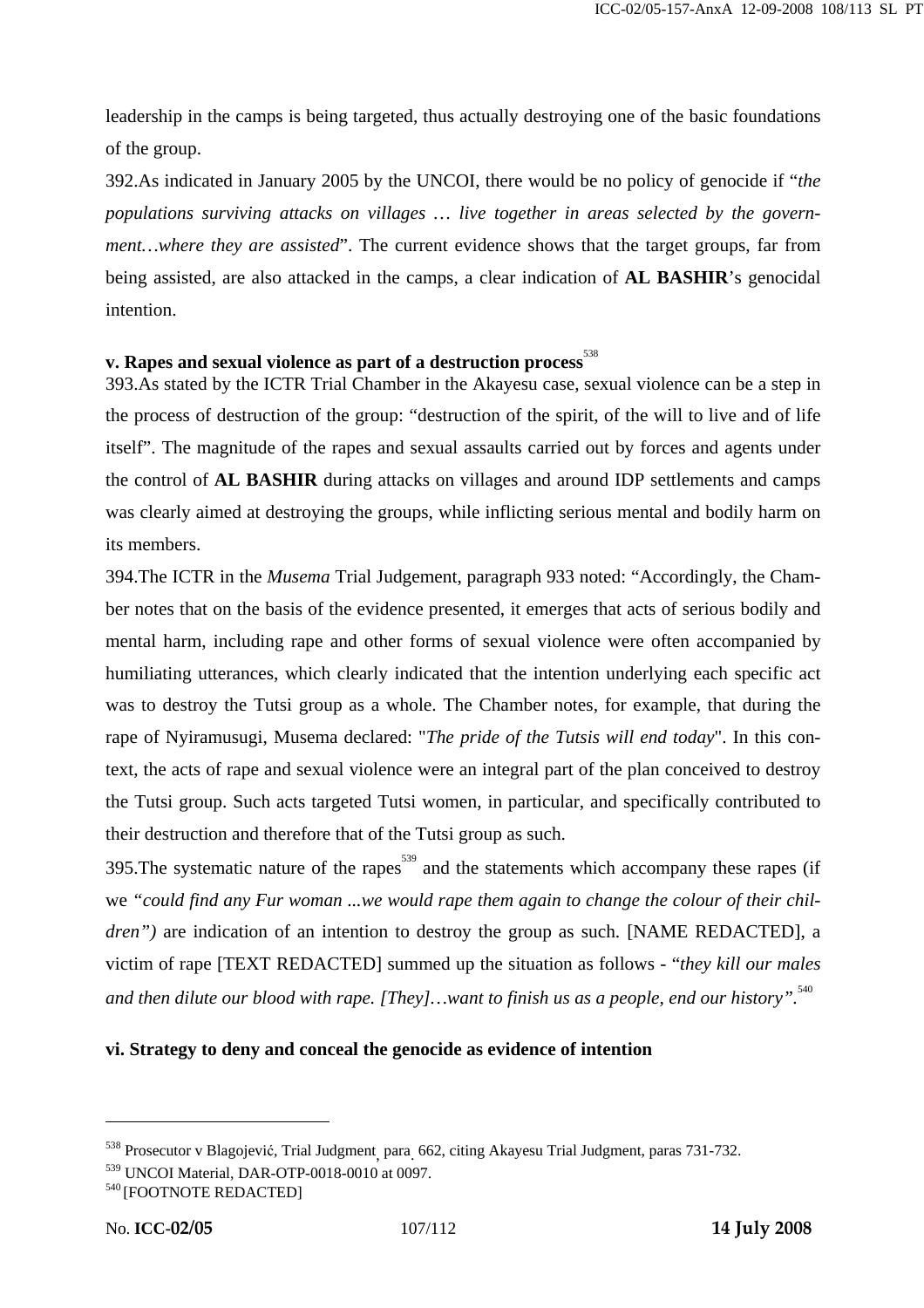396.Instead of investigating and punishing those directly responsible for the physical perpetration of the genocide committed **AL BASHIR** concealed it. **AL BASHIR** labelled as [TEXT REDACTED]"fabrications" photographs of thousands[TEXT REDACTED] of burned villages in Darfur.541 On the issue of rapes, on 19 March 2007 **AL BASHIR** said that "*It is not in the Sudanese culture or people of Darfur to rape. It doesn't exist. We don't have it*<sup>".542</sup> **AL** 

**BASHIR** further stated that 99% of alleged cases of rape are fabricated in order to place blame on the Government.<sup>543</sup>

397.Given the international attention given to Darfur, genocide by imposing conditions calculated to bring about the physical destruction, if combined with a studied misinformation strategy, was an efficient strategy to achieve complete destruction. By preventing the truth about the crimes from being revealed; concealing his crimes under the guise of a 'counterinsurgency strategy', or 'inter tribal clashes', or the 'actions of lawless autonomous militia'; threatening Sudanese citizens into silence;  $544$  trying to blackmail the international community into silence. **AL BASHIR** made possible further commission of crimes.

398.The Prosecution holds that such a sophisticated cover up strategy is evidence of intent by the person who controlled the entire communication apparatus of the state. Significantly, he wanted to conceal not just the crimes, but their genocidal character. The Sudanese National Commission of Inquiry, created by **AL BASHIR** goes so far as mentioning crimes against humanity, but does not consider genocide.

399.When the UNCOI issued its reports making findings that Government forces and militias conducted indiscriminate attacks that could amount to crimes against humanity, Mustafa Ismail, then Sudanese External Affairs Minister, quickly pointed out that the report did not make a finding of genocide and consistently, Jamal Ibrahim, a top official in the External Affairs Ministry, stated "[we] feel relieved" that there was not finding of genocide.<sup>545</sup>

# **vii. Conclusion on intent**

400.The Prosecution respectfully submits that **AL BASHIR**'s intent to destroy substantial parts of the Fur, Zaghawa and Masalit groups, as such, is the "only reasonable inference available on the evidence."

# **6. Mens Rea for Crimes against Humanity**

<sup>&</sup>lt;sup>541</sup> Video Material, DAR-OTP-0136-0018.<br><sup>542</sup> Video Material, DAR-OTP-0146-0140; Public Source, DAR-OTP-0146-0138.<br><sup>543</sup> Video Material, DAR-OTP-0136-0018.<br><sup>544</sup> [FOOTNOTE REDACTED]<br><sup>545</sup> See Public Source, DAR-OTP-0149-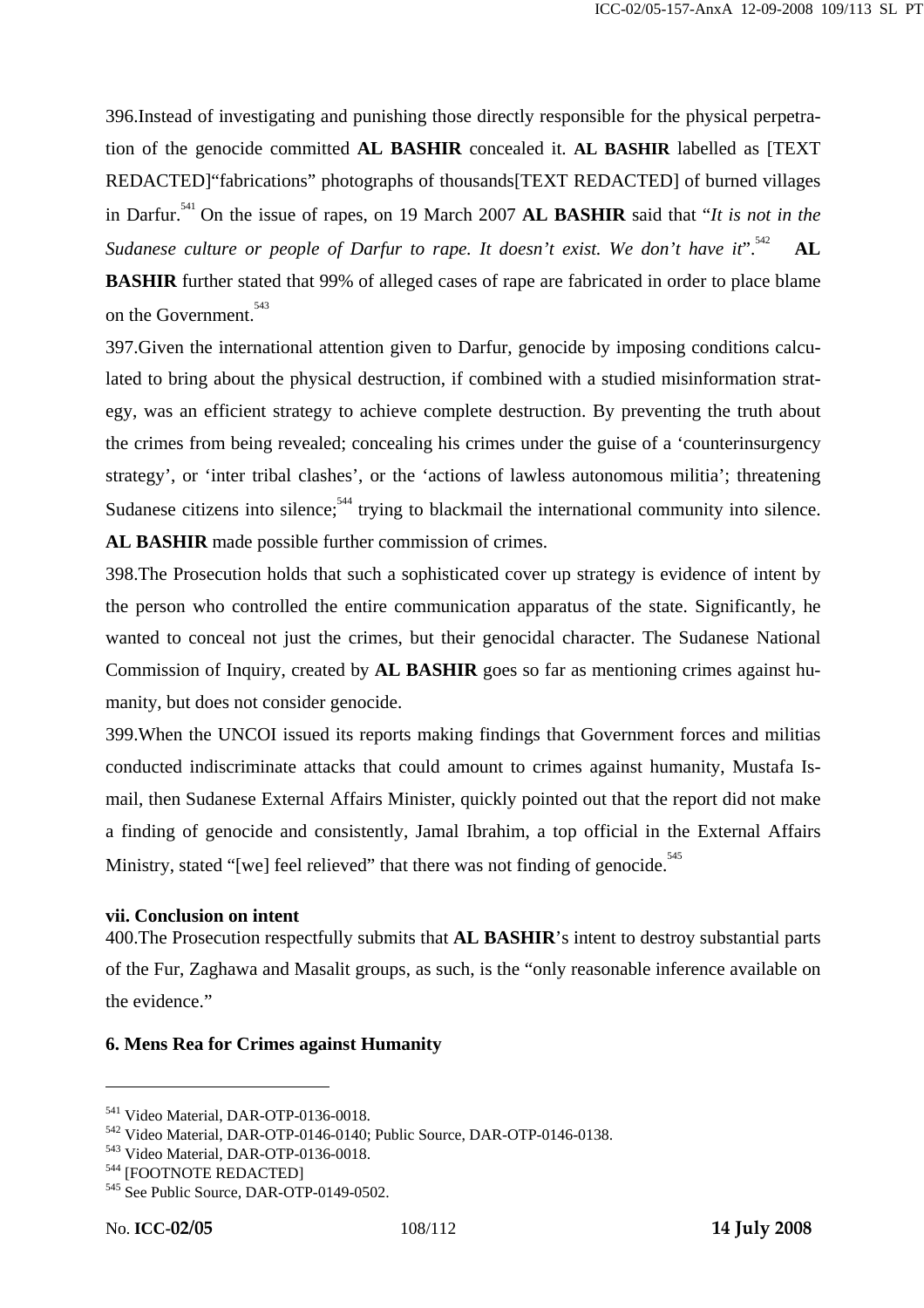401.For the purposes of the crimes against humanity charges, the Prosecution must show that (i) the perpetrator intended to further the attack and (ii) the perpetrator knew that his conduct constituted, and took place as part of a widespread or systematic attack against a civilian population.

402.The Prosecution relies on all the evidence and arguments showing that **AL BASHIR** has absolute control of the state apparatus and Militia/Janjaweed actions, and therefore the attacks were executed following his will. Similarly, **AL BASHIR** had full knowledge and intention that the crimes committed on his orders in Darfur by Armed Forces and Militia/Janjaweed would be part of a widespread and systematic attack directed against a civilian population. Harm to civilians was not simply an accepted by-product of a military campaign. To the contrary, in **AL BASHIR**'s plan, civilians were the intended targets of attack. He also received numerous representations and complaints from local leaders, foreign dignitaries and international bodies. **AL BASHIR** also had first-hand knowledge of the widespread and systematic nature of the attacks against civilians from the several visits he made to Darfur following April 2003.<sup>546</sup>

403.The United Nations Security Council has issued numerous resolutions expressing concern about the massive attacks on civilians in Darfur.<sup>547</sup> For example, on 11 June 2004 the UN Security Council passed Resolution 1556 which condemned all acts of violence and violations of human rights and international humanitarian law by all parties to the crisis, in particular by the Janjaweed. It also demanded that the GoS fulfil its commitments to disarm the Janjaweed militias and apprehend and bring to justice Janjaweed leaders and their associates.<sup>548</sup>

404.Representatives of numerous States, as well as of international bodies including the United Nations, the European Union, and the African Union, have held discussions with **AL BASHIR**, as well as with representatives of his Government, about the crimes in Darfur. On 25 January 2005, the UNCOI released its Final Report on Darfur, finding, *inter alia*, that from February 2003 to mid-January 2005 Armed Forces and Militia/Janjaweed attacked civilians and destroyed and burned down civilian villages and rebel forces did the same on a smaller scale:<sup>549</sup> unlawfully killed civilians and that the killing was widespread and systematic; $\frac{550}{50}$  committed

<sup>&</sup>lt;sup>546</sup> [FOOTNOTE REDACTED]

Public Source, DAR-OTP-0080-0017; Public Source, DAR-OTP-0080-0019; Public Source DAR-OTP-0080- 0024; Public Source, DAR-OTP-0080-0028; Public Source, DAR-OTP-0080-0035; Public Source DAR-OTP-0080-0019 at 0019; Public Source, DAR-OTP-0080-0019 at 0020.

<sup>548</sup>  Public Source, DAR-OTP-0080-0019 at 0019-0020.

<sup>&</sup>lt;sup>549</sup> UNCOI Material, DAR-OTP-0018-0010 at 0161-0163.<br><sup>550</sup> UNCOI Material, DAR-OTP-0018-0010 at 0162.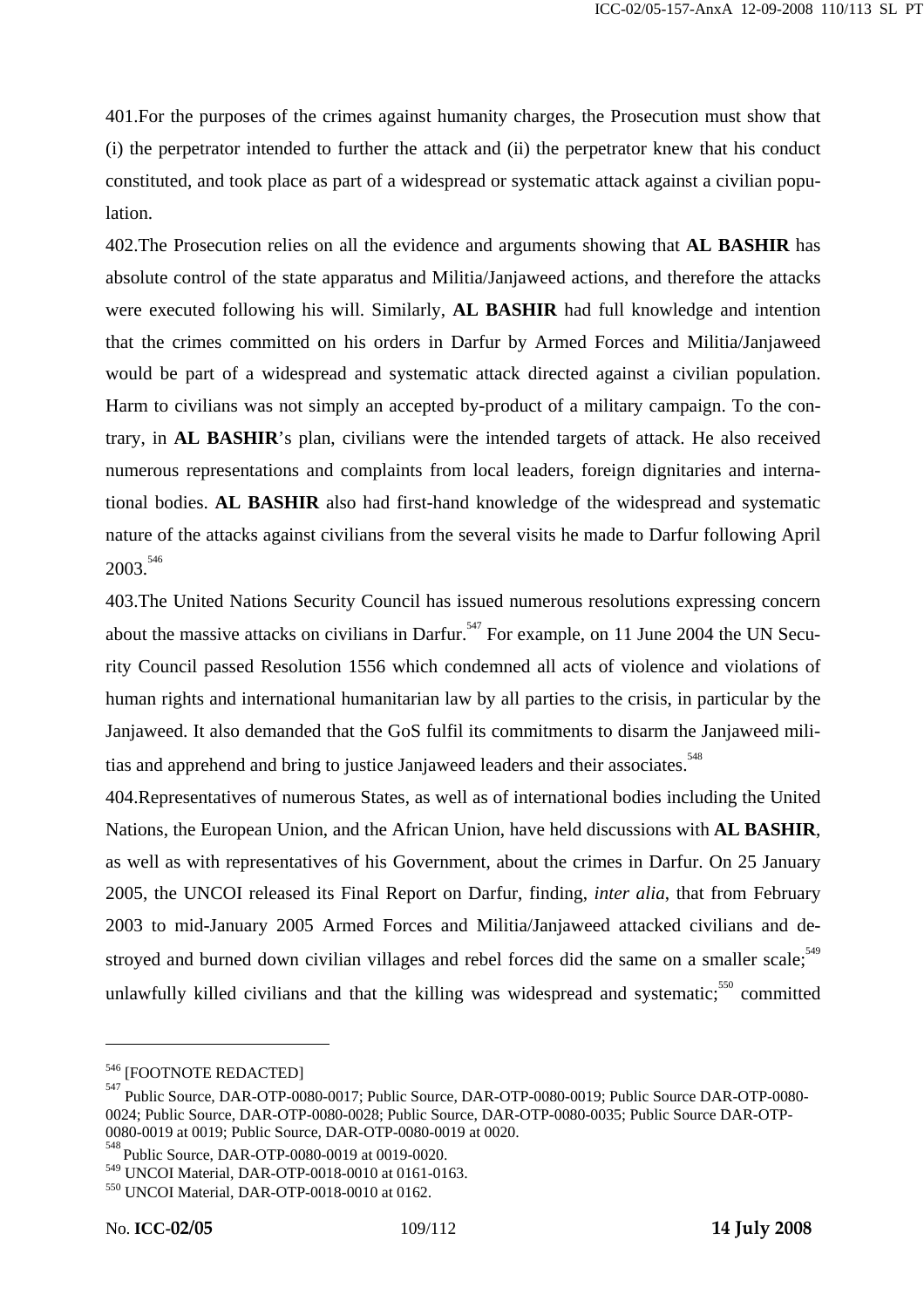rape and other forms of sexual violence in a widespread and systematic manner;<sup>551</sup> forcibly displaced the civilian population in a widespread and systematic manner $552$  and that victims of the attacks by the Armed Forces and Militia/Janjaweed belonged to the Fur, Zaghawa and Masalit tribes persecution.<sup>553</sup> However **AL BASHIR** did not change his plan. During the last attacks in February/March 2008 there was "*no evidence that rebel forces were even present in [any of the towns] when they were attacked …, indicating that the attacks on civilians and civilian property were deliberate*." The "*scale of destruction of civilian property, including objects indispensable for the survival of the civilian population, suggests that the damage was a deliberate and integral part of a military strategy*".<sup>554</sup> [TEXT REDACTED] all expressed concern about the deliberate targeting of civilians in these attacks.

### *Attacks directed against a civilian population*

405.This element requires that the Prosecution must establish (a) a course of conduct involving the multiple commission of acts referred in Art.  $7(1)$  against any civilian population and (b) the attacks must be in furtherance of a State or organizational policy. The Prosecution submits that the evidence provided under the section targeting of civilians and the section on widespread or systematic attacks adequately satisfy these elements. The Prosecution submits that the evidence provided shows that **AL BASHIR** used the apparatus of state and the armed forces and Militia/Janjaweed to commit the crimes charged.

406.In sum, the Prosecution submits that all the requisite *mens rea* elements for crimes against humanity have been established.

### **VII. Ensuring the Appearance of AL BASHIR**

407.Under Art. 58, if the Pre-Trial Chamber is satisfied that there are reasonable grounds to believe that a person has committed crimes within the jurisdiction of the Court, the Chamber may issue upon the application of the Prosecution either a warrant of arrest or a summons to appear.

408.The Prosecution respectfully submits that the evidence and information summarised above establish reasonable grounds to believe that **AL BASHIR** committed the crimes alleged in this Application.

409.The next issue to address is the best manner in which to ensure the appearance of the individual. On the basis of Art. 58, the Prosecutor may submit an application requesting an arrest

<sup>&</sup>lt;sup>551</sup> UNCOI Material, DAR-OTP-0018-0010 at 0162.<br><sup>552</sup> UNCOI Material, DAR-OTP-0018-0010 at 0162.<br><sup>553</sup> UNCOI Material, DAR-OTP-0018-0010 at 0162.<br><sup>554</sup> Public Source, DAR-OTP-0143-0273 at 0279.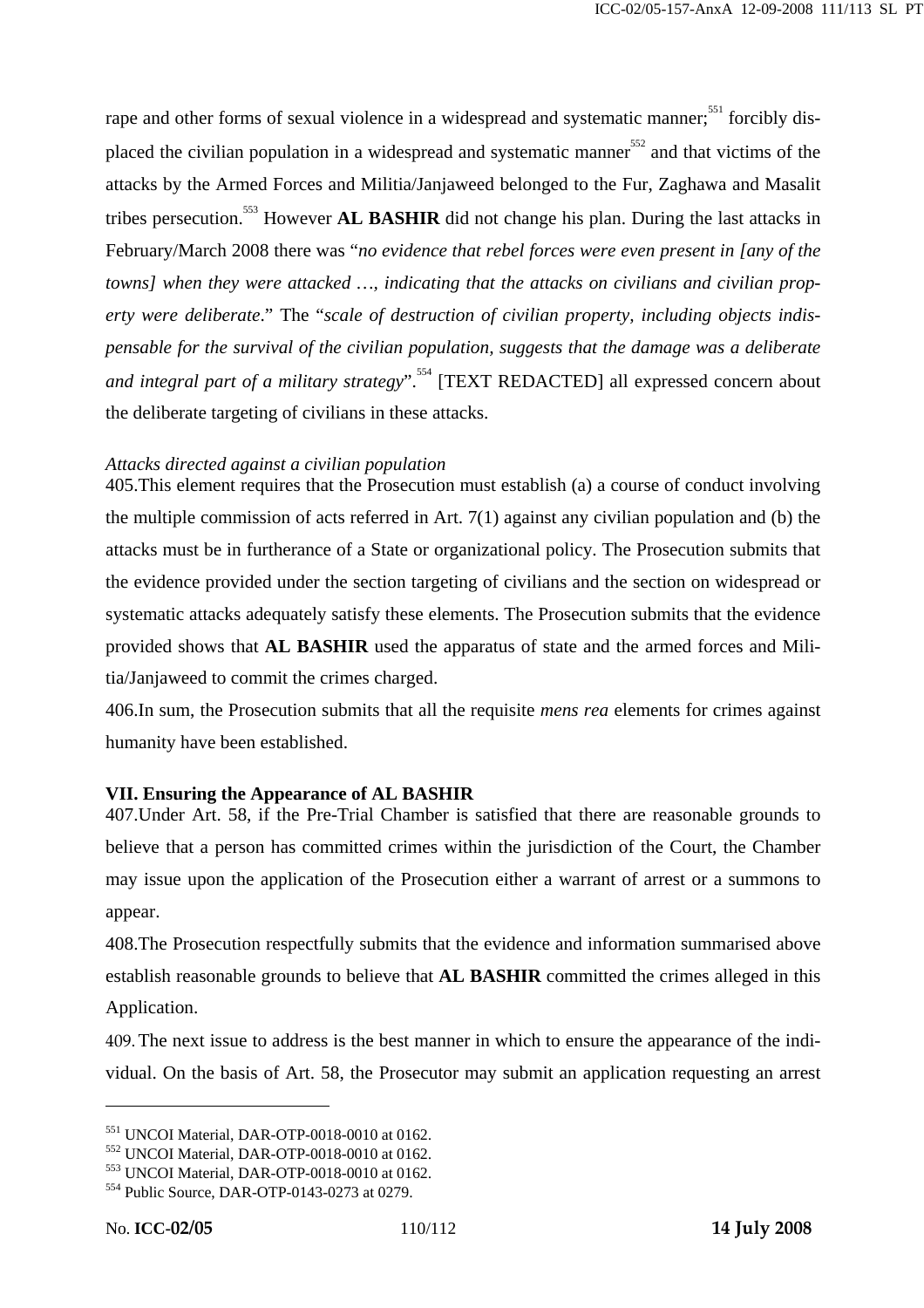warrant, see Art. 58(1), or a summons for a person to appear, see Art. 58(7). To decide on the merits of those two options, the Prosecution is obligated to assess all of the information gathered during the investigation. In addition, its assessment and request necessarily involve an element of predicting the likelihood of future events.<sup>555</sup> The Prosecution finally submits that all of the information in this Application may bear upon the evaluation.

410.Ensuring the persons' appearance will be primarily the responsibility of the territorial State, the Sudan, upon the Chamber's decision. The Sudanese Government, as the territorial State, has both the legal responsibility to cooperate to ensure the appearance of the named individual, **AL BASHIR,** in accordance with the Chamber's decision, and the ability to do so.

411.However, the Prosecution notes, as submitted in its filing of 27 May 2008, that the Government of the Sudan has in practice ceased to provide cooperation to the Office and is not cooperating with the Court. There has been no change since the date of the above mentioned filing. The Prosecution notes that the application of Art. 58(7) of the Statute is restricted to cases in which the person can and will appear voluntarily before the Court without the necessity of presenting a request for arrest and surrender as provided for in Arts. 89 and 91 of the Statute.

412.**AL BASHIR** has consistently challenged the jurisdiction of the Court, and categorically refused that any Sudanese citizen be surrendered to the court. Sitting at the apex of the state structure in the Sudan, he is in a position to obstruct the proceedings and possibly attempt to secure information about witnesses and threaten them; this Application provides numerous examples of such past behaviour of **AL BASHIR** in relation to any person denouncing his crimes. There are reasonable grounds to believe that **AL BASHIR** will not appear for trial unless compelled to do so by arrest.

413.In view of the above and in accordance with Art. 58(1)(b), the Prosecution respectfully requests the issuance of an arrest warrant.

414.The Prosecution submits that a summons to appear could be an alternative pursued by the Court should **AL BASHIR** express his willingness to pursue this route. The Prosecution submits that any official response of the Sudanese Government and/or the individual concerned to the filing of this application, to the effect that they will comply with any decision by the Pre-Trial Chamber on this matter, would modify this assessment of the OTP and could justify, in the Prosecution's view, and subject to the Pre-Trial Chamber's determination, the issuance of a summons.

<sup>&</sup>lt;sup>555</sup> Similarly, see Appeals Chamber Judgment on the appeal of Mr. Thomas Lubanga Dyilo against the decision of Pre-Trial Chamber I entitled "Décision sur la demande de mise en liberté proviso ire de Thomas Lubanga Dyilo", ICC-01/04-01/06-824, 13 February 2007, para. 137.